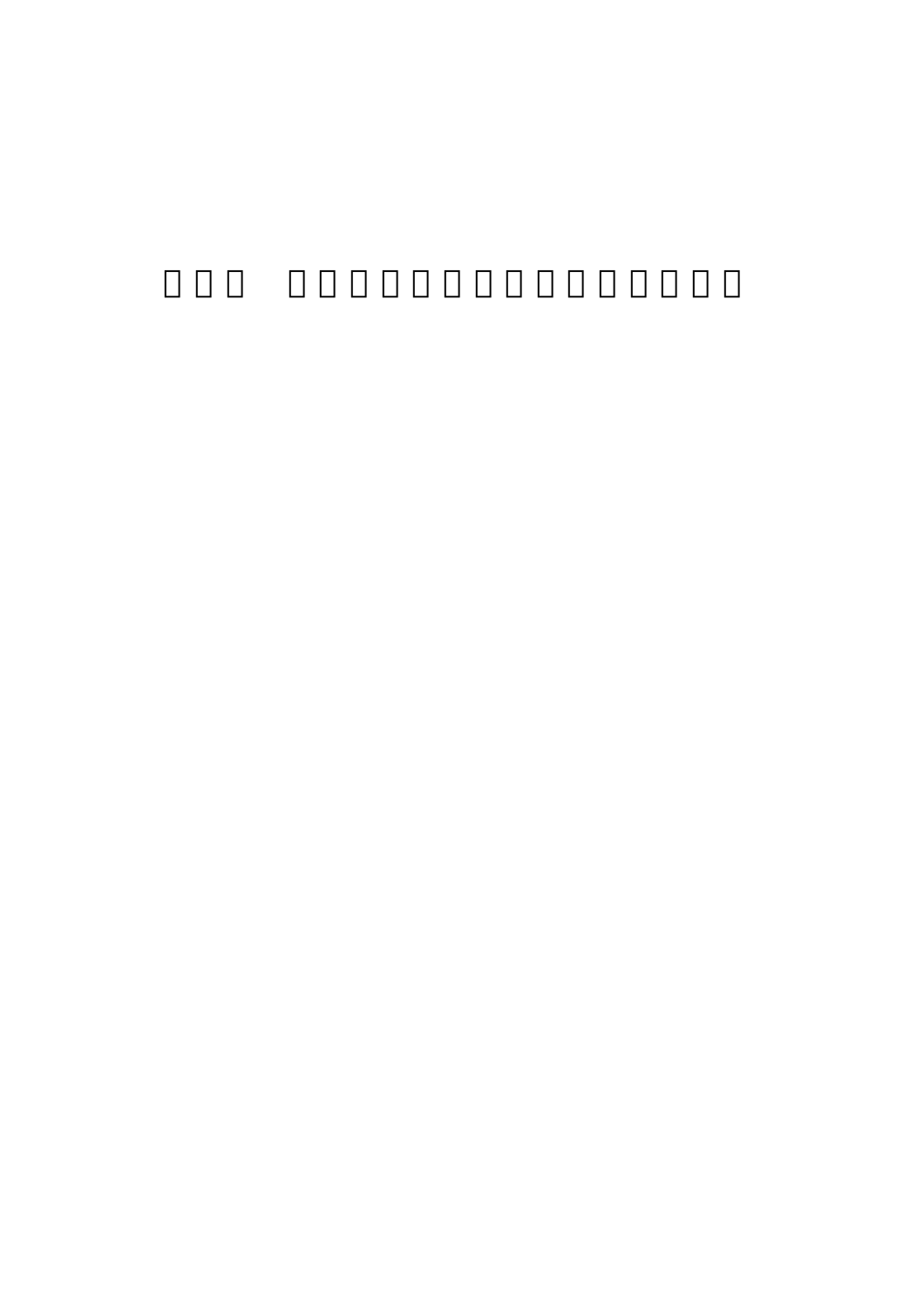| タグ番号 Seg名 複合Ele. |                             |                  | Ele. | ステータス                   | 英語エレメント名                                                                                   | 日本語エレメント名         | <b>JTRN</b> | 記事                    | 属性                 |
|------------------|-----------------------------|------------------|------|-------------------------|--------------------------------------------------------------------------------------------|-------------------|-------------|-----------------------|--------------------|
| 32201            | <b>BGM</b>                  | CO <sub>02</sub> | 1001 | $\overline{C}$          | Document name code                                                                         | メッセージ名コード         |             |                       | X(3)               |
| 32202            | <b>BGM</b>                  | COO2             | 1000 | $\overline{C}$          | Document name                                                                              | メッセージ名 (英語)       |             |                       | X(35)              |
| 32203            | <b>BGM</b>                  | C106             | 1004 | $\overline{C}$          | Document identifier                                                                        | データ処理No.          |             |                       | X(35)              |
| 32204            | <b>BGM</b>                  | C106             | 1056 | $\mathcal{C}$           | Version                                                                                    | バージョン             |             |                       | $\overline{X(9)}$  |
| 32205            | <b>BGM</b>                  |                  | 1225 | $\mathcal{C}$           | Message function code                                                                      | 訂正コード             |             | 1:取消、5:変更、9:オリ<br>ジナル | X(3)               |
| 32209            | $\overline{\text{CNI}}$     | C <sub>503</sub> | 1004 | $\overline{C}$          | Consolidation item document number                                                         | 貨物書類番号            |             |                       | X(35)              |
| 32210            | CNI                         | C503             | 1366 | $\mathcal{C}$           | Consolidation item document source description 貨物書類出所記述(英語)                                |                   |             |                       | $\overline{X(70)}$ |
| 32211            | $\overline{\text{CNI}}$     |                  | 1490 | $\overline{C}$          | Consolidation item number                                                                  | 貨物識別番号            |             |                       | 9(4)               |
| 32215            | <b>CNT</b>                  | C <sub>270</sub> | 6066 | $\mathbf{M}$            | Algebraic total of the quantity values in line<br>items in a message control total value   | ライン品目数合計          |             |                       | 9(18)              |
| 32216            | <b>CNT</b>                  | C <sub>270</sub> | 6411 | $\overline{C}$          | Algebraic total of the quantity values in line<br>items in a message measurement unit code | ライン品目数合計単位コード     |             |                       | X(3)               |
| 32217            | <b>CNT</b>                  | C <sub>270</sub> | 6066 | M                       | Number of line items in message control total<br>value                                     | ライン品目数            |             |                       | 9(18)              |
| 32218            | <b>CNT</b>                  | C <sub>270</sub> | 6411 | $\mathsf C$             | Number of line items in message measurement<br>unit code                                   | ライン品目数単位コード       |             |                       | X(3)               |
| 32219            | <b>CNT</b>                  | C270             | 6066 | $\overline{\mathbf{M}}$ | Total consigment cube total value                                                          | 輸送契約容積合計          |             |                       | 9(18)              |
| 32220            | CNT                         | C <sub>270</sub> | 6411 | $\mathcal{C}$           | Total consigment cube unit code                                                            | 輸送契約容積合計単位コード     |             |                       | X(3)               |
| 32221            | $\ensuremath{\mathrm{CNT}}$ | C <sub>270</sub> | 6066 | $\mathbf{M}$            | Total gross measurement/cube                                                               | 容積合計              |             |                       | 9(18)              |
| 32222            | <b>CNT</b>                  | C <sub>270</sub> | 6411 | $\mathsf{C}$            | Total gross measurement/cube Measurement<br>unit code                                      | 容積合計単位コード         |             |                       | X(3)               |
| 32223            | CNT                         | C <sub>270</sub> | 6066 | $\overline{M}$          | Total gross weight control total value                                                     | 重量合計              |             |                       | 9(18)              |
| 32224            | CNT                         | C270             | 6411 | $\mathcal{C}$           | Total gross weight measurement unit code                                                   | 重量合計単位コード         |             |                       | $\overline{X(3)}$  |
| 32225            | <b>CNT</b>                  | C <sub>270</sub> | 6066 | M                       | Total net weight of consignment control total<br>value                                     | 輸送契約正味重量合計        |             |                       | 9(18)              |
| 32226            | <b>CNT</b>                  | C <sub>270</sub> | 6411 | $\mathcal{C}$           | Total net weight of consignment measurement<br>unit code                                   | 輸送契約正味重量合計単位コード   |             |                       | X(3)               |
| 32227            | <b>CNT</b>                  | C <sub>270</sub> | 6066 | M                       | Total number of equipment control total                                                    | コンテナ数合計           |             |                       | 9(18)              |
| 32228            | <b>CNT</b>                  | C <sub>270</sub> | 6411 | $\mathsf{C}$            | Total number of equipment Measurement unit<br>code                                         | コンテナ数合計単位コード      |             |                       | X(3)               |
| 32229            | <b>CNT</b>                  | C <sub>270</sub> | 6066 | M                       | Total number of packages control total value                                               | 梱包数合計             |             |                       | 9(18)              |
| 32230            | CNT                         | C <sub>270</sub> | 6411 | $\mathcal{C}$           | Total number of packages measurement unit                                                  | 梱包数合計単位コード        |             |                       | $\overline{X(3)}$  |
| 32231            | CNT                         | C <sub>270</sub> | 6066 | $\mathbf{M}$            | Total pieces control total value                                                           | 合計個数              |             |                       | 9(18)              |
| 32232            | <b>CNT</b>                  | C <sub>270</sub> | 6411 | $\overline{C}$          | Total pieces measurement unit code                                                         | 合計個数単位コード         |             |                       | $\overline{X(3)}$  |
| 32236            | <b>COM</b>                  | C076             | 3148 | $\overline{C}$          | Acknowledgement recipient Electronic mail                                                  | 確認応答受信者電子メールアドレス  |             | JTRN桁数採用              | X(30)              |
| 32237            | COM                         | CO76             | 3148 | $\overline{C}$          | Acknowledgement recipient Telefax                                                          | 確認応答受信者FAX番号      |             | JTRN桁数採用              | X(20)              |
| 32238            | COM                         | CO76             | 3148 | $\overline{C}$          | Acknowledgement recipient Telephone                                                        | 確認応答受信者電話番号       |             | JTRN桁数採用              | X(20)              |
| 32239            | COM                         | CO76             | 3148 | $\overline{C}$          | Actual purchaser's custome Electronic mail                                                 | 実購入者電子メールアドレス     |             | JTRN桁数採用              | $\overline{X(30)}$ |
| 32240            | COM                         | C076             | 3148 | $\mathcal{C}$           | Actual purchaser's customer Telefax                                                        | 実購入者FAX番号         |             | JTRN桁数採用              | X(20)              |
| 32241            | COM                         | CO76             | 3148 | $\overline{C}$          | Actual purchaser's customer Telehone                                                       | 実購入者電話番号          |             | JTRN桁数採用              | X(20)              |
| 32242            | <b>COM</b>                  | C076             | 3148 | $\overline{C}$          | Booking agent Electronic mail                                                              | ブッキング代理人電子メールアドレス |             | JTRN桁数採用              | X(30)              |
| 32243            | COM                         | C076             | 3148 | $\overline{C}$          | Booking agent Telefax                                                                      | ブッキング代理人FAX番号     |             | JTRN桁数採用              | X(20)              |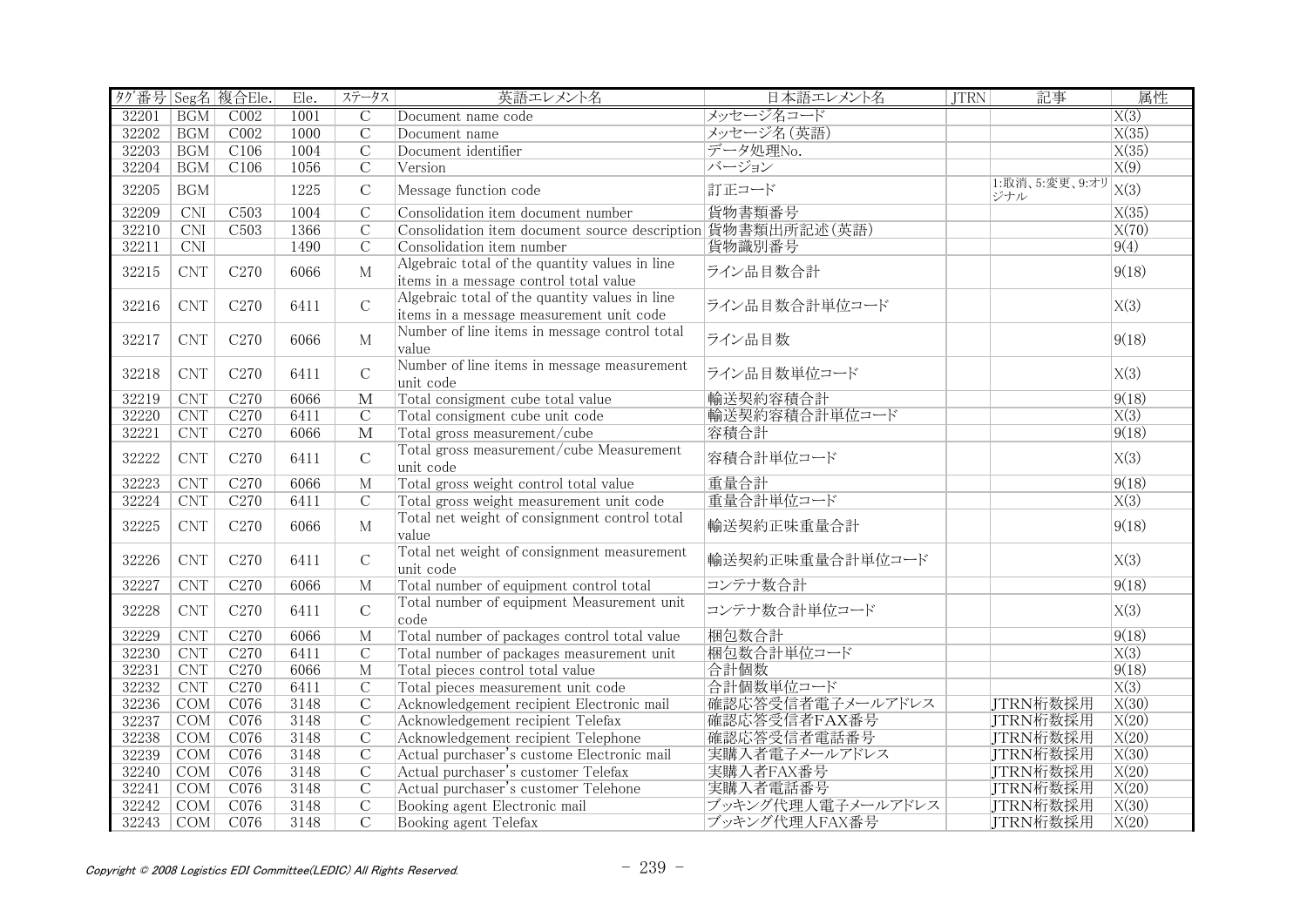| タグ番号 Seg名 複合Ele. |                  |      | Ele. | ステータス          | 英語エレメント名                                  | 日本語エレメント名        | JTRN                  | 記事                | 属性                 |
|------------------|------------------|------|------|----------------|-------------------------------------------|------------------|-----------------------|-------------------|--------------------|
| 32244            | COM              | CO76 | 3148 | $\overline{C}$ | Booking agent Telephone                   | ブッキング代理人電話番号     |                       | JTRN桁数採用          | $\overline{X(20)}$ |
| 32245 COM        |                  | C076 | 3148 | $\overline{C}$ | Carrier Electronic mail                   | 船社電子メールアドレス      |                       | JTRN桁数採用          | X(30)              |
| 32246            | <b>COM</b>       | C076 | 3148 | $\overline{C}$ | Carrier Telefax                           | 船社FAX番号          |                       | JTRN桁数採用          | X(20)              |
| 32247            | COM              | C076 | 3148 | $\overline{C}$ | Carrier Telephone                         | 船社電話番号           |                       | JTRN桁数採用          | X(20)              |
| 32248            | $\overline{COM}$ | C076 | 3148 | $\overline{C}$ | Carrier's agent electronic mail           | 船社代理店電子メールアドレス   |                       | JTRN桁数採用          | X(30)              |
| 32249            | COM              | CO76 | 3148 | $\overline{C}$ | Carrier's agent telefax                   | 船社代理店FAX番号       |                       | JTRN桁数採用          | X(20)              |
| 32250            | COM              | CO76 | 3148 | $\overline{C}$ | Carrier's agent telephone                 | 船社代理店電話番号        |                       | JTRN桁数採用          | X(20)              |
| 32251            | $\overline{COM}$ | CO76 | 3148 | $\overline{C}$ | Consignee electronic mail                 | 荷受人電子メールアドレス     |                       | JTRN桁数採用          | X(30)              |
| 32252            | COM              | C076 | 3148 | $\overline{C}$ | Consignee telefax                         | 荷受人FAX番号         | $\overline{\bigcirc}$ | JTRN 30171        | X(20)              |
| 32253            | $\overline{COM}$ | C076 | 3148 | $\overline{C}$ | Consignee telephone                       | 荷受人電話番号          | $\overline{O}$        | <b>JTRN 30170</b> | X(20)              |
| 32254            | COM              | C076 | 3148 | $\overline{C}$ | Consignor Electronic mail                 | 荷送人電子メールアドレス     |                       | JTRN桁数採用          | X(30)              |
| 32255            | COM              | CO76 | 3148 | $\overline{C}$ | Consignor Telefax                         | 荷送人FAX番号         | $\overline{O}$        | JTRN 30121        | X(20)              |
| 32256            | COM              | C076 | 3148 | $\overline{C}$ | Consignor Telephone                       | 荷送人電話番号          | $\overline{\bigcirc}$ | <b>JTRN 30120</b> | X(20)              |
| 32257            | COM              | CO76 | 3148 | $\overline{C}$ | Customs broker Electronic mail            | 通関事業者電子メールアドレス   |                       | JTRN桁数採用          | X(30)              |
| 32258            | COM              | CO76 | 3148 | $\overline{C}$ | Customs broker Telefax                    | 通関事業者FAX番号       |                       | JTRN桁数採用          | X(20)              |
| 32259            | COM              | CO76 | 3148 | $\overline{C}$ | Customs broker Telephone                  | 通関事業者電話番号        |                       | JTRN桁数採用          | X(20)              |
|                  |                  |      |      |                | Dangerous goods contact message sender    |                  |                       |                   |                    |
| 32260            | COM              | C076 | 3148 | $\mathcal{C}$  | Electronic mail                           | 危険品連絡先電子メールアドレス  |                       | JTRN桁数採用          | X(30)              |
| 32261            | COM              | C076 | 3148 | $\mathcal{C}$  | Dangerous goods contact message sender    | 危険品連絡先FAX番号      |                       | JTRN桁数採用          | X(20)              |
|                  |                  |      |      |                | Dangerous goods contact message sender    |                  |                       |                   |                    |
| 32262            | COM              | C076 | 3148 | $\mathsf C$    | Telephone                                 | 危険品連絡先電話番号       |                       | JTRN桁数採用          | X(20)              |
|                  |                  |      |      |                | Emergency dangerous goods contact message | 緊急危険品連絡先電子メールアドレ |                       |                   |                    |
| 32263            | COM              | C076 | 3148 | $\mathcal{C}$  | sender Electronic mail                    | ス                |                       | JTRN桁数採用          | X(30)              |
|                  |                  |      |      |                | Emergency dangerous goods contact message |                  |                       |                   |                    |
| 32264            | COM              | C076 | 3148 | $\mathcal{C}$  | sender Telefax                            | 緊急危険品連絡先FAX番号    |                       | JTRN桁数採用          | X(20)              |
|                  |                  |      |      |                | Emergency dangerous goods contact message |                  |                       |                   |                    |
| 32265            | COM              | C076 | 3148 | $\mathsf{C}$   | sender Telephone                          | 緊急危険品連絡先電話番号     |                       | JTRN桁数採用          | X(20)              |
| 32266            | $\overline{COM}$ | C076 | 3148 | $\overline{C}$ | Exporter Electronic mail                  | 輸出者電子メールアドレス     |                       | JTRN桁数採用          | $\overline{X(30)}$ |
| 32267            | $\overline{COM}$ | CO76 | 3148 | $\overline{C}$ | Exporter Telefax                          | 輸出者FAX番号         |                       | JTRN桁数採用          | X(20)              |
| 32268            | COM              | CO76 | 3148 | $\overline{C}$ | Exporter Telephone                        | 輸出者電話番号          |                       | JTRN桁数採用          | X(20)              |
| 32269            | $\overline{COM}$ | C076 | 3148 | $\overline{M}$ | Freight Forwarder Electronic mail         | フォワーダ電子メールアドレス   |                       | JTRN桁数採用          | $\overline{X(30)}$ |
| 32270            | COM              | C076 | 3148 | $\overline{M}$ | Freight Forwarder Telefax                 | フォワーダFAX番号       |                       | JTRN桁数採用          | X(20)              |
| 32271            | COM              | C076 | 3148 | $\overline{M}$ | Freight Forwarder Telephone               | フォワーダ電話番号        |                       | JTRN桁数採用          | X(20)              |
| 32272            | COM              | C076 | 3148 | $\mathcal{C}$  | Importer Electronic mail                  | 輸入者電子メールアドレス     |                       | JTRN桁数採用          | X(30)              |
| 32273            | $\overline{COM}$ | CO76 | 3148 | $\overline{C}$ | Importer Telefax                          | 輸入者FAX番号         |                       | JTRN桁数採用          | X(20)              |
| 32274            | COM              | CO76 | 3148 | $\overline{C}$ | Importer Telephone                        | 輸入者電話番号          |                       | JTRN桁数採用          | X(20)              |
| 32275            | COM              | CO76 | 3148 | $\overline{C}$ | Message recipient Electronic mail         | 受信者電子メールアドレス     |                       | JTRN桁数採用          | $\overline{X(30)}$ |
| 32276            | COM              | C076 | 3148 | $\overline{C}$ | Message recipient Telefax                 | 受信者FAX番号         |                       | JTRN桁数採用          | X(20)              |
| 32277            | COM              | C076 | 3148 | $\overline{C}$ | Message recipient Telephone               | 受信者電話番号          |                       | JTRN桁数採用          | X(20)              |
| 32278            | <b>COM</b>       | C076 | 3148 | $\overline{C}$ | Message sender Electronic mail            | 送信者電子メールアドレス     |                       | JTRN桁数採用          | X(30)              |
| 32279            | <b>COM</b>       | C076 | 3148 | $\overline{C}$ | Message sender Telefax                    | 送信者FAX番号         |                       | JTRN桁数採用          | X(20)              |
| 32280            | COM              | C076 | 3148 | $\overline{C}$ | Message sender Telephone                  | 送信者電話番号          |                       | JTRN桁数採用          | X(20)              |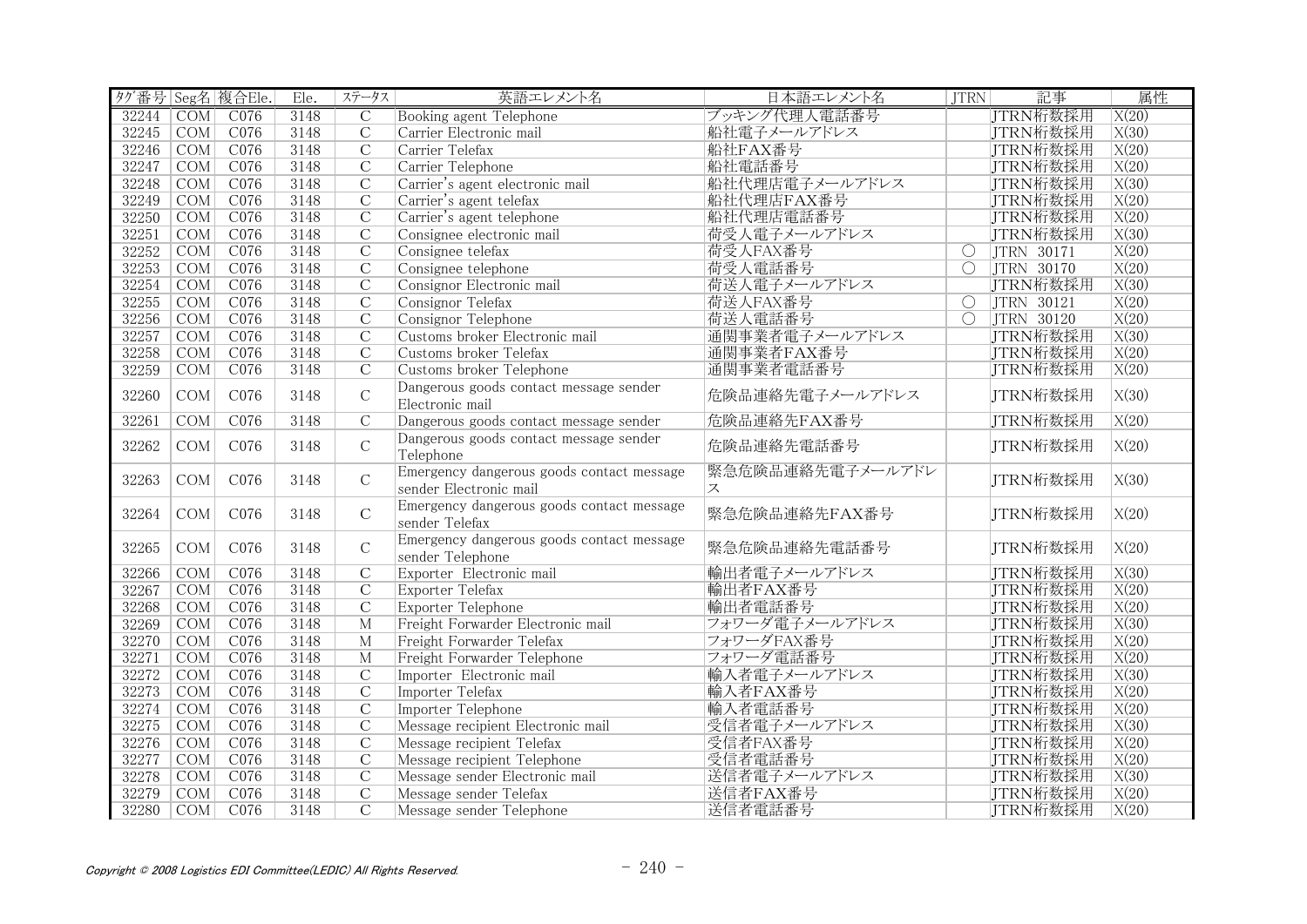| タグ番号 Seg名 複合Ele. |                  |                  | Ele. | ステータス          | 英語エレメント名                                  | 日本語エレメント名         | JTRN                  | 記事              | 属性                 |
|------------------|------------------|------------------|------|----------------|-------------------------------------------|-------------------|-----------------------|-----------------|--------------------|
| 32281            | COM              | C076             | 3148 | $\overline{C}$ | Notify party Electronic mail              | 連絡者電子メールアドレス      |                       | <b>JTRN桁数採用</b> | X(30)              |
| 32282            | COM              | C076             | 3148 | $\overline{C}$ | Notify party Telefax                      | 連絡者FAX番号          |                       | JTRN桁数採用        | X(20)              |
| 32283            | COM              | C076             | 3148 | $\overline{C}$ | Notify party Telephone                    | 連絡者電話番号           |                       | JTRN桁数採用        | X(20)              |
| 32284            | COM              | C076             | 3148 | $\overline{C}$ | Notify party no.1 Electronic mail         | 連絡者1電子メールアドレス     |                       | JTRN桁数採用        | X(30)              |
| 32285            | COM              | CO76             | 3148 | $\overline{C}$ | Notify party no.1 Telefax                 | 連絡者1FAX番号         |                       | JTRN桁数採用        | X(20)              |
| 32286            | COM              | C076             | 3148 | $\overline{C}$ | Notify party no.1 Telephone               | 連絡者1電話番号          |                       | JTRN桁数採用        | X(20)              |
| 32287            | COM              | C076             | 3148 | $\overline{C}$ | Notify party no.2 Electronic mail         | 連絡者2電子メールアドレス     |                       | JTRN桁数採用        | X(30)              |
| 32288            | COM              | C076             | 3148 | $\overline{C}$ | Notify party no.2 Telephone               | 連絡者2電話番号          |                       | JTRN桁数採用        | X(20)              |
| 32289            | COM              | C076             | 3148 | $\mathcal{C}$  | Notify party no.2 Telefax                 | 連絡者2FAX番号         |                       | JTRN桁数採用        | X(20)              |
| 32290            | COM              | C076             | 3148 | $\overline{C}$ | Ordered by electronic mail                | 発注者電子メールアドレス      |                       | JTRN桁数採用        | X(30)              |
| 32291            | COM              | C076             | 3148 | $\overline{C}$ | Ordered by telefax                        | 発注者FAX番号          |                       | JTRN桁数採用        | X(20)              |
| 32292            | $\overline{COM}$ | CO76             | 3148 | $\overline{C}$ | Ordered by telephone                      | 発注者電話番号           |                       | JTRN桁数採用        | X(20)              |
| 32293            | COM              | CO76             | 3148 | $\overline{M}$ | Road carrier Electronic mail              | 運送会社電子メールアドレス     |                       | JTRN桁数採用        | $\overline{X(30)}$ |
| 32294            | COM              | CO76             | 3148 | $\overline{M}$ | Road carrier Telefax                      | 運送会社FAX番号         | $\overline{\bigcirc}$ | JTRN 30221      | X(20)              |
| 32295            | COM              | C076             | 3148 | $\overline{M}$ | Road carrier Telephone                    | 運送会社電話番号          | $\bigcirc$            | JTRN 30220      | X(20)              |
| 32296            | COM              | CO76             | 3148 | $\overline{C}$ | Ship from Electronic mail                 | 出荷元電子メールアドレス      |                       | JTRN桁数採用        | $\overline{X(30)}$ |
| 32297            | COM              | C076             | 3148 | $\overline{C}$ | Ship from Telefax                         | 出荷元FAX番号          | $\bigcirc$            | JTRN 30371      | X(20)              |
| 32298            | COM              | C076             | 3148 | $\overline{C}$ | Ship from Telephone                       | 出荷元電話番号           | $\overline{\bigcirc}$ | JTRN 30370      | X(20)              |
| 32299            | COM              | C076             | 3148 | $\overline{C}$ | Ship to Electronic mail                   | 荷届先電子メールアドレス      |                       | JTRN桁数採用        | X(30)              |
| 32300            | $\overline{COM}$ | C076             | 3148 | $\overline{C}$ | Ship to Telefax                           | 荷届先FAX番号          | $\overline{\bigcirc}$ | JTRN 30421      | X(20)              |
| 32301            | COM              | C076             | 3148 | $\mathcal{C}$  | Ship to Telephone                         | 荷届先電話番号           | $\overline{O}$        | JTRN 30420      | X(20)              |
| 32302            | COM              | C076             | 3148 | $\mathcal{C}$  | Terminal operator Electronic mail         | ターミナルオペレータ電子メールアド |                       | JTRN桁数採用        | X(30)              |
|                  |                  |                  |      |                |                                           | レス                |                       |                 |                    |
| 32303            | COM              | C076             | 3148 | $\overline{C}$ | Terminal operator Telefax                 | ターミナルオペレータFAX番号   |                       | JTRN桁数採用        | X(20)              |
| 32304            | COM              | C076             | 3148 | $\overline{C}$ | Terminal operator Telephone               | ターミナルオペレータ電話番号    |                       | JTRN桁数採用        | X(20)              |
| 32314            | CPI              | C <sub>229</sub> | 5237 | M              | Basic freight charge category code        | 基本輸送費用区分コード       |                       |                 | $\overline{X(3)}$  |
| 32315            | CPI              |                  | 4227 | $\mathcal{C}$  | Basic freight charge category payment     | 基本輸送費用支払先コード      |                       |                 | X(3)               |
|                  |                  |                  |      |                | arrangement code                          |                   |                       |                 |                    |
| 32319            | <b>CPS</b>       |                  | 7164 | $\mathbf{M}$   | Hierarchical structure level identifier   | 階層レベル識別子          |                       |                 | X(35)              |
| 32320            | CPS              |                  | 7166 | $\mathcal{C}$  | Hierarchical structure parent identifier  | 階層親識別コード          |                       |                 | X(35)              |
| 32324            | <b>CTA</b>       |                  | 3139 | $\overline{C}$ | Contact function code                     | 連絡先識別コード          |                       |                 | $\overline{X(3)}$  |
| 32325            | <b>CTA</b>       | C056             | 3412 | $\overline{C}$ | Acknowledgement recipient employee name   | 確認応答受信者担当者名(英語)   |                       |                 | X(35)              |
| 32326            | <b>CTA</b>       | C056             | 3412 | $\overline{C}$ | Actual purchaser's customer employee name | 実購入者担当者名(英語)      |                       |                 | X(35)              |
| 32327            | <b>CTA</b>       | C056             | 3412 | $\mathcal{C}$  | Booking agent employee name               | ブッキング代理人担当者名(英語)  |                       |                 | X(35)              |
| 32328            | <b>CTA</b>       | C056             | 3412 | $\overline{C}$ | Carrier employee name                     | 船社担当者名(英語)        |                       |                 | X(35)              |
| 32329            | CTA              | C056             | 3412 | $\overline{C}$ | Carrier's agent employee name             | 船社代理店担当者名(英語)     |                       |                 | X(35)              |
| 32330            | <b>CTA</b>       | C056             | 3412 | $\overline{C}$ | Consignee employee name                   | 荷受人担当者名(英語)       |                       |                 | X(35)              |
| 32331            | <b>CTA</b>       | C056             | 3412 | $\mathcal{C}$  | Consignor employee name                   | 荷送人担当者名(英語)       |                       |                 | X(35)              |
| 32332            | <b>CTA</b>       | C056             | 3412 | $\mathcal{C}$  | Customs broker employee name              | 通関事業者担当者名(英語)     |                       |                 | X(35)              |
| 32333            | <b>CTA</b>       | C056             | 3412 | $\overline{C}$ | Dangerous goods contact department or     | 危険品連絡先担当者名(英語)    |                       |                 | X(35)              |
|                  |                  |                  |      |                | employee name                             |                   |                       |                 |                    |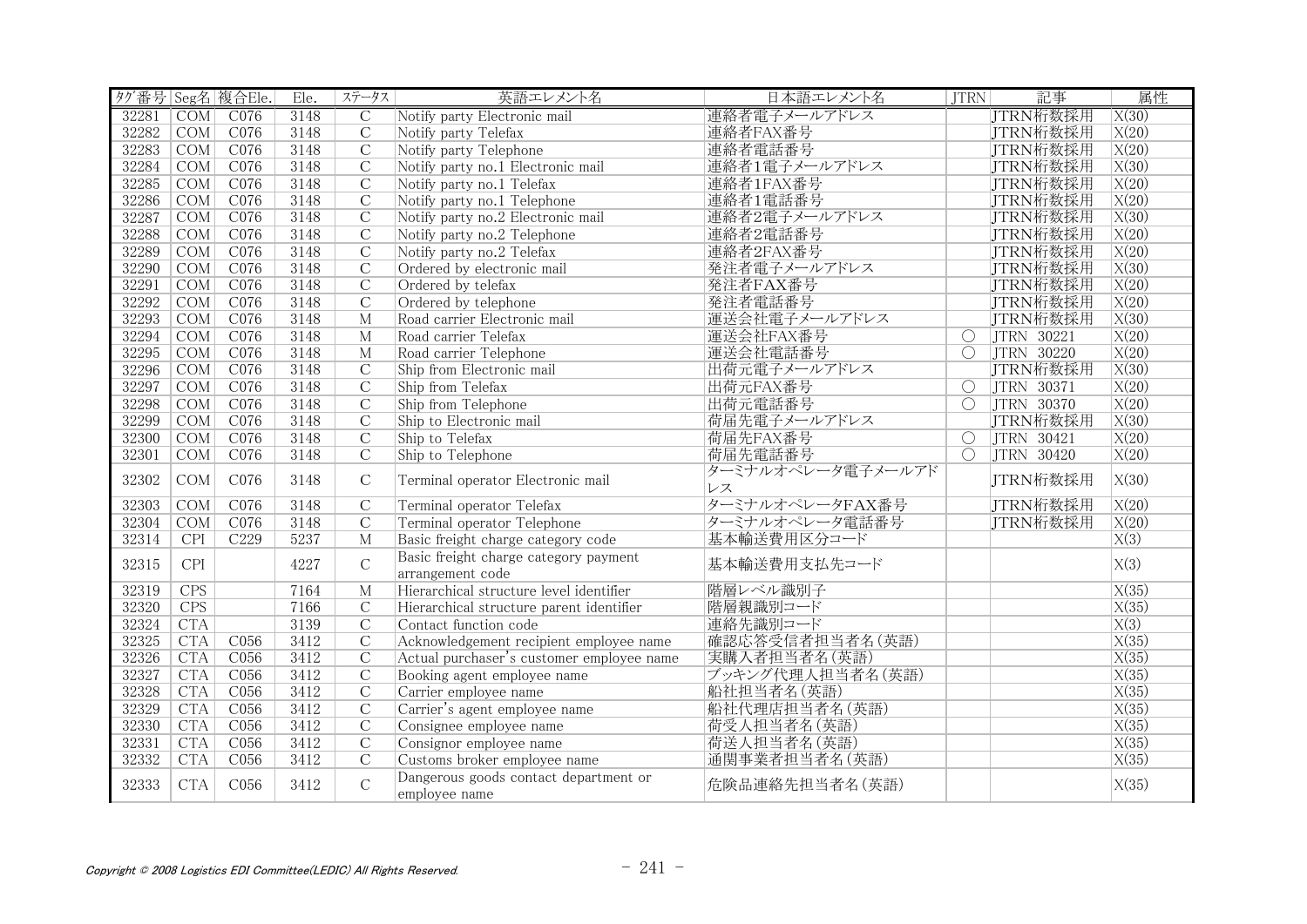| タグ番号 Seg名 複合Ele. |            |                  | Ele. | ステータス          | 英語エレメント名                                                         | 日本語エレメント名        | <b>JTRN</b> | 記事 | 属性                 |
|------------------|------------|------------------|------|----------------|------------------------------------------------------------------|------------------|-------------|----|--------------------|
| 32334            | <b>CTA</b> | C056             | 3412 | $\mathsf C$    | Emergency dangerous goods contact<br>department or employee name | 緊急危険品連絡先担当者名(英語) |             |    | X(35)              |
| 32335            | <b>CTA</b> | C056             | 3412 | $\overline{C}$ | Exporter employee name                                           | 輸出者担当者名 (英語)     |             |    | X(35)              |
| 32336            | <b>CTA</b> | C056             | 3412 | $\mathcal{C}$  | Freight Forwarder employee name                                  | フォワーダ担当者名(英語)    |             |    | X(35)              |
| 32337            | CTA        | CO56             | 3412 | $\overline{C}$ | Importer employee name                                           | 輸入者担当者名(英語)      |             |    | $\overline{X(35)}$ |
| 32338            | CTA        | CO56             | 3412 | $\overline{C}$ | Message recipient employee name                                  | 受信者担当者名(英語)      |             |    | X(35)              |
| 32339            | <b>CTA</b> | C056             | 3412 | $\mathcal{C}$  | Message sender employee name                                     | 送信者担当者名(英語)      |             |    | X(35)              |
| 32340            | <b>CTA</b> | C056             | 3412 | $\mathcal{C}$  | Notify party employee name                                       | 連絡者担当者名(英語)      |             |    | X(35)              |
| 32341            | <b>CTA</b> | C056             | 3412 | $\mathcal{C}$  | Notify party no.1 employee name                                  | 連絡者1担当者名(英語)     |             |    | X(35)              |
| 32342            | <b>CTA</b> | C056             | 3412 | $\overline{C}$ | Notify party no.2 employee name                                  | 連絡者2担当者名(英語)     |             |    | X(35)              |
| 32343            | <b>CTA</b> | C056             | 3412 | $\overline{C}$ | Ordered by employee name                                         | 発注者担当者名(英語)      |             |    | X(35)              |
| 32344            | CTA        | C056             | 3412 | $\overline{C}$ | Road carrier employee name                                       | 運送会社担当者名(英語)     |             |    | X(35)              |
| 32345            | CTA        | CO56             | 3412 | $\overline{C}$ | Ship from employee name                                          | 出荷元担当者名(英語)      |             |    | X(35)              |
| 32346            | <b>CTA</b> | CO56             | 3412 | $\overline{C}$ | Ship to employee name                                            | 荷届先担当者名(英語)      |             |    | X(35)              |
| 32347            | <b>CTA</b> | C056             | 3412 | $\mathcal{C}$  | Terminal operator employee name                                  | ターミナルオペレータ担当者名(英 |             |    | X(35)              |
| 32353            | <b>CUX</b> | C <sub>504</sub> | 6347 | $\overline{C}$ | Calculation base currency usage code                             | 計算基準通貨使用コード      |             |    | $\overline{X(3)}$  |
| 32354            | <b>CUX</b> |                  | 5402 | $\overline{C}$ | Currency exchange rate                                           | 換算レート            |             |    | X(12)              |
| 32355            | <b>CUX</b> | C <sub>504</sub> | 6345 | $\mathcal{C}$  | Currency identification code                                     | 通貨コード            |             |    | X(3)               |
| 32356            | CUX        | C <sub>504</sub> | 6347 | $\mathbf{M}$   | Reference currency usage code                                    | 参照通貨使用コード        |             |    | $\overline{X(3)}$  |
| 32357            | CUX        | C504             | 6347 | M              | Target currency usage code                                       | 対象通貨使用コード        |             |    | X(3)               |
| 32358            | CUX        | C504             | 6343 | $\overline{C}$ | Price currency type code                                         | 価格通貨タイプコード       |             |    | $\overline{X(3)}$  |
| 32359            | <b>CUX</b> | C <sub>504</sub> | 6343 | $\mathcal{C}$  | Payment currency type code                                       | 支払通貨タイプコード       |             |    | X(3)               |
| 32363            | <b>DGS</b> | C205             | 8078 | $\mathcal{C}$  | Additional hazard classification identifier                      | 危険品分類コード         |             |    | $\overline{X(7)}$  |
| 32364            | <b>DGS</b> | C205             | 8078 | $\overline{C}$ | Additional hazard classification identifier                      | 追加危険分類コード        |             |    | $\overline{X(3)}$  |
| 32365            | <b>DGS</b> | C <sub>236</sub> | 8246 | $\mathsf{C}$   | Dangerous goods marking identifier 1                             | 危険品マークコード1       |             |    | X(4)               |
| 32366            | <b>DGS</b> | C <sub>236</sub> | 8246 | $\mathcal{C}$  | Dangerous goods marking identifier 2                             | 危険品マークコード2       |             |    | X(4)               |
| 32367            | DGS        | C <sub>236</sub> | 8246 | $\overline{C}$ | Dangerous goods marking identifier 3                             | 危険品マークコード3       |             |    | X(4)               |
| 32368            | <b>DGS</b> | C <sub>223</sub> | 6411 | $\overline{C}$ | Dangerous goods measurement unit code                            | 危険品測定単位コード       |             |    | X(3)               |
| 32369            | <b>DGS</b> |                  | 8273 | $\overline{C}$ | Dangerous goods regulations code                                 | 危険品規定コード         |             |    | $\overline{X(3)}$  |
| 32370            | <b>DGS</b> |                  | 8364 | $\mathcal{C}$  | Emergency procedure for ships identifier                         | 船緊急処置コード         |             |    | X(6)               |
| 32371            | <b>DGS</b> | C205             | 8092 | $\overline{C}$ | Hazard code version identifier                                   | 危険コードバージョン番号     |             |    | X(10)              |
| 32372            | <b>DGS</b> | C205             | 8351 | $\overline{M}$ | Hazard identification code                                       | 危険識別コード          |             |    | $\overline{X(7)}$  |
| 32373            | <b>DGS</b> |                  | 8410 | $\mathcal{C}$  | Hazard medical first aid guide identifier                        | 危険医学的初期ガイドコード    |             |    | X(4)               |
| 32374            | <b>DGS</b> |                  | 8211 | $\mathcal{C}$  | Hazardous cargo transport authorisation code                     | 危険貨物輸送認可コード      |             |    | $\overline{X(3)}$  |
| 32375            | <b>DGS</b> |                  | 8325 | $\overline{C}$ | Hazardous means of transport category code                       | 危険輸送手段区分コード      |             |    | $\overline{X(3)}$  |
| 32376            | <b>DGS</b> | C235             | 8186 | $\overline{C}$ | Orange hazard placard lower part identifier                      | オレンジ危険プラカード下部コード |             |    | $\overline{X(4)}$  |
| 32377            | DGS        | C <sub>235</sub> | 8158 | $\overline{C}$ | Orange hazard placard upper part identifier                      | オレンジ危険プラカード上部コード |             |    | X(4)               |
| 32378            | <b>DGS</b> |                  | 8339 | $\mathcal{C}$  | Packaging danger level code                                      | 梱包危険レベルコード       |             |    | X(3)               |
| 32379            | <b>DGS</b> |                  | 8255 | $\overline{C}$ | Packing instruction type code                                    | 梱包指示タイプコード       |             |    | $\overline{X(3)}$  |
| 32380            | <b>DGS</b> | C223             | 7106 | $\mathcal{C}$  | Shipment flashpoint value                                        | 発火点              |             |    | 9(3)               |
| 32381            | <b>DGS</b> |                  | 8126 | $\mathcal{C}$  | Transport emergency card identifier                              | 輸送緊急カードコード       |             |    | X(10)              |
| 32382            | <b>DGS</b> | C <sub>234</sub> | 7124 | $\overline{C}$ | United Nations Dangerous Goods identifier                        | 国連危険品識別コード       |             |    | 9(4)               |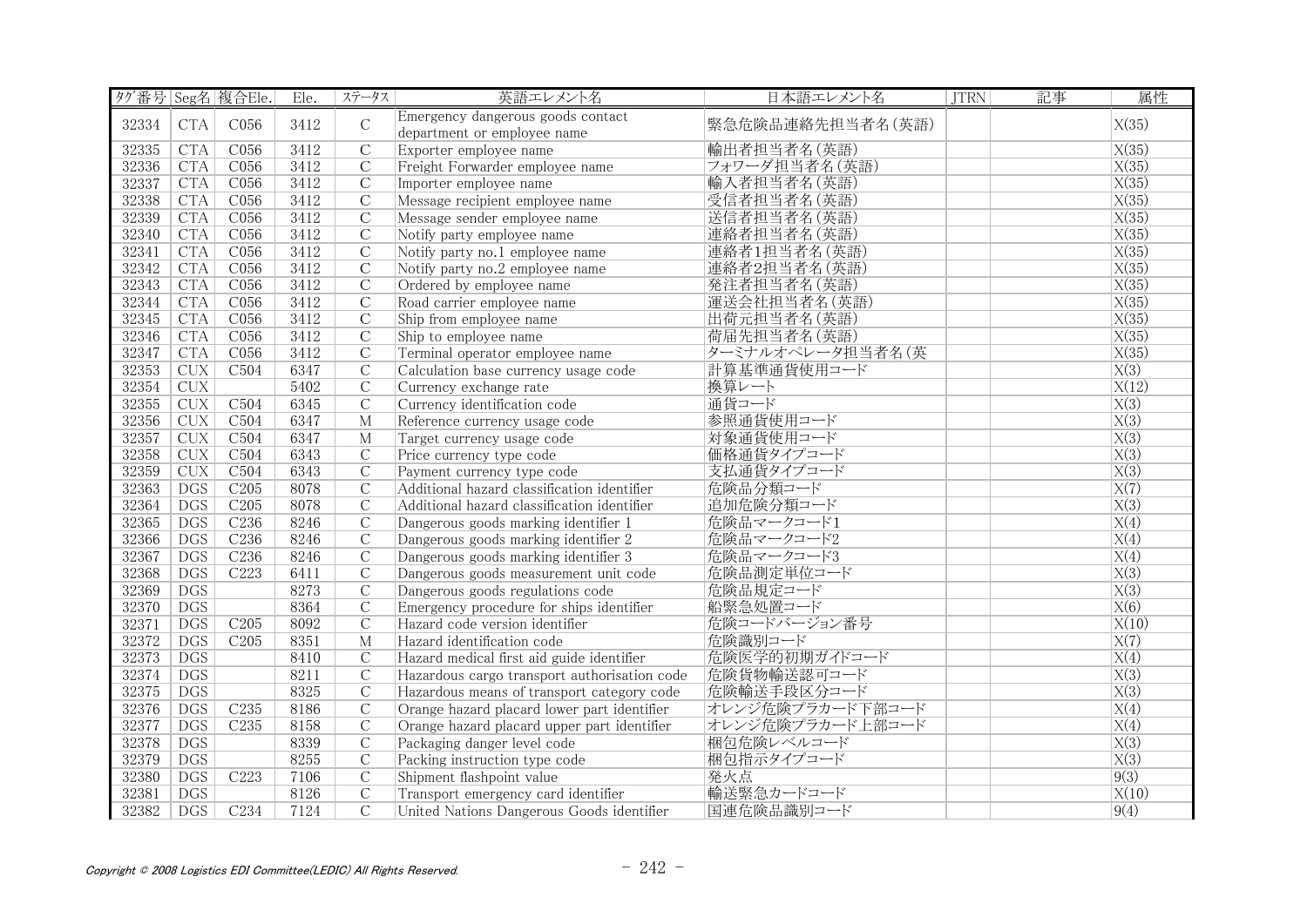| タグ番号 Seg名 複合Ele. |                  |                  | Ele. | ステータス          | 英語エレメント名                                              | 日本語エレメント名        | <b>JTRN</b> | 記事 | 属性                |
|------------------|------------------|------------------|------|----------------|-------------------------------------------------------|------------------|-------------|----|-------------------|
| 32383            | <b>DGS</b>       | C234             | 7124 | $\mathsf C$    | United Nations Dangerous Goods(UNDG)<br>identifier    | 米国危険品コード         |             |    | 9(4)              |
| 32387            | <b>DIM</b>       |                  | 6145 | M              | Dimension type code                                   | 寸法種類コード          |             |    | $\overline{X(3)}$ |
| 32388            | <b>DIM</b>       | C211             | 6008 | $\overline{C}$ | Gross dimensions height dimensions value              | 総高さ              |             |    | 9(15)             |
| 32389            | <b>DIM</b>       | C211             | 6168 | $\overline{C}$ | Gross dimensions length dimensions value              | 総長さ              |             |    | 9(15)             |
| 32390            | DIM              | C211             | 6411 | $\overline{C}$ | Gross dimensions measurrement unit code               | 総寸法単位コード         |             |    | X(3)              |
| 32391            | <b>DIM</b>       | C211             | 6140 | $\overline{C}$ | Gross dimensions width dimensions value               | 総幅               |             |    | 9(15)             |
| 32392            | <b>DIM</b>       | C211             | 6008 | $\mathcal{C}$  | Height dimension value                                | 高さ               |             |    | 9(15)             |
| 32393            | <b>DIM</b>       | C211             | 6168 | $\overline{C}$ | Length dimension value                                | 長さ               |             |    | 9(15)             |
| 32394            | <b>DIM</b>       | C211             | 6411 | $\mathbf{M}$   | Off-standard dimension back measurement unit<br>code  | 測定単位コード(コンテナ後寸法) |             |    | X(3)              |
| 32395            | <b>DIM</b>       | C211             | 6411 | М              | Off-standard dimension front measurement unit<br>code | 測定単位コード(コンテナ前寸法) |             |    | X(3)              |
| 32396            | <b>DIM</b>       | C211             | 6411 | M              | Off-standard dimension left measurement unit<br>code  | 測定単位コード(コンテナ左寸法) |             |    | X(3)              |
| 32397            | DIM              | C211             | 6411 | M              | Off-standard dimension right measurement unit<br>code | 測定単位コード(コンテナ右寸法) |             |    | X(3)              |
| 32398            | <b>DIM</b>       | C211             | 6008 | $\overline{C}$ | Off-standard back height dimension                    | 高さ(コンテナ後寸法)      |             |    | 9(15)             |
| 32399            | DIM              | C211             | 6140 | $\mathcal{C}$  | Off-standard back width dimension                     | 幅(コンテナ後寸法)       |             |    | 9(15)             |
| 32400            | DIM              | C211             | 6168 | $\overline{C}$ | Off-standard dimension back length dimension          | 長さ(コンテナ後寸法)      |             |    | 9(15)             |
| 32401            | DIM              | C211             | 6008 | $\overline{C}$ | Off-standard front height dimension                   | 高さ(コンテナ前寸法)      |             |    | 9(15)             |
| 32402            | <b>DIM</b>       | C211             | 6168 | $\overline{C}$ | Off-standard front length dimension                   | 長さ(コンテナ前寸法)      |             |    | 9(15)             |
| 32403            | DIM              | C211             | 6140 | $\overline{C}$ | Off-standard front width dimension                    | 幅(コンテナ前寸法)       |             |    | 9(15)             |
| 32404            | DIM              | C211             | 6008 | $\overline{C}$ | Off-standard left height dimension                    | 高さ(コンテナ左寸法)      |             |    | 9(15)             |
| 32405            | <b>DIM</b>       | C211             | 6168 | $\mathcal{C}$  | Off-standard left lleft dimension                     | 長さ(コンテナ左寸法)      |             |    | 9(15)             |
| 32406            | DIM              | C211             | 6140 | $\mathcal{C}$  | Off-standard left width dimension                     | 幅(コンテナ左寸法)       |             |    | 9(15)             |
| 32407            | DIM              | C211             | 6008 | $\overline{C}$ | Off-standard right height dimension                   | 高さ(コンテナ右寸法)      |             |    | 9(15)             |
| 32408            | <b>DIM</b>       | C211             | 6168 | $\overline{C}$ | Off-standard right length dimension                   | 長さ(コンテナ右寸法)      |             |    | 9(15)             |
| 32409            | <b>DIM</b>       | C211             | 6140 | $\overline{C}$ | Off-standard right width dimension                    | 幅(コンテナ右寸法)       |             |    | 9(15)             |
| 32410            | <b>DIM</b>       | C211             | 6411 | $\overline{C}$ | Package dimensions measurrement unit code             | 梱包寸法単位コード        |             |    | $\overline{X(3)}$ |
| 32411            | DIM              | C211             | 6008 | $\mathcal{C}$  | Package dimensions height dimensions value            | 梱包高さ             |             |    | 9(15)             |
| 32412            | <b>DIM</b>       | C211             | 6168 | $\overline{C}$ | Package dimensions length dimensions value            | 梱包長さ             |             |    | 9(15)             |
| 32413            | <b>DIM</b>       | C211             | 6140 | $\overline{C}$ | Package dimensions width dimensions value             | 梱包幅              |             |    | 9(15)             |
| 32414            | DIM              | C211             | 6411 | $\mathcal{C}$  | Pallet dimensions measurrement unit code              | パレット寸法単位コード      |             |    | X(3)              |
| 32415            | <b>DIM</b>       | C211             | 6008 | $\overline{C}$ | Pallet dimensions height dimensions value             | パレット高さ           |             |    | 9(15)             |
| 32416            | DIM              | C211             | 6168 | $\overline{C}$ | Pallet dimensions length dimensions value             | パレット長さ           |             |    | 9(15)             |
| 32417            | DIM              | C211             | 6140 | $\overline{C}$ | Pallet dimensions width dimensions value              | パレット幅            |             |    | 9(15)             |
| 32421            | DOC              | C <sub>503</sub> | 1004 | $\overline{C}$ | Bill of lading document identifier                    | 船荷証券識別コード        |             |    | X(35)             |
| 32422            | DOC              | CO <sub>02</sub> | 1000 | $\overline{M}$ | Bill of lading document name                          | 船荷証券名(英語)        |             |    | X(35)             |
| 32423            | <b>DOC</b>       | C <sub>503</sub> | 1004 | $\mathsf C$    | Certificate document identifier                       | 証明書識別コード         |             |    | X(35)             |
| 32424            | $\overline{DOC}$ | CO <sub>02</sub> | 1000 | $\overline{M}$ | Certificate document name                             | 証明書名 (英語)        |             |    | X(35)             |
| 32425            | DOC              | C503             | 1004 | $\mathcal{C}$  | Certificate of origin document identifier             | 原産地証明書識別コード      |             |    | X(35)             |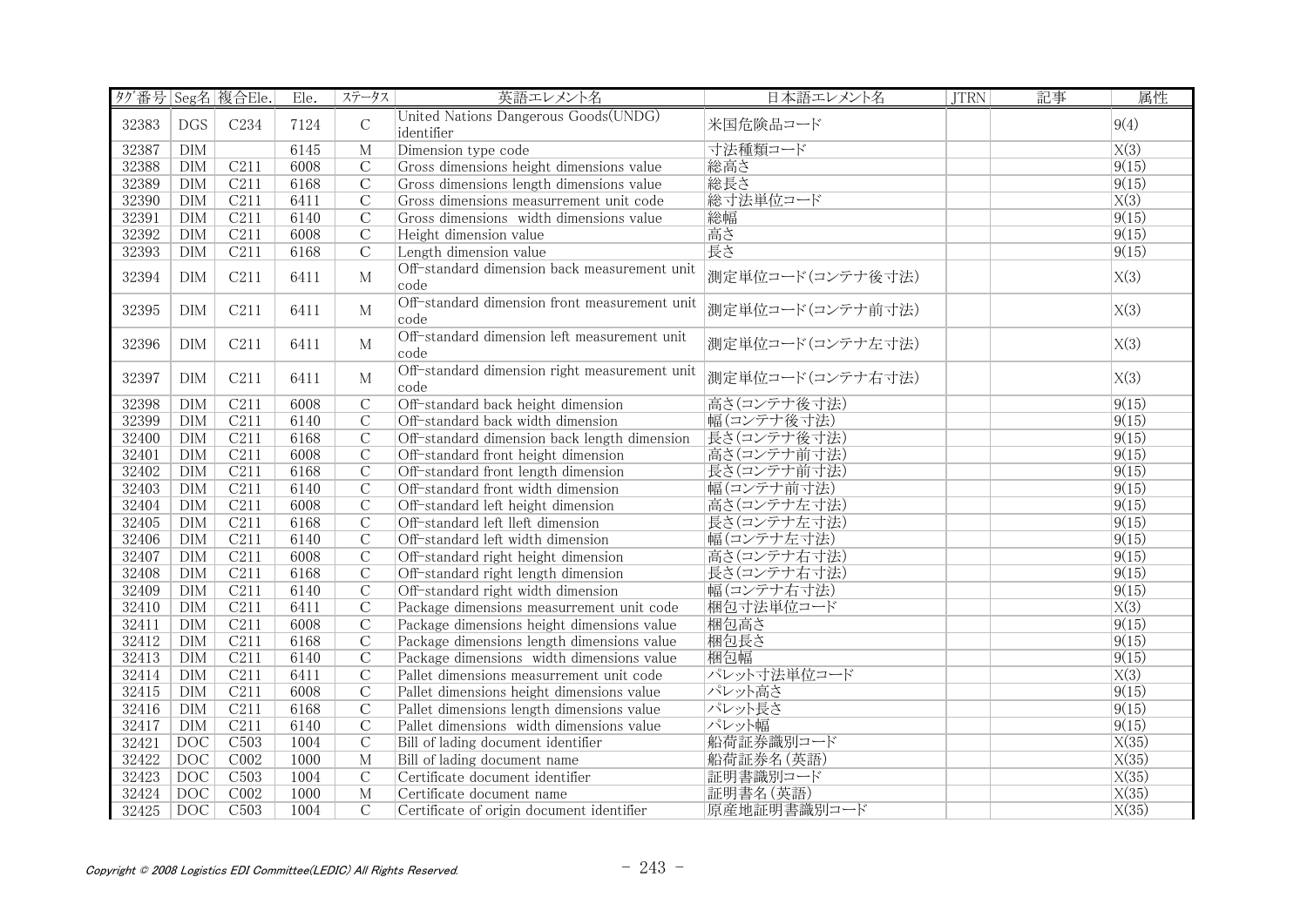| タグ番号 Seg名 複合Ele. |                   |                  | Ele. | ステータス          | 英語エレメント名                                                         | 日本語エレメント名               | <b>JTRN</b> | 記事 | 属性                 |
|------------------|-------------------|------------------|------|----------------|------------------------------------------------------------------|-------------------------|-------------|----|--------------------|
| 32426            | DOC <sup>1</sup>  | COO2             | 1000 | $\overline{C}$ | Certificate of origin document name                              | 原産地証明書名 (英語)            |             |    | $\overline{X(35)}$ |
| 32427            | DOC               | C <sub>503</sub> | 1004 | $\overline{C}$ | Commercial invoice document identifier                           | インボイス識別コード              |             |    | X(35)              |
| 32428            | <b>DOC</b>        | CO <sub>02</sub> | 1000 | $\overline{M}$ | Commercial invoice document name                                 | インボイス名 (英語)             |             |    | X(35)              |
| 32429            | <b>DOC</b>        | C <sub>503</sub> | 1004 | $\mathcal{C}$  | Contract document identifier                                     | 契約書識別コード                |             |    | X(35)              |
| 32430            | DOC               | COO2             | 1000 | $\overline{M}$ | Contract document name                                           | 契約書名(英語)                |             |    | X(35)              |
| 32431            | $\overline{DOC}$  | C503             | 1004 | $\overline{C}$ | Customs invoice document identifier                              | 通関送り状識別コード              |             |    | X(35)              |
| 32432            | <b>DOC</b>        | CO <sub>02</sub> | 1000 | $\overline{C}$ | Customs invoice document name                                    | 通関送り状書類名 (英語)           |             |    | X(35)              |
| 32433            | <b>DOC</b>        | C <sub>503</sub> | 1004 | $\mathcal{C}$  | Document required by Customs document<br>identifier              | 税関要求書類識別コード             |             |    | X(35)              |
| 32434            | DOC               | CO <sub>02</sub> | 1000 | $\overline{C}$ | Document required by Customs document name 税関要求書類名(英語)           |                         |             |    | X(35)              |
| 32435            | <b>DOC</b>        | C <sub>503</sub> | 1004 | $\mathcal{C}$  | Export licence document identifier                               | 輸出許可証識別コード              |             |    | X(35)              |
| 32436            | DOC               | COO2             | 1000 | $\overline{C}$ | Export licence document name                                     | 輸出許可証名 (英語)             |             |    | X(35)              |
| 32437            | DOC               | C <sub>503</sub> | 1004 | $\overline{C}$ | Import licence document identifier                               | 輸入許可証識別コード              |             |    | X(35)              |
| 32438            | <b>DOC</b>        | CO02             | 1000 | $\overline{C}$ | Import licence document name                                     | 輸入許可証名 (英語)             |             |    | X(35)              |
| 32439            | $\overline{DOC}$  | C503             | 1004 | $\overline{C}$ | Insurance certificate document identifier                        | 保険証券識別コード               |             |    | X(35)              |
| 32440            | DOC               | COO2             | 1000 | M              | Insurance certificate document name                              | 保険証券名 (英語)              |             |    | X(35)              |
| 32441            | DOC               | C <sub>503</sub> | 1004 | $\mathsf{C}$   | Non-negotiable maritime transport document<br>identifier         | 非譲渡海上輸送書類識別コード          |             |    | X(35)              |
| 32442            | $_{\mathrm{DOC}}$ | C002             | 1000 | $\mathcal{C}$  | Non-negotiable maritime transport document<br>name               | 非譲渡海上輸送書類名 (英語)         |             |    | X(35)              |
| 32443            | DOC               | C503             | 1004 | $\overline{C}$ | Packing list document identifier                                 | パッキングリスト識別コード           |             |    | $\overline{X(35)}$ |
| 32444            | <b>DOC</b>        | COO2             | 1000 | M              | Packing list document name                                       | パッキングリスト名 (英語)          |             |    | X(35)              |
| 32445            | <b>DOC</b>        | C503             | 1004 | $\overline{C}$ | Phytosanitary certificate document identifier                    | 植物検疫証明書識別コード            |             |    | X(35)              |
| 32446            | <b>DOC</b>        | CO <sub>02</sub> | 1000 | $\overline{C}$ | Phytosanitary certificate document name                          | 植物検疫証明書名 (英語)           |             |    | X(35)              |
| 32447            | <b>DOC</b>        | C <sub>503</sub> | 1004 | $\mathcal{C}$  | Sanitary certificate document identifier                         | 衛生証明書識別コード              |             |    | X(35)              |
| 32448            | <b>DOC</b>        | COO2             | 1000 | $\overline{C}$ | Sanitary certificate document name                               | 衛生証明書名 (英語)             |             |    | X(35)              |
| 32449            | DOC               | C503             | 1004 | $\overline{C}$ | Sea waybill document identifier                                  | 海上運送状識別コード              |             |    | X(35)              |
| 32450            | DOC               | CO <sub>02</sub> | 1000 | M              | Sea waybill document name                                        | 海上運送状名(英語)              |             |    | $\overline{X(35)}$ |
| 32454            | <b>DTM</b>        | C <sub>507</sub> | 2380 | $\mathsf C$    | Certificate of origin /Document/message<br>date/time Expiry date | 原産地証明発行日時               |             |    | X(35)              |
| 32455            | <b>DTM</b>        | C <sub>507</sub> | 2380 | $\mathcal{C}$  | Certificate of origin /Validity period                           | 原産地証明有効期限日時             |             |    | X(35)              |
| 32456            | <b>DTM</b>        | C <sub>507</sub> | 2380 | $\mathcal{C}$  | Container location /delivery date time<br>/requested             | コンテナ取扱者配達日時(要求)         |             |    | X(35)              |
| 32457            | <b>DTM</b>        | C <sub>507</sub> | 2380 | $\mathbf C$    | Container location /pick-up date time<br>/equipnent              | コンテナ取扱者ピックアップ日時(準<br>備) |             |    | X(35)              |
| 32458            | <b>DTM</b>        | C507             | 2380 | $\overline{C}$ | Customs invoice Document/message date/time 通関送り状書類発行日時           |                         |             |    | X(35)              |
| 32459            | <b>DTM</b>        | C507             | 2380 | $\overline{C}$ | Customs invoice Release date/time                                | 通関送り状書類開放日時             |             |    | X(35)              |
| 32460            | <b>DTM</b>        | C <sub>507</sub> | 2380 | $\mathbf C$    | Document required by Customs<br>Document/message date/time       | 税関要求書類発行日時              |             |    | X(35)              |
| 32461            | <b>DTM</b>        | C <sub>507</sub> | 2380 | $\mathsf{C}$   | Document required by Customs Release<br>date/time                | 税関要求書類開放日時              |             |    | X(35)              |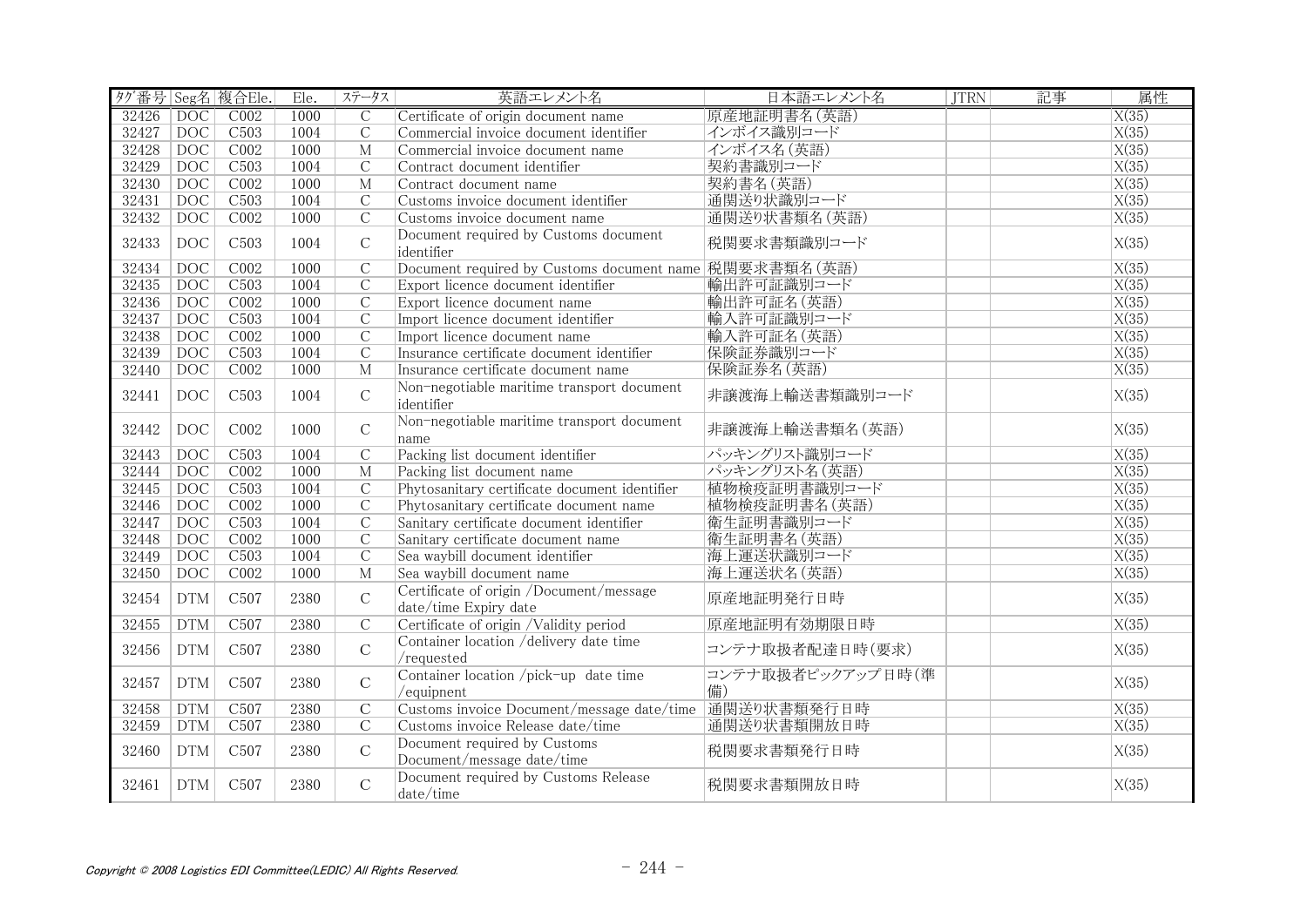| タグ番号 Seg名 複合Ele. |            |                  | Ele. | ステータス          | 英語エレメント名                                                             | 日本語エレメント名                | <b>JTRN</b> | 記事                 | 属性                 |
|------------------|------------|------------------|------|----------------|----------------------------------------------------------------------|--------------------------|-------------|--------------------|--------------------|
| 32462            | <b>DTM</b> | C <sub>507</sub> | 2380 | $\mathbf C$    | Document/message date/time value                                     | メッセージ作成日時                |             | データ作成日+<br>データ作成時刻 | X(35)              |
| 32463            | <b>DTM</b> | C <sub>507</sub> | 2380 | $\mathcal{C}$  | Empty equipment despatch /delivery date time<br>/requested           | 空コンテナ発送者配達日時(要求)         |             |                    | X(35)              |
| 32464            | <b>DTM</b> | C <sub>507</sub> | 2380 | $\mathsf C$    | Empty equipment despatch /pick-up date time<br>/equipnent            | 空コンテナ発送者ピックアップ日時<br>(準備) |             |                    | X(35)              |
| 32465            | <b>DTM</b> | C <sub>507</sub> | 2380 | $\mathcal{C}$  | Equipment drop-off /delivery date time<br>/requested                 | コンテナ引渡者配達日時(要求)          |             |                    | X(35)              |
| 32466            | <b>DTM</b> | C <sub>507</sub> | 2380 | $\mathsf C$    | Equipment drop-off /pick-up date time<br>/equipnent                  | コンテナ引渡者ピックアップ日時(準<br>備)  |             |                    | X(35)              |
| 32467            | <b>DTM</b> | C <sub>507</sub> | 2380 | $\overline{C}$ | Export licence / Expiry date                                         | 輸出許可証完了日時                |             |                    | $\overline{X(35)}$ |
| 32468            | <b>DTM</b> | C <sub>507</sub> | 2380 | $\mathsf C$    | Export government agency notification date or<br>time value          | 輸出政府機関提出書類発行日時           |             |                    | X(35)              |
| 32469            | <b>DTM</b> | C <sub>507</sub> | 2380 | $\mathcal{C}$  | Export licence /Document/message date/time<br>Expiry date            | 輸出許可証発行日時                |             |                    | X(35)              |
| 32470            | <b>DTM</b> | C <sub>507</sub> | 2380 | $\overline{C}$ | Certificate of origin / Expiry date                                  | 原産地証明完了日時                |             |                    | X(35)              |
| 32471            | <b>DTM</b> | C <sub>507</sub> | 2380 | $\overline{C}$ | Goods /Certificate of origin /issued /date Time 原産国証明発行日時            |                          |             |                    | X(35)              |
| 32472            | <b>DTM</b> | C <sub>507</sub> | 2380 | $\mathcal{C}$  | Goods / Certificate of origin / Validity / date                      | 原産国証明有効期限日時              |             |                    | X(35)              |
| 32473            | <b>DTM</b> | C <sub>507</sub> | 2380 | $\overline{C}$ | Goods /Export license /issued /date Time                             | 輸入許可証発行日時                |             |                    | $\overline{X(35)}$ |
| 32474            | DTM        | C507             | 2380 | $\overline{C}$ | Goods / Export license / Validity / date Time                        | 輸入許可証有効期限日時              |             |                    | $\overline{X(35)}$ |
| 32475            | <b>DTM</b> | C <sub>507</sub> | 2380 | $\overline{C}$ | Export licence / Expiry date                                         | 輸出許可証完了日時                |             |                    | X(35)              |
| 32476            | <b>DTM</b> | C <sub>507</sub> | 2380 | $\mathsf{C}$   | Export licence /Document/message date/time<br>Expiry date            | 輸出許可証書発行日時               |             |                    | X(35)              |
| 32477            | <b>DTM</b> | C <sub>507</sub> | 2380 | $\overline{C}$ | Export licence /Validity period                                      | 輸出許可証有効期限日時              |             |                    | X(35)              |
| 32478            | <b>DTM</b> | C <sub>507</sub> | 2380 | $\mathcal{C}$  | Phytosanitary certificate / Expiry date                              | 植物検疫証明完了日時               |             |                    | X(35)              |
| 32479            | <b>DTM</b> | C <sub>507</sub> | 2380 | $\mathcal{C}$  | Phytosanitary certificate /Document/message<br>date/time Expiry date | 植物検疫証明書発行日時              |             |                    | X(35)              |
| 32480            | <b>DTM</b> | C <sub>507</sub> | 2380 | $\overline{C}$ | Phytosanitary certificate /Validity period                           | 植物検疫証明書有効期限日時            |             |                    | X(35)              |
| 32481            | <b>DTM</b> | C <sub>507</sub> | 2380 | $\mathcal{C}$  | Import government agency notification date or<br>time value          | 輸入政府機関届出日時               |             |                    | X(35)              |
| 32482            | <b>DTM</b> | C <sub>507</sub> | 2380 | $\mathsf C$    | Import government agency order date or time<br>value                 | 輸入政府機関命令日時               |             |                    | X(35)              |
| 32483            | <b>DTM</b> | C <sub>507</sub> | 2380 | $\mathsf C$    | Import government agency release date or time<br>value               | 輸入政府機関発行日時               |             |                    | X(35)              |
| 32484            | DTM        | C507             | 2380 | $\overline{C}$ | Line item delivery date and or time                                  | ライン品目配達日時(実績)            |             |                    | $\overline{X(35)}$ |
| 32485            | <b>DTM</b> | C <sub>507</sub> | 2380 | $\mathbf C$    | Line item delivery date and or time<br>value/Estimated               | ライン品目配達日時(予定)            |             |                    | X(35)              |
| 32486            | <b>DTM</b> | C <sub>507</sub> | 2380 | $\mathbf C$    | Line item delivery date and or time<br>value/Requested               | ライン品目配達日時(依頼)            |             |                    | X(35)              |
| 32487            | <b>DTM</b> | C <sub>507</sub> | 2380 | $\overline{C}$ | Line item despatch date and or time value                            | ライン品目発送日時                |             |                    | X(35)              |
| 32488            | <b>DTM</b> | C <sub>507</sub> | 2380 | $\mathcal{C}$  | Line item goods receipt date and or time value                       | ライン商品商品受取日時              |             |                    | X(35)              |
| 32489            | <b>DTM</b> | C507             | 2380 | $\overline{C}$ | Line item expiry date and or time value                              | ライン品目完了日時                |             |                    | $\overline{X(35)}$ |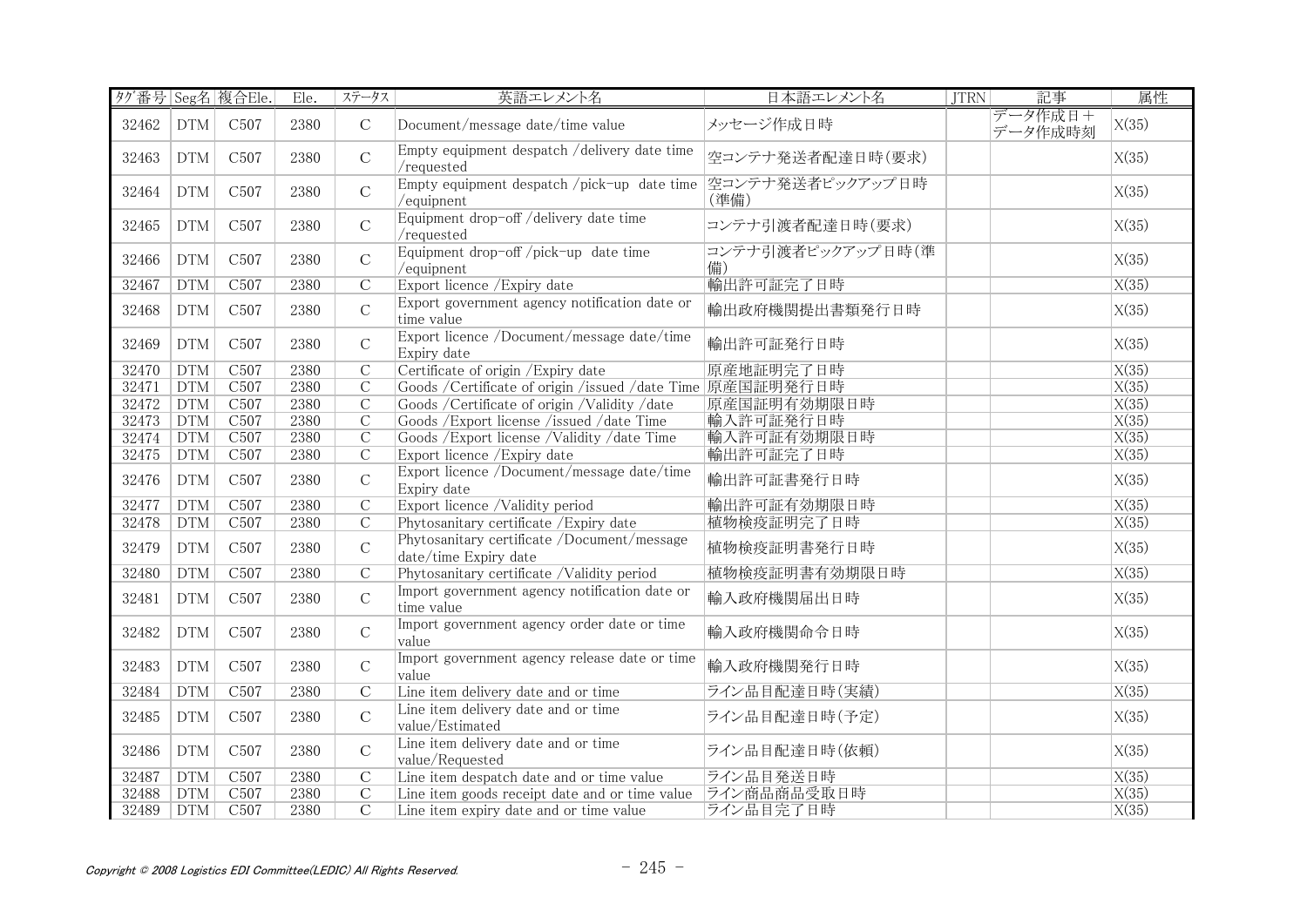| タグ番号 Seg名 複合Ele. |            |                  | Ele. | ステータス          | 英語エレメント名                                                                 | 日本語エレメント名             | <b>JTRN</b> | 記事 | 属性    |
|------------------|------------|------------------|------|----------------|--------------------------------------------------------------------------|-----------------------|-------------|----|-------|
| 32490            | <b>DTM</b> | C <sub>507</sub> | 2380 | $\mathcal{C}$  | Inland / departure date Time / estimated                                 | 内陸輸送発送場所出発日時(予定)      |             |    | X(35) |
| 32491            | DTM        | C <sub>507</sub> | 2380 | $\overline{C}$ | Inland /Pickup date Time /estimated                                      | 内陸輸送ピックアップ日時(予定)      |             |    | X(35) |
| 32492            | <b>DTM</b> | C <sub>507</sub> | 2380 | $\mathcal{C}$  | Inland /place of delivery /arrival date Time<br>/estimated               | 内陸輸送配達場所到着日時(予定)      |             |    | X(35) |
| 32493            | <b>DTM</b> | C <sub>507</sub> | 2380 | $\mathsf{C}$   | Inland /place of departure /departure date<br>Time /estimated            | 内陸輸送発送場所出発日時(予定)      |             |    | X(35) |
| 32494            | <b>DTM</b> | C <sub>507</sub> | 2380 | $\mathcal{C}$  | Inland /place of receipt /arrival date Time<br>/estimated                | 内陸輸送荷受地到着日時(予定)       |             |    | X(35) |
| 32495            | <b>DTM</b> | C <sub>507</sub> | 2380 | $\mathsf C$    | Main-carriage /acceptance date Time /Arrival<br>estimated                | 本船受領到着日時(予定)          |             |    | X(35) |
| 32496            | <b>DTM</b> | C <sub>507</sub> | 2380 | $\mathcal{C}$  | Main-carriage / customs office of entry date<br>Time /Deprture estimated | 本船登録関税事務所出発日時(予<br>定) |             |    | X(35) |
| 32497            | <b>DTM</b> | C <sub>507</sub> | 2380 | $\mathcal{C}$  | Main-carriage /customs office of entry date<br>Time code /estimated      | 本船登録関税事務所到着日時(予<br>定) |             |    | X(35) |
| 32498            | <b>DTM</b> | C <sub>507</sub> | 2380 | $\mathcal{C}$  | Main-carriage /delivary date Time /Arrival<br>actual                     | 本船配達場所到着日時(実績)        |             |    | X(35) |
| 32499            | <b>DTM</b> | C <sub>507</sub> | 2380 | $\mathcal{C}$  | Main-carriage /delivery date Time /Arrival<br>schedule                   | 本船配達場所到着日時(計画)        |             |    | X(35) |
| 32500            | <b>DTM</b> | C <sub>507</sub> | 2380 | $\mathcal{C}$  | Main-carriage /delivery date Time /Arrival<br>estimated                  | 本船配達場所到着日時(予定)        |             |    | X(35) |
| 32501            | <b>DTM</b> | C <sub>507</sub> | 2380 | $\mathsf C$    | Main-carriage /departure date Time /Deprture<br>estimated                | 本船発送場所出発日時(予定)        |             |    | X(35) |
| 32502            | <b>DTM</b> | C <sub>507</sub> | 2380 | $\mathbf C$    | Main-carriage /port of discharge date Time<br>/Arrival schedule          | 本船陸揚港到着日時(計画)         |             |    | X(35) |
| 32503            | <b>DTM</b> | C <sub>507</sub> | 2380 | $\mathcal{C}$  | Main-carriage /port of discharge date Time<br>/Arrival actual            | 本船陸揚港出発日時(実績)         |             |    | X(35) |
| 32504            | <b>DTM</b> | C <sub>507</sub> | 2380 | $\mathcal{C}$  | Main-carriage /port of discharge date Time<br>/Arrival estimated         | 本船陸揚港到着日時(予定)         |             |    | X(35) |
| 32505            | <b>DTM</b> | C <sub>507</sub> | 2380 | $\mathsf{C}$   | Main-carriage /port of discharge date Time<br>/Deprture actual           | 本船陸揚港出発日時(実績)         |             |    | X(35) |
| 32506            | <b>DTM</b> | C <sub>507</sub> | 2380 | $\mathbf C$    | Main-carriage /port of discharge date Time<br>/Deprture estimated        | 本船陸揚港出発日時(予定)         |             |    | X(35) |
| 32507            | <b>DTM</b> | C <sub>507</sub> | 2380 | $\mathsf C$    | Main-carriage /port of loading date Time<br>/Arrival actual              | 本船船積港到着日時(実績)         |             |    | X(35) |
| 32508            | <b>DTM</b> | C <sub>507</sub> | 2380 | $\mathbf C$    | Main-carriage /port of loading date Time<br>/Arrival estimated           | 本船船積港到着日時(予定)         |             |    | X(35) |
| 32509            | <b>DTM</b> | C <sub>507</sub> | 2380 | $\mathsf{C}$   | Main-carriage /port of loading date Time<br>/Arrival schedule            | 本船船積港到着日時(計画)         |             |    | X(35) |
| 32510            | <b>DTM</b> | C <sub>507</sub> | 2380 | $\mathcal{C}$  | Main-carriage /port of loading date Time<br>/Deprture actual             | 本船船積港出発日時(実績)         |             |    | X(35) |
| 32511            | <b>DTM</b> | C <sub>507</sub> | 2380 | $\mathcal{C}$  | Main-carriage /port of loading date Time<br>/Deprture estimated          | 本船船積港出発日時(予定)         |             |    | X(35) |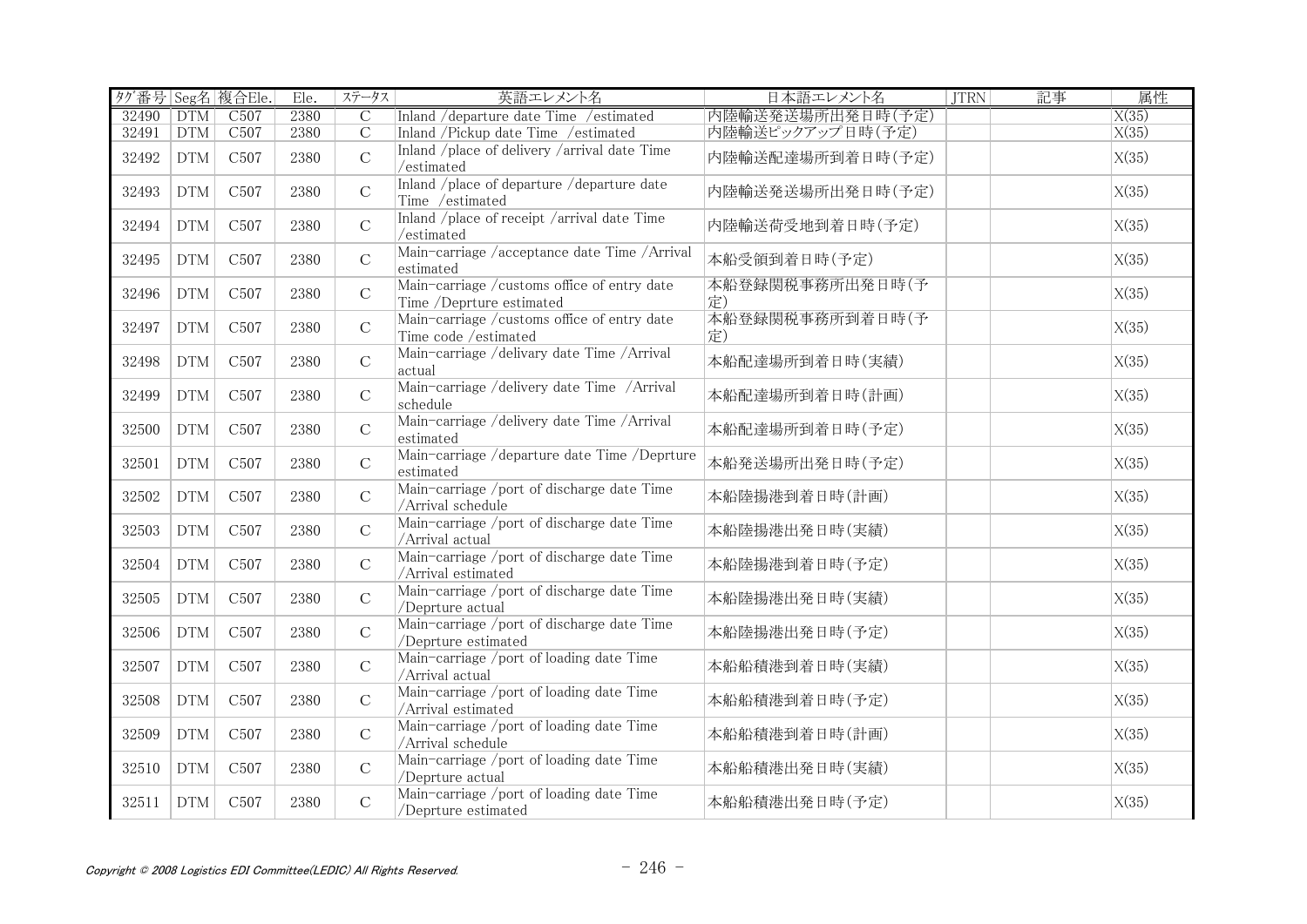| タグ番号 Seg名 複合Ele. |                             |                  | Ele. | ステータス          | 英語エレメント名                                                                  | 日本語エレメント名        | <b>JTRN</b> | 記事 | 属性    |
|------------------|-----------------------------|------------------|------|----------------|---------------------------------------------------------------------------|------------------|-------------|----|-------|
| 32512            | DTM                         | C <sub>507</sub> | 2380 | $\overline{C}$ | Main-carriage goods receipt place date Time<br>/Arrival estimated         | 本船受取場所到着日時(予定)   |             |    | X(35) |
| 32513            | <b>DTM</b>                  | C <sub>507</sub> | 2380 | $\mathcal{C}$  | Main-carriage place of receipt name date Time<br>/Arrival schedule        | 本船受取場所到着日時(計画)   |             |    | X(35) |
| 32514            | <b>DTM</b>                  | C <sub>507</sub> | 2380 | $\mathsf C$    | Main-carriage /ultimate destination of goods<br>date Time code /estimated | 本船最終仕向地到着日時(予定)  |             |    | X(35) |
| 32515            | <b>DTM</b>                  | C <sub>507</sub> | 2380 | $\overline{C}$ | On-carriage /date Time /Arrival estimated                                 | 中継輸送到着日時(予定)     |             |    | X(35) |
| 32516            | <b>DTM</b>                  | C <sub>507</sub> | 2380 | $\mathcal{C}$  | On-carriage /date Time /Deprture estimated                                | 中継輸送出発日時(予定)     |             |    | X(35) |
| 32517            | <b>DTM</b>                  | C <sub>507</sub> | 2380 | $\mathsf{C}$   | On-carriage /place of departure date Time<br>/Deprture actual             | 中継輸送発送場所出発日時(予定) |             |    | X(35) |
| 32518            | <b>DTM</b>                  | C <sub>507</sub> | 2380 | $\mathsf{C}$   | On-carriage /place of delivery date Time<br>/Arrival estimated            | 中継輸送配達場所到着日時(予定) |             |    | X(35) |
| 32519            | <b>DTM</b>                  | C <sub>507</sub> | 2380 | $\mathcal{C}$  | On-carriage /port of discharge date Time<br>/Arrival schedule             | 中継輸送陸揚港到着日時(計画)  |             |    | X(35) |
| 32520            | <b>DTM</b>                  | C <sub>507</sub> | 2380 | $\mathcal{C}$  | On-carriage /port of discharge date Time<br>/Arrival estimated            | 中継輸送陸揚港到着日時(予定)  |             |    | X(35) |
| 32521            | <b>DTM</b>                  | C <sub>507</sub> | 2380 | $\mathcal{C}$  | On-carriage /port of discharge date Time<br>/Deprture actual              | 中継輸送陸揚港出発日時(実績)  |             |    | X(35) |
| 32522            | <b>DTM</b>                  | C <sub>507</sub> | 2380 | $\mathcal{C}$  | On-carriage /port of discharge date Time<br>/Deprture estimated           | 中継輸送陸揚港出発日時(予定)  |             |    | X(35) |
| 32523            | <b>DTM</b>                  | C <sub>507</sub> | 2380 | $\mathcal{C}$  | On-carriage /port of loading date Time /Arrival<br>estimated              | 中継輸送船積港到着日時(予定)  |             |    | X(35) |
| 32524            | <b>DTM</b>                  | C <sub>507</sub> | 2380 | $\mathsf{C}$   | On-carriage /port of loading date Time /Arrival<br>schedule               | 中継輸送船積港到着日時(計画)  |             |    | X(35) |
| 32525            | <b>DTM</b>                  | C <sub>507</sub> | 2380 | $\mathsf{C}$   | On-carriage /port of loading date Time<br>/Deprture actual                | 中継輸送船積港出発日時(実績)  |             |    | X(35) |
| 32526            | <b>DTM</b>                  | C <sub>507</sub> | 2380 | $\mathbf C$    | On-carriage /port of loading date Time<br>/Deprture estimated             | 中継輸送船積港出発日時(予定)  |             |    | X(35) |
| 32527            | <b>DTM</b>                  | C <sub>507</sub> | 2380 | $\mathsf{C}$   | On-carriage /receipt /date Time /Arrival<br>schedule                      | 中継輸送受取日時(計画)     |             |    | X(35) |
| 32528            | <b>DTM</b>                  | C <sub>507</sub> | 2380 | $\mathcal{C}$  | On-carriage /receipt date Time /Arrival<br>estimated                      | 中継輸送受取日時(予定)     |             |    | X(35) |
| 32529            | <b>DTM</b>                  | C <sub>507</sub> | 2380 | $\overline{C}$ | Pre-carriage /date Time /Arrival estimated                                | 前輸送到着日時(予定)      |             |    | X(35) |
| 32530            | <b>DTM</b>                  | C <sub>507</sub> | 2380 | $\mathcal{C}$  | Pre-carriage /place of departure date Time<br>/Deprture estimated         | 前輸送発送場所出発日時(予定)  |             |    | X(35) |
| 32531            | <b>DTM</b>                  | C <sub>507</sub> | 2380 | $\mathcal{C}$  | Pre-carriage /place of delivery date Time<br>/Arrival estimated           | 前輸送配達場所到着日時(予定)  |             |    | X(35) |
| 32532            | DTM                         | C <sub>507</sub> | 2380 | $\overline{C}$ | Pre-carriage /date Time /Deprture estimated                               | 前輸送出発日時(予定)      |             |    | X(35) |
| 32533            | <b>DTM</b>                  | C <sub>507</sub> | 2380 | $\mathcal{C}$  | Pre-carriage /port of discharge date Time<br>/Arrival schedule            | 前輸送陸揚港到着日時(計画)   |             |    | X(35) |
| 32534            | $\mathop{\rm DTM}\nolimits$ | C <sub>507</sub> | 2380 | $\mathcal{C}$  | Pre-carriage /port of discharge date Time<br>/Arrival estimated           | 前輸送陸揚港到着日時(予定)   |             |    | X(35) |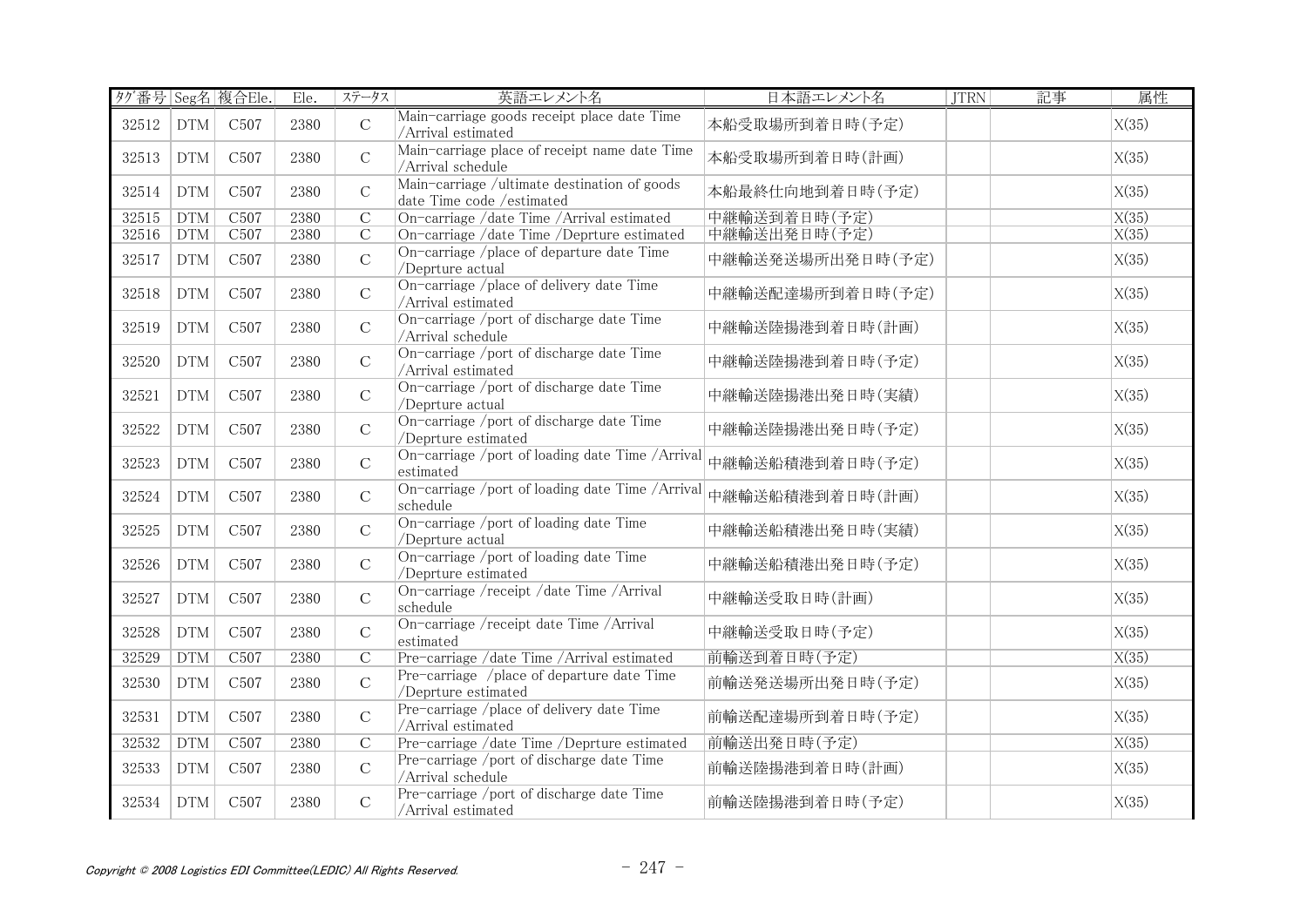| タグ番号 Seg名 複合Ele. |            |                  | $E$ le. | ステータス          | 英語エレメント名                                                             | 日本語エレメント名          | <b>JTRN</b> | 記事 | 属性                |
|------------------|------------|------------------|---------|----------------|----------------------------------------------------------------------|--------------------|-------------|----|-------------------|
| 32535            | <b>DTM</b> | C <sub>507</sub> | 2380    | $\overline{C}$ | Pre-carriage /port of discharge date Time<br>/Deprture actual        | 前輸送陸揚港出発日時(実績)     |             |    | X(35)             |
| 32536            | <b>DTM</b> | C <sub>507</sub> | 2380    | $\mathcal{C}$  | Pre-carriage /port of discharge date Time<br>/Deprture estimated     | 前輸送陸揚港出発日時(予定)     |             |    | X(35)             |
| 32537            | <b>DTM</b> | C <sub>507</sub> | 2380    | $\mathbf C$    | Pre-carriage /port of loading date Time<br>/Arrival estimated        | 前輸送船積港到着日時(予定)     |             |    | X(35)             |
| 32538            | <b>DTM</b> | C <sub>507</sub> | 2380    | $\mathbf C$    | Pre-carriage /port of loading date Time<br>/Arrival schedule         | 前輸送船積港到着日時(計画)     |             |    | X(35)             |
| 32539            | <b>DTM</b> | C <sub>507</sub> | 2380    | $\mathcal{C}$  | Pre-carriage /port of loading date Time<br>/Deprture actual          | 前輸送船積港出発日時(実績)     |             |    | X(35)             |
| 32540            | <b>DTM</b> | C <sub>507</sub> | 2380    | $\mathcal{C}$  | Pre-carriage /port of loading date Time<br>/Deprture estimated       | 前輸送船積港出発日時(予定)     |             |    | X(35)             |
| 32541            | <b>DTM</b> | C <sub>507</sub> | 2380    | $\mathbf C$    | Pre-carriage /receipt /date Time /Arrival<br>schedule                | 前輸送受取日時(計画)        |             |    | X(35)             |
| 32542            | <b>DTM</b> | C <sub>507</sub> | 2380    | $\mathcal{C}$  | Pre-carriage /receipt date Time /Arrival<br>estimated                | 前輸送受取日時(予定)        |             |    | X(35)             |
| 32543            | <b>DTM</b> | C <sub>507</sub> | 2005    | $\mathbf{M}$   | Document required by Customs date or time or<br>period function code | 税関要求書類日時識別コード      |             |    | X(3)              |
| 32544            | <b>DTM</b> | C <sub>507</sub> | 2005    | $\mathbf M$    | Customs invoice date or time or period function<br>code              | 通関送り状書類日時識別コード     |             |    | X(3)              |
| 32545            | <b>DTM</b> | C <sub>507</sub> | 2380    | $\mathcal{C}$  | Document required by Customs date or time or<br>period value         | 税関要求書類日時           |             |    | X(35)             |
| 32546            | DTM        | C <sub>507</sub> | 2380    | $\overline{C}$ | Customs invoice date or time or period value                         | 通関送り状書類日時          |             |    | X(35)             |
| 32557            | EQA        | C <sub>237</sub> | 8260    | $\overline{C}$ | Equipment identifier                                                 | 付属機器識別コード          |             |    | X(17)             |
| 32558            | EQA        |                  | 8053    | $\overline{M}$ | Equipment type code                                                  | 付属機器タイプコード         |             |    | $\overline{X(3)}$ |
| 32562            | EQD        | C224             | 1131    | $\mathcal{C}$  | Container code list identification code                              | コンテナ形式コードリスト識別コード  |             |    | X(17)             |
| 32563            | EQD        | C224             | 3055    | $\overline{C}$ | Container code list responsible agency code                          | コンテナ形式コード管理機関コード   |             |    | X(3)              |
| 32564            | EQD        | C <sub>237</sub> | 8260    | $\overline{C}$ | Container equipment identifier                                       | コンテナ番号             |             |    | X(17)             |
| 32565            | EQD        | C237             | 8260    | $\overline{C}$ | Dangerous container equipment identifier                             | 危険品コンテナ番号          |             |    | X(17)             |
| 32566            | EQD        | C224             | 8154    | $\overline{C}$ | Container equipment size and type description                        | コンテナ形式             |             |    | X(35)             |
| 32567            | EQD        | C224             | 8155    | $\mathbf C$    | Container equipment size and type description<br>code                | コンテナ形式コード          |             |    | X(10)             |
| 32568            | EQD        |                  | 8077    | С              | Container equipment supplier code                                    | コンテナ供給者コード         |             |    | X(3)              |
| 32569            | EQD        | C <sub>237</sub> | 3055    | $\overline{C}$ | Container UIC code list responsible agency                           | コンテナ形式UICコード管理機関コー |             |    | $\overline{X(3)}$ |
| 32570            | EQD        |                  | 8249    | $\overline{C}$ | Equipment status code                                                | コンテナ状態コード          |             |    | $\overline{X(3)}$ |
| 32571            | <b>EQD</b> |                  | 8169    | $\overline{C}$ | Full or empty indicator code                                         | 満/空識別コード           |             |    | X(3)              |
| 32575            | EQN        | C <sub>523</sub> | 6350    | $\overline{C}$ | Units quantity                                                       | 付属機器数量             |             |    | 9(15)             |
| 32576            | EQN        | C <sub>523</sub> | 6350    | $\overline{C}$ | Package dimensions units quantity                                    | 梱包寸法数量             |             |    | 9(15)             |
| 32577            | <b>EQN</b> | C <sub>523</sub> | 6350    | $\overline{C}$ | Gross dimensions units quantity                                      | 総寸法数量              |             |    | 9(15)             |
| 32578            | EQN        | C <sub>523</sub> | 6350    | $\overline{C}$ | Pallet dimensions units quantity                                     | パレット寸法数量           |             |    | 9(15)             |
| 32581            | <b>FTX</b> | C107             | 1131    | $\mathsf C$    | Additional export information code list<br>identification code       | 追加輸出情報コードリスト識別コード  |             |    | X(17)             |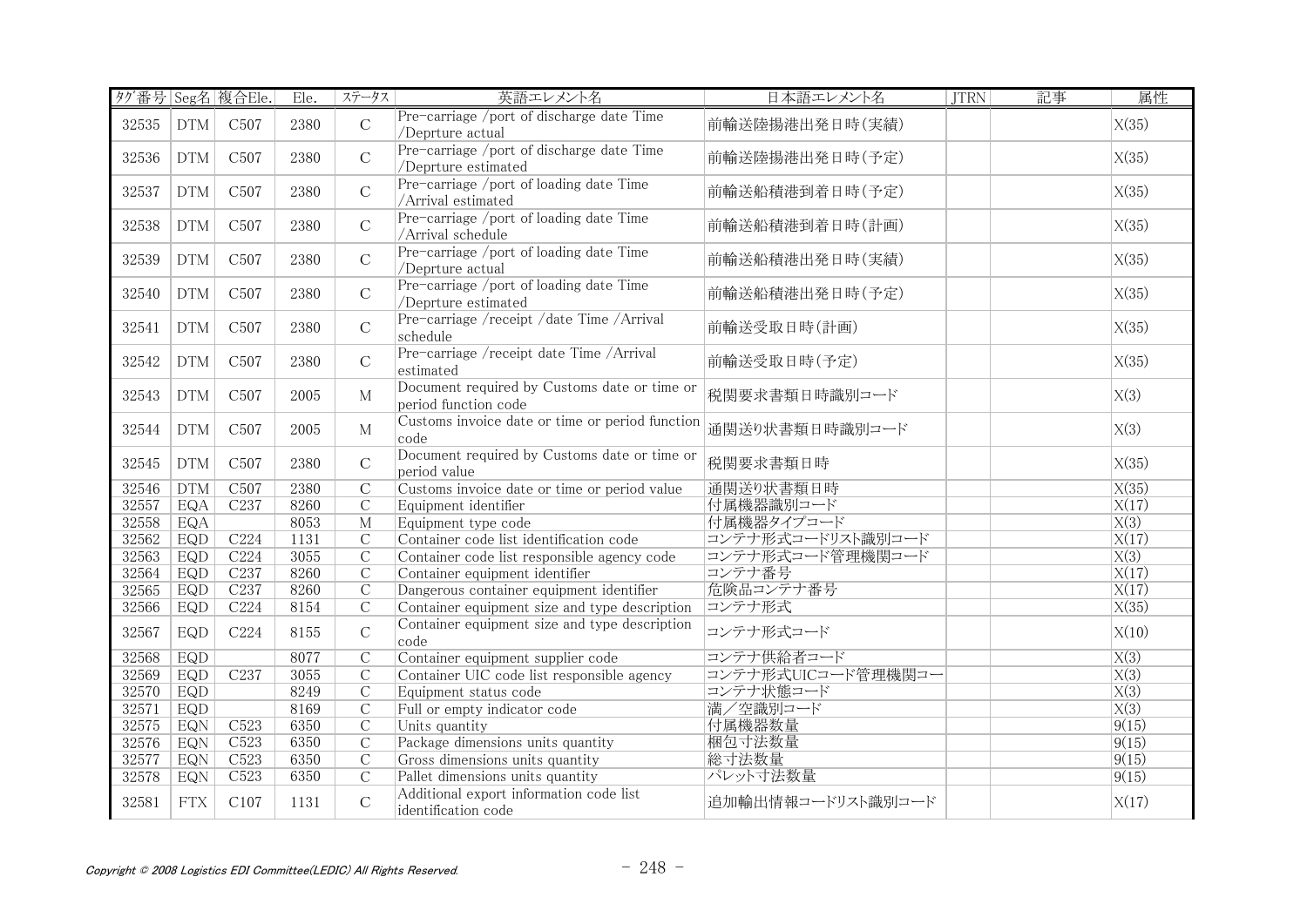|       |             | タグ番号 Seg名 複合Ele. | Ele. | ステータス                   | 英語エレメント名                                                               | 日本語エレメント名        | <b>JTRN</b> | 記事 | 属性     |
|-------|-------------|------------------|------|-------------------------|------------------------------------------------------------------------|------------------|-------------|----|--------|
| 32582 | ${\rm FTX}$ | C107             | 3055 | $\mathcal{C}$           | Additional export information code list                                | 追加輸出情報コードリスト管理機関 |             |    | X(3)   |
|       |             |                  |      |                         | responsible agency code                                                | コード              |             |    |        |
| 32583 | <b>FTX</b>  | C108             | 4440 | М                       | Additional export information free text value 1                        | 追加輸出情報1(英語)      |             |    | X(512) |
| 32584 | <b>FTX</b>  | C108             | 4440 | $\mathcal{C}$           | Additional export information free text value 2                        | 追加輸出情報2(英語)      |             |    | X(512) |
| 32585 | <b>FTX</b>  | C108             | 4440 | $\overline{C}$          | Additional export information free text value 3                        | 追加輸出情報3(英語)      |             |    | X(512) |
|       |             |                  |      | $\mathcal{C}$           | Additional export information free text value                          | 追加輸出情報コード        |             |    |        |
| 32586 | <b>FTX</b>  | C107             | 4441 |                         | code                                                                   |                  |             |    | X(17)  |
| 32587 | <b>FTX</b>  | C108             | 4440 | M                       | Allowance/charge information free text value 1  料金情報1(英語)              |                  |             |    | X(512) |
| 32588 | <b>FTX</b>  | C108             | 4440 | $\mathcal{C}$           | Allowance/charge information free text value 2  料金情報2(英語)              |                  |             |    | X(512) |
| 32589 | <b>FTX</b>  | C108             | 4440 | $\mathcal{C}$           | Allowance/charge information free text value 3 料金情報3(英語)               |                  |             |    | X(512) |
| 32590 | <b>FTX</b>  | C107             | 1131 | $\mathcal{C}$           | Bill of lading clause code list identification code  船荷証券条項コードリスト識別コード |                  |             |    | X(17)  |
| 32591 | <b>FTX</b>  | C107             | 3055 | $\mathsf C$             | Bill of lading clause code list responsible agency 船荷証券条項コードリスト管理機関    |                  |             |    | X(3)   |
|       |             |                  |      |                         | code                                                                   | コード              |             |    |        |
| 32592 | <b>FTX</b>  | C108             | 4440 | $\overline{\mathbf{M}}$ | Bill of lading clause free text value 1                                | 船荷証券条項1(英語)      |             |    | X(512) |
| 32593 | ${\rm FTX}$ | C108             | 4440 | $\mathcal{C}$           | Bill of lading clause free text value 2                                | 船荷証券条項2(英語)      |             |    | X(512) |
| 32594 | <b>FTX</b>  | C108             | 4440 | $\overline{C}$          | Bill of lading clause free text value 3                                | 船荷証券条項3(英語)      |             |    | X(512) |
| 32595 | <b>FTX</b>  | C107             | 4441 | $\mathcal{C}$           | Bill of lading clause free text value code                             | 船荷証券条項コード        |             |    | X(17)  |
| 32596 | <b>FTX</b>  | C108             | 4440 | М                       | Bill of lading remarks free text value 1                               | 船荷証券注釈1(英語)      |             |    | X(512) |
| 32597 | <b>FTX</b>  | C108             | 4440 | $\mathcal{C}$           | Bill of lading remarks free text value 2                               | 船荷証券注釈2(英語)      |             |    | X(512) |
| 32598 | <b>FTX</b>  | C108             | 4440 | $\overline{C}$          | Bill of lading remarks free text value 3                               | 船荷証券注釈3(英語)      |             |    | X(512) |
| 32599 | <b>FTX</b>  | C108             | 4440 | M                       | Characteristics of goods free text value 1                             | 商品特性フリーテキスト1(英語) |             |    | X(512) |
| 32600 | <b>FTX</b>  | C108             | 4440 | $\mathcal{C}$           | Characteristics of goods free text value 2                             | 商品特性フリーテキスト2(英語) |             |    | X(512) |
| 32601 | ${\rm FTX}$ | C108             | 4440 | $\mathcal{C}$           | Characteristics of goods free text value 3                             | 商品特性フリーテキスト3(英語) |             |    | X(512) |
| 32602 | <b>FTX</b>  | C108             | 4440 | $\mathbf{M}$            | Delivry instruction free text value 1                                  | 配送指示フリーテキスト1(英語) |             |    | X(512) |
| 32603 | <b>FTX</b>  | C108             | 4440 | $\mathcal{C}$           | Delivry instruction free text value 2                                  | 配送指示フリーテキスト2(英語) |             |    | X(512) |
| 32604 | <b>FTX</b>  | C108             | 4440 | $\mathcal{C}$           | Delivry instruction free text value 3                                  | 配送指示フリーテキスト3(英語) |             |    | X(512) |
| 32605 | <b>FTX</b>  | C108             | 4440 | $\mathbf{M}$            | General information name free text 1                                   | 一般情報1(英語)        |             |    | X(512) |
| 32606 | FTX         | C108             | 4440 | $\overline{C}$          | General information name free text 2                                   | 一般情報2(英語)        |             |    | X(512) |
| 32607 | <b>FTX</b>  | C108             | 4440 | $\overline{C}$          | General information name free text 3                                   | 一般情報3(英語)        |             |    | X(512) |
| 32608 | FTX         | C108             | 4440 | $\mathbf{M}$            | Container general information name free text 1  コンテナー般情報1 (英語)         |                  |             |    | X(512) |
| 32609 | <b>FTX</b>  | C108             | 4440 | $\overline{C}$          | Container general information name free text 2 コンテナー般情報2(英語)           |                  |             |    | X(512) |
| 32610 | FTX         | C108             | 4440 | $\overline{C}$          | Container general information name free text 3 コンテナー般情報3(英語)           |                  |             |    | X(512) |
| 32611 | <b>FTX</b>  | C108             | 4440 | $\mathbf{M}$            | Dangerous general information name free text 1 危険品一般情報1(英語)            |                  |             |    | X(512) |
| 32612 | <b>FTX</b>  | C108             | 4440 | $\mathcal{C}$           | Dangerous general information name free text 2 危険品一般情報2(英語)            |                  |             |    | X(512) |
| 32613 | <b>FTX</b>  | C108             | 4440 | $\overline{C}$          | Dangerous general information name free text 3 危険品一般情報3(英語)            |                  |             |    | X(512) |
| 32614 | <b>FTX</b>  | C108             | 4440 | M                       | Goods general information name free text 1                             | 商品一般情報1(英語)      |             |    | X(512) |
| 32615 | FTX         | C108             | 4440 | $\overline{C}$          | Goods general information name free text 2                             | 商品一般情報2(英語)      |             |    | X(512) |
| 32616 | <b>FTX</b>  | C108             | 4440 | $\overline{C}$          | Goods general information name free text 3                             | 商品一般情報3(英語)      |             |    | X(512) |
| 32617 | <b>FTX</b>  | C108             | 4440 | $\mathbf{M}$            | Container Loading remarks free text value 1                            | コンテナ船積注釈1(英語)    |             |    | X(512) |
| 32618 | <b>FTX</b>  | C108             | 4440 | $\mathcal{C}$           | Container Loading remarks free text value 2                            | コンテナ船積注釈2(英語)    |             |    | X(512) |
| 32619 | <b>FTX</b>  | C108             | 4440 | $\mathcal{C}$           | Container Loading remarks free text value 3                            | コンテナ船積注釈3(英語)    |             |    | X(512) |
| 32620 | <b>FTX</b>  | C108             | 4440 | $\overline{M}$          | Quarantine instructions free text value 1                              | 検疫指示フリーテキスト1(英語) |             |    | X(512) |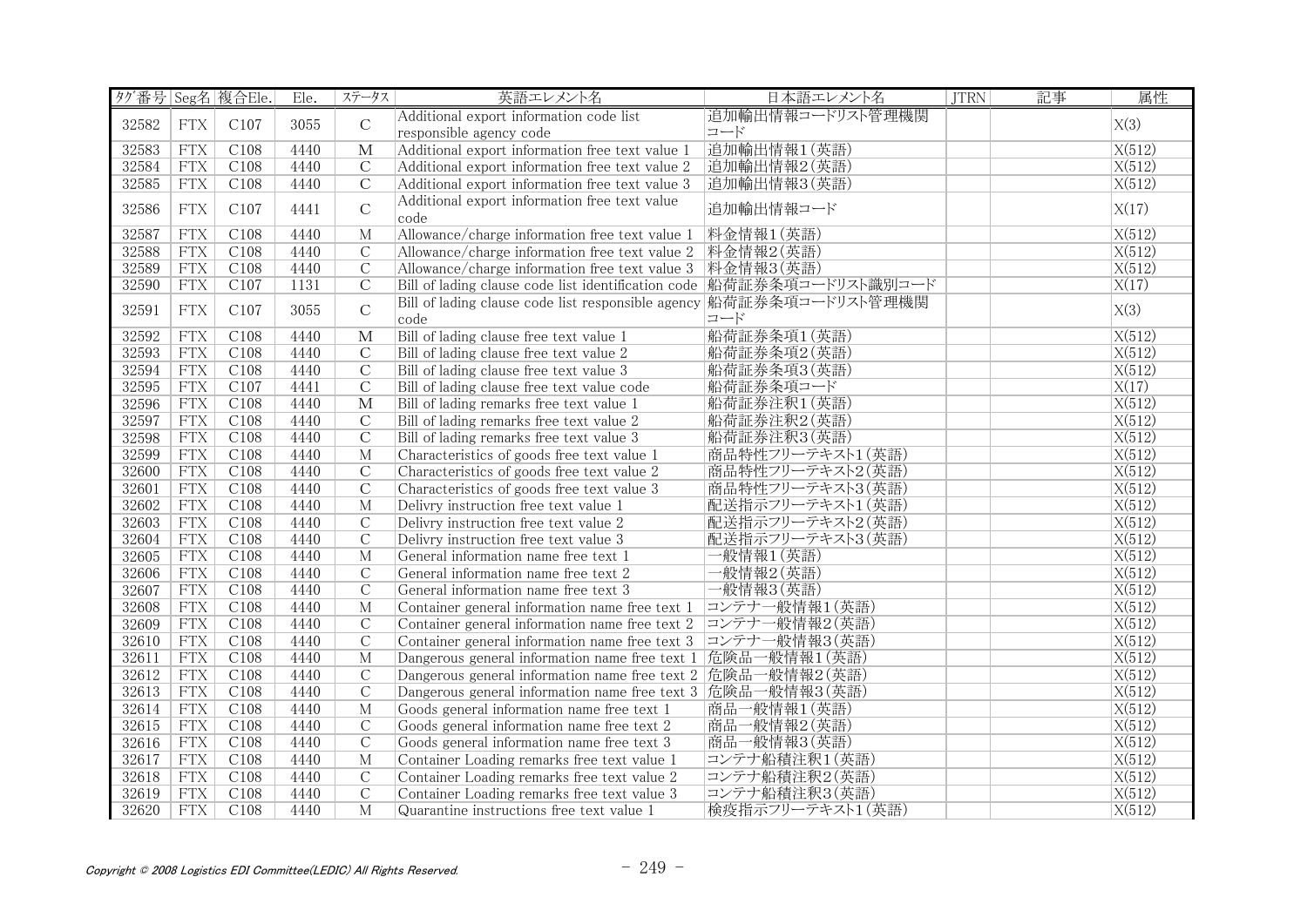| タグ番号 Seg名 複合Ele. |             |      | Ele. | ステータス                   | 英語エレメント名                                                                    | 日本語エレメント名                 | <b>JTRN</b> | 記事 | 属性     |
|------------------|-------------|------|------|-------------------------|-----------------------------------------------------------------------------|---------------------------|-------------|----|--------|
| 32621            | <b>FTX</b>  | C108 | 4440 | $\mathcal{C}$           | Quarantine instructions free text value 2                                   | 検疫指示フリーテキスト2(英語)          |             |    | X(512) |
| 32622            | FTX         | C108 | 4440 | $\overline{C}$          | Quarantine instructions free text value 3                                   | 検疫指示フリーテキスト3(英語)          |             |    | X(512) |
| 32623            | <b>FTX</b>  | C107 | 1131 | $\mathcal{C}$           | Container Special instructions code list<br>identification code             | コンテナ特別指示コードリスト識別<br>コード   |             |    | X(17)  |
| 32624            | <b>FTX</b>  | C107 | 3055 | $\mathcal{C}$           | Special instructions code list responsible agency<br>$ code\rangle$         | 特別指示コードリスト管理機関コード         |             |    | X(3)   |
| 32625            | <b>FTX</b>  | C108 | 4440 | $\overline{\mathbf{M}}$ | Special instructions free text value 1                                      | 特別指示フリーテキスト1(英語)          |             |    | X(512) |
| 32626            | <b>FTX</b>  | C108 | 4440 | $\overline{C}$          | Special instructions free text value 2                                      | 特別指示フリーテキスト2(英語)          |             |    | X(512) |
| 32627            | FTX         | C108 | 4440 | $\mathcal{C}$           | Special instructions free text value 3                                      | 特別指示フリーテキスト3(英語)          |             |    | X(512) |
| 32628            | <b>FTX</b>  | C107 | 4441 | $\mathcal{C}$           | Container Special instructions free text value<br>code                      | 特別指示コード                   |             |    | X(17)  |
| 32629            | <b>FTX</b>  | C108 | 4440 | $\mathcal{C}$           | Customs clearance instruction export free text<br>value 1                   | 税関輸出手続き指示フリーテキスト1<br>(英語) |             |    | X(512) |
| 32630            | <b>FTX</b>  | C108 | 4440 | $\mathcal{C}$           | Customs clearance instruction export free text<br>value 2                   | 税関輸出手続き指示フリーテキスト2<br>(英語) |             |    | X(512) |
| 32631            | <b>FTX</b>  | C108 | 4440 | $\mathcal{C}$           | Customs clearance instruction export free text<br>value 3                   | 税関輸出手続き指示フリーテキスト3<br>(英語) |             |    | X(512) |
| 32632            | <b>FTX</b>  | C108 | 4440 | $\mathcal{C}$           | Customs clearance instruction import free text<br>value 1                   | 税関輸入手続き指示フリーテキスト1<br>(英語) |             |    | X(512) |
| 32633            | <b>FTX</b>  | C108 | 4440 | $\mathsf C$             | Customs clearance instruction import free text<br>value 2                   | 税関輸入手続き指示フリーテキスト2<br>(英語) |             |    | X(512) |
| 32634            | <b>FTX</b>  | C108 | 4440 | $\mathcal{C}$           | Customs clearance instruction import free text<br>value 3                   | 税関輸入手続き指示フリーテキスト3<br>(英語) |             |    | X(512) |
| 32635            | <b>FTX</b>  | C107 | 1131 | $\overline{C}$          | Customs information code list identification                                | 税関情報コードリスト識別コード           |             |    | X(17)  |
| 32636            | <b>FTX</b>  | C107 | 3055 | $\mathcal{C}$           | Customs information code list responsible<br>agency code                    | 税関情報コードリスト管理機関コード         |             |    | X(3)   |
| 32637            | FTX         | C108 | 4440 | M                       | Customs information free text value 1                                       | 税関情報1(英語)                 |             |    | X(512) |
| 32638            | FTX         | C108 | 4440 | $\overline{C}$          | Customs information free text value 2                                       | 税関情報2(英語)                 |             |    | X(512) |
| 32639            | FTX         | C108 | 4440 | $\overline{C}$          | Customs information free text value 3                                       | 税関情報3(英語)                 |             |    | X(512) |
| 32640            | <b>FTX</b>  | C107 | 4441 | $\overline{C}$          | Customs information free text value code                                    | 税関情報コード                   |             |    | X(17)  |
| 32641            | <b>FTX</b>  | C108 | 4440 | M                       | Damage remarks free text value 1                                            | 損傷説明1 (英語)                |             |    | X(512) |
| 32642            | ${\rm FTX}$ | C108 | 4440 | $\mathcal{C}$           | Damage remarks free text value 2                                            | 損傷説明2 (英語)                |             |    | X(512) |
| 32643            | FTX         | C108 | 4440 | $\overline{C}$          | Damage remarks free text value 3                                            | 損傷説明3(英語)                 |             |    | X(512) |
| 32644            | <b>FTX</b>  | C107 | 1131 | $\mathbf C$             | Dangerous goods additional information code<br>list identification code     | 危険品付加コードリスト識別コード          |             |    | X(17)  |
| 32645            | <b>FTX</b>  | C107 | 3055 | $\mathcal{C}$           | Dangerous goods additional information code<br>list responsible agency code | 危険品付加コードリスト管理機関コー<br>K,   |             |    | X(3)   |
| 32646            | <b>FTX</b>  | C108 | 4440 | M                       | Dangerous goods additional information free<br>text 1                       | 危険品付加情報1(英語)              |             |    | X(512) |
| 32647            | <b>FTX</b>  | C108 | 4440 | $\mathcal{C}$           | Dangerous goods additional information free<br>text 2                       | 危険品付加情報2(英語)              |             |    | X(512) |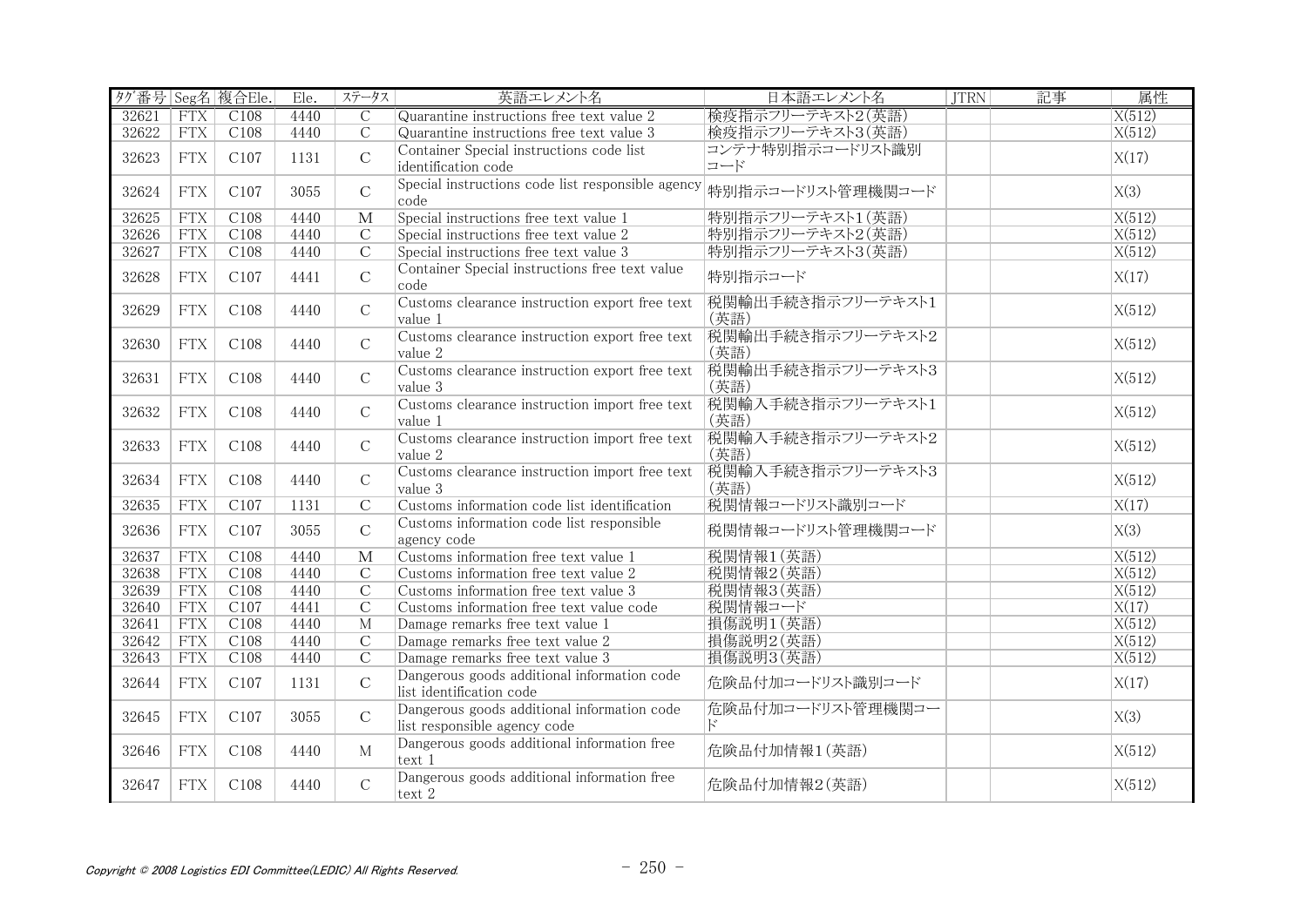| タグ番号 Seg名 複合Ele. |            |                  | Ele. | ステータス                   | 英語エレメント名                                                            | 日本語エレメント名               | <b>JTRN</b> | 記事 | 属性                 |
|------------------|------------|------------------|------|-------------------------|---------------------------------------------------------------------|-------------------------|-------------|----|--------------------|
| 32648            | <b>FTX</b> | C108             | 4440 | $\mathcal{C}$           | Dangerous goods additional information free<br>text 3               | 危険品付加情報3(英語)            |             |    | X(512)             |
| 32649            | <b>FTX</b> | C107             | 4440 | $\mathbf{M}$            | Dangerous goods additional information free<br>text value           | 危険品付加情報(英語)             |             |    | X(512)             |
| 32650            | <b>FTX</b> | C107             | 4441 | $\mathbf{M}$            | Dangerous goods additional information free<br>text value code      | 危険品付加情報コード              |             |    | X(17)              |
| 32651            | <b>FTX</b> | C <sub>107</sub> | 1131 | $\mathcal{C}$           | Dangerous goods technical name code list<br>identification code     | 危険品専門名コードリスト識別コード       |             |    | X(17)              |
| 32652            | <b>FTX</b> | C107             | 3055 | $\mathcal{C}$           | Dangerous goods technical name code list<br>responsible agency code | 危険品専門名コードリスト管理機関<br>コード |             |    | X(3)               |
| 32653            | FTX        | C108             | 4440 | $\mathbf{M}$            | Dangerous goods technical name free text 1                          | 危険品専門名1(英語)             |             |    | X(512)             |
| 32654            | FTX        | C108             | 4440 | $\overline{C}$          | Dangerous goods technical name free text 2                          | 危険品専門名2(英語)             |             |    | X(512)             |
| 32655            | FTX        | C108             | 4440 | $\overline{C}$          | Dangerous goods technical name free text 3                          | 危険品専門名3(英語)             |             |    | X(512)             |
| 32656            | FTX        | C107             | 4440 | M                       | Dangerous goods technical name free text value 危険品専門名(英語)           |                         |             |    | X(512)             |
| 32657            | <b>FTX</b> | C107             | 4441 | $\mathbf M$             | Dangerous goods technical name free text value<br>code              | 危険品専門名コード               |             |    | X(17)              |
| 32658            | FTX        | C108             | 4440 | M                       | Declaration free text value 1                                       | 申告書フリーテキスト1(英語)         |             |    | X(512)             |
| 32659            | <b>FTX</b> | C108             | 4440 | $\mathcal{C}$           | Declaration free text value 2                                       | 申告書フリーテキスト2(英語)         |             |    | X(512)             |
| 32660            | FTX        | C108             | 4440 | $\overline{C}$          | Declaration free text value 3                                       | 申告書フリーテキスト3(英語)         |             |    | X(512)             |
| 32661            | FTX        | C108             | 4440 | M                       | Delivry instruction free text value 1                               | 配送指示フリーテキスト1(英語)        |             |    | X(512)             |
| 32662            | FTX        | C108             | 4440 | $\overline{C}$          | Delivry instruction free text value 2                               | 配送指示フリーテキスト2(英語)        |             |    | X(512)             |
| 32663            | <b>FTX</b> | C108             | 4440 | $\overline{C}$          | Delivry instruction free text value 3                               | 配送指示フリーテキスト3(英語)        |             |    | X(512)             |
| 32664            | FTX        | C107             | 4441 | $\overline{C}$          | Documentation instruction free text value code  書類指示コード             |                         |             |    | $\overline{X(17)}$ |
| 32665            | <b>FTX</b> | C107             | 1131 | $\mathbf C$             | Documentation instruction code list<br>identification code          | 書類指示コードリスト識別コード         |             |    | X(17)              |
| 32666            | <b>FTX</b> | C108             | 4440 | $\mathbf{M}$            | Documentation instruction free text value 1                         | 書類指示情報1(英語)             |             |    | X(512)             |
| 32667            | FTX        | C108             | 4440 | $\overline{C}$          | Documentation instruction free text value 2                         | 書類指示情報2(英語)             |             |    | X(512)             |
| 32668            | FTX        | C108             | 4440 | $\overline{C}$          | Documentation instruction free text value 3                         | 書類指示情報3(英語)             |             |    | X(512)             |
| 32669            | FTX        | C108             | 4440 | $\overline{\mathbf{M}}$ | Domestic routing information free text value 1                      | 国内ルーティング情報1(英語)         |             |    | X(512)             |
| 32670            | <b>FTX</b> | C108             | 4440 | $\mathcal{C}$           | Domestic routing information free text value 2                      | 国内ルーティング情報2(英語)         |             |    | X(512)             |
| 32671            | <b>FTX</b> | C108             | 4440 | $\overline{C}$          | Domestic routing information free text value 3                      | 国内ルーティング情報3(英語)         |             |    | X(512)             |
| 32672            | <b>FTX</b> |                  | 4453 | $\overline{C}$          | Free text function code                                             | フリーテキストファンクションコード       |             |    | $\overline{X(3)}$  |
| 32673            | <b>FTX</b> | C107             | 4441 | $M_{\odot}$             | General information free text value code                            | 一般情報コード                 |             |    | X(17)              |
| 32674            | <b>FTX</b> | C107             | 1131 | $\mathbf C$             | General information name code list<br>identification code           | -般情報コードリスト識別コード         |             |    | X(17)              |
| 32675            | <b>FTX</b> | C107             | 3055 | $\mathcal{C}$           | General information name code list responsible<br>agency code       | -般情報コードリスト管理機関コード       |             |    | X(3)               |
| 32676            | <b>FTX</b> | C108             | 4440 | M                       | Goods description free text value 1                                 | 商品説明1(英語)               |             |    | X(512)             |
| 32677            | <b>FTX</b> | C108             | 4440 | $\overline{C}$          | Goods description free text value 2                                 | 商品説明2(英語)               |             |    | X(512)             |
| 32678            | <b>FTX</b> | C108             | 4440 | $\mathcal{C}$           | Goods description free text value 3                                 | 商品説明3(英語)               |             |    | X(512)             |
| 32679            | <b>FTX</b> | C108             | 4440 | $\mathcal{C}$           | Handing instruction free text 1                                     | 荷扱い指示フリーテキスト1(英語)       |             |    | X(512)             |
| 32680            | FTX        | C108             | 4440 | $\overline{C}$          | Handing instruction free text 2                                     | 荷扱い指示フリーテキスト2(英語)       |             |    | X(512)             |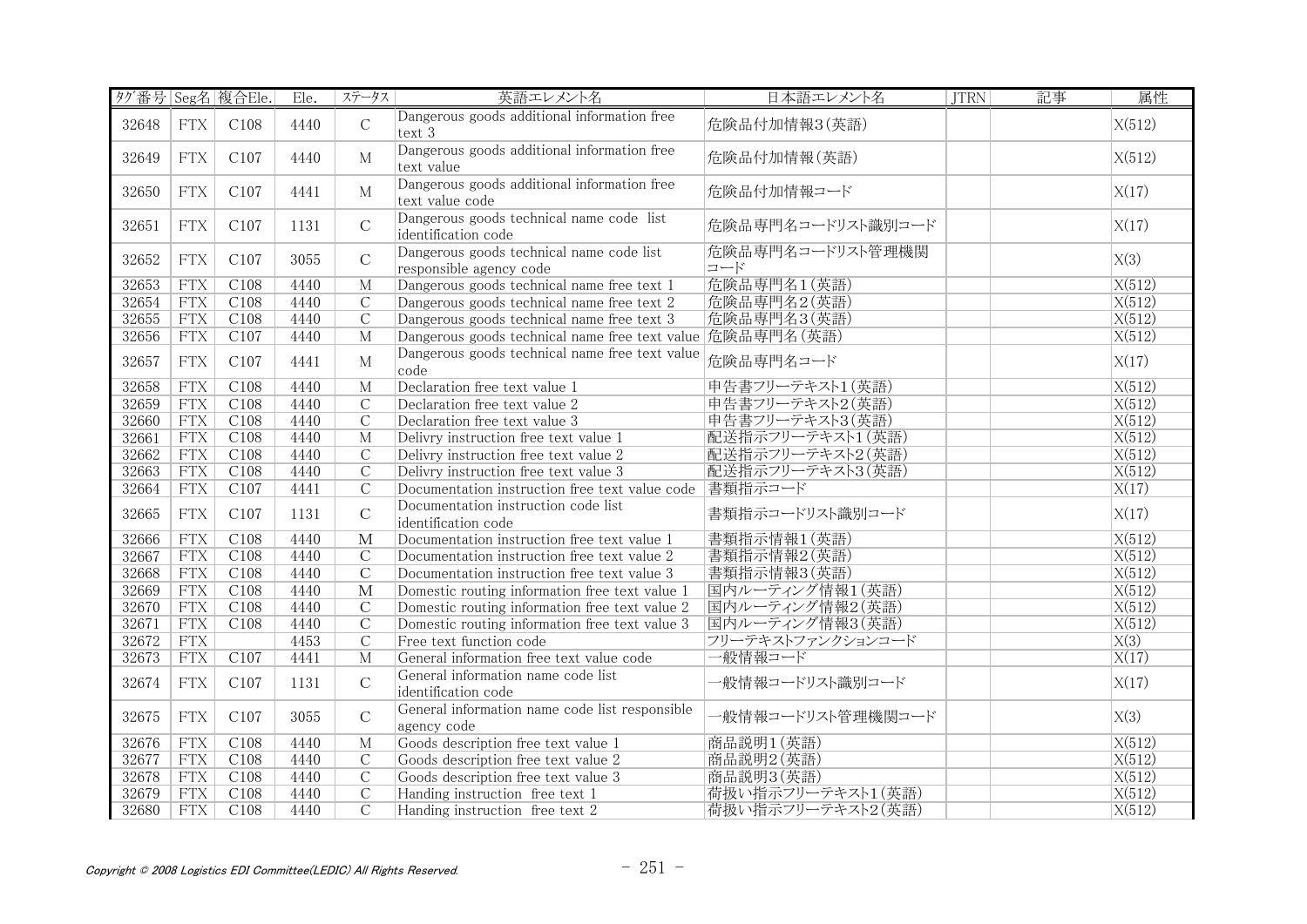| タグ番号 Seg名 複合Ele. |             |      | Ele. | ステータス                   | 英語エレメント名                                                         | 日本語エレメント名               | <b>JTRN</b> | 記事 | 属性     |
|------------------|-------------|------|------|-------------------------|------------------------------------------------------------------|-------------------------|-------------|----|--------|
| 32681            | <b>FTX</b>  | C108 | 4440 | $\overline{C}$          | Handing instruction free text 3                                  | 荷扱い指示フリーテキスト3(英語)       |             |    | X(512) |
| 32682            | <b>FTX</b>  | C107 | 1131 | $\mathcal{C}$           | Insurance information code list identification<br>code           | 保険情報コードリスト識別コード         |             |    | X(17)  |
| 32683            | <b>FTX</b>  | C107 | 3055 | $\overline{C}$          | Insurance information code list responsible<br>agency code       | 保険情報コードリスト管理機関コード       |             |    | X(3)   |
| 32684            | FTX         | C108 | 4440 | $\overline{\mathbf{M}}$ | Insurance information free text value 1                          | 保険情報1(英語)               |             |    | X(512) |
| 32685            | <b>FTX</b>  | C108 | 4440 | $\overline{C}$          | Insurance information free text value 2                          | 保険情報2(英語)               |             |    | X(512) |
| 32686            | FTX         | C108 | 4440 | $\overline{C}$          | Insurance information free text value 3                          | 保険情報3(英語)               |             |    | X(512) |
| 32687            | <b>FTX</b>  | C107 | 4441 | $\overline{C}$          | Insurance information free text value code                       | 保険情報コード                 |             |    | X(17)  |
| 32688            | <b>FTX</b>  | C108 | 4440 | $\overline{M}$          | Loading remarks free text value 1                                | 船積注釈1(英語)               |             |    | X(512) |
| 32689            | <b>FTX</b>  | C108 | 4440 | $\mathcal{C}$           | Loading remarks free text value 2                                | 船積注釈2(英語)               |             |    | X(512) |
| 32690            | FTX         | C108 | 4440 | $\overline{C}$          | Loading remarks free text value 3                                | 船積注釈3(英語)               |             |    | X(512) |
| 32691            | FTX         | C108 | 4440 | $\overline{\mathbf{M}}$ | Onward routing information free text value 1                     | 前方ルーティング情報1(英語)         |             |    | X(512) |
| 32692            | FTX         | C108 | 4440 | $\overline{C}$          | Onward routing information free text value 2                     | 前方ルーティング情報2(英語)         |             |    | X(512) |
| 32693            | FTX         | C108 | 4440 | $\overline{C}$          | Onward routing information free text value 3                     | 前方ルーティング情報3(英語)         |             |    | X(512) |
| 32694            | <b>FTX</b>  | C108 | 4440 | M                       | Packing/marking information free text value 1                    | 梱包/マーキング情報1(英語)         |             |    | X(512) |
| 32695            | <b>FTX</b>  | C108 | 4440 | $\overline{C}$          | Packing/marking information free text value 2                    | 梱包/マーキング情報2(英語)         |             |    | X(512) |
| 32696            | <b>FTX</b>  | C108 | 4440 | $\overline{C}$          | Packing/marking information free text value 3                    | 梱包/マーキング情報3(英語)         |             |    | X(512) |
| 32697            | <b>FTX</b>  | C107 | 1131 | $\mathcal{C}$           | Payment information code list identification                     | 支払情報コードリスト識別コード         |             |    | X(17)  |
| 32698            | ${\rm FTX}$ | C107 | 3055 | $\mathsf C$             | Payment information code list responsible<br>agency code         | 支払情報コードリスト管理機関コード       |             |    | X(3)   |
| 32699            | <b>FTX</b>  | C108 | 4440 | $\overline{\mathbf{M}}$ | Payment information free text value 1                            | 支払情報1(英語)               |             |    | X(512) |
| 32700            | FTX         | C108 | 4440 | $\overline{C}$          | Payment information free text value 2                            | 支払情報2(英語)               |             |    | X(512) |
| 32701            | <b>FTX</b>  | C108 | 4440 | $\overline{C}$          | Payment information free text value 3                            | 支払情報3(英語)               |             |    | X(512) |
| 32702            | <b>FTX</b>  | C107 | 4441 | $\mathcal{C}$           | Payment information free text value code                         | 支払情報コード                 |             |    | X(17)  |
| 32703            | <b>FTX</b>  | C107 | 1131 | $\mathcal{C}$           | Transport documents remarks code list<br>identification code     | 輸送書類注釈コードリスト識別コード       |             |    | X(17)  |
| 32704            | <b>FTX</b>  | C107 | 3055 | $\mathcal{C}$           | Transport documents remarks code list<br>responsible agency code | 輸送書類注釈コードリスト管理機関<br>コード |             |    | X(3)   |
| 32705            | <b>FTX</b>  | C108 | 4440 | M                       | Transport documents remarks free text value 1                    | 輸送書類注釈1(英語)             |             |    | X(512) |
| 32706            | <b>FTX</b>  | C108 | 4440 | $\mathcal{C}$           | Transport documents remarks free text value 2                    | 輸送書類注釈2(英語)             |             |    | X(512) |
| 32707            | <b>FTX</b>  | C108 | 4440 | $\overline{C}$          | Transport documents remarks free text value 3                    | 輸送書類注釈3(英語)             |             |    | X(512) |
| 32708            | <b>FTX</b>  | C107 | 4441 | $\mathsf C$             | Transport documents remarks free text value<br>code              | 輸送書類注釈コード               |             |    | X(17)  |
| 32709            | FTX         | C108 | 4440 | $\overline{C}$          | Transportation information free text value 1                     | 輸送情報フリーテキスト1 (英語)       |             |    | X(512) |
| 32710            | FTX         | C108 | 4440 | $\overline{C}$          | Transportation information free text value 2                     | 輸送情報フリーテキスト2(英語)        |             |    | X(512) |
| 32711            | <b>FTX</b>  | C108 | 4440 | $\overline{C}$          | Transportation information free text value 3                     | 輸送情報フリーテキスト3(英語)        |             |    | X(512) |
| 32712            | <b>FTX</b>  | C108 | 4440 | M                       | Type of transaction reason free text value 1                     | 処理理由形式フリーテキスト1(英語)      |             |    | X(512) |
| 32713            | <b>FTX</b>  | C108 | 4440 | $\mathcal{C}$           | Type of transaction reason free text value 2                     | 処理理由形式フリーテキスト2(英語)      |             |    | X(512) |
| 32714            | <b>FTX</b>  | C108 | 4440 | $\overline{C}$          | Type of transaction reason free text value 3                     | 処理理由形式フリーテキスト3(英語)      |             |    | X(512) |
| 32715            | <b>FTX</b>  | C107 | 3055 | $\mathsf C$             | Documentation instruction code list responsible<br>agency code   | 書類指示コードリスト管理機関コード       |             |    | X(3)   |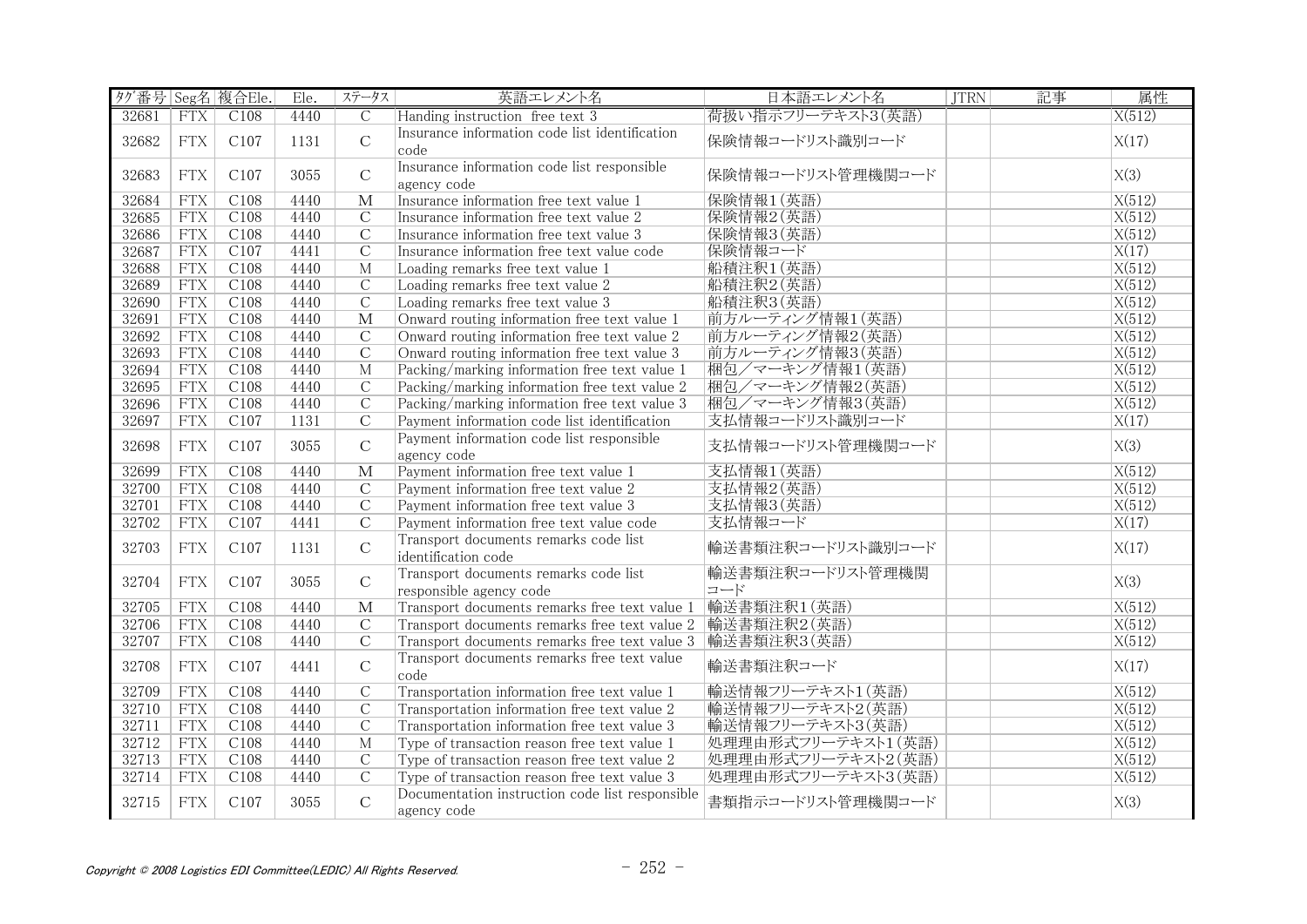| タグ番号 Seg名 複合Ele. |            |                  | Ele. | ステータス                   | 英語エレメント名                                                                  | 日本語エレメント名         | <b>JTRN</b> | 記事 | 属性                 |
|------------------|------------|------------------|------|-------------------------|---------------------------------------------------------------------------|-------------------|-------------|----|--------------------|
| 32754            | <b>GDS</b> | C703             | 7085 | $\overline{\mathbf{M}}$ | Cargo type classification code                                            | 貨物種類分類コード         |             |    | $\overline{X(3)}$  |
| 32757            | GID        |                  | 1496 | $\overline{C}$          | Goods item number                                                         | 商品品目番号            |             |    | 9(5)               |
| 32758            | GID        | C <sub>213</sub> | 7224 | $\mathcal{C}$           | Package quantity/GID                                                      | 梱包数量              |             |    | 9(8)               |
| 32759            | GID        | C <sub>213</sub> | 7224 | $\overline{C}$          | Package quantity 2/GID                                                    | 梱包数量2             |             |    | 9(8)               |
| 32760            | GID        | C213             | 7065 | $\overline{C}$          | Package type description code/GID                                         | 梱包種類コード           |             |    | X(17)              |
| 32761            | GID        | C <sub>213</sub> | 7065 | $\overline{C}$          | Package type description code 2                                           | 梱包種類コード2          |             |    | X(17)              |
| 32762            | GID        | C213             | 7233 | $\overline{C}$          | Packaging related description code/GID                                    | 梱包関連コード           |             |    | $\overline{X(3)}$  |
| 32763            | GID        | C213             | 7233 | $\overline{C}$          | Packaging related description code 2                                      | 梱包関連コード2          |             |    | X(3)               |
| 32764            | GID        | C213             | 7064 | $\overline{C}$          | Type of packages                                                          | 梱包種類(英語)          |             |    | X(35)              |
| 32765            | GID        | C213             | 7064 | $\overline{C}$          | Type of packages 2                                                        | 梱包種類2(英語)         |             |    | X(35)              |
| 32769            | GIN        | C208             | 7402 | $\overline{M}$          | Batch number start object identifier                                      | バッチ番号(開始)         |             |    | X(35)              |
| 32770            | GIN        | C <sub>208</sub> | 7402 | $\overline{M}$          | Batch number end object identifier                                        | バッチ番号(終了)         |             |    | X(35)              |
| 32771            | GIN        | C <sub>208</sub> | 7402 | $\mathbf{M}$            | Manufacturing reference number start object<br>identifier                 | 製造番号(開始)          |             |    | X(35)              |
| 32772            | GIN        | C <sub>208</sub> | 7402 | $\mathbf M$             | Manufacturing reference number end object<br>identifier                   | 製造番号(終了)          |             |    | X(35)              |
| 32773            | GIN        | C <sub>208</sub> | 7402 | $\mathbf M$             | Serial number start object identifier                                     | 商品シリアル番号(開始)      |             |    | X(35)              |
| 32774            | GIN        | C <sub>208</sub> | 7402 | M                       | Serial number end object identifier                                       | 商品シリアル番号(終了)      |             |    | $\overline{X(35)}$ |
| 32775            | <b>GIN</b> | C <sub>208</sub> | 7402 | M                       | Serial shipping container code start object<br>identifier                 | 梱包番号(開始)          |             |    | X(35)              |
| 32776            | GIN        | C208             | 7402 | M                       | Serial shipping container code end object<br>identifier                   | 梱包番号(終了)          |             |    | X(35)              |
| 32780            | GOR        | C <sub>232</sub> | 9415 | $\overline{C}$          | Export government agency identification code                              | 輸出政府機関識別コード       |             |    | $\overline{X(3)}$  |
| 32781            | <b>GOR</b> | C <sub>232</sub> | 9415 | $\overline{C}$          | Import government agency identification code                              | 輸入政府機関識別コード       |             |    | $\overline{X(3)}$  |
| 32785            | <b>HAN</b> | C524             | 4078 | $\mathcal{C}$           | Container Handling instruction description                                | コンテナ商品取扱指示(英語)    |             |    | X(70)              |
| 32786            | <b>HAN</b> | C524             | 3055 | $\mathcal{C}$           | Handling instruction code list responsible<br>agency code                 | 商品取扱コードリスト管理機関コード |             |    | X(3)               |
| 32787            | <b>HAN</b> | C524             | 4078 | $\overline{C}$          | Handling instruction description                                          | 商品取扱指示(英語)        |             |    | X(70)              |
| 32788            | <b>HAN</b> | C <sub>524</sub> | 4079 | $\overline{C}$          | Handling instruction description code                                     | 商品取扱指示コード         |             |    | X(3)               |
| 32789            | <b>HAN</b> | C <sub>218</sub> | 7418 | $\mathcal{C}$           | Hazardous material category name                                          | 危険物原料種類名(英語)      |             |    | X(35)              |
| 32790            | <b>HAN</b> | C <sub>218</sub> | 7419 | $\overline{C}$          | Hazardous material category name code                                     | 危険物原料種類コード        |             |    | X(4)               |
| 32791            | <b>HAN</b> | C218             | 1131 | $\overline{C}$          | Hazardous material code list identification code 危険物原料コードリスト識別コード         |                   |             |    | X(17)              |
| 32792            | <b>HAN</b> | C218             | 3055 | $\mathcal{C}$           | Hazardous material code list responsible agency 危険物原料コードリスト管理機関コー<br>code | Е                 |             |    | X(3)               |
| 32796            | <b>IMD</b> |                  | 7077 | $\overline{C}$          | Description format code                                                   | 商品説明様式コード         |             |    | $\overline{X(3)}$  |
| 32797            | <b>IMD</b> | C <sub>272</sub> | 7081 | $\overline{C}$          | Item characteristic code                                                  | 商品特性コード           |             |    | X(3)               |
| 32798            | <b>IMD</b> | C <sub>273</sub> | 7008 | $\overline{C}$          | Item description 1                                                        | 品目説明1 (英語)        |             |    | X(256)             |
| 32799            | <b>IMD</b> | C <sub>273</sub> | 7008 | $\overline{C}$          | Item description 2                                                        | 品目説明2(英語)         |             |    | X(256)             |
| 32800            | <b>IMD</b> | C <sub>273</sub> | 7009 | $\overline{C}$          | Item description code                                                     | 商品区別コード           |             |    | X(17)              |
| 32801            | <b>IMD</b> | C <sub>273</sub> | 1131 | $\mathcal{C}$           | Item description code list identification code                            | 商品区別コードリスト識別コード   |             |    | $\overline{X(17)}$ |
| 32802            | <b>IMD</b> | C273             | 3055 | $\mathcal{C}$           | Item description code list responsible agency<br>code                     | 商品区別コード管理機関コード    |             |    | X(3)               |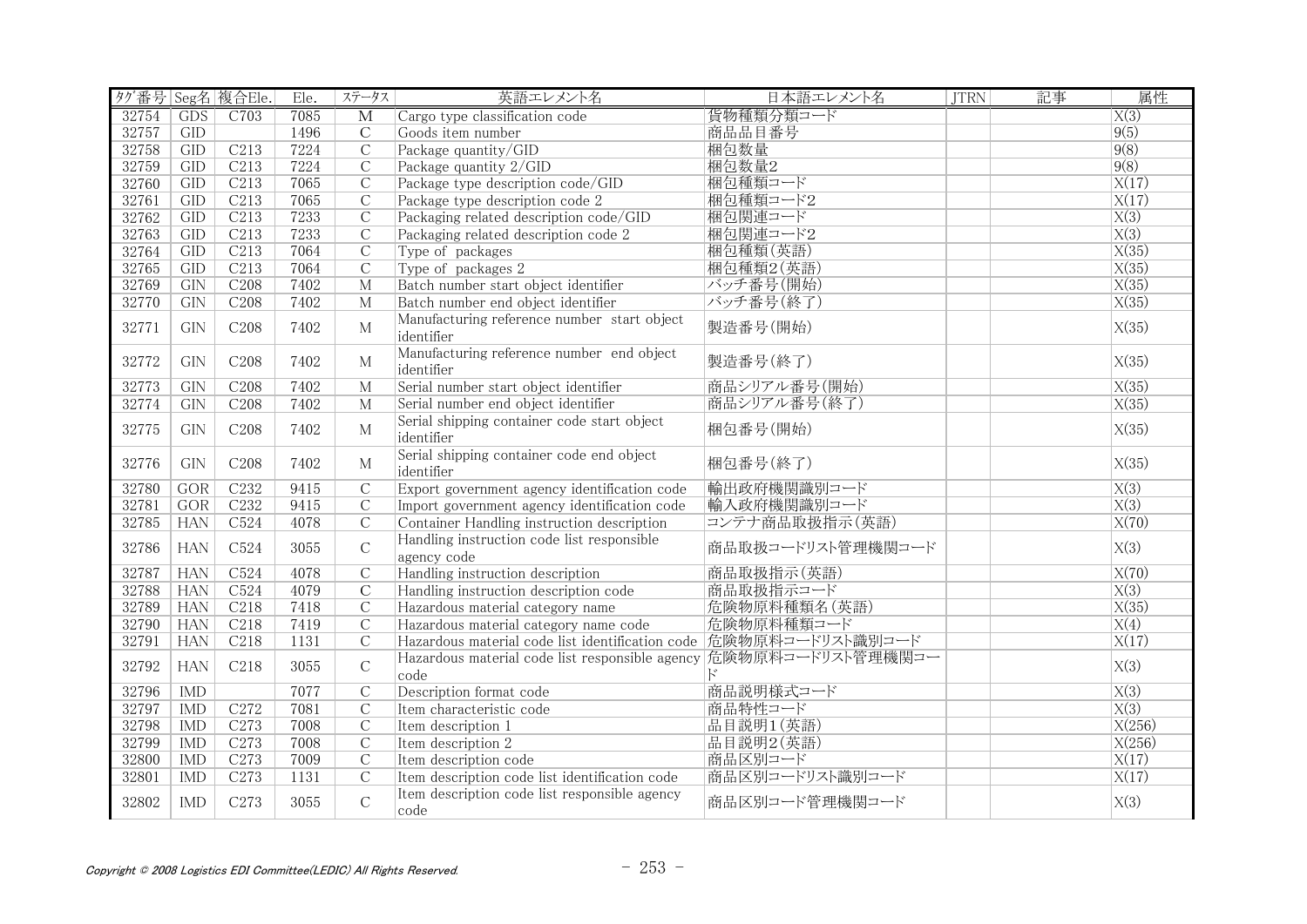| タグ番号 Seg名 複合Ele. |                   |                  | Ele. | ステータス          | 英語エレメント名                                                                           | 日本語エレメント名                    | <b>JTRN</b> | 記事 | 属性                |
|------------------|-------------------|------------------|------|----------------|------------------------------------------------------------------------------------|------------------------------|-------------|----|-------------------|
| 32806            | <b>LIN</b>        |                  | 7083 | $\mathcal{C}$  | Configuration operation code                                                       | 構成操作コード                      |             |    | X(3)              |
| 32807            | <b>LIN</b>        | C <sub>212</sub> | 7140 | $\overline{C}$ | Item identifier                                                                    | 商品コード                        |             |    | X(35)             |
| 32808            | <b>LIN</b>        | C212             | 3055 | $\overline{C}$ | Item type code list responsible agency code                                        | 商品番号コード管理機関コード               |             |    | X(3)              |
| 32809            | <b>LIN</b>        | C <sub>212</sub> | 7143 | $\mathcal{C}$  | Item type identification code                                                      | 商品番号識別コード                    |             |    | $\overline{X(3)}$ |
| 32810            | LIN               | C829             | 1082 | $\overline{C}$ | Line item identifier                                                               | ライン品目識別コード                   |             |    | X(6)              |
| 32811            | LIN               | C829             | 5495 | $\overline{C}$ | Sub-line indicator code                                                            | サブライン識別コード                   |             |    | X(3)              |
| 32815            | LOC               | C517             | 1131 | $\mathcal{C}$  | Activity location code list identification code                                    | ステータス変更場所コードリスト識別<br>コード     |             |    | X(17)             |
| 32816            | LOC               | C517             | 3055 | $\mathcal{C}$  | Activity location code list responsible agency<br>code                             | ステータス変更場所コード管理機関<br>コード      |             |    | X(3)              |
| 32817            | <b>LOC</b>        | C517             | 3224 | $\mathcal{C}$  | Activity location name                                                             | ステータス変更場所名 (英語)              |             |    | X(256)            |
| 32818            | <b>LOC</b>        | C517             | 3225 | $\mathcal{C}$  | Activity location name code                                                        | ステータス変更場所コード                 |             |    | X(25)             |
| 32819            | LOC               | C517             | 1131 | $\mathsf{C}$   | Bill of lading release office code list<br>identification code                     | 船荷証券発行場所コード識別コード             |             |    | X(17)             |
| 32820            | LOC               | C517             | 3055 | $\mathsf{C}$   | Bill of lading release office code list responsible 船荷証券発行場所コード管理機関<br>agency code | コード                          |             |    | X(3)              |
| 32821            | <b>LOC</b>        | C517             | 3224 | $\overline{C}$ | Bill of lading release office location name                                        | 船荷証券発行場所名(英語)                |             |    | X(256)            |
| 32822            | <b>LOC</b>        | C517             | 3225 | $\mathcal{C}$  | Bill of lading release office location name code                                   | 船荷証券発行場所コード                  |             |    | X(25)             |
| 32823            | <b>LOC</b>        | C517             | 3225 | $\overline{C}$ | Container departure location name code                                             | コンテナ発送場所コード                  |             |    | X(25)             |
| 32824            | LOC               | C519             | 3055 | $\mathcal{C}$  | Container delivery first related location code<br>list responsible agency code     | コンテナ配達場所第一関係場所コー<br>ド管理機関コード |             |    | X(3)              |
| 32825            | LOC               | C517             | 1131 | $\mathcal{C}$  | Container delivery code list identification code                                   | コンテナ配達場所コード識別コード             |             |    | X(17)             |
| 32826            | LOC               | C517             | 3055 | $\mathsf{C}$   | Container delivery code list responsible agency<br>code                            | コンテナ配達場所コード管理機関<br>コード       |             |    | X(3)              |
| 32827            | LOC               | C519             | 1131 | $\mathcal{C}$  | Container delivery first related location code<br>list identification code         | コンテナ配達場所第一関係場所コー<br>ド識別コード   |             |    | X(17)             |
| 32828            | LOC               | C519             | 3222 | $\mathcal{C}$  | Container delivery first related location name                                     | コンテナ配達場所第一関係場所名<br>(英語)      |             |    | X(70)             |
| 32829            | LOC               | C519             | 3223 | $\mathsf{C}$   | Container delivery first related location name<br>code                             | コンテナ配達場所第一関係場所場所<br>コード      |             |    | X(25)             |
| 32830            | LOC               | C517             | 3224 | $\mathcal{C}$  | Container delivery location name                                                   | コンテナ配達場所名 (英語)               |             |    | X(256)            |
| 32831            | <b>LOC</b>        | C517             | 3225 | $\overline{C}$ | Container delivery location name code                                              | コンテナ配達場所コード                  |             |    | X(25)             |
| 32832            | <b>LOC</b>        | C517             | 1131 | $\overline{C}$ | Container departure code list identification                                       | コンテナ発送場所コード識別コード             |             |    | X(17)             |
| 32833            | $_{\mathrm{LOC}}$ | C519             | 1131 | $\mathcal{C}$  | Container departure first related location code<br>list identification code        | コンテナ発送場所第一関係場所コー<br>ド識別コード   |             |    | X(17)             |
| 32834            | LOC               | C517             | 3055 | $\mathcal{C}$  | Container departure code list responsible<br>agency code                           | コンテナ発送場所コード管理機関<br>コード       |             |    | X(3)              |
| 32835            | LOC               | C519             | 3055 | $\mathcal{C}$  | Container departure first related location code<br>list responsible agency code    | コンテナ発送場所第一関係場所コー<br>ド管理機関コード |             |    | X(3)              |
| 32836            | LOC               | C519             | 3222 | $\mathcal{C}$  | Container departure first related location name                                    | コンテナ発送場所第一関係場所名<br>(英語)      |             |    | X(70)             |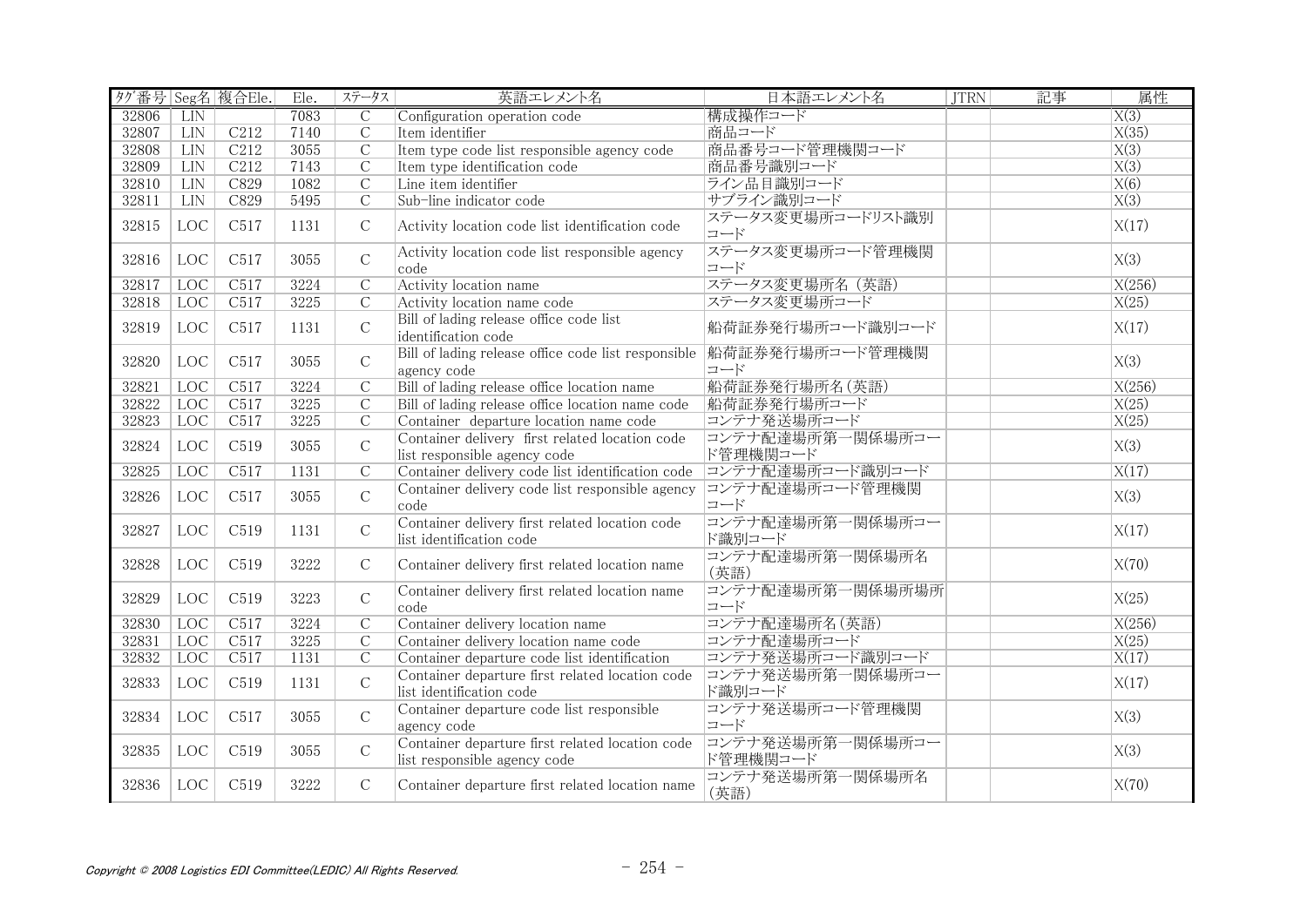|       |            | タグ番号 Seg名 複合Ele. | Ele. | ステータス          | 英語エレメント名                                                                                        | 日本語エレメント名                | JTRN | 記事 | 属性     |
|-------|------------|------------------|------|----------------|-------------------------------------------------------------------------------------------------|--------------------------|------|----|--------|
| 32837 | LOC        | C519             | 3223 | $\mathcal{C}$  | Container departure first related location name コンテナ発送場所第一関係場所コー<br>code                        | k,                       |      |    | X(25)  |
| 32838 | <b>LOC</b> | C517             | 3224 | $\overline{C}$ | Container departure location name                                                               | コンテナ発送場所名 (英語)           |      |    | X(256) |
| 32839 | LOC        | C519             | 1131 | $\mathcal{C}$  | Container empty eqipment despatch first<br>related location code list identification code       | 発送場所第一関係場所コード識別<br>コード   |      |    | X(17)  |
| 32840 | LOC        | C517             | 1131 | $\mathsf C$    | Container empty eqipment despatch code list<br>identification code                              | 発送場所コード識別コード             |      |    | X(17)  |
| 32841 | LOC        | C517             | 3055 | $\mathsf C$    | Container empty eqipment despatch code list<br>responsible agency code                          | 発送場所コード管理機関コード           |      |    | X(3)   |
| 32842 | LOC        | C519             | 3055 | $\mathsf{C}$   | Container empty eqipment despatch first<br>related location code list responsible agency        | 発送場所第一関係場所コード管理機<br>関コード |      |    | X(3)   |
| 32843 | LOC        | C519             | 3222 | $\mathsf C$    | Container empty eqipment despatch first<br>related location name                                | 空コンテナ発送場所第一関係場所名<br>(英語) |      |    | X(70)  |
| 32844 | LOC        | C519             | 3223 | $\mathsf C$    | Container empty eqipment despatch first<br>related location name code                           | 空コンテナ発送場所第一関係場所<br>コード   |      |    | X(25)  |
| 32845 | LOC        | C517             | 3224 | $\mathsf{C}$   | Container empty eqipment despatch location<br>name                                              | 空コンテナ発送場所名(英語)           |      |    | X(256) |
| 32846 | LOC        | C517             | 3225 | $\mathcal{C}$  | Container empty eqipment despatch location<br>name code                                         | 空コンテナ発送場所コード             |      |    | X(25)  |
| 32847 | LOC        | C517             | 1131 | $\mathsf{C}$   | Country of destination of goods code list<br>identification code                                | 商品到着地国コード識別コード           |      |    | X(17)  |
| 32848 | LOC        | C517             | 3055 | $\mathsf C$    | Country of destination of goods code list<br>responsible agency code                            | 商品到着地国コード管理機関コード         |      |    | X(3)   |
| 32849 | <b>LOC</b> | C517             | 3224 | $\mathcal{C}$  | Country of destination of goods location name                                                   | 商品到着地国名(英語)              |      |    | X(256) |
| 32850 | LOC        | C517             | 3225 | $\mathsf C$    | Country of destination of goods location name<br>code                                           | 商品到着地国コード                |      |    | X(25)  |
| 32851 | LOC        | C517             | 1131 | $\overline{C}$ | Country of origin code list identification code                                                 | 原産国コード識別コード              |      |    | X(17)  |
| 32852 | LOC        | C517             | 3055 | $\mathsf{C}$   | Country of origin code list responsible agency<br>code                                          | 原産国コード管理機関コード            |      |    | X(3)   |
| 32853 | LOC        | C519             | 1131 | $\mathcal{C}$  | Country of origin first related location code list<br>identification code                       | 原産国第一関係場所コード識別コー         |      |    | X(17)  |
| 32854 | LOC        | C519             | 3055 | $\mathcal{C}$  | Country of origin first related location code list  原産国第一関係場所コード管理機関<br>responsible agency code | コード                      |      |    | X(3)   |
| 32855 | <b>LOC</b> | C <sub>519</sub> | 3223 | $\overline{C}$ | Country of origin first related location name                                                   | 原産国第一関係場所コード             |      |    | X(25)  |
| 32856 | <b>LOC</b> | C519             | 3222 | $\overline{C}$ | Country of origin first related location name                                                   | 原産国第一関係場所名 (英語)          |      |    | X(70)  |
| 32857 | <b>LOC</b> | C517             | 3224 | $\overline{C}$ | Country of origin location name                                                                 | 原産国名(英語)                 |      |    | X(256) |
| 32858 | <b>LOC</b> | C517             | 3225 | $\overline{C}$ | Country of origin location name code                                                            | 原産国コード                   |      |    | X(25)  |
| 32859 | LOC        | C <sub>553</sub> | 1131 | $\mathsf C$    | Country of origin second related code list<br>identification code                               | 原産国第二関係場所コード識別コー         |      |    | X(17)  |
| 32860 | LOC        | C <sub>553</sub> | 3055 | $\mathsf{C}$   | Country of origin second related code list<br>responsible agency code                           | 原産国第二関係場所コード管理機関<br>コード  |      |    | X(3)   |
| 32861 | LOC        | C553             | 3232 | $\overline{C}$ | Country of origin second related location name 原産国第二関係場所名(英語)                                   |                          |      |    | X(70)  |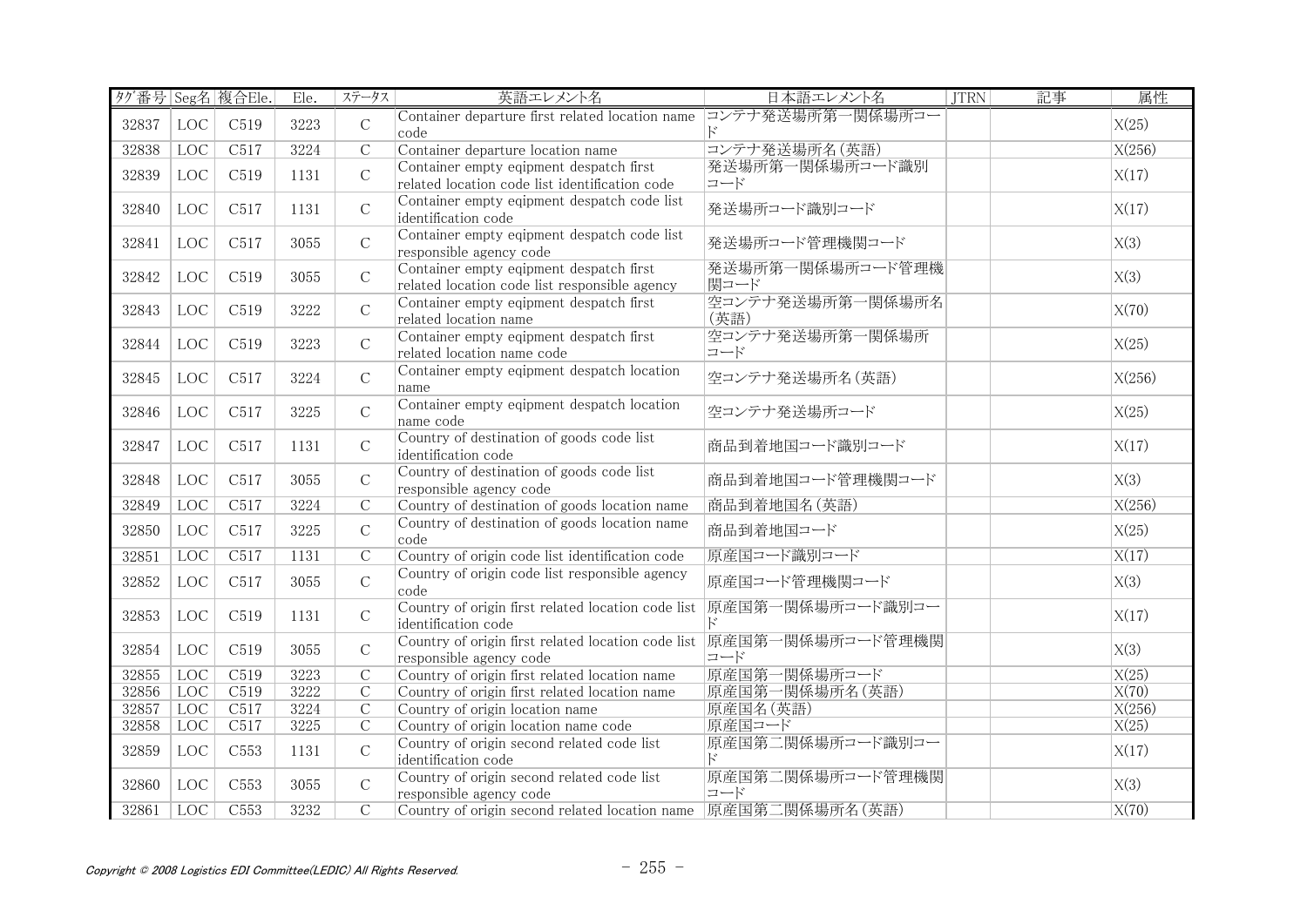| タグ番号 Seg名 複合Ele. |                   |                  | Ele. | ステータス          | 英語エレメント名                                                                                | 日本語エレメント名                  | <b>JTRN</b> | 記事 | 属性     |
|------------------|-------------------|------------------|------|----------------|-----------------------------------------------------------------------------------------|----------------------------|-------------|----|--------|
| 32862            | LOC               | C <sub>553</sub> | 3233 | $\mathsf C$    | Country of origin second related location name<br>code                                  | 原産国第二関係場所コード               |             |    | X(25)  |
| 32863            | LOC               | C517             | 1131 | $\mathsf C$    | Country of ultimate destination code list<br>identification code                        | 商品最終到着地国コード識別コード<br>(英語)   |             |    | X(17)  |
| 32864            | LOC               | C517             | 3055 | $\mathsf{C}$   | Country of ultimate destination code list<br>responsible agency code                    | 商品最終到着地国コード管理機関<br>コード     |             |    | X(3)   |
| 32865            | <b>LOC</b>        | C517             | 3224 | $\overline{C}$ | Country of ultimate destination location name                                           | 商品最終到着地国名(英語)              |             |    | X(256) |
| 32866            | LOC               | C517             | 3225 | $\mathsf{C}$   | Country of ultimate destination location name<br>code                                   | 商品最終到着地国コード                |             |    | X(25)  |
| 32867            | $_{\mathrm{LOC}}$ | C517             | 1131 | $\mathcal{C}$  | Freight and charge place of payment code list<br>identification code                    | 輸送費用支払場所コード識別コード           |             |    | X(17)  |
| 32868            | LOC               | C517             | 3055 | $\mathcal{C}$  | Freight and charge place of payment code list<br>responsible agency code                | 輸送費用支払場所コード管理機関<br>コード     |             |    | X(3)   |
| 32869            | LOC               | C517             | 3224 | $\mathsf{C}$   | Freight and charge place of payment location<br>name                                    | 輸送費用支払場所名(英語)              |             |    | X(256) |
| 32870            | LOC               | C517             | 3225 | $\mathsf{C}$   | Freight and charge place of payment location<br>name code                               | 輸送費用支払場所コード                |             |    | X(25)  |
| 32871            | <b>LOC</b>        | C517             | 3224 | $\overline{C}$ | Inland place of delivery location name                                                  | 内陸輸送配達場所名 (英語)             |             |    | X(256) |
| 32872            | <b>LOC</b>        | C517             | 3225 | $\overline{C}$ | Inland place of delivery location name code                                             | 内陸輸送配達場所コード                |             |    | X(256) |
| 32873            | <b>LOC</b>        | C517             | 3224 | $\overline{C}$ | Inland place of departure location name                                                 | 内陸輸送発送場所名 (英語)             |             |    | X(256) |
| 32874            | LOC               | C517             | 1131 | $\mathsf C$    | Main-carriage customs office of entry code list<br>identification code                  | 本船登録関税事務所コード識別コー<br>К      |             |    | X(3)   |
| 32875            | LOC               | C517             | 3225 | $\mathsf{C}$   | Main-carriage customs office of entry location<br>name code                             | 本船登録税関事務所コード               |             |    | X(25)  |
| 32876            | <b>LOC</b>        | C517             | 3224 | $\overline{C}$ | Main-carriage customs office of entry name                                              | 本船登録税関事務所名 (英語)            |             |    | X(256) |
| 32877            | LOC               | C517             | 1131 | $\mathcal{C}$  | Main-carriage goods receipt place code list<br>identification code                      | 本船荷受地コード識別コード              |             |    | X(3)   |
| 32878            | LOC               | C517             | 3224 | $\overline{C}$ | Main-carriage goods receipt place name                                                  | 本船荷受地名(英語)                 |             |    | X(256) |
| 32879            | <b>LOC</b>        | C517             | 3225 | $\mathcal{C}$  | Main-carriage goods receipt place name code                                             | 本船荷受地コード                   |             |    | X(25)  |
| 32880            | LOC               | C517             | 1131 | $\mathsf{C}$   | Main-carriage place of destination code list<br>identification code                     | 本船仕向地コード識別コード              |             |    | X(3)   |
| 32881            | LOC               | C517             | 1131 | $\mathcal{C}$  | Main-carriage place of acceptance code list<br>identification code                      | 本船受領場所コード識別コード             |             |    | X(3)   |
| 32882            | LOC               | C517             | 3225 | $\mathsf{C}$   | Main-carriage place of acceptance location<br>name code                                 | 本船受領場所コード                  |             |    | X(25)  |
| 32883            | LOC               | C517             | 3224 | $\overline{C}$ | Main-carriage place of acceptance name                                                  | 本船受領場所名 (英語)               |             |    | X(256) |
| 32884            | LOC               | C517             | 1131 | $\mathcal{C}$  | Main-carriage place of delivery code list<br>identification code                        | 本船荷渡地コード識別コード              |             |    | X(3)   |
| 32885            | LOC               | C517             | 3055 | $\mathcal{C}$  | Main-carriage place of delivery code list<br>responsible agency code                    | 本船荷渡地コード管理機関コード            |             |    | X(3)   |
| 32886            | $_{\mathrm{LOC}}$ | C519             | 1131 | $\mathsf{C}$   | Main-carriage place of delivery first related<br>location code list identification code | 本船荷渡地第一関係場所コードリスト<br>識別コード |             |    | X(17)  |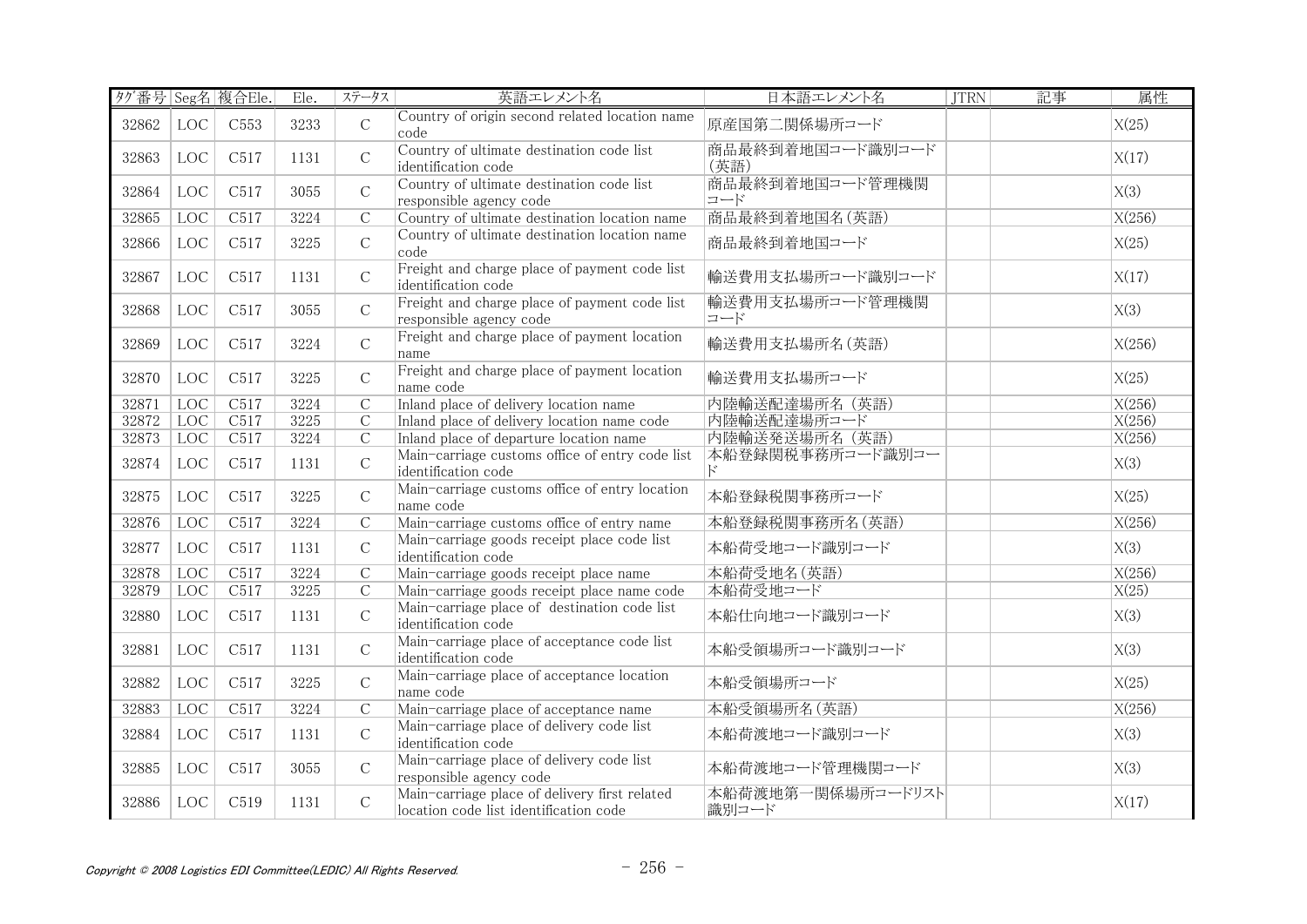| タグ番号 Seg名 複合Ele. |            |                   | Ele. | ステータス          | 英語エレメント名                                                                                           | 日本語エレメント名                 | <b>JTRN</b> | 記事 | 属性     |
|------------------|------------|-------------------|------|----------------|----------------------------------------------------------------------------------------------------|---------------------------|-------------|----|--------|
| 32887            | LOC        | C519              | 3222 | $\mathsf{C}$   | Main-carriage place of delivery first related<br>location name                                     | 本船荷渡地第一関係場所名(英語)          |             |    | X(70)  |
| 32888            | LOC        | C519              | 3223 | $\mathsf{C}$   | Main-carriage place of delivery first related<br>location name code                                | 本船荷渡地第一関係場所コード            |             |    | X(25)  |
| 32889            | LOC        | C519              | 3055 | $\mathsf{C}$   | Main-carriage place of delivery first related<br>location code list responsible agency code        | 本船荷渡地第一関係場所コード管理<br>機関コード |             |    | X(3)   |
| 32890            | LOC        | C517              | 1131 | $\mathsf{C}$   | Main-carriage place of departure code list<br>identification code                                  | 本船発送場所コード識別コード            |             |    | X(3)   |
| 32891            | <b>LOC</b> | C517              | 3224 | $\overline{C}$ | Main-carriage place of departure name                                                              | 本船発送場所名(英語)               |             |    | X(256) |
| 32892            | <b>LOC</b> | C517              | 3225 | $\overline{C}$ | Main-carriage place of departure name code                                                         | 本船発送場所コード                 |             |    | X(25)  |
| 32893            | LOC        | C517              | 3055 | $\mathsf{C}$   | Main-carriage place of destination code list<br>responsible agency code                            | 本船送仕向地コード管理機関コード          |             |    | X(3)   |
| 32894            | LOC        | $\overline{C517}$ | 3224 | $\overline{C}$ | Main-carriage place of destination name                                                            | 本船仕向地名(英語)                |             |    | X(256) |
| 32895            | LOC        | C517              | 1131 | $\mathsf{C}$   | Main-carriage Place of payment code list<br>identification code                                    | 本船運賃支払地コード識別コード           |             |    | X(3)   |
| 32896            | LOC        | C517              | 3055 | $\mathsf{C}$   | Main-carriage place of payment code list<br>responsible agency code                                | 本船運賃支払地コード管理機関コー<br>ド     |             |    | X(3)   |
| 32897            | LOC        | C517              | 3225 | $\mathsf{C}$   | Main-carriage Place of payment location name<br>code                                               | 本船運賃支払地コード                |             |    | X(25)  |
| 32898            | LOC        | C517              | 1131 | $\mathcal{C}$  | Main-carriage place of receipt code list<br>identification code                                    | 本船荷受地コード識別コード             |             |    | X(3)   |
| 32899            | LOC        | C517              | 3055 | $\mathcal{C}$  | Main-carriage place of receipt code list<br>responsible agency code                                | 本船荷受地コード管理機関コード           |             |    | X(3)   |
| 32900            | LOC        | C517              | 3224 | $\mathcal{C}$  | Main-carriage place of receipt name                                                                | 本船荷受地名(英語)                |             |    | X(256) |
| 32902            | LOC        | C519              | 1131 | $\mathsf{C}$   | Main-carriage place of receipt first related<br>location code list identification code             | 本船荷受地関係場所コードリスト識別<br>コード  |             |    | X(17)  |
| 32903            | LOC        | C519              | 3222 | $\mathcal{C}$  | Main-carriage place of receipt first related<br>location name                                      | 本船荷受地第一関係場所名(英語)          |             |    | X(70)  |
| 32904            | LOC        | C519              | 3223 | $\mathcal{C}$  | Main-carriage place of receipt first related<br>location name code                                 | 本船荷受地第一関係場所コード            |             |    | X(25)  |
| 32905            | LOC        | C519              | 3055 | $\mathcal{C}$  | Main-carriage place of receipt first related code 本船荷受地第一関係場所コード管理<br>list responsible agency code | 機関コード                     |             |    | X(3)   |
| 32906            | LOC        | C517              | 1131 | $\mathsf{C}$   | Main-carriage place of ultimate destination of<br>goods code list identification code              | 本船最終仕向地コード識別コード           |             |    | X(3)   |
| 32907            | LOC        | C517              | 3055 | $\mathsf{C}$   | Main-carriage place of ultimate destination of<br>goods code list responsible agency code          | 本船最終仕向地コード管理機関コー<br>k,    |             |    | X(3)   |
| 32908            | LOC        | C517              | 3225 | $\mathcal{C}$  | Main-carriage place of ultimate destination of<br>goods location name code                         | 本船最終仕向地コード                |             |    | X(25)  |
| 32909            | LOC        | C517              | 3224 | $\mathcal{C}$  | Main-carriage place of ultimate destination of<br>goods name                                       | 本船最終仕向地名(英語)              |             |    | X(256) |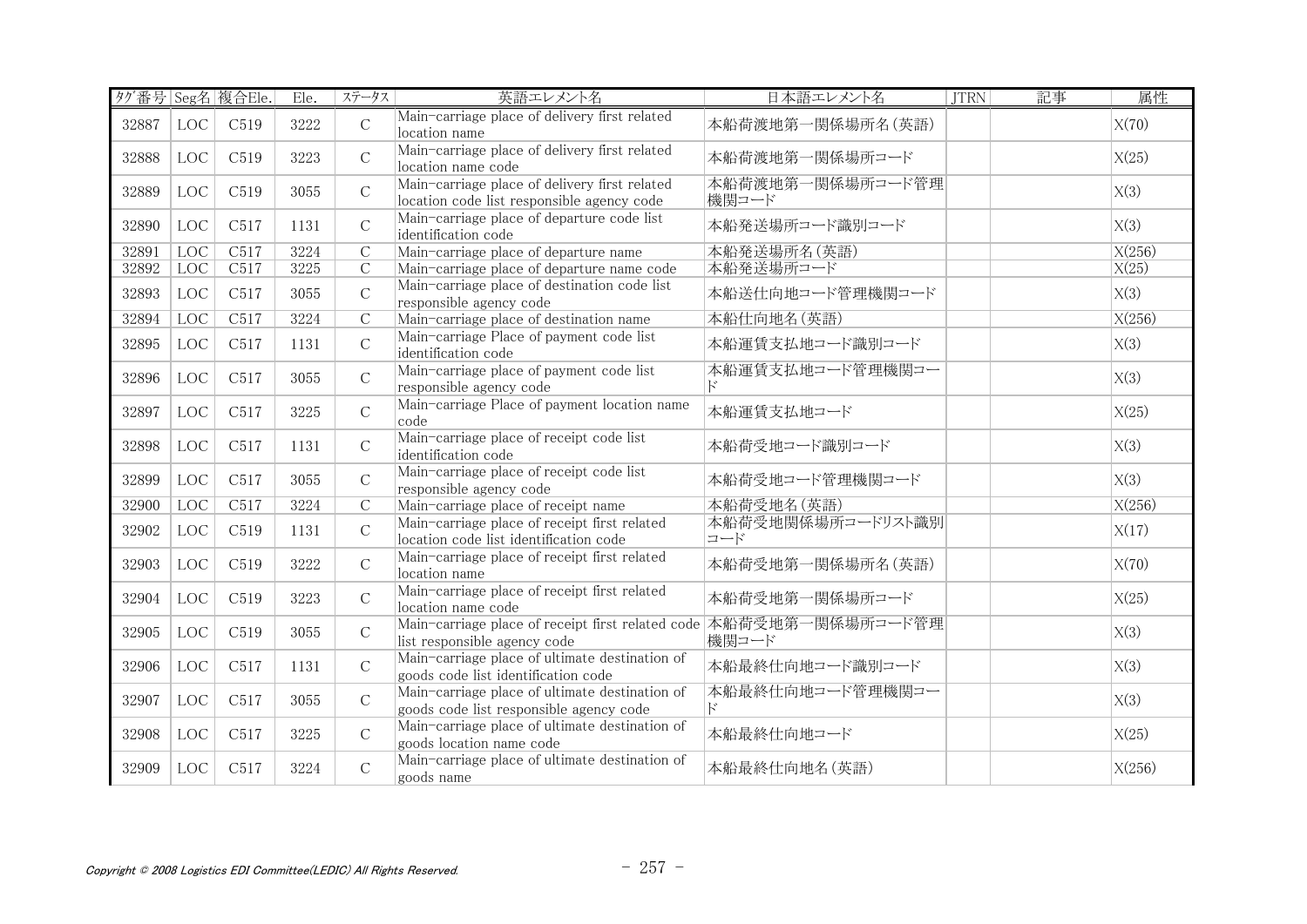|       |            | タグ番号 Seg名 複合Ele. | Ele. | ステータス          | 英語エレメント名                                                                                                        | 日本語エレメント名                    | <b>JTRN</b> | 記事 | 属性     |
|-------|------------|------------------|------|----------------|-----------------------------------------------------------------------------------------------------------------|------------------------------|-------------|----|--------|
| 32910 | LOC        | C519             | 1131 | $\mathsf C$    | Main-carriage place of ultimate destination of<br>goods first related location code list<br>identification code | 本船最終仕向地第一関係場所コード<br>リスト識別コード |             |    | X(17)  |
| 32911 | LOC        | C519             | 3222 | $\mathcal{C}$  | Main-carriage place of ultimate destination of<br>goods first related location name                             | 本船最終仕向地第一関係場所名(英<br>語)       |             |    | X(70)  |
| 32912 | LOC        | C519             | 3223 | $\mathsf C$    | Main-carriage place of ultimate destination of<br>goods first related location name code                        | 本船最終仕向地第一関係場所コード             |             |    | X(25)  |
| 32913 | LOC        | C519             | 3055 | $\mathcal{C}$  | Main-carriage place of ultimate destination of<br>goods first related code list responsible agency<br>code      | 本船最終仕向地第一関係場所コード<br>管理機関コード  |             |    | X(3)   |
| 32914 | LOC        | C517             | 1131 | $\mathcal{C}$  | Main-carriage place/port of discharge code list<br>identification code                                          | 本船陸揚港コード識別コード                |             |    | X(17)  |
| 32915 | LOC        | C517             | 3055 | $\mathcal{C}$  | Main-carriage place/port of discharge code list<br>responsible agency code                                      | 本船陸揚港コード管理機関コード              |             |    | X(3)   |
| 32916 | LOC        | C519             | 1131 | $\mathcal{C}$  | Main-carriage place/port of discharge first<br>related location code list identification code                   | 本船陸揚港場所第一関係場所コード<br>リスト識別コード |             |    | X(17)  |
| 32917 | LOC        | C519             | 3222 | $\mathcal{C}$  | Main-carriage place/port of discharge first<br>related location name                                            | 本船陸揚港場所第一関係場所名(英<br>語)       |             |    | X(70)  |
| 32918 | LOC        | C519             | 3223 | $\mathcal{C}$  | Main-carriage place/port of discharge first<br>related location name code                                       | 本船陸揚港場所第一関係場所コード             |             |    | X(25)  |
| 32919 | LOC        | C519             | 3055 | $\mathcal{C}$  | Main-carriage place/port of discharge first<br>related code list responsible agency code                        | 本船陸揚港場所第一関係場所コード<br>管理機関コード  |             |    | X(3)   |
| 32920 | <b>LOC</b> | C517             | 3224 | $\overline{C}$ | Main-carriage place/port of discharge name                                                                      | 本船陸揚港名(英語)                   |             |    | X(256) |
| 32921 | <b>LOC</b> | C517             | 3225 | $\overline{C}$ | Main-carriage place/port of discharge name                                                                      | 本船陸揚港コード                     |             |    | X(25)  |
| 32922 | LOC        | C517             | 3055 | $\mathcal{C}$  | Main-carriage place/port of loading code list<br>responsible agency code                                        | 本船船積港コード管理機関コード              |             |    | X(3)   |
| 32923 | LOC        | C517             | 3224 | $\overline{C}$ | Main-carriage place/port of loading name                                                                        | 本船船積港名(英語)                   |             |    | X(256) |
| 32924 | LOC        | C517             | 3225 | $\overline{C}$ | Main-carriage place/port of loading name code 本船船積港コード                                                          |                              |             |    | X(25)  |
| 32925 | LOC        | C519             | 1131 | $\mathsf C$    | Main-carriage port of loading first related<br>location code list identification code                           | 本船船積港第一関係場所コードリスト<br>識別コード   |             |    | X(17)  |
| 32926 | LOC        | C519             | 3222 | $\mathsf C$    | Main-carriage port of loading first related<br>location name                                                    | 本船船積港第一関係場所名 (英語)            |             |    | X(70)  |
| 32927 | LOC        | C519             | 3223 | $\mathsf C$    | Main-carriage port of loading first related<br>location name code                                               | 本船船積港第一関係場所コード               |             |    | X(25)  |
| 32928 | LOC        | C519             | 3055 | $\mathcal{C}$  | Main-carriage port of loading first related<br>location code list responsible agency code                       | 本船船積港第一関係場所コード管理<br>機関コード    |             |    | X(3)   |
| 32929 | LOC        | C517             | 3055 | $\mathcal{C}$  | Main-carriage transport place of delivery code<br>list responsible agency code                                  | 本船配達場所コード管理機関コード             |             |    | X(3)   |
| 32930 | LOC        | C517             | 3224 | $\mathcal{C}$  | Main-carriage transport place of delivery<br>location name                                                      | 本船配達場所名(英語)                  |             |    | C(256) |
| 32931 | LOC        | C517             | 3225 | $\mathcal{C}$  | Main-carriage transport place of delivery<br>location name code                                                 | 本船配達場所コード                    |             |    | X(25)  |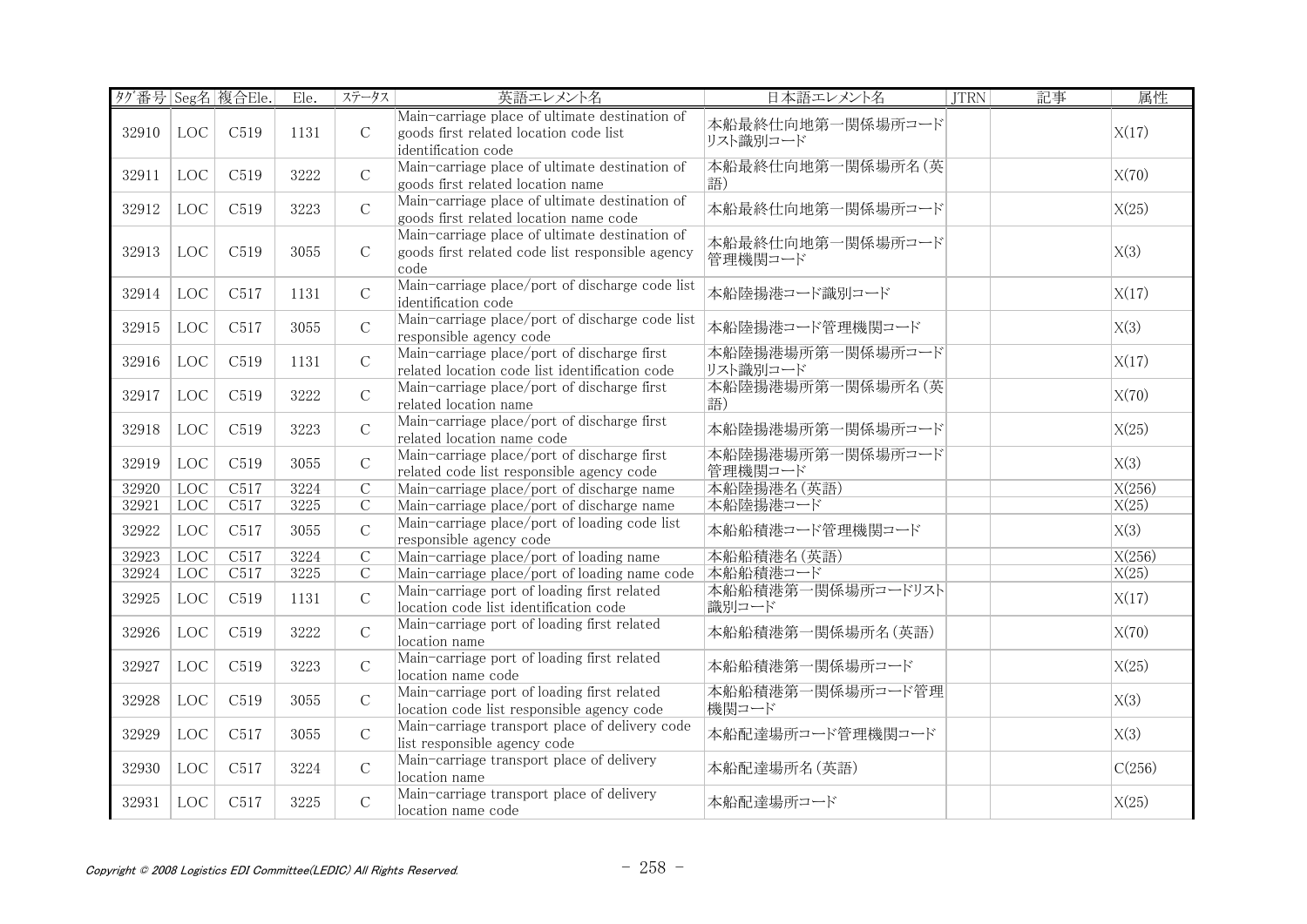| タグ番号 Seg名 複合Ele. |                   |      | Ele. | ステータス          | 英語エレメント名                                                                                    | 日本語エレメント名                     | <b>JTRN</b> | 記事 | 属性     |
|------------------|-------------------|------|------|----------------|---------------------------------------------------------------------------------------------|-------------------------------|-------------|----|--------|
| 32932            | $_{\mathrm{LOC}}$ | C517 | 1131 | $\mathcal{C}$  | Main-carriage transport place of destination<br>code list identification code               | 本船送仕向地コードリスト識別コード             |             |    | X(17)  |
| 32933            | LOC               | C517 | 3055 | $\mathsf C$    | Main-carriage transport place of destination<br>code list responsible agency code           | 本船仕向地コード管理機関コード               |             |    | X(3)   |
| 32934            | LOC               | C517 | 3225 | $\mathsf C$    | Main-carriage transport place of destination<br>location name code                          | 本船仕向地コード                      |             |    | X(25)  |
| 32935            | LOC               | C517 | 1131 | $\mathcal{C}$  | Main-carriage transport place/port of discharge<br>code list identification code            | 本船陸揚港コードリスト識別コード              |             |    | X(17)  |
| 32936            | LOC               | C517 | 3055 | $\mathsf C$    | Main-carriage transport place/port of discharge<br>code list responsible agency code        | 本船陸揚港コード管理機関コード               |             |    | X(3)   |
| 32937            | LOC               | C517 | 1131 | $\mathcal{C}$  | Main-carriage transport place/port of loading<br>code list identification code              | 本船船積港コードリスト識別コード              |             |    | X(17)  |
| 32938            | LOC               | C517 | 3224 | $\overline{C}$ | Main-carriage ultimate destination of goods                                                 | 本船最終仕向地(英語)                   |             |    | X(256) |
| 32939            | LOC               | C517 | 1131 | $\mathsf C$    | Main-carriageplace/port of loading code list<br>identification code                         | 本船船積港コード識別コード                 |             |    | X(3)   |
| 32940            | LOC               | C517 | 1131 | $\mathsf{C}$   | On-carriage place of departurecode list<br>identification code                              | 中継輸送発送場所コードリスト識別<br>コード       |             |    | X(17)  |
| 32941            | LOC               | C517 | 3055 | $\mathsf C$    | On-carriage place of departure code list<br>responsible agency code                         | 中継輸送発送場所コード管理機関<br>コード        |             |    | X(3)   |
| 32942            | LOC               | C519 | 1131 | $\mathsf C$    | On-carriage place of departure first related<br>location code list identification code      | 中継輸送発送場所第一関係場所<br>コードリスト識別コード |             |    | X(17)  |
| 32943            | LOC               | C519 | 3055 | $\mathcal{C}$  | On-carriage place of departurey first related<br>location code list responsible agency code | 中継輸送発送場所第一関係場所<br>コード管理機関コード  |             |    | X(3)   |
| 32944            | LOC               | C519 | 3222 | $\mathsf C$    | On-carriage place of departure first related<br>location name                               | 中継輸送発送場所第一関係場所名<br>(英語)       |             |    | X(70)  |
| 32945            | LOC               | C519 | 3223 | $\mathsf C$    | On-carriage place of departure first related<br>location name code                          | 中継輸送発送達場所第一関係場所<br>コード        |             |    | X(25)  |
| 32946            | LOC               | C517 | 3224 | $\overline{C}$ | On-carriage place of departure location name                                                | 中継輸送発送場所名 (英語)                |             |    | X(256) |
| 32947            | LOC               | C517 | 3225 | $\mathsf C$    | On-carriage place of departure location name<br>code                                        | 中継輸送発送場所コード                   |             |    | X(25)  |
| 32948            | LOC               | C517 | 1131 | $\mathsf C$    | On-carriage place of delivery code list<br>identification code                              | 中継輸送配達場所コードリスト識別<br>コード       |             |    | X(17)  |
| 32949            | LOC               | C517 | 3055 | $\mathsf C$    | On-carriage place of delivery code list<br>responsible agency code                          | 中継輸送配達場所コード管理機関<br>コード        |             |    | X(3)   |
| 32950            | LOC               | C519 | 1131 | $\mathsf C$    | On-carriage place of delivery first related<br>location code list identification code       | 中継輸送配達場所第一関係場所<br>コードリスト識別コード |             |    | X(17)  |
| 32951            | LOC               | C519 | 3055 | $\mathcal{C}$  | On-carriage place of delivery first related<br>location code list responsible agency code   | 中継輸送配達場所第一関係場所<br>コード管理機関コード  |             |    | X(3)   |
| 32952            | LOC               | C519 | 3222 | $\mathsf C$    | On-carriage place of delivery first related<br>location name                                | 中継輸送配達場所第一関係場所名<br>(英語)       |             |    | X(70)  |
| 32953            | LOC               | C519 | 3223 | $\mathsf C$    | On-carriage place of delivery first related<br>location name code                           | 中継輸送配達場所第一関係場所<br>コード         |             |    | X(25)  |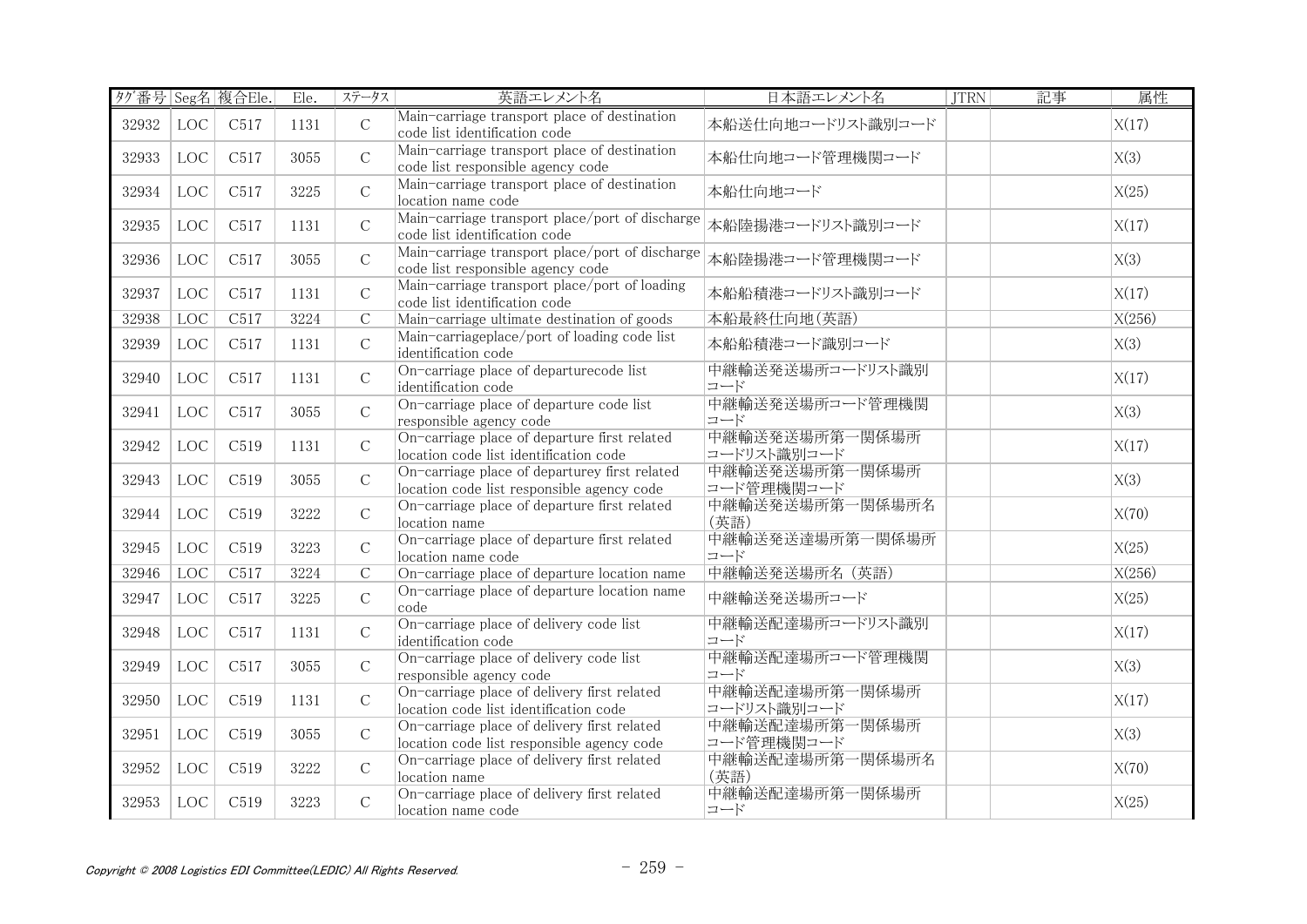| タグ番号 Seg名 複合Ele. |            |                  | Ele. | ステータス          | 英語エレメント名                                                                      | 日本語エレメント名                    | <b>JTRN</b> | 記事 | 属性                 |
|------------------|------------|------------------|------|----------------|-------------------------------------------------------------------------------|------------------------------|-------------|----|--------------------|
| 32954            | <b>LOC</b> | C517             | 3224 | $\overline{C}$ | On-carriage place of delivery location name                                   | 中継輸送配達場所名 (英語)               |             |    | X(256)             |
| 32955            | LOC        | C517             | 3225 | $\overline{C}$ | On-carriage place of delivery location name                                   | 中継輸送配達場所コード                  |             |    | X(25)              |
| 32956            | LOC        | C517             | 3224 | $\overline{C}$ | On-carriage place of destination name                                         | 中継輸送仕向地名(英語)                 |             |    | X(256)             |
| 32957            | <b>LOC</b> | C517             | 3224 | $\overline{C}$ | On-carriage place of receipt name                                             | 中継輸送受取場所名 (英語)               |             |    | X(256)             |
| 32958            | LOC        | C517             | 3224 | $\mathsf C$    | On-carriage place of ultimate destination of<br>goods name                    | 中継輸送最終仕向地名 (英語)              |             |    | X(256)             |
| 32959            | <b>LOC</b> | C517             | 3224 | $\overline{C}$ | On-carriage place/port of discharge name                                      | 中継輸送陸揚港名 (英語)                |             |    | X(256)             |
| 32960            | LOC        | C517             | 3055 | $\mathcal{C}$  | Place of delivery code list responsible agency<br>code                        | 配達場所コード管理機関コード               |             |    | X(3)               |
| 32961            | LOC        | C519             | 1131 | $\mathcal{C}$  | Place of delivery first related location code list<br>identification code     | 配達場所第一関係場所コード識別<br>コード       |             |    | X(17)              |
| 32962            | LOC        | C519             | 3055 | $\mathcal{C}$  | Place of delivery first related location code list<br>responsible agency code | 配達場所第一関係場所コード管理機<br>関コード     |             |    | X(3)               |
| 32963            | <b>LOC</b> | C <sub>519</sub> | 3223 | $\overline{C}$ | Place of delivery first related location name                                 | 配達場所第一関係場所コード                |             |    | X(25)              |
| 32964            | <b>LOC</b> | C <sub>519</sub> | 3222 | $\overline{C}$ | Place of delivery first related location name                                 | 配達場所第一関係場所名 (英語)             |             |    | X(70)              |
| 32965            | <b>LOC</b> | C517             | 3224 | $\overline{C}$ | Place of delivery location name                                               | 配達場所名 (英語)                   |             |    | X(256)             |
| 32966            | LOC        | C517             | 3225 | $\mathcal{C}$  | Place of delivery location name code                                          | 配達場所コード                      |             |    | X(25)              |
| 32967            | LOC        | C <sub>553</sub> | 1131 | $\mathcal{C}$  | Place of delivery second related code list<br>identification code             | 配達場所第二関係場所コード識別<br>コード       |             |    | X(17)              |
| 32968            | LOC        | C <sub>553</sub> | 3055 | $\mathsf C$    | Place of delivery second related code list<br>responsible agency code         | 配達場所第二関係場所コード管理機<br>関コード     |             |    | X(3)               |
| 32969            | <b>LOC</b> | C <sub>553</sub> | 3232 | $\mathcal{C}$  | Place of delivery second related location name                                | 配達場所第二関係場所名 (英語)             |             |    | $\overline{X(70)}$ |
| 32970            | LOC        | C <sub>553</sub> | 3233 | $\mathcal{C}$  | Place of delivery second related location name<br>code                        | 配達場所第二関係場所コード                |             |    | X(25)              |
| 32971            | LOC        | C517             | 1131 | $\mathcal{C}$  | Place of document issue code list identification<br>code                      | 船荷証券/海上運送状発行場所<br>コード識別コード   |             |    | X(17)              |
| 32972            | LOC        | C517             | 3055 | $\mathsf C$    | Place of document issue code list responsible<br>agency code                  | 船荷証券/海上運送状発行場所<br>コード管理機関コード |             |    | X(3)               |
| 32973            | LOC        | C517             | 3224 | $\mathsf C$    | Place of document issue location name                                         | 船荷証券/海上運送状発行場所名<br>(英語)      |             |    | X(256)             |
| 32974            | <b>LOC</b> | C517             | 3225 | $\mathcal{C}$  | Place of document issue location name code                                    | 船荷証券/海上運送状発行場所               |             |    | X(25)              |
| 32975            | LOC        | C517             | 1131 | $\mathcal{C}$  | Race of terms of delivery code list identification  契約荷届先コード識別コード<br>code     |                              |             |    | X(17)              |
| 32976            | LOC        | C517             | 3055 | $\mathcal{C}$  | Place of terms of delivery code list responsible<br>agency code               | 契約荷届先コード管理機関コード              |             |    | X(3)               |
| 32977            | LOC        | C517             | 3225 | $\overline{C}$ | Place of terms of delivery location name code                                 | 契約荷届先コード                     |             |    | X(25)              |
| 32978            | <b>LOC</b> | C517             | 3224 | $\mathcal{C}$  | Place of terms of delivery location name                                      | 契約荷届先名 (英語)                  |             |    | X(256)             |
| 32979            | <b>LOC</b> | C517             | 3225 | $\overline{C}$ | Pre-carriage place of delivery location name                                  | 前輸送配達場所コード                   |             |    | X(25)              |
| 32980            | LOC        | C517             | 1131 | $\mathcal{C}$  | Pre-carriage place of delivery code list<br>identification code               | 前輸送配達場所コード識別コード              |             |    | X(3)               |
| 32981            | LOC        | C517             | 3055 | $\mathcal{C}$  | Pre-carriage place of delivery code list<br>responsible agency code           | 前輸送配達場所コード管理機関コー<br>Е        |             |    | X(3)               |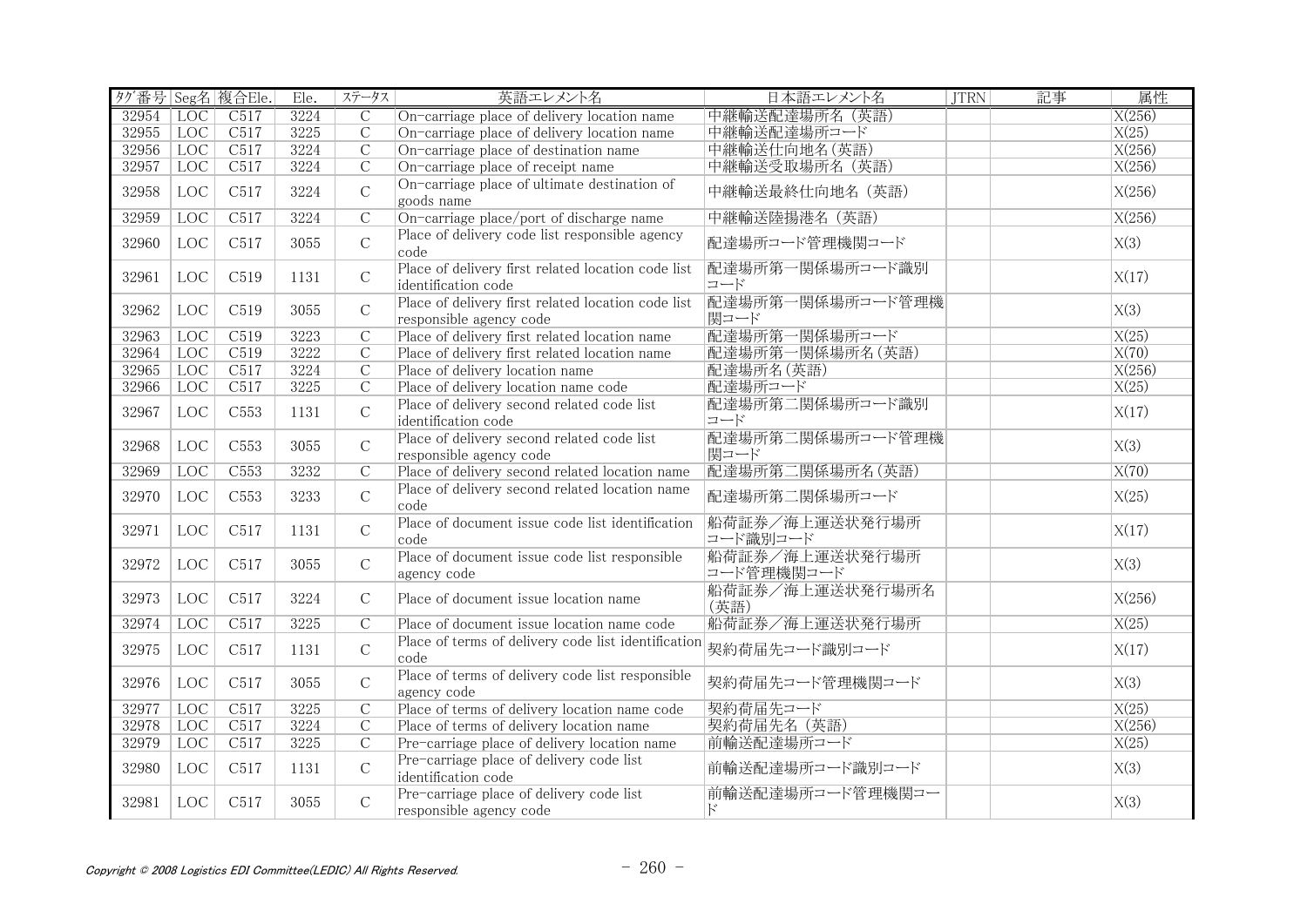| タグ番号 Seg名 複合Ele. |                   |      | Ele. | ステータス          | 英語エレメント名                                                                                    | 日本語エレメント名                    | 記事<br><b>JTRN</b> | 属性     |
|------------------|-------------------|------|------|----------------|---------------------------------------------------------------------------------------------|------------------------------|-------------------|--------|
| 32982            | LOC               | C519 | 1131 | $\mathcal{C}$  | Pre-carriage place of delivery first related<br>location code list identification code      | 前輸送配達場所第一関係場所コード<br>リスト識別コード |                   | X(17)  |
| 32983            | LOC               | C519 | 3055 | $\mathcal{C}$  | Pre-carriage place of delivery first related<br>location code list responsible agency code  | 前輸送配達場所第一関係場所コード<br>管理機関コード  |                   | X(3)   |
| 32984            | $_{\mathrm{LOC}}$ | C519 | 3222 | $\mathcal{C}$  | Pre-carriage place of delivery first related<br>location name                               | 前輸送配達場所第一関係場所名 (英<br>語)      |                   | X(70)  |
| 32985            | LOC               | C519 | 3223 | $\mathcal{C}$  | Pre-carriage place of delivery first related<br>location name code                          | 前輸送配達場所第一関係場所コード             |                   | X(25)  |
| 32986            | <b>LOC</b>        | C517 | 3224 | $\mathcal{C}$  | Pre-carriage place of delivery location name                                                | 前輸送配達場所名 (英語)                |                   | X(256) |
| 32987            | LOC               | C517 | 3225 | $\mathsf{C}$   | Pre-carriage place of departure location name<br>code                                       | 前輸送発送場所コード                   |                   | X(25)  |
| 32988            | LOC               | C517 | 1131 | $\mathsf C$    | Pre-carriage place of departure code list<br>identification code                            | 前輸送発送場所コード識別コード              |                   | X(17)  |
| 32989            | LOC               | C517 | 3055 | $\mathcal{C}$  | Pre-carriage place of departure code list<br>responsible agency code                        | 前輸送発送場所コード管理機関コー<br>ド        |                   | X(3)   |
| 32990            | LOC               | C519 | 1131 | $\mathcal{C}$  | Pre-carriage place of departure first related<br>location code list identification code     | 前輸送発送場所第一関係場所コード<br>リスト識別コード |                   | X(17)  |
| 32991            | LOC               | C519 | 3055 | $\mathcal{C}$  | Pre-carriage place of departure first related<br>location code list responsible agency code | 前輸送発送場所第一関係場所コード<br>管理機関コード  |                   | X(3)   |
| 32992            | LOC               | C519 | 3222 | $\mathsf C$    | Pre-carriage place of departure first related<br>location name                              | 前輸送発送場所第一関係場所名(英<br>語)       |                   | X(70)  |
| 32993            | LOC               | C519 | 3223 | $\mathcal{C}$  | Pre-carriage place of departure first related<br>location name code                         | 前輸送発送場所第一関係場所コード             |                   | X(25)  |
| 32994            | <b>LOC</b>        | C517 | 3224 | $\overline{C}$ | Pre-carriage place of departure location name                                               | 前輸送発送場所名 (英語)                |                   | X(256) |
| 32995            | LOC               | C517 | 3224 | $\mathcal{C}$  | Pre-carriage place of destination location name                                             | 前輸送仕向地名 (英語)                 |                   | X(256) |
| 32996            | LOC               | C517 | 3225 | $\mathcal{C}$  | Pre-carriage place of destination location name<br>code                                     | 前輸送仕向地コード                    |                   | X(25)  |
| 32997            | LOC               | C517 | 3225 | $\overline{C}$ | Pre-carriage place of receipt location name                                                 | 前輸送受取場所識別コード                 |                   | X(25)  |
| 32998            | LOC               | C517 | 3224 | $\overline{C}$ | Pre-carriage place of receipt name                                                          | 前輸送受取場所名 (英語)                |                   | X(256) |
| 32999            | LOC               | C517 | 3225 | $\mathsf{C}$   | Pre-carriage place of ultimate destination of<br>goods location name code                   | 前輸送最終仕向地識別コード                |                   | X(25)  |
| 33001            | LOC               | C517 | 3224 | $\mathsf C$    | Pre-carriage place of ultimate destination of<br>goods name                                 | 前輸送最終仕向地名(英語)                |                   | X(256) |
| 33002            | LOC               | C517 | 3225 | $\mathcal{C}$  | Pre-carriage place/port of discharge location<br>name code                                  | 前輸送陸揚港コード                    |                   | X(25)  |
| 33003            | <b>LOC</b>        | C517 | 3224 | $\overline{C}$ | Pre-carriage place/port of discharge name                                                   | 前輸送陸揚港名(英語)                  |                   | X(256) |
| 33004            | <b>LOC</b>        | C517 | 3224 | $\mathcal{C}$  | Pre-carriage place/port of loading location                                                 | 前輸送船積港名(英語)                  |                   | X(256) |
| 33005            | LOC               | C517 | 3225 | $\mathcal{C}$  | Pre-carriage place/port of loading location<br>name code                                    | 前輸送船積港コード                    |                   | X(25)  |
| 33006            | LOC               | C517 | 1131 | $\mathcal{C}$  | Transport condition /Place of terms of delivery<br>code list identification code            | 受渡条件場所コード識別コード               |                   | X(17)  |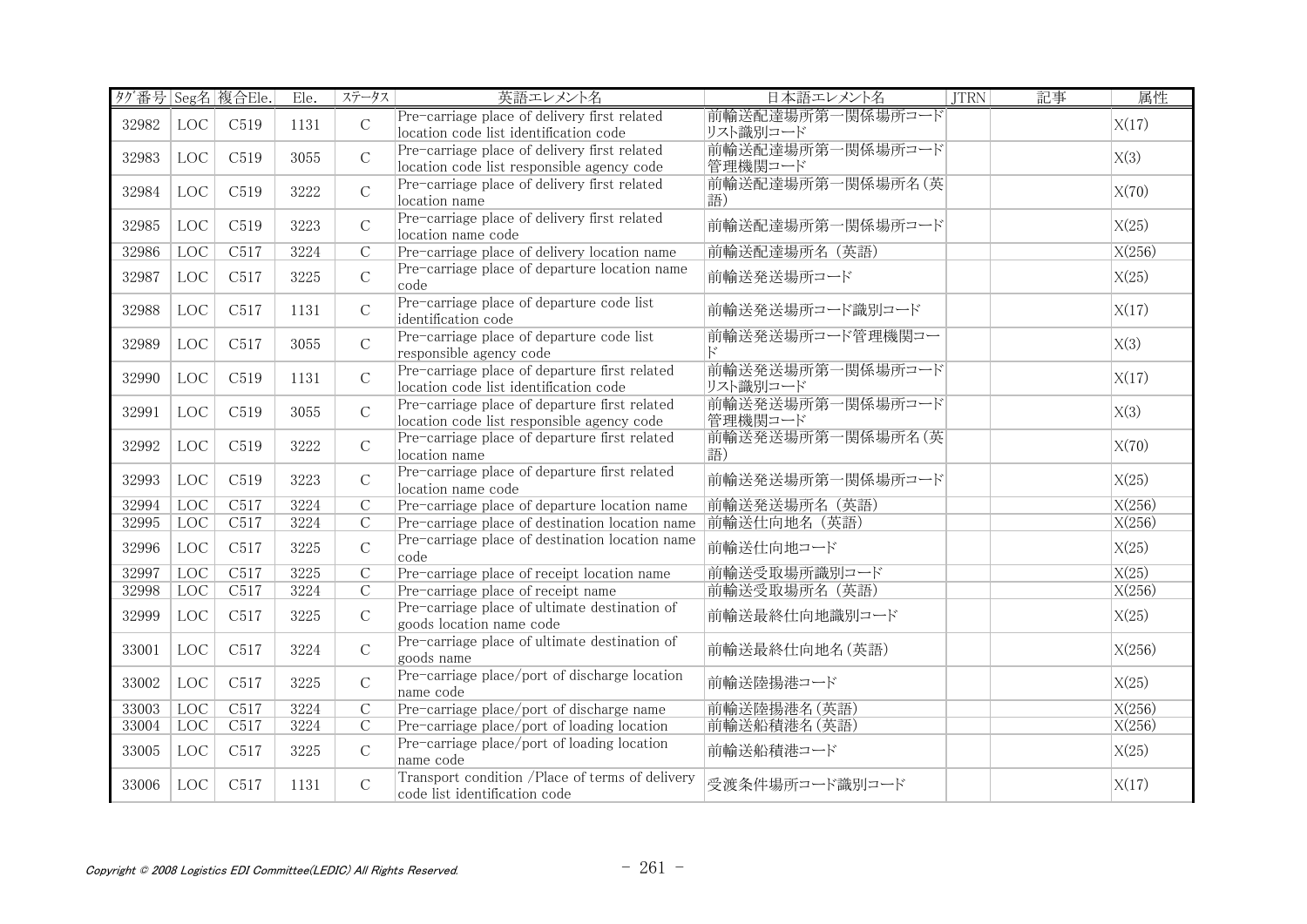| タグ番号 Seg名 複合Ele. |            |                  | Ele. | ステータス          | 英語エレメント名                                                                             | 日本語エレメント名        | <b>JTRN</b> | 記事 | 属性                |
|------------------|------------|------------------|------|----------------|--------------------------------------------------------------------------------------|------------------|-------------|----|-------------------|
| 33007            | <b>LOC</b> | C517             | 3055 | $\mathcal{C}$  | Transport condition /Place of terms of delivery<br>code list responsible agency code | 受渡条件場所コード管理機関コード |             |    | X(3)              |
| 33008            | LOC        | C517             | 3225 | $\mathcal{C}$  | Transport condition /Place of terms of delivery<br>location name code                | 受渡条件場所コード        |             |    | X(25)             |
| 33009            | LOC        | C517             | 1131 | $\overline{C}$ | Transport condition code list identification code 受渡条件場所コード識別コード                     |                  |             |    | X(17)             |
| 33010            | LOC        | C517             | 3055 | $\mathsf{C}$   | Transport condition code list responsible<br>agency code                             | 受渡条件場所コード管理機関コード |             |    | X(3)              |
| 33025            | <b>MEA</b> | C174             | 6411 | $\overline{C}$ | Tare weight measurement unit code                                                    | 自重単位コード          |             |    | X(3)              |
| 33026            | <b>MEA</b> | C174             | 6314 | $\overline{C}$ | Tare weight measurement value                                                        | 自重               |             |    | X(18)             |
| 33027            | <b>MEA</b> | C <sub>502</sub> | 6313 | $\overline{C}$ | Temperature measurement attribute code                                               | 温度測定属性コード        |             |    | $\overline{X(3)}$ |
| 33028            | <b>MEA</b> | C174             | 6411 | $\mathcal{C}$  | Temperature measurement unit code                                                    | 温度測定単位コード        |             |    | X(3)              |
| 33029            | <b>MEA</b> | C174             | 6314 | $\overline{C}$ | Temperature mesurement value                                                         | 温度值              |             |    | X(18)             |
| 33030            | <b>MEA</b> | C174             | 6162 | $\overline{C}$ | Temperature range minimum value                                                      | 温度範囲最低温度         |             |    | X(18)             |
| 33031            | <b>MEA</b> | C174             | 6152 | $\overline{C}$ | Temperature range maximum value                                                      | 温度範囲最高温度         |             |    | X(18)             |
| 33032            | <b>MEA</b> | C174             | 6411 | $\overline{C}$ | Gross volume measurement unit code                                                   | 総容積単位コード         |             |    | $\overline{X(3)}$ |
| 33033            | <b>MEA</b> | C174             | 6314 | $\overline{C}$ | Gross volume measurement value                                                       | 総容積              |             |    | X(18)             |
| 33034            | <b>MEA</b> | C174             | 6411 | $\overline{C}$ | Goods gross weight measurement unit code                                             | 商品総重量単位コード       |             |    | $\overline{X(3)}$ |
| 33035            | <b>MEA</b> | C174             | 6314 | $\overline{C}$ | Goods gross weight measurement value                                                 | 商品総重量            |             |    | X(18)             |
| 33036            | <b>MEA</b> | C174             | 6411 | $\mathcal{C}$  | Container goods gross weight measurement unit<br>code                                | コンテナ商品総重量単位コード   |             |    | X(3)              |
| 33037            | <b>MEA</b> | C174             | 6314 | $\overline{C}$ | Container goods gross weight measurement                                             | コンテナ商品総重量        |             |    | X(18)             |
| 33038            | <b>MEA</b> | C174             | 6411 | $\mathsf{C}$   | Dengerous goods gross weight measurement<br>unit code                                | 危険品総重量単位コード      |             |    | X(3)              |
| 33039            | <b>MEA</b> | C174             | 6314 | $\overline{C}$ | Dengerous goods gross weight measurement                                             | 危険品総重量           |             |    | X(18)             |
| 33040            | <b>MEA</b> | C174             | 6411 | $\overline{C}$ | Net volume measurement unit code                                                     | 正味容積単位コード        |             |    | $\overline{X(3)}$ |
| 33041            | <b>MEA</b> | C174             | 6314 | $\mathcal{C}$  | Net volume measurement value                                                         | 正味容積             |             |    | X(18)             |
| 33042            | <b>MEA</b> | C174             | 6411 | $\mathsf{C}$   | Dengerous goods net volume measurement unit<br>code                                  | 危険品正味容積単位コード     |             |    | X(3)              |
| 33043            | <b>MEA</b> | C174             | 6314 | $\overline{C}$ | Dengerous goods net volume measurement                                               | 危険品正味容積          |             |    | X(18)             |
| 33044            | <b>MEA</b> | C174             | 6411 | $\mathcal{C}$  | Goods net weight measurement unit code                                               | 商品正味重量単位コード      |             |    | $\overline{X(3)}$ |
| 33045            | <b>MEA</b> | C174             | 6314 | $\mathcal{C}$  | Goods net weight measurement value                                                   | 商品正味重量           |             |    | X(18)             |
| 33046            | <b>MEA</b> | C174             | 6411 | $\mathbf C$    | Dengerous goods net weight measurement unit<br>code                                  | 危険品正味重量単位コード     |             |    | X(3)              |
| 33047            | <b>MEA</b> | C174             | 6314 | $\mathsf{C}$   | Dengerous goods net weight measurement value 危険品正味重量                                 |                  |             |    | X(18)             |
| 33048            | <b>MEA</b> | C <sub>502</sub> | 6313 | $\mathsf C$    | Packaging Gross volume measurement attribute<br>code                                 | 総容積測定属性コード       |             |    | X(3)              |
| 33049            | <b>MEA</b> | C174             | 6411 | $\overline{C}$ | Goods gross volume measurement unit code                                             | 商品総容積単位コード       |             |    | X(3)              |
| 33050            | <b>MEA</b> | C174             | 6314 | $\mathcal{C}$  | Goods gross volume measurement value                                                 | 商品総容積            |             |    | X(18)             |
| 33051            | <b>MEA</b> | C174             | 6411 | $\mathcal{C}$  | Dengerous goods gross volume measurement uni危険品総容積単位コード                              |                  |             |    | $\overline{X(3)}$ |
| 33052            | <b>MEA</b> | C174             | 6314 | $\mathsf{C}$   | Dengerous goods gross volume measurement<br>value                                    | 危険品総容積           |             |    | X(18)             |
| 33053            | <b>MEA</b> | C174             | 6411 | $\overline{C}$ | Container goods gross volume measurement unit コンテナ商品総容積単位コード                         |                  |             |    | X(3)              |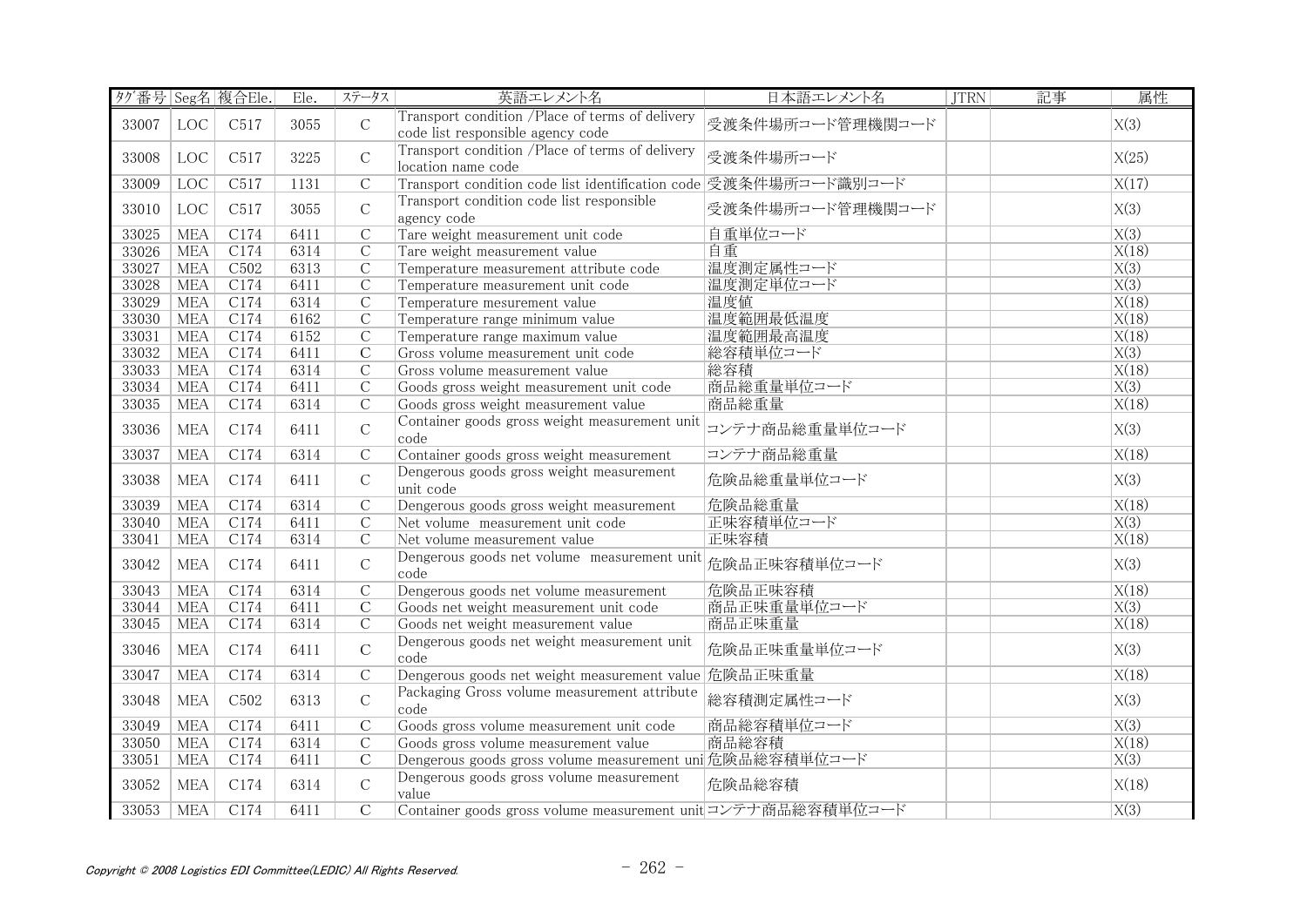| タグ番号 Seg名 複合Ele. |            |                  | Ele. | ステータス          | 英語エレメント名                                                                 | 日本語エレメント名       | <b>JTRN</b> | 記事 | 属性                |
|------------------|------------|------------------|------|----------------|--------------------------------------------------------------------------|-----------------|-------------|----|-------------------|
| 33054            | <b>MEA</b> | C174             | 6314 | $\overline{C}$ | Container goods gross volume measurement                                 | コンテナ商品総容積       |             |    | X(18)             |
| 33055            | MEA        | C174             | 6411 | $\overline{C}$ | Package gross volume measurement unit code                               | 梱包総容積単位コード      |             |    | X(3)              |
| 33056            | <b>MEA</b> | C174             | 6314 | $\overline{C}$ | Package gross volume measurement value                                   | 梱包総容積           |             |    | X(18)             |
| 33057            | <b>MEA</b> | C502             | 6313 | $\mathcal{C}$  | Gross weight measurement attribute code                                  | 総重量測定属性コード      |             |    | X(3)              |
| 33058            | <b>MEA</b> | C <sub>502</sub> | 6313 | $\mathsf{C}$   | Container transport equipment gross weight<br>measurement attribute code | コンテナ総重量属性コード    |             |    | X(3)              |
| 33059            | <b>MEA</b> | C174             | 6314 | $\mathcal{C}$  | Transport equipment gross weight                                         | コンテナ総重量         |             |    | X(18)             |
| 33060            | <b>MEA</b> | C174             | 6411 | $\mathcal{C}$  | Transport equipment gross weight Measurement<br>unit code                | コンテナ総重量単位コード    |             |    | X(3)              |
| 33061            | <b>MEA</b> | C174             | 6411 | $\overline{C}$ | Unit gross weight measurement unit code                                  | ユニット総重量単位コード    |             |    | $\overline{X(3)}$ |
| 33062            | <b>MEA</b> | C174             | 6314 | $\mathcal{C}$  | Unit gross weight measurement value                                      | ユニット総重量         |             |    | X(18)             |
| 33063            | <b>MEA</b> | C174             | 6411 | $\mathcal{C}$  | Dengerous goods unit gross weight<br>measurement unit code               | 危険品ユニット総重量単位コード |             |    | X(3)              |
| 33064            | <b>MEA</b> | C174             | 6314 | $\mathsf{C}$   | Dengerous goods unit gross weight<br>measurement value                   | 危険品ユニット総重量      |             |    | X(18)             |
| 33065            | <b>MEA</b> | C174             | 6411 | $\overline{C}$ | Unit net weight Measurement unit code                                    | ユニット正味重量単位コード   |             |    | $\overline{X(3)}$ |
| 33066            | <b>MEA</b> | C174             | 6314 | $\overline{C}$ | Unit net weight measurement value                                        | ユニット正味重量        |             |    | X(18)             |
| 33067            | <b>MEA</b> | C174             | 6411 | $\overline{C}$ | Height dimension measurement unit code                                   | 高さ寸法単位コード       |             |    | $\overline{X(3)}$ |
| 33068            | <b>MEA</b> | C174             | 6314 | $\mathcal{C}$  | Height dimension measurement value                                       | 高さ寸法            |             |    | X(18)             |
| 33069            | <b>MEA</b> | C174             | 6411 | $\overline{C}$ | Lenght dimension measurement unit code                                   | 長さ寸法単位コード       |             |    | X(3)              |
| 33070            | <b>MEA</b> | C174             | 6314 | $\overline{C}$ | Lenght dimension measurement value                                       | 長さ寸法            |             |    | X(18)             |
| 33071            | <b>MEA</b> | C174             | 6411 | $\overline{C}$ | Width dimension measurement unit code                                    | 幅寸法単位コード        |             |    | X(3)              |
| 33072            | <b>MEA</b> | C174             | 6314 | $\overline{C}$ | Width dimension measurement value                                        | 幅寸法             |             |    | X(18)             |
| 33073            | <b>MEA</b> | C174             | 6411 | $\overline{C}$ | Goods net volume measurement unit code                                   | 商品正味容積単位コード     |             |    | $\overline{X(3)}$ |
| 33074            | <b>MEA</b> | C174             | 6314 | $\overline{C}$ | Goods net volume measurement value                                       | 商品正味容積          |             |    | X(18)             |
| 33078            | <b>MOA</b> | C516             | 5004 | $\mathcal{C}$  | Amount to be collected monetary amount                                   | 先払合計金額          |             |    | 9(35)             |
| 33079            | <b>MOA</b> | C516             | 6345 | $\mathsf C$    | Amount to be collected Currency identification<br>code                   | 先払合計金額通貨コード     |             |    | X(3)              |
| 33080            | <b>MOA</b> | C516             | 5004 | $\overline{C}$ | Amount to be paid in advance monetary                                    | 元払合計金額          |             |    | 9(35)             |
| 33081            | <b>MOA</b> | C516             | 6345 | $\mathcal{C}$  | Amount to be paid in advance Currency<br>identification code             | 元払合計金額通貨コード     |             |    | X(3)              |
| 33082            | <b>MOA</b> | C <sub>516</sub> | 6345 | $\overline{C}$ | Charge amount Currency identification code                               | 合計運賃通貨コード       |             |    | $\overline{X(3)}$ |
| 33083            | MOA        | C516             | 5004 | $\mathcal{C}$  | Charge amount monetary amount                                            | 合計運賃            |             |    | 9(35)             |
| 33084            | <b>MOA</b> | C516             | 6345 | $\mathsf{C}$   | Charge/allowance basis Currency identification<br>code                   | 運賃基準額通貨コード      |             |    | X(3)              |
| 33085            | <b>MOA</b> | C516             | 5004 | $\overline{C}$ | Charge/allowance basis monetary amount                                   | 運賃基準額           |             |    | 9(35)             |
| 33086            | <b>MOA</b> | C <sub>516</sub> | 5004 | $\mathbf{M}$   | Collect charge summary total amount                                      | 先払運賃合計          |             |    | 9(35)             |
| 33087            | <b>MOA</b> | C516             | 6345 | $\mathcal{C}$  | Collect charge summary total Currency<br>identification code             | 元払運賃合計通貨コード     |             |    | X(3)              |
| 33088            | <b>MOA</b> | C <sub>516</sub> | 5004 | $\overline{C}$ | Converted amount monetary amount                                         | 他通貨変換金額         |             |    | 9(35)             |
| 33089            | <b>MOA</b> | C516             | 6345 | $\mathcal{C}$  | Converted amount Currency identification code 他通貨変換金額通貨コード               |                 |             |    | X(3)              |
| 33090            | <b>MOA</b> | C516             | 6345 | $\overline{C}$ | Customs value Currency identification code                               | 関税金額通貨コード       |             |    | X(3)              |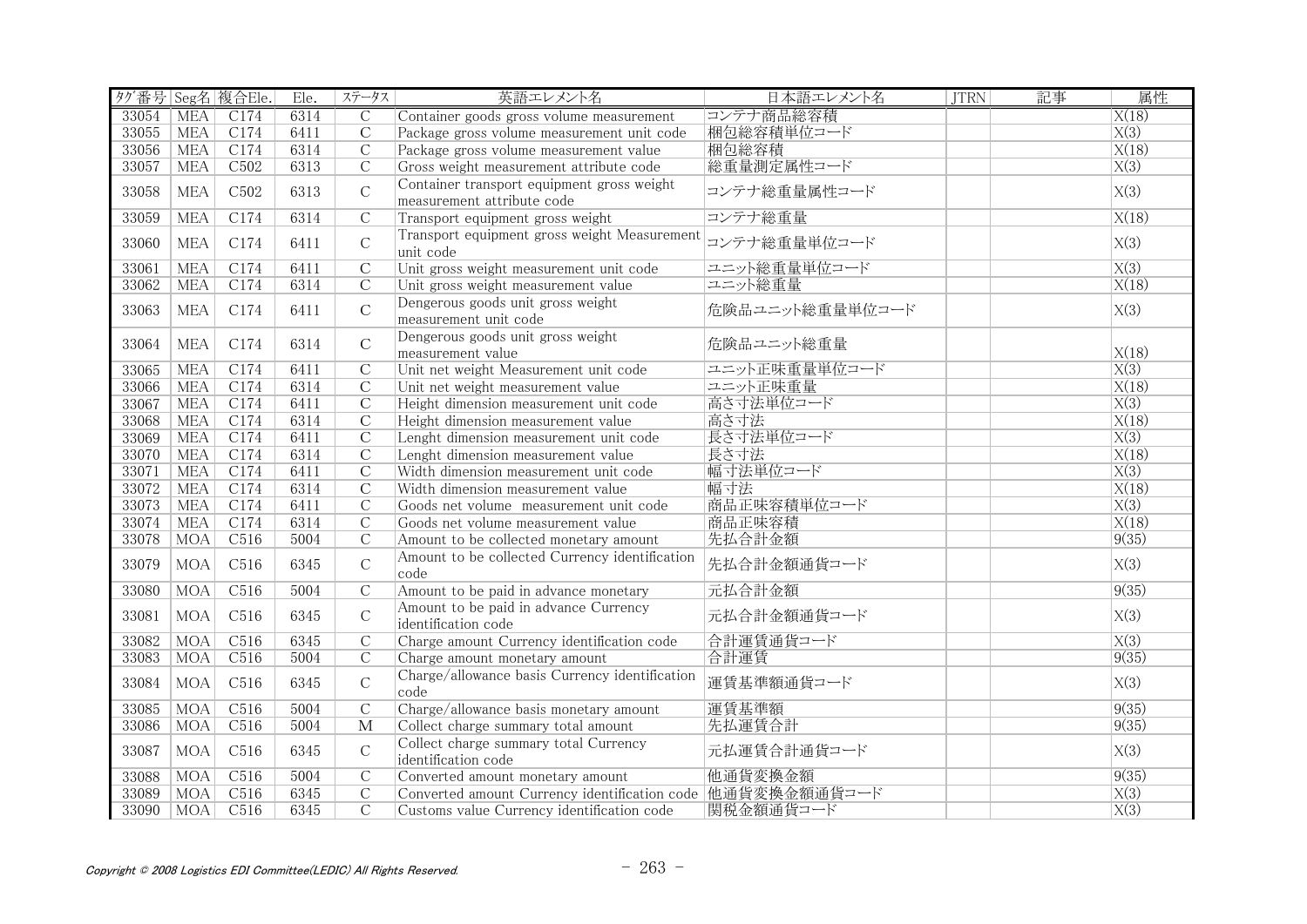| タグ番号 Seg名 複合Ele. |                 |                  | Ele. | ステータス                   | 英語エレメント名                                                                       | 日本語エレメント名        | <b>JTRN</b> | 記事       | 属性                |
|------------------|-----------------|------------------|------|-------------------------|--------------------------------------------------------------------------------|------------------|-------------|----------|-------------------|
| 33091            | MOA <sup></sup> | C516             | 5004 | $\overline{C}$          | Customs value monetary amount                                                  | 関税金額             |             |          | X(35)             |
| 33092            | <b>MOA</b>      | C516             | 6345 | $\mathcal{C}$           | Declared value for carriage Currency<br>identification code                    | 輸送申告料金通貨コード      |             |          | X(3)              |
| 33093            | <b>MOA</b>      | C <sub>516</sub> | 5004 | $\overline{C}$          | Declared value for carriage monetary amount                                    | 輸送申告料金           |             |          | X(35)             |
| 33094            | <b>MOA</b>      | C516             | 5004 | $\overline{C}$          | Disbursements monetary amount                                                  | 運送人徵収支払料金        |             |          | 9(35)             |
| 33095            | <b>MOA</b>      | C516             | 6345 | $\overline{C}$          | Disbursements Currency identification code                                     | 運送人徴収支払料金通貨コード   |             |          | $\overline{X(3)}$ |
| 33096            | MOA             | C <sub>516</sub> | 6345 | $\mathcal{C}$           | FOB value Currency identification code                                         | FOB料金通貨コード       |             |          | X(3)              |
| 33097            | <b>MOA</b>      | C516             | 5004 | $\overline{C}$          | FOB value monetary amount                                                      | FOB料金            |             |          | X(35)             |
| 33098            | MOA             | C <sub>516</sub> | 6345 | $\overline{C}$          | Freight charge Currency identification code                                    | 貨物運送料金通貨コード      |             |          | $\overline{X(3)}$ |
| 33099            | <b>MOA</b>      | C <sub>516</sub> | 5004 | $\mathsf{C}$            | Freight charge monetary amount                                                 | 貨物運送料金           |             |          | 9(35)             |
| 33100            | MOA             | C516             | 6345 | $\mathcal{C}$           | Insurance value Currency identification code                                   | 保険金額通貨コード        |             |          | $\overline{X(3)}$ |
| 33101            | <b>MOA</b>      | C516             | 5004 | $\overline{C}$          | Insurance value monetary amount                                                | 保険金額             |             |          | X(35)             |
| 33102            | <b>MOA</b>      | C516             | 5004 | $\overline{\mathbf{M}}$ | Prepaid charge summary total amount                                            | 元払料金合計           |             |          | 9(35)             |
| 33103            | <b>MOA</b>      | C516             | 6345 | $\mathcal{C}$           | Prepaid charge summary total Currency<br>identification code                   | 先払料金合計通貨コード      |             |          | X(3)              |
| 33107            | <b>NAD</b>      | C <sub>082</sub> | 3039 | M                       | Acknowledgement recipient party identifier                                     | 確認応答受信者識別コード     |             |          | X(35)             |
| 33108            | <b>NAD</b>      | C082             | 3055 | $\mathcal{C}$           | Acknowledgement recipient code list                                            | 確認応答受信者コード管理機関コー |             |          | X(3)              |
|                  |                 |                  |      |                         | responsible agency code                                                        | Е                |             |          |                   |
| 33109            | <b>NAD</b>      | C080             | 3036 | M                       | Acknowledgement recipient name 1                                               | 確認応答受信者名1(英語)    |             |          | X(35)             |
| 33110            | NAD             | CO80             | 3036 | $\overline{C}$          | Acknowledgement recipient name 2                                               | 確認応答受信者名2(英語)    |             |          | X(35)             |
| 33111            | <b>NAD</b>      | C080             | 3036 | $\overline{C}$          | Acknowledgement recipient name 3                                               | 確認応答受信者名3(英語)    |             |          | X(35)             |
| 33112            | NAD             | C080             | 3036 | $\mathcal{C}$           | Acknowledgement recipient name 4                                               | 確認応答受信者名4(英語)    |             |          | X(35)             |
| 33113            | NAD             | CO80             | 3036 | $\overline{C}$          | Acknowledgement recipient name 5                                               | 確認応答受信者名5(英語)    |             |          | X(35)             |
| 33114            | <b>NAD</b>      | C <sub>059</sub> | 3042 | $\mathbf{M}$            | Acknowledgement recipient street and number<br>or post office box identifier 1 | 確認応答受信者住所1(英語)   |             |          | X(35)             |
| 33115            | <b>NAD</b>      | C059             | 3042 | $\mathcal{C}$           | Acknowledgement recipient street and number<br>or post office box identifier 2 | 確認応答受信者住所2(英語)   |             |          | X(35)             |
| 33116            | <b>NAD</b>      | C <sub>059</sub> | 3042 | $\mathbf C$             | Acknowledgement recipient street and number<br>or post office box identifier 3 | 確認応答受信者住所3(英語)   |             |          | X(35)             |
| 33117            | <b>NAD</b>      | C <sub>059</sub> | 3042 | $\mathcal{C}$           | Acknowledgement recipient street and number<br>or post office box identifier 4 | 確認応答受信者住所4(英語)   |             |          | X(35)             |
| 33118            | <b>NAD</b>      |                  | 3164 | $\mathcal{C}$           | Acknowledgement recipient city name                                            | 確認応答受信者市郡名 (英語)  |             |          | X(35)             |
| 33119            | <b>NAD</b>      | C819             | 3229 | $\mathcal{C}$           | Acknowledgement recipient country sub-entity<br>name code                      | 確認応答受信者都道府県コード   |             |          | X(9)              |
| 33120            | <b>NAD</b>      |                  | 3251 | $\mathbf C$             | Acknowledgement recipient postal identification<br>code                        | 確認応答受信者郵便番号      |             | JTRN桁数採用 | X(7)              |
| 33121            | <b>NAD</b>      |                  | 3207 | $\mathcal{C}$           | Acknowledgement recipient country name code                                    | 確認応答受信者国コード      |             |          | $\overline{X(3)}$ |
| 33122            | <b>NAD</b>      | C082             | 3039 | $\overline{\mathbf{M}}$ | Actural purchaser's customer party identifier                                  | 実購入者識別コード        |             |          | X(35)             |
| 33123            | <b>NAD</b>      | C082             | 3055 | $\mathcal{C}$           | Actual purchaser's customer code list<br>responsible agency code               | 実購入者コード管理機関コード   |             |          | X(3)              |
| 33124            | <b>NAD</b>      | C080             | 3036 | $\mathbf{M}$            | Actual purchaser's customer name 1                                             | 実購入者名1(英語)       |             |          | X(35)             |
| 33125            | <b>NAD</b>      | CO80             | 3036 | $\overline{C}$          | Actual purchaser's customer name 2                                             | 実購入者名2(英語)       |             |          | X(35)             |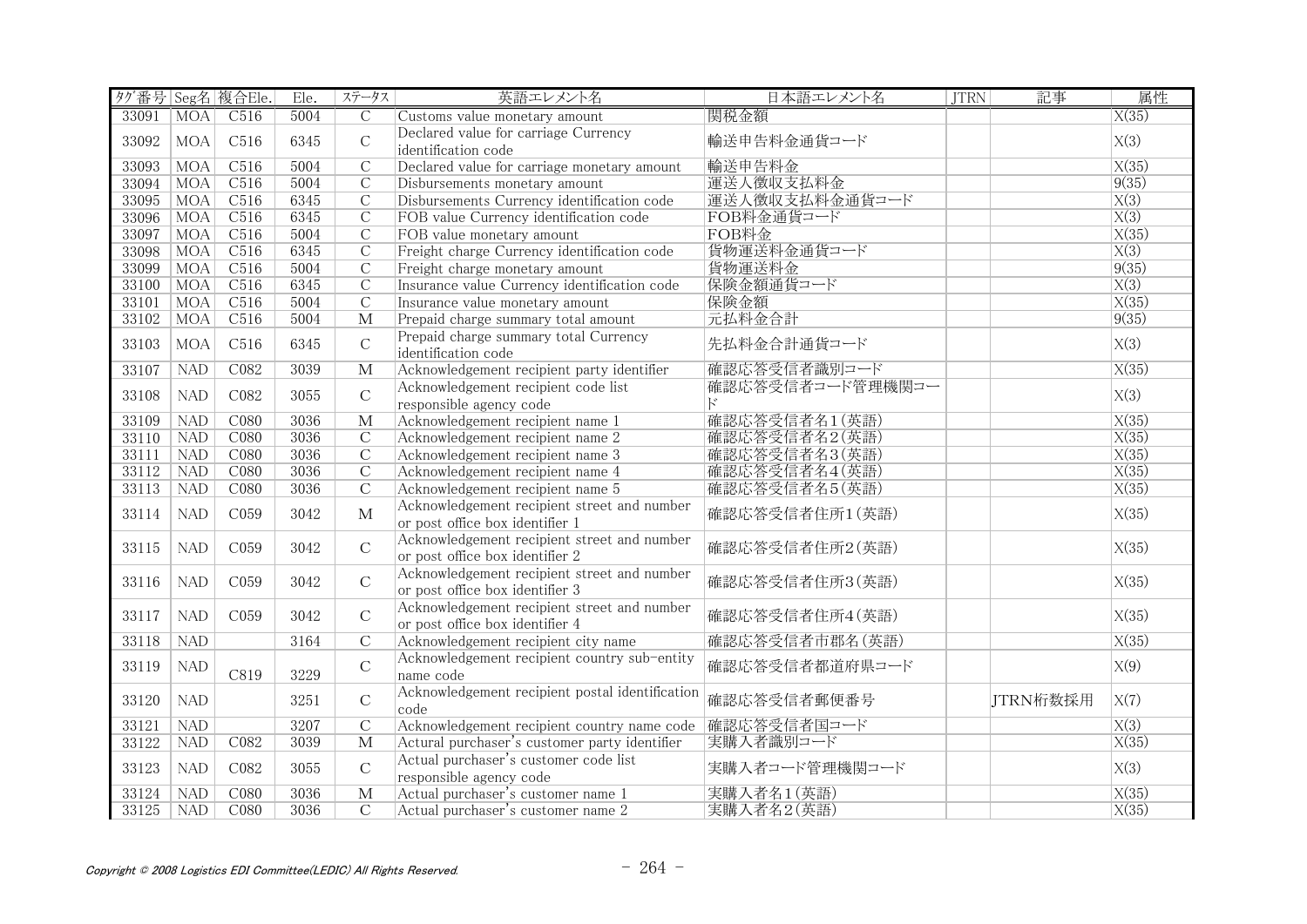| タグ番号 Seg名 複合Ele. |            |                  | Ele. | ステータス                   | 英語エレメント名                                                   | 日本語エレメント名       | <b>JTRN</b> | 記事       | 属性                 |
|------------------|------------|------------------|------|-------------------------|------------------------------------------------------------|-----------------|-------------|----------|--------------------|
| 33126            | <b>NAD</b> | CO80             | 3036 | C                       | Actual purchaser's customer name 3                         | 実購入者名3(英語)      |             |          | $\overline{X(35)}$ |
| 33127            | <b>NAD</b> | C <sub>080</sub> | 3036 | $\overline{C}$          | Actual purchaser's customer name 4                         | 実購入者名4(英語)      |             |          | X(35)              |
| 33128            | <b>NAD</b> | C080             | 3036 | $\overline{C}$          | Actual purchaser's customer name 5                         | 実購入者名5(英語)      |             |          | X(35)              |
|                  |            |                  |      |                         | Actual purchaser's customer street and number              |                 |             |          |                    |
| 33129            | <b>NAD</b> | C059             | 3042 | $\mathbf{M}$            | or post office box identifier 1                            | 実購入者住所1(英語)     |             |          | X(35)              |
|                  |            |                  |      |                         | Actual purchaser's customer street and number              |                 |             |          |                    |
| 33130            | <b>NAD</b> | C <sub>059</sub> | 3042 | $\mathcal{C}$           | or post office box identifier 2                            | 実購入者住所2(英語)     |             |          | X(35)              |
|                  |            |                  |      |                         | Actual purchaser's customer street and number              |                 |             |          |                    |
| 33131            | <b>NAD</b> | C <sub>059</sub> | 3042 | $\mathcal{C}$           | or post office box identifier 3                            | 実購入者住所3(英語)     |             |          | X(35)              |
|                  |            |                  |      |                         | Actual purchaser's customer street and number              |                 |             |          |                    |
| 33132            | <b>NAD</b> | C <sub>059</sub> | 3042 | $\mathcal{C}$           | or post office box identifier 4                            | 実購入者住所4(英語)     |             |          | X(35)              |
| 33133            | NAD        |                  | 3164 | $\overline{C}$          | Actual purchaser's customer city name                      | 実購入者市郡名 (英語)    |             |          | X(35)              |
|                  |            |                  |      |                         | Actual purchaser's customer country sub-entity 実購入者都道府県コード |                 |             |          |                    |
| 33134            | <b>NAD</b> | C819             | 3229 | $\mathsf{C}$            | name code                                                  |                 |             |          | X(9)               |
|                  |            |                  |      |                         | Actual purchaser's customer postal                         | 実購入者郵便番号        |             |          |                    |
| 33135            | <b>NAD</b> |                  | 3251 | $\mathcal{C}$           | identification code                                        |                 |             | JTRN桁数採用 | X(7)               |
| 33136            | <b>NAD</b> |                  | 3207 | $\overline{C}$          | Actual purchaser's customer country name code 実購入者国コード     |                 |             |          | $\overline{X(3)}$  |
| 33137            | <b>NAD</b> | C082             | 3039 | М                       | Booking agent recipient party identifier                   | ブッキング代理人識別コード   |             |          | X(35)              |
|                  |            |                  |      |                         | Booking agent recipient code list responsible              | ブッキング代理人コード管理機関 |             |          |                    |
| 33138            | <b>NAD</b> | C082             | 3055 | $\mathsf C$             | agency code                                                | コード             |             |          | X(3)               |
| 33139            | <b>NAD</b> | CO80             | 3036 | $\overline{\mathbf{M}}$ | Booking agent name 1                                       | ブッキング代理人名1(英語)  |             |          | X(35)              |
| 33140            | NAD        | CO80             | 3036 | $\overline{C}$          | Booking agent name 2                                       | ブッキング代理人名2(英語)  |             |          | $\overline{X(35)}$ |
|                  | NAD        | C080             | 3036 | $\overline{C}$          |                                                            | ブッキング代理人名3(英語)  |             |          | X(35)              |
| 33141            |            | CO80             | 3036 | $\overline{C}$          | Booking agent name 3                                       |                 |             |          |                    |
| 33142            | <b>NAD</b> |                  |      |                         | Booking agent name 4                                       | ブッキング代理人名4(英語)  |             |          | X(35)              |
| 33143            | <b>NAD</b> | C080             | 3036 | $\overline{C}$          | Booking agent name 5                                       | ブッキング代理人名5(英語)  |             |          | X(35)              |
| 33144            | <b>NAD</b> | C059             | 3042 | $\mathbf{M}$            | Booking agent street and number or post office             | ブッキング代理人住所1(英語) |             |          | X(35)              |
|                  |            |                  |      |                         | box identifier 1                                           |                 |             |          |                    |
| 33145            | <b>NAD</b> | C059             | 3042 | $\mathsf C$             | Booking agent street and number or post office             | ブッキング代理人住所2(英語) |             |          | X(35)              |
|                  |            |                  |      |                         | box identifier 2                                           |                 |             |          |                    |
| 33146            | <b>NAD</b> | C059             | 3042 | $\mathbf C$             | Booking agent street and number or post office             | ブッキング代理人住所3(英語) |             |          | X(35)              |
|                  |            |                  |      |                         | box identifier 3                                           |                 |             |          |                    |
| 33147            | <b>NAD</b> | C <sub>059</sub> | 3042 | $\mathsf C$             | Booking agent street and number or post office             | ブッキング代理人住所4(英語) |             |          | X(35)              |
|                  |            |                  |      |                         | box identifier 4                                           |                 |             |          |                    |
| 33148            | <b>NAD</b> |                  | 3164 | $\mathbf C$             | Booking agent city name                                    | ブッキング代理人市郡名(英語) |             |          | X(35)              |
| 33149            | NAD        | C819             | 3229 | $\overline{C}$          | Booking agent country sub-entity name code                 | ブッキング代理人都道府県コード |             |          | X(9)               |
| 33150            | NAD        |                  | 3251 | $\overline{C}$          | Booking agentr postal identification code                  | ブッキング代理人郵便番号    |             | JTRN桁数採用 | $\overline{X(7)}$  |
| 33151            | <b>NAD</b> |                  | 3207 | $\overline{C}$          | Booking agentr country name code                           | ブッキング代理人国コード    |             |          | $\overline{X(3)}$  |
| 33152            | <b>NAD</b> | C082             | 3039 | $\overline{\mathbf{M}}$ | Carrier party identifier                                   | 船社識別コード         |             |          | $\overline{X(35)}$ |
| 33153            | NAD        | CO82             | 1131 | $\overline{C}$          | Carrier code list identification code                      | 船社コードリスト識別コード   |             |          | $\overline{X(17)}$ |
| 33154            | <b>NAD</b> | C082             | 3055 | $\overline{C}$          | Carrier code list responsible agency code                  | 船社識別コード管理機関コード  |             |          | $\overline{X(3)}$  |
| 33155            | <b>NAD</b> | C080             | 3036 | $\overline{\mathbf{M}}$ | Carrier name 1                                             | 船社名1(英語)        |             |          | X(35)              |
| 33156            | NAD        | CO80             | 3036 | $\overline{C}$          | Carrier name 2                                             | 船社名2(英語)        |             |          | X(35)              |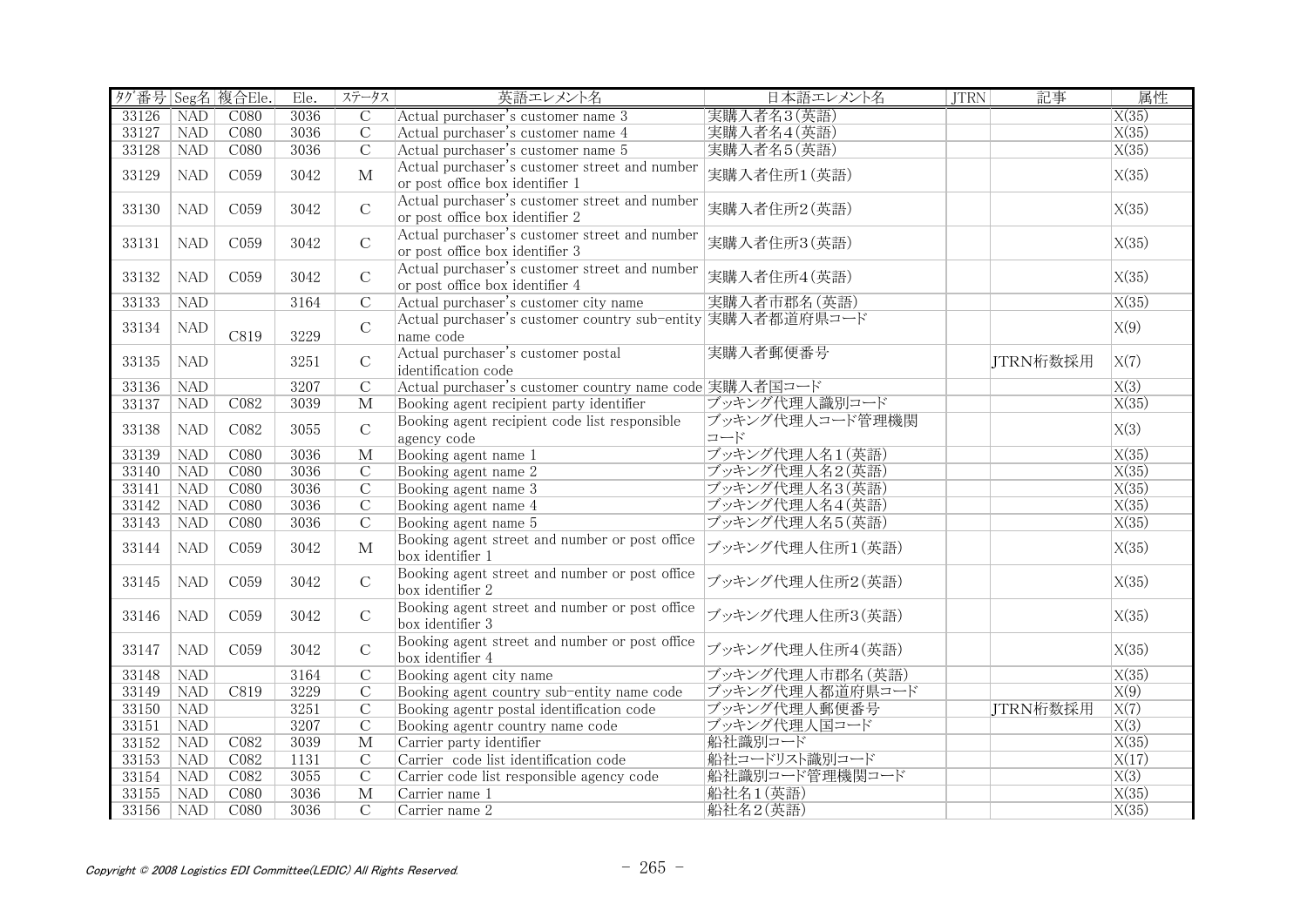| タグ番号 Seg名 複合Ele. |            |                  | Ele. | ステータス                   | 英語エレメント名                                                             | 日本語エレメント名        | <b>JTRN</b> | 記事       | 属性                 |
|------------------|------------|------------------|------|-------------------------|----------------------------------------------------------------------|------------------|-------------|----------|--------------------|
| 33157            | <b>NAD</b> | CO80             | 3036 | $\overline{C}$          | Carrier name 3                                                       | 船社名3(英語)         |             |          | X(35)              |
| 33158            | <b>NAD</b> | C080             | 3036 | $\overline{C}$          | Carrier name 4                                                       | 船社名4(英語)         |             |          | X(35)              |
| 33159            | <b>NAD</b> | C080             | 3036 | $\overline{C}$          | Carrier name 5                                                       | 船社名5(英語)         |             |          | X(35)              |
| 33160            | <b>NAD</b> | C059             | 3042 | $\mathbf{M}$            | Carrier street and number or post office box<br>identifier 1         | 船社住所1(英語)        |             |          | X(35)              |
| 33161            | <b>NAD</b> | C059             | 3042 | $\mathcal{C}$           | Carrier street and number or post office box<br>identifier 2         | 船社住所2(英語)        |             |          | X(35)              |
| 33162            | <b>NAD</b> | C <sub>059</sub> | 3042 | $\mathcal{C}$           | Carrier street and number or post office box<br>identifier 3         | 船社住所3(英語)        |             |          | X(35)              |
| 33163            | <b>NAD</b> | CO <sub>59</sub> | 3042 | $\mathsf C$             | Carrier street and number or post office box<br>identifier 4         | 船社住所4(英語)        |             |          | X(35)              |
| 33164            | NAD        |                  | 3164 | $\overline{C}$          | Carrier city name                                                    | 船社市郡名(英語)        |             |          | X(35)              |
| 33165            | NAD        | C819             | 3229 | $\overline{C}$          | Carrier country sub-entity name code                                 | 船社都道府県コード        |             |          | X(9)               |
| 33166            | <b>NAD</b> |                  | 3251 | $\overline{C}$          | Carrier postal identification code                                   | 船社郵便番号           |             | JTRN桁数採用 | $\overline{X(7)}$  |
| 33167            | NAD        |                  | 3207 | $\overline{C}$          | Carrier country name code                                            | 船社国コード           |             |          | $\overline{X(3)}$  |
| 33168            | NAD        | CO82             | 3039 | $\overline{\mathbf{M}}$ | Carrier's agent party identifier                                     | 船社代理店識別コード       |             |          | X(35)              |
| 33169            | <b>NAD</b> | C082             | 1131 | $\overline{C}$          | Carrier's agent party code list identification                       | 船社代理店コードリスト識別コード |             |          | X(17)              |
| 33170            | <b>NAD</b> | C082             | 3055 | $\overline{C}$          | Carrier's agent code list responsible agency                         | 船社代理店コード管理機関コード  |             |          | $\overline{X(3)}$  |
| 33171            | <b>NAD</b> | C080             | 3036 | $\mathbf M$             | Carrier's agent name 1                                               | 船社代理店名1(英語)      |             |          | X(35)              |
| 33172            | NAD        | C <sub>080</sub> | 3036 | $\overline{C}$          | Carrier's agent name 2                                               | 船社代理店名2(英語)      |             |          | X(35)              |
| 33173            | NAD        | C <sub>080</sub> | 3036 | $\overline{C}$          | Carrier's agent name 3                                               | 船社代理店名3(英語)      |             |          | X(35)              |
| 33174            | <b>NAD</b> | CO80             | 3036 | $\overline{C}$          | Carrier's agent name 4                                               | 船社代理店名4(英語)      |             |          | X(35)              |
| 33175            | NAD        | CO80             | 3036 | $\overline{C}$          | Carrier's agent name 5                                               | 船社代理店名5(英語)      |             |          | $\overline{X(35)}$ |
| 33176            | <b>NAD</b> | C059             | 3042 | $\mathbf{M}$            | Carrier's agent street and number or post office<br>box identifier 1 | 船社代理店住所1(英語)     |             |          | X(35)              |
| 33177            | <b>NAD</b> | C059             | 3042 | $\mathsf C$             | Carrier's agent street and number or post office<br>box identifier 2 | 船社代理店住所2(英語)     |             |          | X(35)              |
| 33178            | <b>NAD</b> | C059             | 3042 | $\mathsf C$             | Carrier's agent street and number or post office<br>box identifier 3 | 船社代理店住所3(英語)     |             |          | X(35)              |
| 33179            | <b>NAD</b> | C059             | 3042 | $\mathsf C$             | Carrier's agent street and number or post office<br>box identifier 4 | 船社代理店住所4(英語)     |             |          | X(35)              |
| 33180            | <b>NAD</b> |                  | 3164 | $\overline{C}$          | Carrier's agent city name                                            | 船社代理店市郡名(英語)     |             |          | X(35)              |
| 33181            | <b>NAD</b> | C819             | 3229 | $\overline{C}$          | Carrier's agent country sub-entity name code                         | 船社代理店都道府県コード     |             |          | $\overline{X(9)}$  |
| 33182            | <b>NAD</b> |                  | 3251 | $\mathcal{C}$           | Carrier's agent postal identification code                           | 船社代理店郵便番号        |             | JTRN桁数採用 | X(7)               |
| 33183            | NAD        |                  | 3207 | $\overline{C}$          | Carrier's agent country name code                                    | 船社代理店国コード        |             |          | $\overline{X(3)}$  |
| 33184            | NAD        | CO82             | 3039 | $\overline{\mathbf{M}}$ | Consignee party identifier                                           | 荷受人識別コード         |             |          | X(35)              |
| 33185            | <b>NAD</b> | CO82             | 1131 | $\overline{C}$          | Consignee code list identification code                              | 荷受人コードリスト識別コード   |             |          | X(17)              |
| 33186            | <b>NAD</b> | CO82             | 3055 | $\overline{C}$          | Consignee code list responsible agency code                          | 荷受人コード管理機関コード    |             |          | X(3)               |
| 33187            | <b>NAD</b> | C080             | 3036 | $\overline{\mathbf{M}}$ | Consignee name 1                                                     | 荷受人名1(英語)        |             |          | X(35)              |
| 33188            | <b>NAD</b> | C080             | 3036 | $\mathbf C$             | Consignee name 2                                                     | 荷受人名2(英語)        |             |          | X(35)              |
| 33189            | <b>NAD</b> | C080             | 3036 | $\overline{C}$          | Consignee name 3                                                     | 荷受人名3(英語)        |             |          | X(35)              |
| 33190            | NAD        | C <sub>080</sub> | 3036 | $\overline{C}$          | Consignee name 4                                                     | 荷受人名4(英語)        |             |          | X(35)              |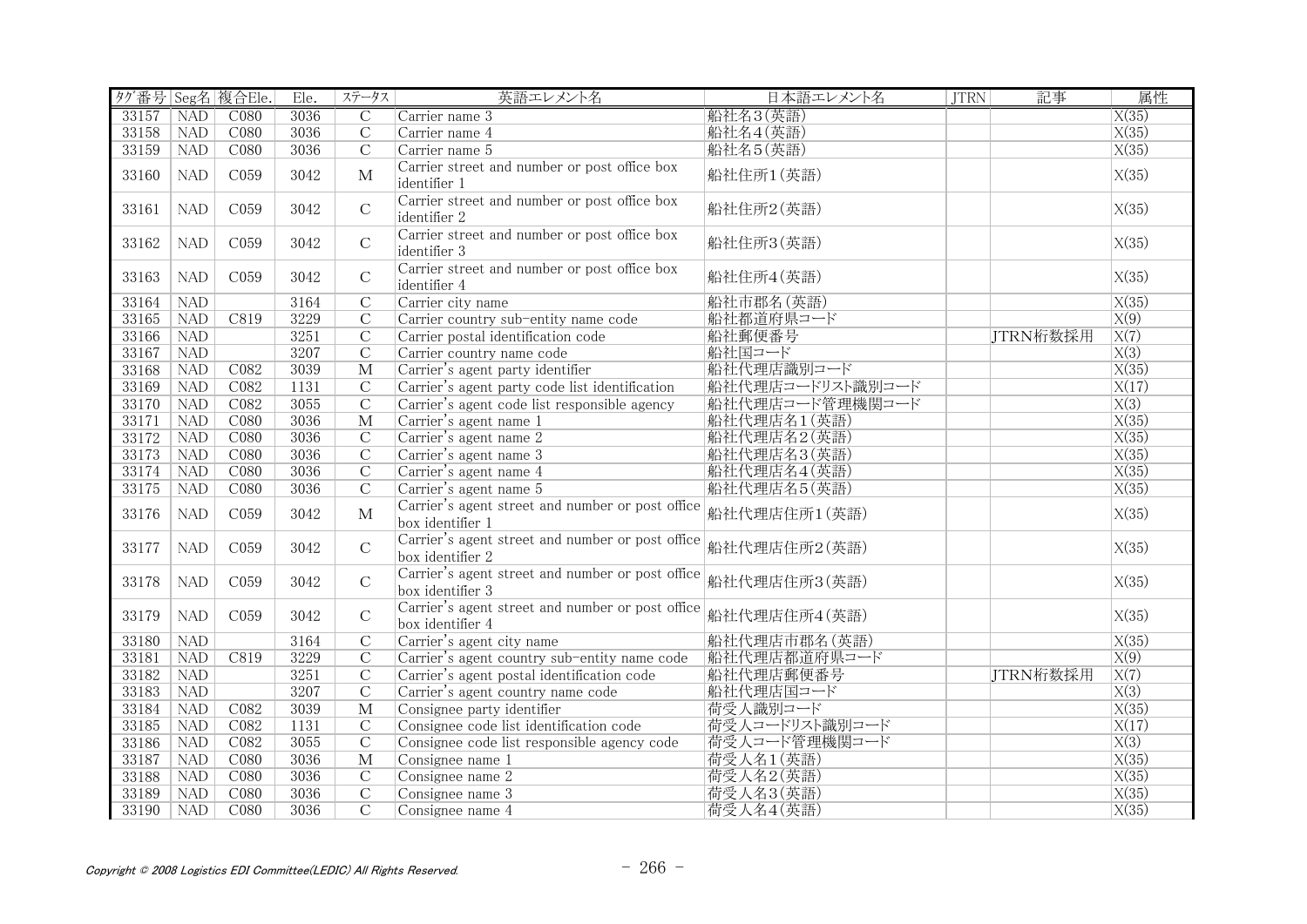| タグ番号 Seg名 複合Ele. |            |                  | Ele. | ステータス                   | 英語エレメント名                                                       | 日本語エレメント名         | <b>JTRN</b> | 記事       | 属性                 |
|------------------|------------|------------------|------|-------------------------|----------------------------------------------------------------|-------------------|-------------|----------|--------------------|
| 33191            | <b>NAD</b> | CO80             | 3036 | $\overline{C}$          | Consignee name 5                                               | 荷受人名5(英語)         |             |          | X(35)              |
| 33192            | NAD        | C <sub>059</sub> | 3042 | $\mathbf{M}$            | Consignee street and number or post office box<br>identifier 1 | 荷受人住所1(英語)        |             |          | X(35)              |
| 33193            | NAD        | C <sub>059</sub> | 3042 | $\mathcal{C}$           | Consignee street and number or post office box<br>identifier 2 | 荷受人住所2(英語)        |             |          | X(35)              |
| 33194            | <b>NAD</b> | C <sub>059</sub> | 3042 | $\mathcal{C}$           | Consignee street and number or post office box<br>identifier 3 | 荷受人住所3(英語)        |             |          | X(35)              |
| 33195            | <b>NAD</b> | C059             | 3042 | $\mathbf C$             | Consignee street and number or post office box<br>identifier 4 | 荷受人住所4(英語)        |             |          | X(35)              |
| 33196            | <b>NAD</b> |                  | 3164 | $\overline{C}$          | Consignee city name                                            | 荷受人市郡名(英語)        |             |          | X(35)              |
| 33197            | <b>NAD</b> | C819             | 3229 | $\overline{C}$          | Consignee country sub-entity name code                         | 荷受人都道府県コード        |             |          | $\overline{X(9)}$  |
| 33198            | NAD        |                  | 3251 | $\overline{C}$          | Consignee postal identification code                           | 荷受人郵便番号           |             | JTRN桁数採用 | $\overline{X(7)}$  |
| 33199            | NAD        |                  | 3207 | $\overline{C}$          | Consignee country name code                                    | 荷受人国コード           |             |          | X(3)               |
| 33200            | NAD        | C082             | 3039 | $\overline{\mathbf{M}}$ | Consignor party identifier                                     | 荷送人識別コード          |             |          | $\overline{X(35)}$ |
| 33201            | NAD        | CO82             | 1131 | $\overline{C}$          | Consignor code list identification code                        | 荷送人コードリスト識別コード    |             |          | X(17)              |
| 33202            | NAD        | CO82             | 3055 | $\overline{C}$          | Consignor code list responsible agency code                    | 荷送人コード管理機関コード     |             |          | $\overline{X(3)}$  |
| 33203            | <b>NAD</b> | C080             | 3036 | $\mathbf{M}$            | Consignor name 1                                               | 荷送人名1(英語)         |             |          | X(35)              |
| 33204            | <b>NAD</b> | C <sub>080</sub> | 3036 | $\overline{C}$          | Consignor name 2                                               | 荷送人名2(英語)         |             |          | X(35)              |
| 33205            | <b>NAD</b> | C <sub>080</sub> | 3036 | $\overline{C}$          | Consignor name 3                                               | 荷送人名3(英語)         |             |          | X(35)              |
| 33206            | NAD        | CO80             | 3036 | $\overline{C}$          | Consignor name 4                                               | 荷送人名4(英語)         |             |          | X(35)              |
| 33207            | NAD        | C080             | 3036 | $\overline{C}$          | Consignor name 5                                               | 荷送人名5(英語)         |             |          | X(35)              |
| 33208            | <b>NAD</b> | C059             | 3042 | $\mathbf{M}$            | Consignor street and number or post office box<br>identifier 1 | 荷送人住所1(英語)        |             |          | X(35)              |
| 33209            | <b>NAD</b> | C059             | 3042 | $\mathbf C$             | Consignor street and number or post office box<br>identifier 2 | 荷送人住所2(英語)        |             |          | X(35)              |
| 33210            | <b>NAD</b> | C059             | 3042 | $\mathbf C$             | Consignor street and number or post office box<br>identifier 3 | 荷送人住所3(英語)        |             |          | X(35)              |
| 33211            | <b>NAD</b> | C059             | 3042 | $\mathbf C$             | Consignor street and number or post office box<br>identifier 4 | 荷送人住所4(英語)        |             |          | X(35)              |
| 33212            | NAD        |                  | 3164 | $\mathcal{C}$           | Consignor city name                                            | 荷送人市郡名(英語)        |             |          | X(35)              |
| 33213            | <b>NAD</b> | C819             | 3229 | $\overline{C}$          | Consignor country sub-entity name code                         | 荷送人都道府県コード        |             |          | $\overline{X(9)}$  |
| 33214            | NAD        |                  | 3251 | $\overline{C}$          | Consignor postal identification code                           | 荷送人郵便番号           |             | JTRN桁数採用 | $\overline{X(7)}$  |
| 33215            | <b>NAD</b> |                  | 3207 | $\overline{C}$          | Consignor country name code                                    | 荷送人国コード           |             |          | X(3)               |
| 33216            | <b>NAD</b> | C082             | 3039 | $\overline{\mathbf{M}}$ | Container party identifier                                     | コンテナ取扱者識別コード      |             |          | X(35)              |
| 33217            | <b>NAD</b> | C082             | 1131 | $\overline{C}$          | Container party code list identification code                  | コンテナ取扱者コードリスト識別コー |             |          | X(17)              |
| 33218            | <b>NAD</b> | C082             | 3055 | $\mathbf C$             | Container location party code list responsible<br>agency code  | コンテナ取扱者コード管理機関コード |             |          | X(3)               |
| 33219            | <b>NAD</b> | C080             | 3036 | $\mathbf{M}$            | Container location party name 1                                | コンテナ取扱者名1(英語)     |             |          | X(35)              |
| 33220            | <b>NAD</b> | C080             | 3036 | $\overline{C}$          | Container location party name 2                                | コンテナ取扱者名2(英語)     |             |          | X(35)              |
| 33221            | <b>NAD</b> | C080             | 3036 | $\mathcal{C}$           | Container location party name 3                                | コンテナ取扱者名3(英語)     |             |          | X(35)              |
| 33222            | <b>NAD</b> | CO80             | 3036 | $\mathcal{C}$           | Container location party name 4                                | コンテナ取扱者名4(英語)     |             |          | X(35)              |
| 33223            | NAD        | CO80             | 3036 | $\overline{C}$          | Container location party name 5                                | コンテナ取扱者名5(英語)     |             |          | X(35)              |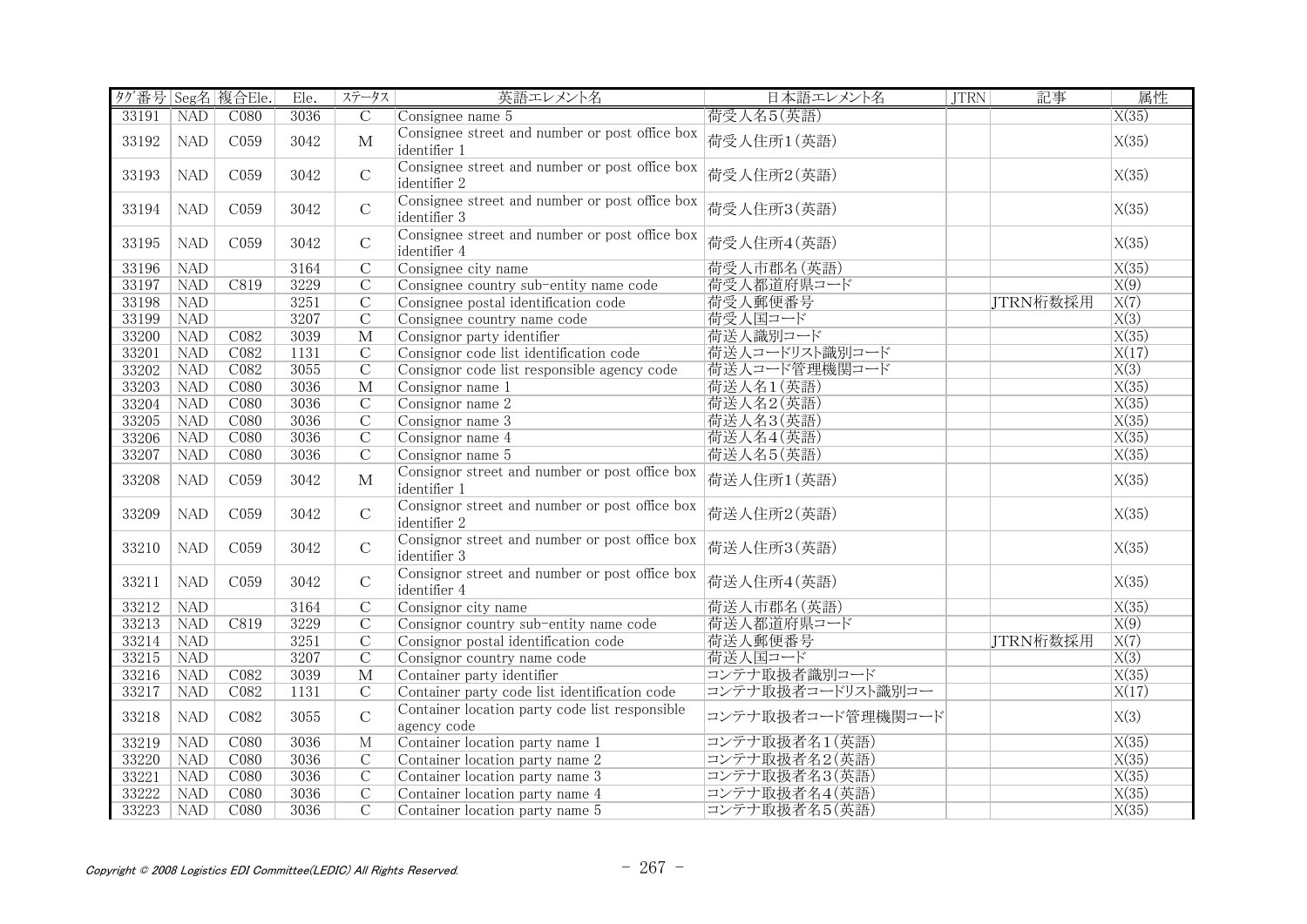| タグ番号 Seg名 複合Ele. |            |                  | Ele. | ステータス                   | 英語エレメント名                                                                      | 日本語エレメント名               | <b>JTRN</b> | 記事       | 属性                 |
|------------------|------------|------------------|------|-------------------------|-------------------------------------------------------------------------------|-------------------------|-------------|----------|--------------------|
| 33224            | <b>NAD</b> | C059             | 3042 | $\mathbf{M}$            | Container location party street and number or<br>post office box identifier 1 | コンテナ取扱者住所1(英語)          |             |          | X(35)              |
| 33225            | <b>NAD</b> | C059             | 3042 | $\mathcal{C}$           | Container location party street and number or<br>post office box identifier 2 | コンテナ取扱者住所2(英語)          |             |          | X(35)              |
| 33226            | <b>NAD</b> | C059             | 3042 | $\mathsf C$             | Container location party street and number or<br>post office box identifier 3 | コンテナ取扱者住所3(英語)          |             |          | X(35)              |
| 33227            | <b>NAD</b> | C059             | 3042 | $\mathcal{C}$           | Container location party street and number or<br>post office box identifier 4 | コンテナ取扱者住所4(英語)          |             |          | X(35)              |
| 33228            | <b>NAD</b> |                  | 3164 | $\mathcal{C}$           | Container location party city name                                            | コンテナ取扱者市郡名(英語)          |             |          | X(35)              |
| 33229            | <b>NAD</b> | C819             | 3229 | $\mathcal{C}$           | Container location party country sub-entity<br>name code                      | コンテナ取扱者都道府県コード          |             |          | X(9)               |
| 33230            | <b>NAD</b> |                  | 3251 | $\mathsf C$             | Container location party postal identification<br>code                        | コンテナ取扱者郵便番号             |             | JTRN桁数採用 | X(7)               |
| 33231            | NAD        |                  | 3207 | $\overline{C}$          | Container location party country name code                                    | コンテナ取扱者国コード             |             |          | $\overline{X(3)}$  |
| 33232            | <b>NAD</b> | C082             | 3039 | $\mathbf{M}$            | Customs broker party identifier                                               | 通関業者識別コード               |             |          | X(35)              |
| 33233            | <b>NAD</b> | C082             | 1131 | $\mathbf C$             | Customs broker party code list identification<br>code                         | 通関業者コードリスト識別コード         |             |          | X(17)              |
| 33234            | <b>NAD</b> | C082             | 3055 | $\mathsf C$             | Customs broker code list responsible agency<br>code                           | 通関業者コード管理機関コード          |             |          | X(3)               |
| 33235            | NAD        | CO80             | 3036 | $\overline{\mathbf{M}}$ | Customs broker name 1                                                         | 通関事業者名1(英語)             |             |          | X(35)              |
| 33236            | NAD        | C <sub>080</sub> | 3036 | $\overline{C}$          | Customs broker name 2                                                         | 通関事業者名2(英語)             |             |          | X(35)              |
| 33237            | <b>NAD</b> | C080             | 3036 | $\overline{C}$          | Customs broker name 3                                                         | 通関事業者名3(英語)             |             |          | $\overline{X(35)}$ |
| 33238            | NAD        | C080             | 3036 | $\overline{C}$          | Customs broker name 4                                                         | 通関事業者名4(英語)             |             |          | X(35)              |
| 33239            | NAD        | C080             | 3036 | $\overline{C}$          | Customs broker name 5                                                         | 通関事業者名5(英語)             |             |          | X(35)              |
| 33240            | <b>NAD</b> | C <sub>059</sub> | 3042 | $\mathbf{M}$            | Customs broker street and number or post<br>office box identifier 1           | 通関事業者住所1(英語)            |             |          | X(35)              |
| 33241            | <b>NAD</b> | C059             | 3042 | $\mathbf C$             | Customs broker street and number or post<br>office box identifier 2           | 通関事業者住所2(英語)            |             |          | X(35)              |
| 33242            | <b>NAD</b> | C <sub>059</sub> | 3042 | $\mathsf C$             | Customs broker street and number or post<br>office box identifier 3           | 通関事業者住所3(英語)            |             |          | X(35)              |
| 33243            | <b>NAD</b> | C059             | 3042 | $\mathsf C$             | Customs broker street and number or post<br>office box identifier 4           | 通関事業者住所4(英語)            |             |          | X(35)              |
| 33244            | <b>NAD</b> |                  | 3164 | $\overline{C}$          | Customs broker city name                                                      | 通関事業者市郡名(英語)            |             |          | X(35)              |
| 33245            | <b>NAD</b> | C819             | 3229 | $\overline{C}$          | Customs broker country sub-entity name code                                   | 通関事業者都道府県コード            |             |          | X(9)               |
| 33246            | NAD        |                  | 3251 | $\overline{C}$          | Customs broker postal identification code                                     | 通関事業者郵便番号               |             | JTRN桁数採用 | $\overline{X(7)}$  |
| 33247            | NAD        |                  | 3207 | $\overline{C}$          | Customs broker country name code                                              | 通関事業者国コード               |             |          | $\overline{X(3)}$  |
| 33248            | NAD        | C <sub>082</sub> | 3039 | $\overline{\mathbf{M}}$ | Empty equipment despatch party identifier                                     | 空コンテナ発送者識別コード           |             |          | X(35)              |
| 33249            | <b>NAD</b> | C082             | 1131 | $\mathcal{C}$           | Empty equipment despatch party code list<br>identification code               | 空コンテナ発送者コードリスト識別<br>コード |             |          | X(17)              |
| 33250            | <b>NAD</b> | C082             | 3055 | $\mathsf{C}$            | Empty equipment despatch party code list<br>responsible agency code           | 空コンテナ発送者コード管理機関<br>コード  |             |          | X(3)               |
| 33251            | NAD        | CO80             | 3036 | $\overline{\mathbf{M}}$ | Empty equipment despatch party name 1                                         | 空コンテナ発送者名1(英語)          |             |          | $\overline{X(35)}$ |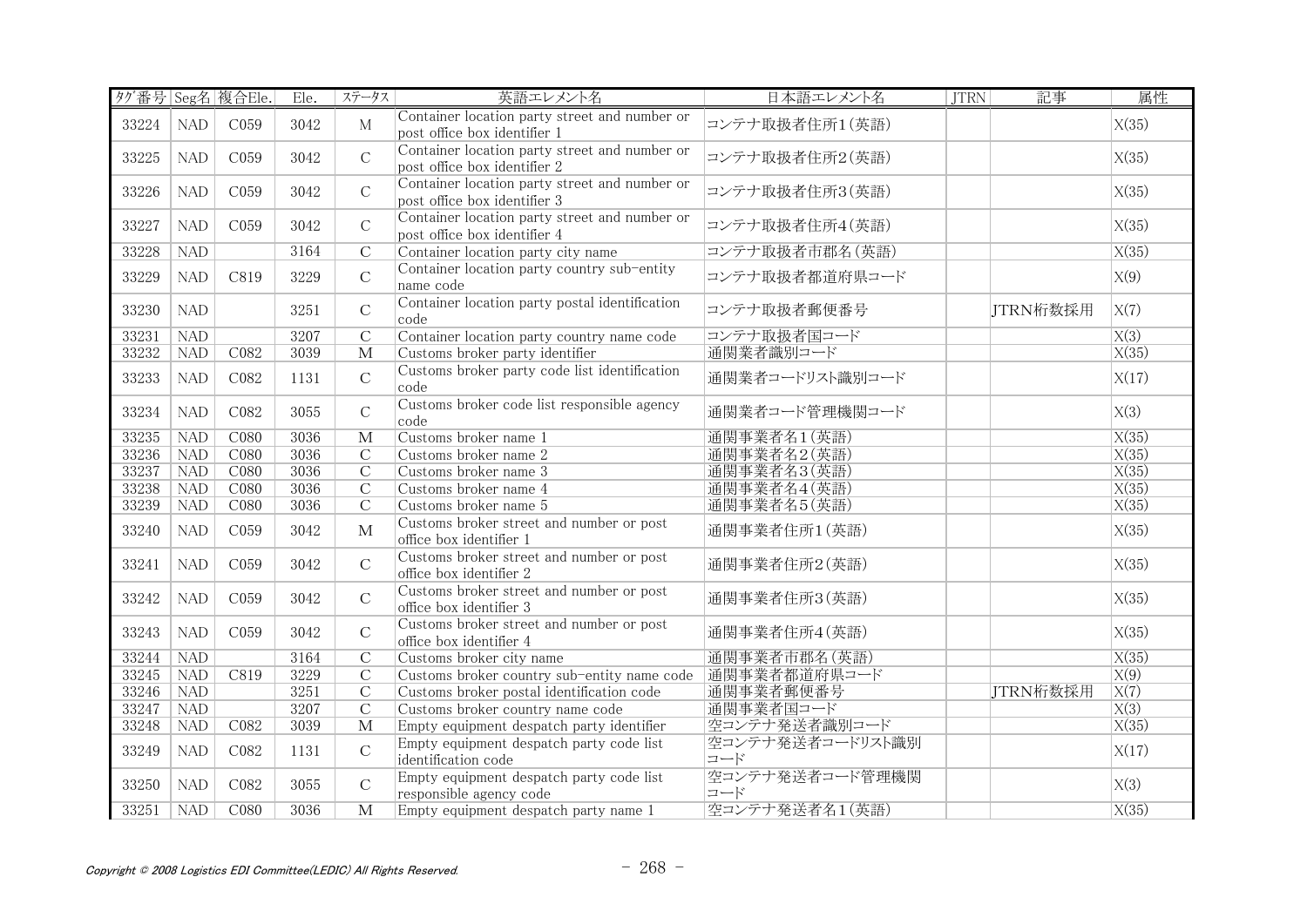| タグ番号 Seg名 複合Ele. |            |                  | Ele. | ステータス                   | 英語エレメント名                                                                            | 日本語エレメント名               | <b>JTRN</b> | 記事       | 属性                 |
|------------------|------------|------------------|------|-------------------------|-------------------------------------------------------------------------------------|-------------------------|-------------|----------|--------------------|
| 33252            | <b>NAD</b> | C <sub>080</sub> | 3036 | $\mathcal{C}$           | Empty equipment despatch party name 2                                               | 空コンテナ発送者名2(英語)          |             |          | X(35)              |
| 33253            | <b>NAD</b> | C <sub>080</sub> | 3036 | $\overline{C}$          | Empty equipment despatch party name 3                                               | 空コンテナ発送者名3(英語)          |             |          | X(35)              |
| 33254            | <b>NAD</b> | C <sub>080</sub> | 3036 | $\overline{C}$          | Empty equipment despatch party name 4                                               | 空コンテナ発送者名4(英語)          |             |          | X(35)              |
| 33255            | <b>NAD</b> | C080             | 3036 | $\overline{C}$          | Empty equipment despatch party name 5                                               | 空コンテナ発送者名5(英語)          |             |          | X(35)              |
| 33256            | <b>NAD</b> | C059             | 3042 | $\mathbf{M}$            | Empty equipment despatch party street and<br>number or post office box identifier 1 | 空コンテナ発送者住所1(英語)         |             |          | X(35)              |
| 33257            | <b>NAD</b> | C <sub>059</sub> | 3042 | $\mathcal{C}$           | Empty equipment despatch party street and<br>number or post office box identifier 2 | 空コンテナ発送者住所2(英語)         |             |          | X(35)              |
| 33258            | <b>NAD</b> | C <sub>059</sub> | 3042 | $\mathcal{C}$           | Empty equipment despatch party street and<br>number or post office box identifier 3 | 空コンテナ発送者住所3(英語)         |             |          | X(35)              |
| 33259            | <b>NAD</b> | C059             | 3042 | $\mathcal{C}$           | Empty equipment despatch party street and<br>number or post office box identifier 4 | 空コンテナ発送者住所4(英語)         |             |          | X(35)              |
| 33260            | NAD        |                  | 3164 | $\overline{C}$          | Empty equipment despatch party city name                                            | 空コンテナ発送者市郡名 (英語)        |             |          | $\overline{X(35)}$ |
| 33261            | <b>NAD</b> | C819             | 3229 | $\mathsf C$             | Empty equipment despatch party country sub-<br>entity name code                     | 空コンテナ発送者都道府県コード         |             |          | X(9)               |
| 33262            | <b>NAD</b> |                  | 3251 | $\mathcal{C}$           | Empty equipment despatch party postal<br>identification code                        | 空コンテナ発送者郵便番号            |             | JTRN桁数採用 | X(7)               |
| 33263            | <b>NAD</b> |                  | 3207 | $\mathcal{C}$           | Empty equipment despatch party country name<br>code                                 | 空コンテナ発送者国コード            |             |          | X(3)               |
| 33264            | <b>NAD</b> | CO82             | 3039 | $\overline{\mathbf{M}}$ | Empty equipment return party identifier                                             | 空コンテナ返却先識別コード           |             |          | X(35)              |
| 33265            | <b>NAD</b> | C082             | 1131 | $\mathcal{C}$           | Empty equipment return party code list<br>identification code                       | 空コンテナ返却先コードリスト識別<br>コード |             |          | X(17)              |
| 33266            | <b>NAD</b> | C082             | 3055 | $\mathcal{C}$           | Empty equipment return party code list<br>responsible agency code                   | 空コンテナ返却先コード管理機関<br>コード  |             |          | X(3)               |
| 33267            | NAD        | CO80             | 3036 | $\overline{\mathbf{M}}$ | Empty equipment return party name 1                                                 | 空コンテナ返却先名1(英語)          |             |          | X(35)              |
| 33268            | <b>NAD</b> | C080             | 3036 | $\mathcal{C}$           | Empty equipment return party name 2                                                 | 空コンテナ返却先名2(英語)          |             |          | X(35)              |
| 33269            | NAD        | C080             | 3036 | $\overline{C}$          | Empty equipment return party name 3                                                 | 空コンテナ返却先名3(英語)          |             |          | X(35)              |
| 33270            | NAD        | CO80             | 3036 | $\overline{C}$          | Empty equipment return party name 4                                                 | 空コンテナ返却先名4(英語)          |             |          | X(35)              |
| 33271            | NAD        | C080             | 3036 | $\overline{C}$          | Empty equipment return party name 5                                                 | 空コンテナ返却先名5(英語)          |             |          | X(35)              |
| 33272            | NAD        | C <sub>059</sub> | 3042 | $\mathbf{M}$            | Empty equipment return party street and<br>number or post office box identifier 1   | 空コンテナ返却先住所1(英語)         |             |          | X(35)              |
| 33273            | <b>NAD</b> | C <sub>059</sub> | 3042 | $\mathcal{C}$           | Empty equipment return party street and<br>number or post office box identifier 2   | 空コンテナ返却先住所2(英語)         |             |          | X(35)              |
| 33274            | <b>NAD</b> | C <sub>059</sub> | 3042 | $\overline{C}$          | Empty equipment return party street and<br>number or post office box identifier 3   | 空コンテナ返却先住所3(英語)         |             |          | X(35)              |
| 33275            | <b>NAD</b> | C <sub>059</sub> | 3042 | $\mathcal{C}$           | Empty equipment return party street and<br>number or post office box identifier 4   | 空コンテナ返却先住所4(英語)         |             |          | X(35)              |
| 33276            | <b>NAD</b> |                  | 3164 | $\overline{C}$          | Empty equipment return party city name                                              | 空コンテナ返却先市郡名 (英語)        |             |          | X(35)              |
| 33277            | <b>NAD</b> | C819             | 3229 | $\mathsf C$             | Empty equipment return party country sub-<br>entity name code                       | 空コンテナ返却先都道府県コード         |             |          | X(9)               |
| 33278            | <b>NAD</b> |                  | 3251 | $\overline{C}$          | Empty equipment return party postal<br>identification code                          | 空コンテナ返却先郵便番号            |             | JTRN桁数採用 | X(7)               |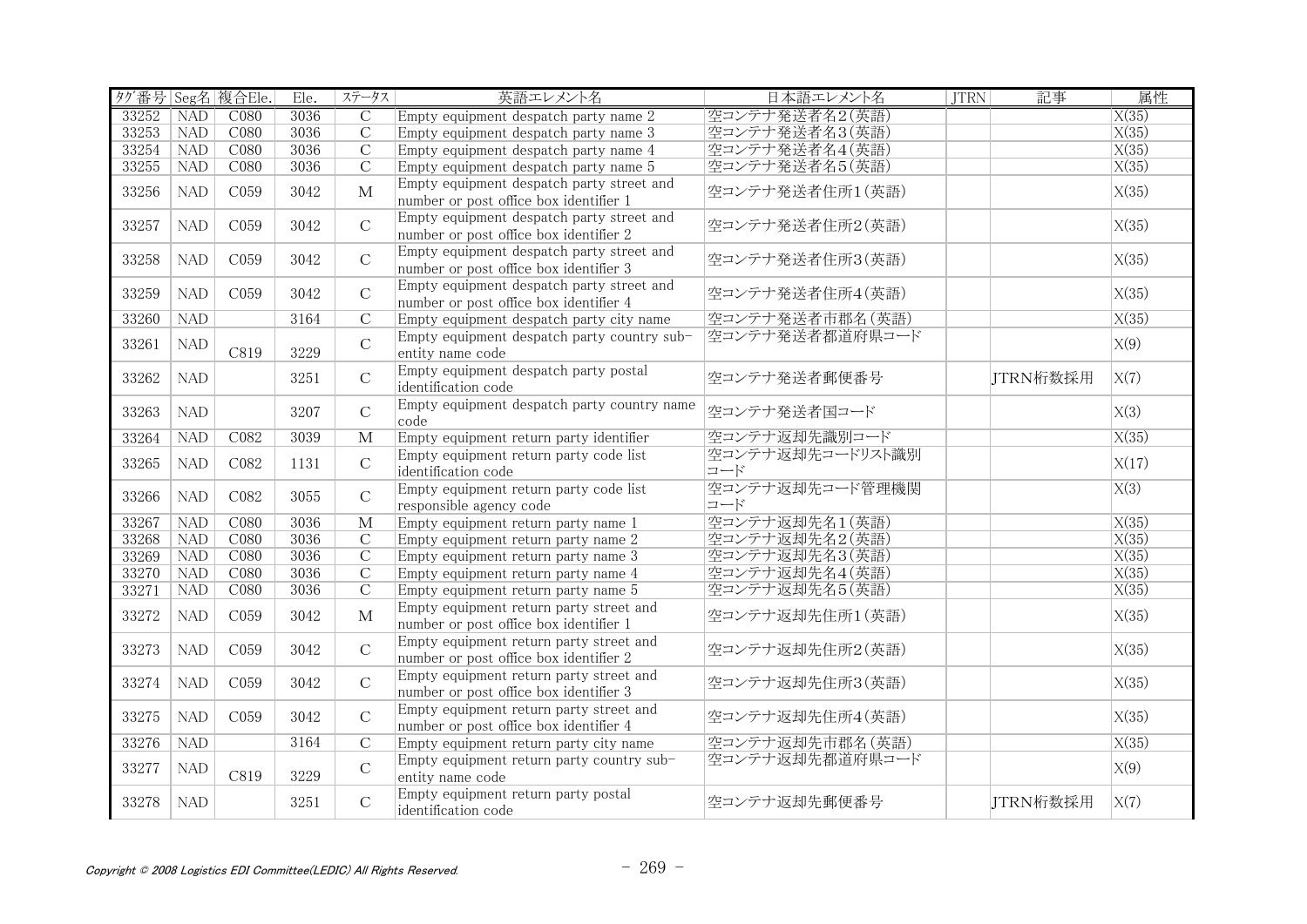| タグ番号 Seg名 複合Ele. |            |                  | Ele. | ステータス                   | 英語エレメント名                                                                      | 日本語エレメント名         | <b>JTRN</b> | 記事       | 属性                 |
|------------------|------------|------------------|------|-------------------------|-------------------------------------------------------------------------------|-------------------|-------------|----------|--------------------|
| 33279            | <b>NAD</b> |                  | 3207 | $\mathcal{C}$           | Empty equipment return party country name<br>code                             | 空コンテナ返却先国コード      |             |          | X(3)               |
| 33280            | <b>NAD</b> | C082             | 3039 | $\mathbf{M}$            | Equipment drop-off party identifier                                           | コンテナ引渡者識別コード      |             |          | X(35)              |
| 33281            | NAD        | C082             | 1131 | $\mathcal{C}$           | Equipment drop-off party party code list<br>identification code               | コンテナ引渡者コードリスト識別コー |             |          | X(17)              |
| 33282            | <b>NAD</b> | C082             | 3055 | $\mathcal{C}$           | Equipment drop-off party code list responsible<br>agency code                 | コンテナ引渡者コード管理機関コード |             |          | X(3)               |
| 33283            | NAD        | C080             | 3036 | $\overline{\mathbf{M}}$ | Equipment drop-off party name 1                                               | コンテナ引渡者人名1(英語)    |             |          | X(35)              |
| 33284            | NAD        | C080             | 3036 | $\overline{C}$          | Equipment drop-off party name 2                                               | コンテナ引渡者名2(英語)     |             |          | X(35)              |
| 33285            | <b>NAD</b> | C <sub>080</sub> | 3036 | $\overline{C}$          | Equipment drop-off party name 3                                               | コンテナ引渡者名3(英語)     |             |          | X(35)              |
| 33286            | <b>NAD</b> | C080             | 3036 | $\mathcal{C}$           | Equipment drop-off party name 4                                               | コンテナ引渡者名4(英語)     |             |          | X(35)              |
| 33287            | <b>NAD</b> | C080             | 3036 | $\overline{C}$          | Equipment drop-off party name 5                                               | コンテナ引渡者名5(英語)     |             |          | X(35)              |
| 33288            | <b>NAD</b> | C <sub>059</sub> | 3042 | $\mathbf{M}$            | Equipment drop-off party street and number or<br>post office box identifier 1 | コンテナ引渡者住所1(英語)    |             |          | X(35)              |
| 33289            | NAD        | C <sub>059</sub> | 3042 | $\overline{C}$          | Equipment drop-off party street and number or<br>post office box identifier 2 | コンテナ引渡者住所2(英語)    |             |          | X(35)              |
| 33290            | NAD        | C059             | 3042 | $\mathcal{C}$           | Equipment drop-off party street and number or<br>post office box identifier 3 | コンテナ引渡者住所3(英語)    |             |          | X(35)              |
| 33291            | <b>NAD</b> | C <sub>059</sub> | 3042 | $\mathcal{C}$           | Equipment drop-off party street and number or<br>post office box identifier 4 | コンテナ引渡者住所4(英語)    |             |          | X(35)              |
| 33292            | <b>NAD</b> |                  | 3164 | $\overline{C}$          | Equipment drop-off party city name                                            | コンテナ引渡者市郡名 (英語)   |             |          | X(35)              |
| 33293            | <b>NAD</b> | C819             | 3229 | $\mathsf C$             | Equipment drop-off party country sub-entity<br>name code                      | コンテナ引渡者都道府県コード    |             |          | X(9)               |
| 33294            | <b>NAD</b> |                  | 3251 | $\mathbf C$             | Equipment drop-off party postal identification<br>code                        | コンテナ引渡者郵便番号       |             | JTRN桁数採用 | X(7)               |
| 33295            | <b>NAD</b> |                  | 3207 | $\overline{C}$          | Equipment drop-off party country name code                                    | コンテナ引渡者国コード       |             |          | X(3)               |
| 33296            | NAD        | CO82             | 3039 | $\overline{\mathbf{M}}$ | Exporter party identifier                                                     | 輸出者識別コード          |             |          | X(35)              |
| 33297            | NAD        | CO82             | 3055 | $\overline{C}$          | Exporter code list responsible agency code                                    | 輸出者コード管理機関コード     |             |          | X(3)               |
| 33298            | NAD        | C080             | 3036 | $\overline{\mathbf{M}}$ | Exporter name 1                                                               | 輸出者名1(英語)         |             |          | $\overline{X(35)}$ |
| 33299            | NAD        | C080             | 3036 | $\overline{C}$          | Exporter name 2                                                               | 輸出者名2(英語)         |             |          | X(35)              |
| 33300            | NAD        | C080             | 3036 | $\overline{C}$          | Exporter name 3                                                               | 輸出者名3(英語)         |             |          | X(35)              |
| 33301            | <b>NAD</b> | C080             | 3036 | $\overline{C}$          | Exporter name 4                                                               | 輸出者名4(英語)         |             |          | X(35)              |
| 33302            | <b>NAD</b> | C080             | 3036 | $\overline{C}$          | Exporter name 5                                                               | 輸出者名5(英語)         |             |          | X(35)              |
| 33303            | <b>NAD</b> | C <sub>059</sub> | 3042 | $\mathbf{M}$            | Exporter street and number or post office box<br>identifier 1                 | 輸出者住所1(英語)        |             |          | X(35)              |
| 33304            | <b>NAD</b> | C059             | 3042 | $\mathbf C$             | Exporter street and number or post office box<br>identifier 2                 | 輸出者住所2(英語)        |             |          | X(35)              |
| 33305            | <b>NAD</b> | C <sub>059</sub> | 3042 | $\mathcal{C}$           | Exporter street and number or post office box<br>identifier 3                 | 輸出者住所3(英語)        |             |          | X(35)              |
| 33306            | <b>NAD</b> | C059             | 3042 | $\mathcal{C}$           | Exporter street and number or post office box<br>identifier 4                 | 輸出者住所4 (英語)       |             |          | X(35)              |
| 33307            | <b>NAD</b> |                  | 3164 | $\overline{C}$          | Exporter city name                                                            | 輸出者市郡名 (英語)       |             |          | $\overline{X(35)}$ |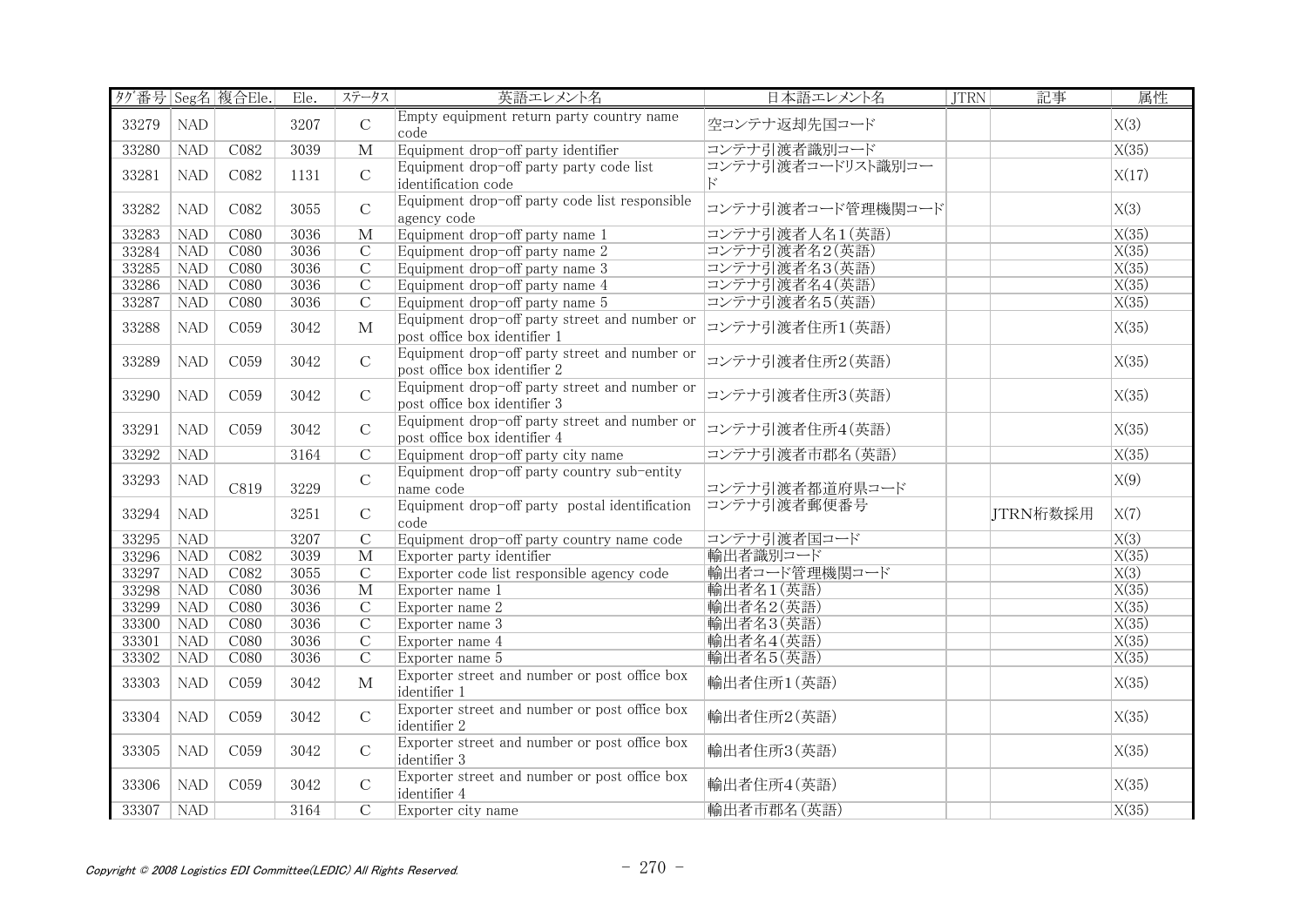| タグ番号 Seg名 複合Ele. |                              |                  | Ele. | ステータス                   | 英語エレメント名                                        | 日本語エレメント名        | <b>JTRN</b> | 記事       | 属性                 |
|------------------|------------------------------|------------------|------|-------------------------|-------------------------------------------------|------------------|-------------|----------|--------------------|
| 33308            | $\overline{\text{NAD}}$      | C819             | 3229 | $\overline{C}$          | Exporter country sub-entity name code           | 輸出者都道府県コード       |             |          | X(9)               |
| 33309            | $\overline{\phantom{a}}$ NAD |                  | 3251 | $\overline{C}$          | Exporter postal identification code             | 輸出者郵便番号          |             | JTRN桁数採用 | X(7)               |
| 33310            | <b>NAD</b>                   |                  | 3207 | $\overline{C}$          | Exporter country name code                      | 輸出者国コード          |             |          | $\overline{X(3)}$  |
| 33311            | NAD                          | C082             | 3039 | $\mathbf{M}$            | Freight Forwarder party identifier              | フォワーダ識別コード       |             |          | X(35)              |
| 33312            | NAD                          | CO82             | 1131 | $\overline{C}$          | Freight Forwarder code list identification code | フォワーダコードリスト識別コード |             |          | $\overline{X(17)}$ |
|                  |                              |                  |      |                         | Freight Forwarder code list responsible agency  |                  |             |          |                    |
| 33313            | <b>NAD</b>                   | C082             | 3055 | $\mathsf C$             | code                                            | フォワーダコード管理機関コード  |             |          | X(3)               |
| 33314            | NAD                          | C080             | 3036 | $\overline{\mathbf{M}}$ | Freight Forwarder name 1                        | フォワーダ名1(英語)      |             |          | X(35)              |
| 33315            | NAD                          | C080             | 3036 | $\overline{C}$          | Freight Forwarder name 2                        | フォワーダ名2(英語)      |             |          | X(35)              |
| 33316            | <b>NAD</b>                   | C <sub>080</sub> | 3036 | $\overline{C}$          | Freight Forwarder name 3                        | フォワーダ名3(英語)      |             |          | X(35)              |
| 33317            | <b>NAD</b>                   | C080             | 3036 | $\mathcal{C}$           | Freight Forwarder name 4                        | フォワーダ名4(英語)      |             |          | X(35)              |
| 33318            | <b>NAD</b>                   | C080             | 3036 | $\overline{C}$          | Freight Forwarder name 5                        | フォワーダ名5(英語)      |             |          | X(35)              |
|                  |                              |                  |      |                         | Freight Forwarder street and number or post     |                  |             |          |                    |
| 33319            | <b>NAD</b>                   | C059             | 3042 | M                       | office box identifier 1                         | フォワーダ住所1(英語)     |             |          | X(35)              |
|                  |                              |                  |      |                         | Freight Forwarder street and number or post     |                  |             |          |                    |
| 33320            | NAD                          | C <sub>059</sub> | 3042 | $\mathcal{C}$           | office box identifier 2                         | フォワーダ住所2(英語)     |             |          | X(35)              |
|                  |                              |                  |      |                         | Freight Forwarder street and number or post     |                  |             |          |                    |
| 33321            | NAD                          | C059             | 3042 | $\mathcal{C}$           | office box identifier 3                         | フォワーダ住所3(英語)     |             |          | X(35)              |
|                  |                              |                  |      |                         | Freight Forwarder street and number or post     |                  |             |          |                    |
| 33322            | <b>NAD</b>                   | C <sub>059</sub> | 3042 | $\mathcal{C}$           | office box identifier 4                         | フォワーダ住所4(英語)     |             |          | X(35)              |
| 33323            | NAD                          |                  | 3164 | $\overline{C}$          | Freight Forwarder city name                     | フォワーダ市郡名 (英語)    |             |          | $\overline{X(35)}$ |
| 33324            | <b>NAD</b>                   | C819             | 3229 | $\overline{C}$          | Freight Forwarder country sub-entity name       | フォワーダ都道府県コード     |             |          | $\overline{X(9)}$  |
| 33325            | NAD                          |                  | 3251 | $\mathcal{C}$           | Freight Forwarder postal identification code    | フォワーダ郵便番号        |             | JTRN桁数採用 | $\overline{X(7)}$  |
| 33326            | <b>NAD</b>                   |                  | 3207 | $\overline{C}$          | Freight Forwarder country name code             | フォワーダ国コード        |             |          | $\overline{X(3)}$  |
| 33327            | <b>NAD</b>                   | C082             | 3039 | $\overline{\text{M}}$   | Importer party identifier                       | 輸入者識別コード         |             |          | X(35)              |
| 33328            | <b>NAD</b>                   | C082             | 3055 | $\mathcal{C}$           | Importer code list responsible agency code      | 輸入者コード管理機関コード    |             |          | X(3)               |
| 33329            | NAD                          | C080             | 3036 | $\overline{\mathbf{M}}$ | Importer name 1                                 | 輸入者名1(英語)        |             |          | X(35)              |
| 33330            | NAD                          | C080             | 3036 | $\overline{C}$          | Importer name 2                                 | 輸入者名2(英語)        |             |          | $\overline{X(35)}$ |
| 33331            | NAD                          | C080             | 3036 | $\overline{C}$          | Importer name 3                                 | 輸入者名3(英語)        |             |          | $\overline{X(35)}$ |
| 33332            | NAD                          | C080             | 3036 | $\overline{C}$          | Importer name 4                                 | 輸入者名4(英語)        |             |          | X(35)              |
| 33333            | NAD                          | C080             | 3036 | $\overline{C}$          | Importer name 5                                 | 輸入者名5(英語)        |             |          | X(35)              |
|                  |                              |                  |      |                         | Importer street and number or post office box   |                  |             |          |                    |
| 33334            | <b>NAD</b>                   | C <sub>059</sub> | 3042 | $\mathbf{M}$            | identifier 1                                    | 輸入者住所1(英語)       |             |          | X(35)              |
|                  |                              |                  |      |                         | Importer street and number or post office box   |                  |             |          |                    |
| 33335            | <b>NAD</b>                   | C <sub>059</sub> | 3042 | $\mathcal{C}$           | identifier 2                                    | 輸入者住所2(英語)       |             |          | X(35)              |
|                  |                              |                  |      |                         | Importer street and number or post office box   |                  |             |          |                    |
| 33336            | <b>NAD</b>                   | C059             | 3042 | $\mathcal{C}$           | identifier 3                                    | 輸入者住所3(英語)       |             |          | X(35)              |
|                  |                              |                  |      |                         | Importer street and number or post office box   |                  |             |          |                    |
| 33337            | <b>NAD</b>                   | C059             | 3042 | $\mathcal{C}$           | identifier 4                                    | 輸入者住所4(英語)       |             |          | X(35)              |
| 33338            | <b>NAD</b>                   |                  | 3164 | $\overline{C}$          | Importer city name                              | 輸入者市郡名 (英語)      |             |          | X(35)              |
| 33339            | <b>NAD</b>                   | C819             | 3229 | $\mathcal{C}$           | Importer country sub-entity name code           | 輸入者都道府県コード       |             |          | X(9)               |
| 33340            | NAD                          |                  | 3251 | $\overline{C}$          | Importer postal identification code             | 輸入者郵便番号          |             | ITRN桁数採用 | $\overline{X(7)}$  |
|                  |                              |                  |      |                         |                                                 |                  |             |          |                    |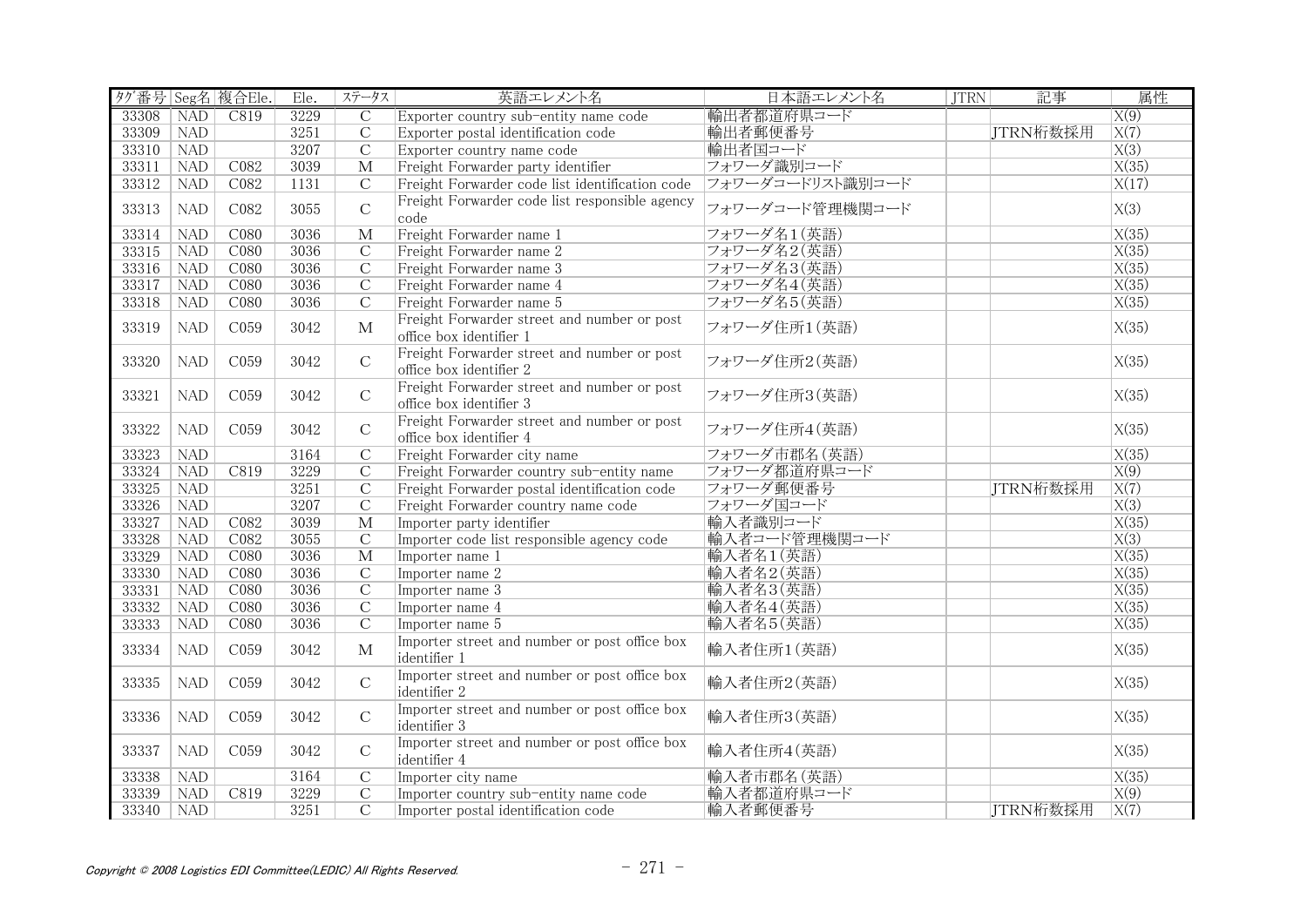| タグ番号 Seg名 複合Ele. |            |                  | Ele. | ステータス                   | 英語エレメント名                                                               | 日本語エレメント名      | <b>JTRN</b> | 記事       | 属性                 |
|------------------|------------|------------------|------|-------------------------|------------------------------------------------------------------------|----------------|-------------|----------|--------------------|
| 33341            | <b>NAD</b> |                  | 3207 | $\overline{C}$          | Importer country name code                                             | 輸入者国コード        |             |          | $\overline{X(3)}$  |
| 33342            | <b>NAD</b> | C082             | 3039 | $\mathbf{M}$            | Message recipient party identifier                                     | 受信者識別コード       |             |          | X(35)              |
| 33343            | <b>NAD</b> | C082             | 1131 | $\overline{C}$          | Message recipient code list identification code                        | 受信者コードリスト識別コード |             |          | X(17)              |
| 33344            | <b>NAD</b> | C082             | 3055 | $\overline{C}$          | Message recipient code list responsible agency<br>code                 | 受信者コード管理機関コード  |             |          | X(3)               |
| 33345            | NAD        | C080             | 3036 | $\overline{\mathbf{M}}$ | Message recipient name 1                                               | 受信者名1(英語)      |             |          | X(35)              |
| 33346            | <b>NAD</b> | C080             | 3036 | $\mathcal{C}$           | Message recipient name 2                                               | 受信者名2(英語)      |             |          | $\overline{X(35)}$ |
| 33347            | NAD        | CO80             | 3036 | $\overline{C}$          | Message recipient name 3                                               | 受信者名3(英語)      |             |          | X(35)              |
| 33348            | NAD        | C080             | 3036 | $\overline{C}$          | Message recipient name 4                                               | 受信者名4(英語)      |             |          | X(35)              |
| 33349            | <b>NAD</b> | C080             | 3036 | $\overline{C}$          | Message recipient name 5                                               | 受信者名5(英語)      |             |          | X(35)              |
| 33350            | <b>NAD</b> | C059             | 3042 | $\mathbf{M}$            | Message recipient street and number or post<br>office box identifier 1 | 受信者住所1(英語)     |             |          | X(35)              |
| 33351            | <b>NAD</b> | C059             | 3042 | $\mathbf C$             | Message recipient street and number or post<br>office box identifier 2 | 受信者住所2(英語)     |             |          | X(35)              |
| 33352            | <b>NAD</b> | C <sub>059</sub> | 3042 | $\mathcal{C}$           | Message recipient street and number or post<br>office box identifier 3 | 受信者住所3(英語)     |             |          | X(35)              |
| 33353            | <b>NAD</b> | C <sub>059</sub> | 3042 | $\mathcal{C}$           | Message recipient street and number or post<br>office box identifier 4 | 受信者住所4(英語)     |             |          | X(35)              |
| 33354            | <b>NAD</b> |                  | 3164 | $\overline{C}$          | Message recipient city name                                            | 受信者市郡名(英語)     |             |          | X(35)              |
| 33355            | NAD        | C819             | 3229 | $\overline{C}$          | Message recipient country sub-entity name                              | 受信者都道府県コード     |             |          | X(9)               |
| 33356            | NAD        |                  | 3251 | $\overline{C}$          | Message recipient postal identification code                           | 受信者郵便番号        |             | JTRN桁数採用 | $\overline{X(7)}$  |
| 33357            | <b>NAD</b> |                  | 3207 | $\mathcal{C}$           | Message recipient country name code                                    | 受信者国コード        |             |          | $\overline{X(3)}$  |
| 33358            | <b>NAD</b> | C082             | 3039 | $\overline{\mathbf{M}}$ | Message sender party identifier                                        | 送信者識別コード       |             |          | $\overline{X(35)}$ |
| 33359            | NAD        | CO82             | 1131 | $\overline{C}$          | Message sender code list identification code                           | 送信者コードリスト識別コード |             |          | X(17)              |
| 33360            | <b>NAD</b> | C082             | 3055 | $\overline{C}$          | Message sender code list responsible agency                            | 送信者コード管理機関コード  |             |          | $\overline{X(3)}$  |
| 33361            | <b>NAD</b> | C <sub>080</sub> | 3036 | $\mathbf{M}$            | Message sender name 1                                                  | 送信者名1(英語)      |             |          | X(35)              |
| 33362            | NAD        | C <sub>080</sub> | 3036 | $\overline{C}$          | Message sender name 2                                                  | 送信者名2(英語)      |             |          | X(35)              |
| 33363            | NAD        | C080             | 3036 | $\overline{C}$          | Message sender name 3                                                  | 送信者名3(英語)      |             |          | X(35)              |
| 33364            | NAD        | C080             | 3036 | $\overline{C}$          | Message sender name 4                                                  | 送信者名4(英語)      |             |          | $\overline{X(35)}$ |
| 33365            | <b>NAD</b> | C <sub>080</sub> | 3036 | $\overline{C}$          | Message sender name 5                                                  | 送信者名5(英語)      |             |          | $\overline{X(35)}$ |
| 33366            | <b>NAD</b> | C059             | 3042 | $\mathbf{M}$            | Message sender street and number or post<br>office box identifier 1    | 送信者住所1(英語)     |             |          | X(35)              |
| 33367            | <b>NAD</b> | C059             | 3042 | $\mathsf{C}$            | Message sender street and number or post<br>office box identifier 2    | 送信者住所2(英語)     |             |          | X(35)              |
| 33368            | <b>NAD</b> | C059             | 3042 | $\mathsf{C}$            | Message sender street and number or post<br>office box identifier 3    | 送信者住所3(英語)     |             |          | X(35)              |
| 33369            | <b>NAD</b> | C059             | 3042 | $\mathbf C$             | Message sender street and number or post<br>office box identifier 4    | 送信者住所4(英語)     |             |          | X(35)              |
| 33370            | <b>NAD</b> |                  | 3164 | $\overline{C}$          | Message sender city name                                               | 送信者市郡名 (英語)    |             |          | $\overline{X(35)}$ |
| 33371            | <b>NAD</b> | C819             | 3229 | $\mathcal{C}$           | Message sender country sub-entity name code                            | 送信者都道府県コード     |             |          | X(9)               |
| 33372            | <b>NAD</b> |                  | 3251 | $\mathcal{C}$           | Message sender postal identification code                              | 送信者郵便番号        |             | JTRN桁数採用 | X(7)               |
| 33373            | NAD        |                  | 3207 | $\overline{C}$          | Message sender country name code                                       | 送信者国コード        |             |          | $\overline{X(3)}$  |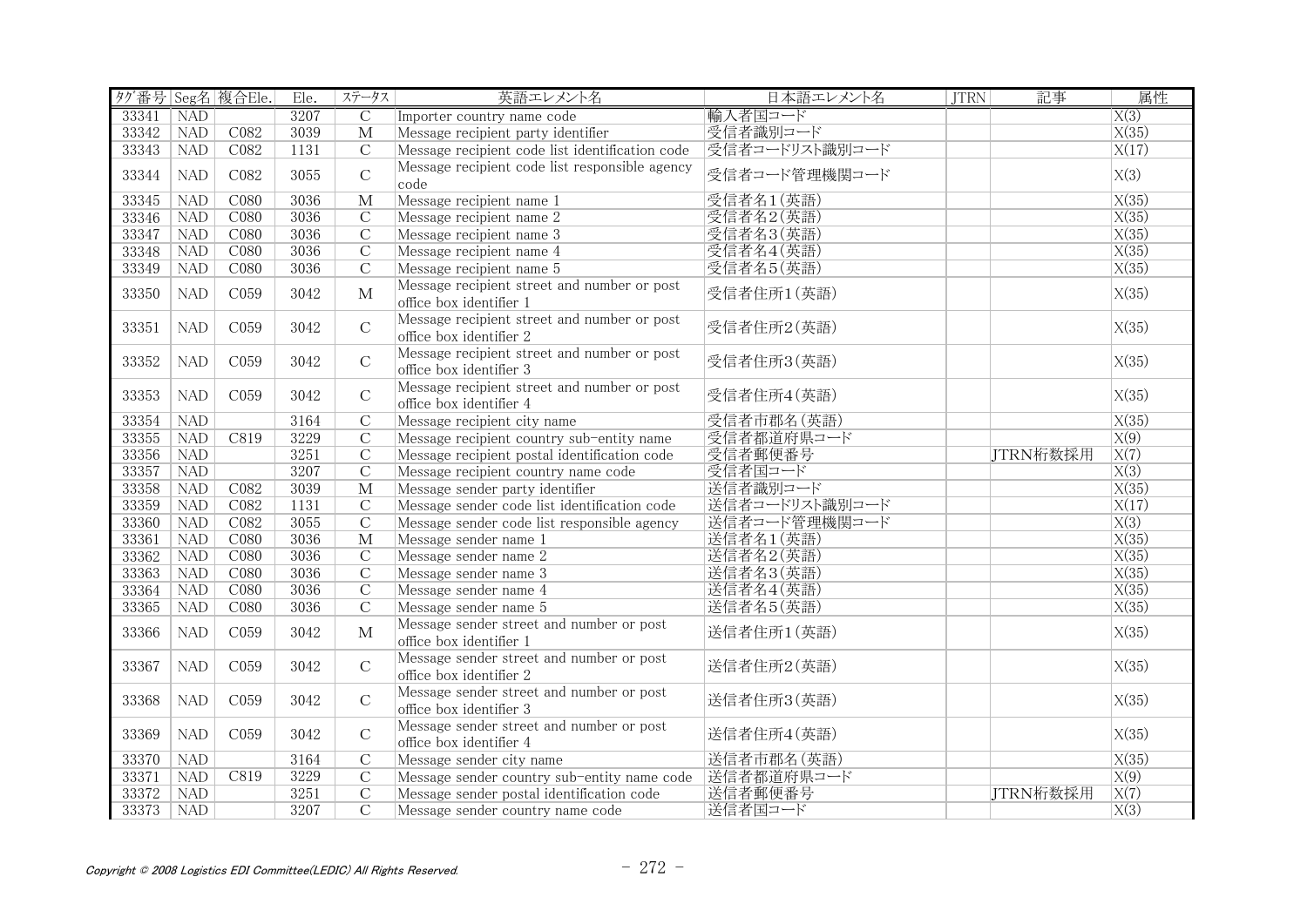| タグ番号 Seg名 複合Ele. |            |                  | Ele. | ステータス                   | 英語エレメント名                                                               | 日本語エレメント名       | <b>JTRN</b> | 記事       | 属性                 |
|------------------|------------|------------------|------|-------------------------|------------------------------------------------------------------------|-----------------|-------------|----------|--------------------|
| 33374            | <b>NAD</b> | CO82             | 3039 | $\overline{\mathrm{M}}$ | Notify party identifier                                                | 連絡者識別コード        |             |          | $\overline{X(35)}$ |
| 33375 NAD        |            | C082             | 1131 | $\overline{C}$          | Notify party code list identification code                             | 連絡者コードリスト識別コード  |             |          | X(17)              |
| 33376            | <b>NAD</b> | C082             | 3055 | $\overline{C}$          | Notify party code list responsible agency code                         | 連絡者コード管理機関コード   |             |          | $\overline{X(3)}$  |
| 33377            | <b>NAD</b> | C080             | 3036 | $\mathbf{M}$            | Notify party name 1                                                    | 連絡者名1(英語)       |             |          | X(35)              |
| 33378            | NAD        | C080             | 3036 | $\overline{C}$          | Notify party name 2                                                    | 連絡者名2(英語)       |             |          | X(35)              |
| 33379            | <b>NAD</b> | C080             | 3036 | $\overline{C}$          | Notify party name 3                                                    | 連絡者名3(英語)       |             |          | X(35)              |
| 33380            | NAD        | C080             | 3036 | $\overline{C}$          | Notify party name 4                                                    | 連絡者名4(英語)       |             |          | $\overline{X(35)}$ |
| 33381            | NAD        | C080             | 3036 | $\overline{C}$          | Notify party name 5                                                    | 連絡者名5(英語)       |             |          | X(35)              |
| 33382            | <b>NAD</b> | C059             | 3042 | $\mathbf{M}$            | Notify party street and number or post office<br>box identifier 1      | 連絡者住所1(英語)      |             |          | X(35)              |
| 33383            | <b>NAD</b> | C059             | 3042 | $\mathcal{C}$           | Notify party street and number or post office<br>box identifier 2      | 連絡者住所2(英語)      |             |          | X(35)              |
| 33384            | <b>NAD</b> | C059             | 3042 | $\mathbf C$             | Notify party street and number or post office<br>box identifier 3      | 連絡者住所3(英語)      |             |          | X(35)              |
| 33385            | <b>NAD</b> | C <sub>059</sub> | 3042 | $\mathbf C$             | Notify party street and number or post office<br>box identifier 4      | 連絡者住所4(英語)      |             |          | X(35)              |
| 33386            | <b>NAD</b> |                  | 3164 | $\overline{C}$          | Notify party city name                                                 | 連絡者市郡名 (英語)     |             |          | X(35)              |
| 33387            | <b>NAD</b> | C819             | 3229 | $\overline{C}$          | Notify party country sub-entity name code                              | 連絡者都道府県コード      |             |          | X(9)               |
| 33388            | NAD        |                  | 3251 | $\overline{C}$          | Notify partyr postal identification code                               | 連絡者郵便番号         |             | JTRN桁数採用 | $\overline{X(7)}$  |
| 33389            | NAD        |                  | 3207 | $\overline{C}$          | Notify party country name code                                         | 連絡者国コード         |             |          | $\overline{X(3)}$  |
| 33390            | NAD        | CO82             | 3039 | $\overline{\mathbf{M}}$ | Notify party no.1 identifier                                           | 連絡者1識別コード       |             |          | X(35)              |
| 33391            | NAD        | C082             | 1131 | $\mathcal{C}$           | Notify party no.1 code list identification code                        | 連絡者1コードリスト識別コード |             |          | X(17)              |
| 33392            | <b>NAD</b> | C082             | 3055 | $\mathcal{C}$           | Notify code party no.1 list responsible agency<br>code                 | 連絡者1コード管理機関コード  |             |          | X(3)               |
| 33393            | <b>NAD</b> | C <sub>080</sub> | 3036 | $\mathbf{M}$            | Notify party no.1 name 1                                               | 連絡者1名1(英語)      |             |          | X(35)              |
| 33394            | <b>NAD</b> | C <sub>080</sub> | 3036 | $\mathcal{C}$           | Notify party no.1 name 2                                               | 連絡者1名2(英語)      |             |          | X(35)              |
| 33395            | NAD        | C080             | 3036 | $\overline{C}$          | Notify party no.1 name 3                                               | 連絡者1名3(英語)      |             |          | X(35)              |
| 33396            | NAD        | C080             | 3036 | $\overline{C}$          | Notify party no.1 name 4                                               | 連絡者1名4(英語)      |             |          | X(35)              |
| 33397            | NAD        | C080             | 3036 | $\overline{C}$          | Notify party no.1 name 5                                               | 連絡者1名5(英語)      |             |          | X(35)              |
| 33398            | <b>NAD</b> | C059             | 3042 | $\mathbf{M}$            | Notify party no.1 street and number or post<br>office box identifier 1 | 連絡者1住所1(英語)     |             |          | X(35)              |
| 33399            | NAD        | C <sub>059</sub> | 3042 | $\mathcal{C}$           | Notify party no.1 street and number or post<br>office box identifier 2 | 連絡者1住所2(英語)     |             |          | X(35)              |
| 33400            | NAD        | C059             | 3042 | $\mathcal{C}$           | Notify party no.1 street and number or post<br>office box identifier 3 | 連絡者1住所3(英語)     |             |          | X(35)              |
| 33401            | NAD        | C059             | 3042 | $\mathcal{C}$           | Notify party no.1 street and number or post<br>office box identifier 4 | 連絡者1住所4(英語)     |             |          | X(35)              |
| 33402            | <b>NAD</b> |                  | 3164 | $\overline{C}$          | Notify party no.1 city name                                            | 連絡者1市郡名(英語)     |             |          | X(35)              |
| 33403            | <b>NAD</b> | C819             | 3229 | $\overline{C}$          | Notify party no.1 country sub-entity name code 連絡者1都道府県コード             |                 |             |          | $\overline{X(9)}$  |
| 33404            | <b>NAD</b> |                  | 3251 | $\mathcal{C}$           | Notify party no.1 postal identification code                           | 連絡者1郵便番号        |             | JTRN桁数採用 | $\overline{X(7)}$  |
| 33405            | <b>NAD</b> |                  | 3207 | $\overline{C}$          | Notify party no.1 country name code                                    | 連絡者1国コード        |             |          | X(3)               |
| 33406            | NAD        | C <sub>082</sub> | 3039 | $\overline{\mathbf{M}}$ | Notify party no.2 identifier                                           | 連絡者2識別コード       |             |          | X(35)              |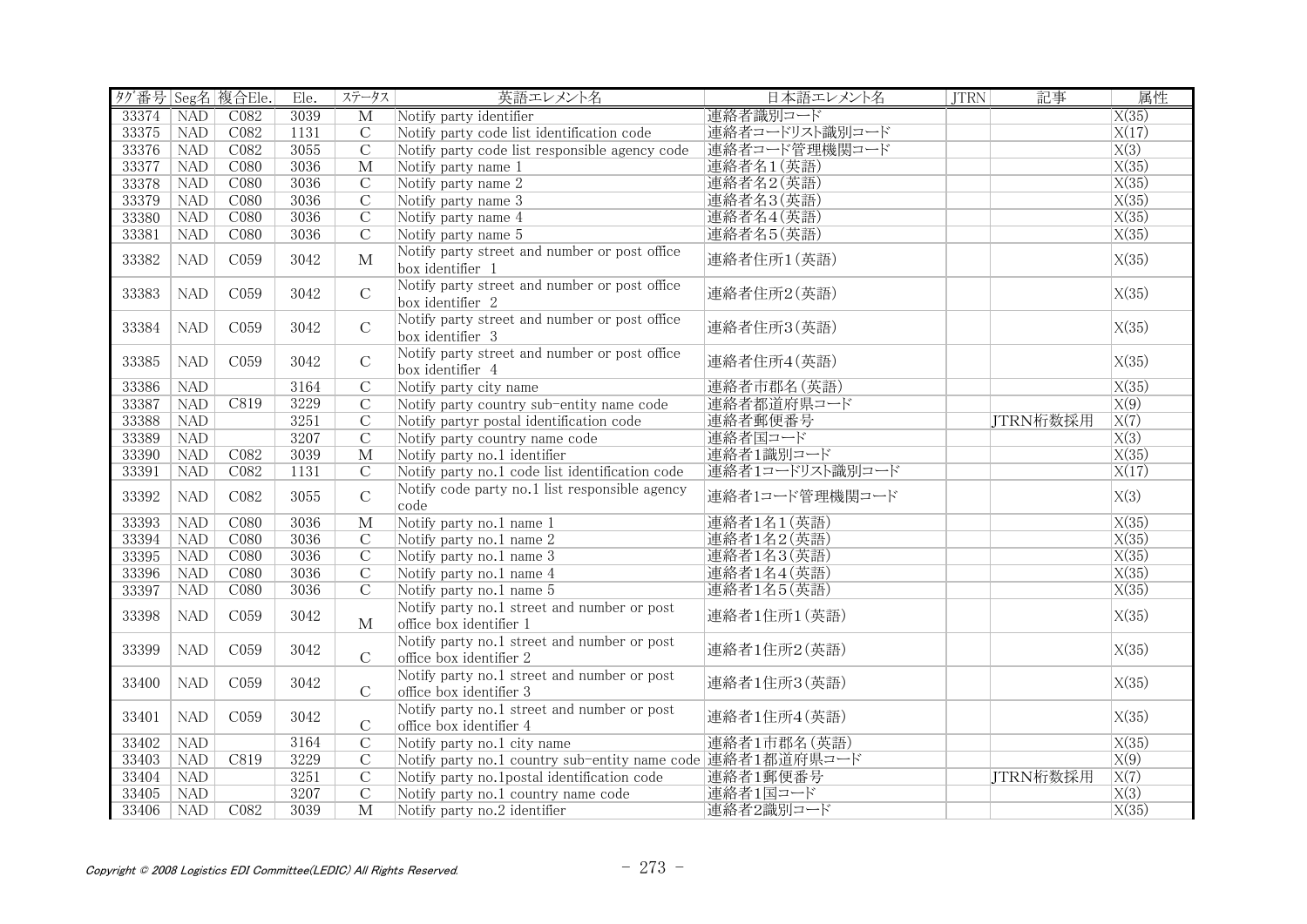| タグ番号 Seg名 複合Ele. |            |                  | Ele. | ステータス                   | 英語エレメント名                                                               | 日本語エレメント名       | <b>JTRN</b> | 記事       | 属性                 |
|------------------|------------|------------------|------|-------------------------|------------------------------------------------------------------------|-----------------|-------------|----------|--------------------|
| 33407            | <b>NAD</b> | CO82             | 1131 | $\overline{C}$          | Notify party no.2 code list identification code                        | 連絡者2コードリスト識別コード |             |          | X(17)              |
| 33408            | <b>NAD</b> | C082             | 3055 | $\overline{C}$          | Notify code party no.2 list responsible agency cd連絡者2コード管理機関コード        |                 |             |          | $\overline{X(3)}$  |
| 33409            | <b>NAD</b> | C <sub>080</sub> | 3036 | $\overline{\mathbf{M}}$ | Notify party no.2 name 1                                               | 連絡者2名1(英語)      |             |          | X(35)              |
| 33410            | <b>NAD</b> | C080             | 3036 | $\mathcal{C}$           | Notify party no.2 name 2                                               | 連絡者2名2(英語)      |             |          | X(35)              |
| 33411            | NAD        | CO80             | 3036 | $\overline{C}$          | Notify party no.2 name 3                                               | 連絡者2名3(英語)      |             |          | X(35)              |
| 33412            | <b>NAD</b> | C080             | 3036 | $\overline{C}$          | Notify party no.2 name 4                                               | 連絡者2名4(英語)      |             |          | X(35)              |
| 33413            | NAD        | CO80             | 3036 | $\overline{C}$          | Notify party no.2 name 5                                               | 連絡者2名5(英語)      |             |          | $\overline{X(35)}$ |
| 33414            | <b>NAD</b> | C <sub>059</sub> | 3042 | M                       | Notify party no.2 street and number or post<br>office box identifier 1 | 連絡者2住所1(英語)     |             |          | X(35)              |
| 33415            | <b>NAD</b> | C <sub>059</sub> | 3042 | $\mathcal{C}$           | Notify party no.2 street and number or post<br>office box identifier 2 | 連絡者2住所2(英語)     |             |          | X(35)              |
| 33416            | <b>NAD</b> | C <sub>059</sub> | 3042 | $\mathcal{C}$           | Notify party no.2 street and number or post<br>office box identifier 3 | 連絡者2住所3(英語)     |             |          | X(35)              |
| 33417            | <b>NAD</b> | C059             | 3042 | $\mathsf{C}$            | Notify party no.2 street and number or post<br>office box identifier 4 | 連絡者2住所4(英語)     |             |          | X(35)              |
| 33418            | <b>NAD</b> |                  | 3164 | $\mathcal{C}$           | Notify partyno.2 city name                                             | 連絡者2市郡名(英語)     |             |          | X(35)              |
| 33419            | <b>NAD</b> | C819             | 3229 | $\overline{C}$          | Notify party no.2 country sub-entity name code 連絡者2都道府県コード             |                 |             |          | $\overline{X(9)}$  |
| 33420            | <b>NAD</b> |                  | 3251 | $\overline{C}$          | Notify party no.2 postal identification code                           | 連絡者2郵便番号        |             | JTRN桁数採用 | $\overline{X(7)}$  |
| 33421            | <b>NAD</b> |                  | 3207 | $\overline{C}$          | Notify party no.2 country name code                                    | 連絡者2国コード        |             |          | X(3)               |
| 33422            | NAD        | CO82             | 3039 | $\overline{\mathbf{M}}$ | Ordered by party identifier                                            | 発注者識別コード        |             |          | X(35)              |
| 33423            | <b>NAD</b> | CO82             | 1131 | $\overline{C}$          | Ordered by code list identification code                               | 発注者コードリスト識別コード  |             |          | $\overline{X(17)}$ |
| 33424            | NAD        | CO82             | 3055 | $\overline{C}$          | Ordered by code list responsible agency code                           | 発注者コード管理機関コード   |             |          | $\overline{X(3)}$  |
| 33425            | NAD        | C080             | 3036 | $\overline{\mathbf{M}}$ | Ordered by name 1                                                      | 発注者名1(英語)       |             |          | X(35)              |
| 33426            | <b>NAD</b> | CO80             | 3036 | $\overline{C}$          | Ordered by name 2                                                      | 発注者名2(英語)       |             |          | X(35)              |
| 33427            | <b>NAD</b> | C080             | 3036 | $\overline{C}$          | Ordered by name 3                                                      | 発注者名3(英語)       |             |          | X(35)              |
| 33428            | <b>NAD</b> | CO80             | 3036 | $\mathcal{C}$           | Ordered by name 4                                                      | 発注者名4(英語)       |             |          | X(35)              |
| 33429            | NAD        | CO80             | 3036 | $\overline{C}$          | Ordered by name 5                                                      | 発注者名5(英語)       |             |          | X(35)              |
| 33430            | <b>NAD</b> | C059             | 3042 | $\mathbf{M}$            | Ordered by street and number or post office<br>box identifier 1        | 発注者住所1(英語)      |             |          | X(35)              |
| 33431            | <b>NAD</b> | C059             | 3042 | $\mathcal{C}$           | Ordered by street and number or post office<br>box identifier 2        | 発注者住所2(英語)      |             |          | X(35)              |
| 33432            | <b>NAD</b> | C <sub>059</sub> | 3042 | $\mathcal{C}$           | Ordered by street and number or post office<br>box identifier 3        | 発注者住所3(英語)      |             |          | X(35)              |
| 33433            | <b>NAD</b> | C <sub>059</sub> | 3042 | $\mathbf C$             | Ordered by street and number or post office<br>box identifier 4        | 発注者住所4(英語)      |             |          | X(35)              |
| 33434            | NAD        |                  | 3164 | $\overline{C}$          | Ordered by city name                                                   | 発注者市郡名 (英語)     |             |          | $\overline{X(35)}$ |
| 33435            | <b>NAD</b> | C819             | 3229 | $\overline{C}$          | Ordered by country sub-entity name code                                | 発注者都道府県コード      |             |          | $\overline{X(9)}$  |
| 33436            | <b>NAD</b> |                  | 3251 | $\mathcal{C}$           | Ordered by postal identification code                                  | 発注者郵便番号         |             | JTRN桁数採用 | X(7)               |
| 33437            | <b>NAD</b> |                  | 3207 | $\overline{C}$          | Ordered by country name code                                           | 発注者国コード         |             |          | $\overline{X(3)}$  |
| 33438            | <b>NAD</b> | C082             | 3039 | $\overline{\mathbf{M}}$ | Road carrier party identifier                                          | 運送会社識別コード       |             |          | X(35)              |
| 33439            | <b>NAD</b> | C082             | 1131 | $\mathcal{C}$           | Road carrier code list identification code                             | 運送会社コードリスト識別コード |             |          | X(17)              |
| 33440            | NAD        | CO82             | 3055 | $\overline{C}$          | Road carrier code list responsible agency code  運送会社コード管理機関コード         |                 |             |          | $\overline{X(3)}$  |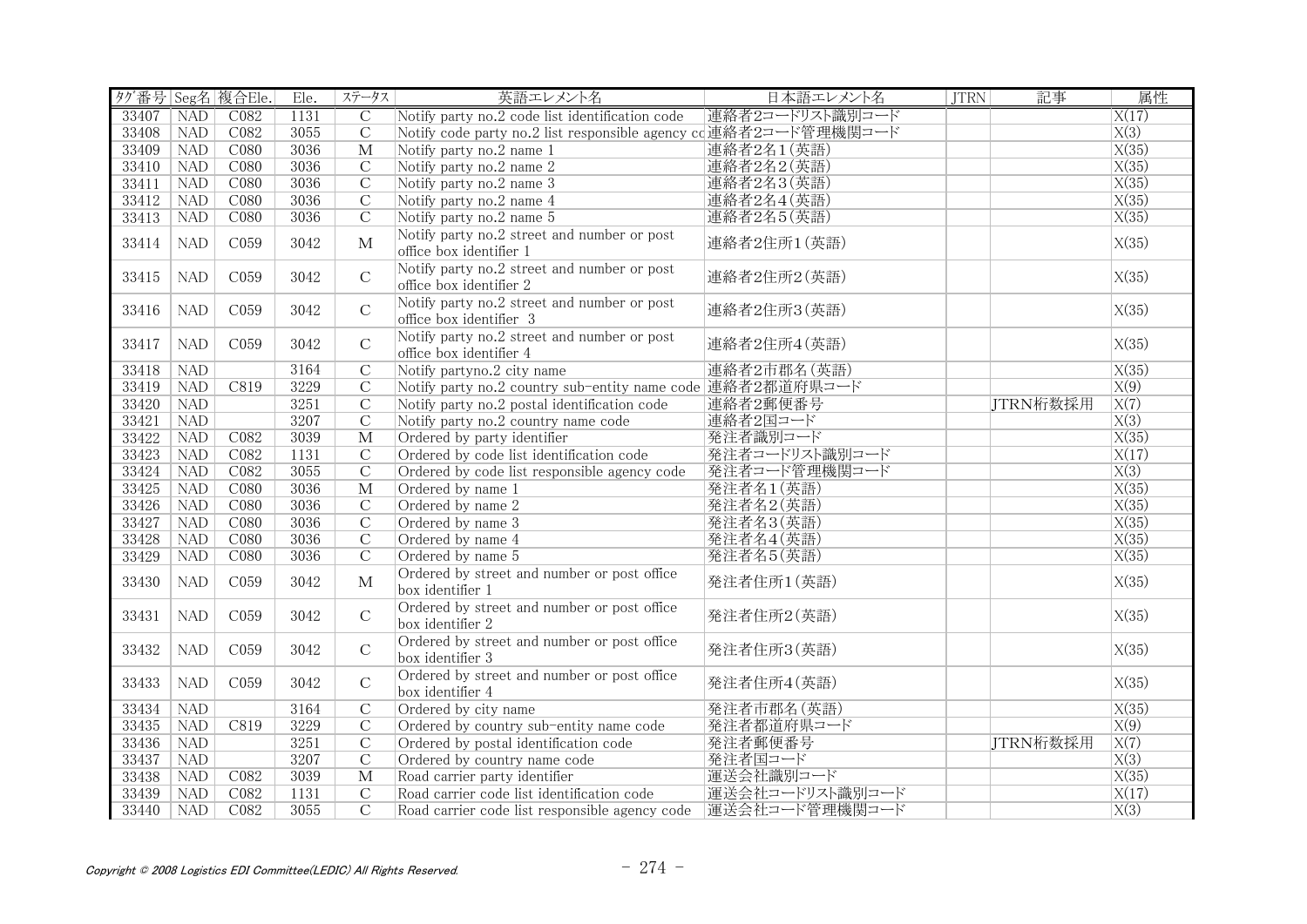| タグ番号 Seg名 複合Ele. |            |                  | Ele. | ステータス                   | 英語エレメント名                                                          | 日本語エレメント名      | <b>JTRN</b> | 記事       | 属性                 |
|------------------|------------|------------------|------|-------------------------|-------------------------------------------------------------------|----------------|-------------|----------|--------------------|
| 33441            | <b>NAD</b> | CO80             | 3036 | $\overline{\mathrm{M}}$ | Road carrier name 1                                               | 運送会社名1(英語)     |             |          | X(35)              |
| 33442            | <b>NAD</b> | C <sub>080</sub> | 3036 | $\overline{C}$          | Road carrier name 2                                               | 運送会社名2(英語)     |             |          | X(35)              |
| 33443            | <b>NAD</b> | C <sub>080</sub> | 3036 | $\overline{C}$          | Road carrier name 3                                               | 運送会社名3(英語)     |             |          | X(35)              |
| 33444            | <b>NAD</b> | C080             | 3036 | $\overline{C}$          | Road carrier name 4                                               | 運送会社名4(英語)     |             |          | X(35)              |
| 33445            | NAD        | CO80             | 3036 | $\overline{C}$          | Road carrier name 5                                               | 運送会社名5(英語)     |             |          | X(35)              |
| 33446            | <b>NAD</b> | C059             | 3042 | $\mathbf{M}$            | Road carrier street and number or post office<br>box identifier 1 | 運送会社住所1(英語)    |             |          | X(35)              |
| 33447            | <b>NAD</b> | C <sub>059</sub> | 3042 | $\mathcal{C}$           | Road carrier street and number or post office<br>box identifier 2 | 運送会社住所2(英語)    |             |          | X(35)              |
| 33448            | <b>NAD</b> | C059             | 3042 | $\mathsf C$             | Road carrier street and number or post office<br>box identifier 3 | 運送会社住所3(英語)    |             |          | X(35)              |
| 33449            | <b>NAD</b> | C <sub>059</sub> | 3042 | $\mathcal{C}$           | Road carrier street and number or post office<br>box identifier 4 | 運送会社住所4(英語)    |             |          | X(35)              |
| 33450            | NAD        |                  | 3164 | $\overline{C}$          | Road carrier city name                                            | 運送会社市郡名 (英語)   |             |          | X(35)              |
| 33451            | <b>NAD</b> | C819             | 3229 | $\overline{C}$          | Road carrier country sub-entity name code                         | 運送会社都道府県コード    |             |          | X(9)               |
| 33452            | <b>NAD</b> |                  | 3251 | $\overline{C}$          | Road carriery postal identification code                          | 運送会社郵便番号       |             | JTRN桁数採用 | $\overline{X(7)}$  |
| 33453            | <b>NAD</b> |                  | 3207 | $\overline{C}$          | Road carrier country name code                                    | 運送会社国コード       |             |          | X(3)               |
| 33454            | <b>NAD</b> | C082             | 3039 | $\overline{\mathbf{M}}$ | Ship from party identifier                                        | 出荷元識別コード       |             |          | X(35)              |
| 33455            | <b>NAD</b> | C082             | 1131 | $\overline{C}$          | Ship from code list identification code                           | 出荷元コードリスト識別コード |             |          | X(17)              |
| 33456            | NAD        | CO82             | 3055 | $\overline{C}$          | Ship from code list responsible agency code                       | 出荷元コード管理機関コード  |             |          | X(3)               |
| 33457            | NAD        | CO80             | 3036 | $\overline{\mathbf{M}}$ | Ship from name 1                                                  | 出荷元名1(英語)      |             |          | X(35)              |
| 33458            | <b>NAD</b> | C080             | 3036 | $\overline{C}$          | Ship from name 2                                                  | 出荷元名2(英語)      |             |          | X(35)              |
| 33459            | NAD        | C080             | 3036 | $\overline{C}$          | Ship from name 3                                                  | 出荷元名3(英語)      |             |          | X(35)              |
| 33460            | NAD        | CO80             | 3036 | $\overline{C}$          | Ship from name 4                                                  | 出荷元名4(英語)      |             |          | $\overline{X(35)}$ |
| 33461            | <b>NAD</b> | C080             | 3036 | $\mathcal{C}$           | Ship from name 5                                                  | 出荷元名5(英語)      |             |          | X(35)              |
| 33462            | <b>NAD</b> | C059             | 3042 | $\mathbf{M}$            | Ship from street and number or post office box<br>identifier 1    | 出荷元住所1(英語)     |             |          | X(35)              |
| 33463            | <b>NAD</b> | C059             | 3042 | $\mathbf C$             | Ship from street and number or post office box<br>identifier 2    | 出荷元住所2(英語)     |             |          | X(35)              |
| 33464            | <b>NAD</b> | C059             | 3042 | $\mathcal{C}$           | Ship from street and number or post office box<br>identifier 3    | 出荷元住所3(英語)     |             |          | X(35)              |
| 33465            | <b>NAD</b> | C <sub>059</sub> | 3042 | $\mathbf C$             | Ship from street and number or post office box<br>identifier 4    | 出荷元住所4(英語)     |             |          | X(35)              |
| 33466            | <b>NAD</b> |                  | 3164 | $\overline{C}$          | Ship from city name                                               | 出荷元市郡名 (英語)    |             |          | X(35)              |
| 33467            | <b>NAD</b> | C819             | 3229 | $\overline{C}$          | Ship from country sub-entity name code                            | 出荷元都道府県コード     |             |          | X(9)               |
| 33468            | NAD        |                  | 3251 | $\overline{C}$          | Ship from postal identification code                              | 出荷元郵便番号        |             | JTRN桁数採用 | X(7)               |
| 33469            | <b>NAD</b> |                  | 3207 | $\overline{C}$          | Ship from country name code                                       | 出荷元国コード        |             |          | $\overline{X(3)}$  |
| 33470            | <b>NAD</b> | C082             | 1131 | $\overline{C}$          | Ship from code list identification code                           | 出荷元コードリスト識別コード |             |          | X(17)              |
| 33471            | <b>NAD</b> | C082             | 3039 | $\overline{\mathbf{M}}$ | Ship to party identifier                                          | 荷届先識別コード       |             |          | X(35)              |
| 33472            | <b>NAD</b> | C082             | 1131 | $\mathcal{C}$           | Ship to code list identification code                             | 荷届先コードリスト識別コード |             |          | X(17)              |
| 33473            | <b>NAD</b> | C082             | 3055 | $\overline{C}$          | Ship to code list responsible agency code                         | 荷届先コード管理機関コード  |             |          | $\overline{X(3)}$  |
| 33474            | NAD        | CO80             | 3036 | $\overline{\mathbf{M}}$ | Ship to name 1                                                    | 荷届先名1(英語)      |             |          | $\overline{X(35)}$ |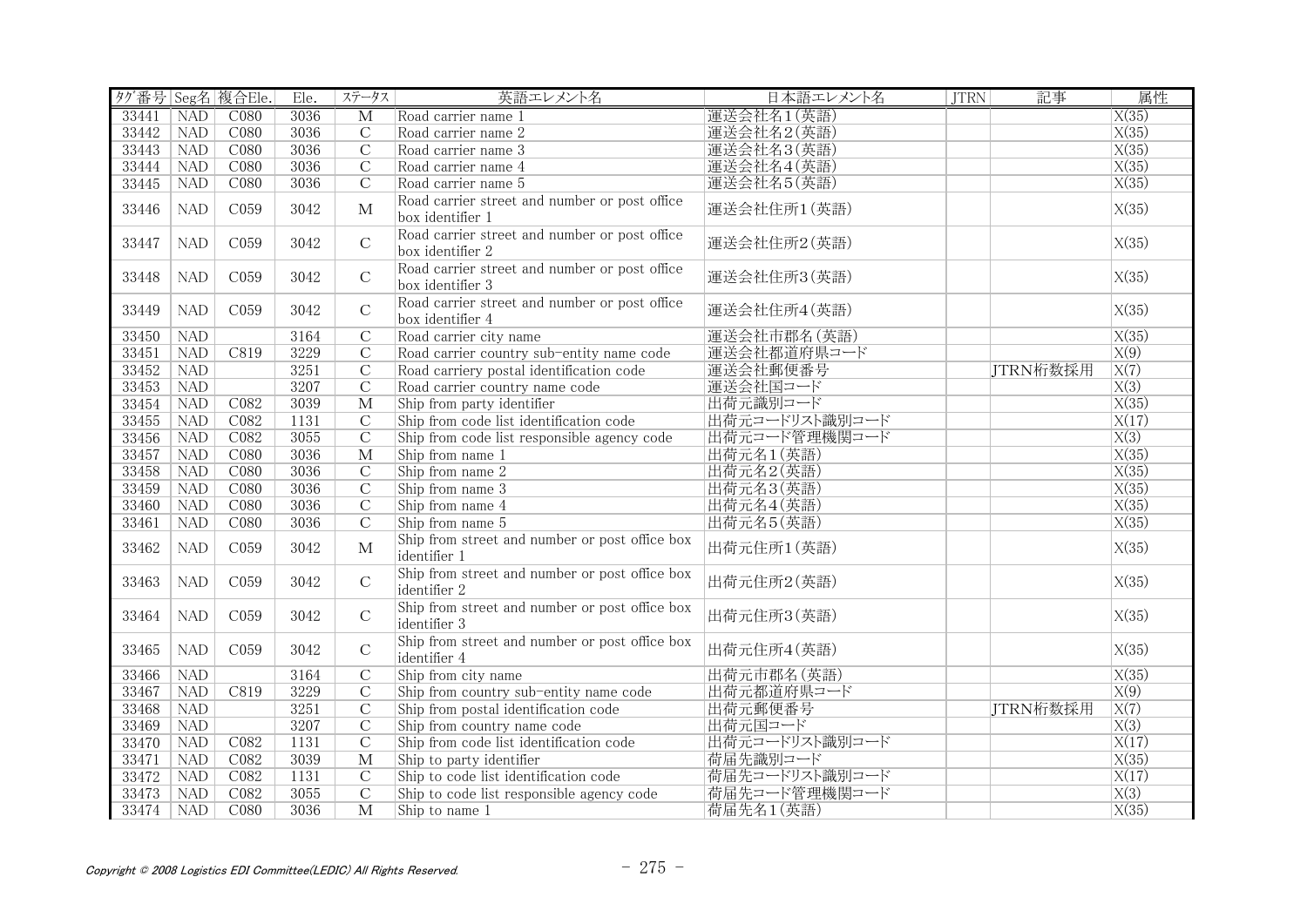| タグ番号 Seg名 複合Ele. |            |                  | Ele. | ステータス                   | 英語エレメント名                                                               | 日本語エレメント名                 | <b>JTRN</b> | 記事       | 属性                 |
|------------------|------------|------------------|------|-------------------------|------------------------------------------------------------------------|---------------------------|-------------|----------|--------------------|
| 33475            | <b>NAD</b> | C <sub>080</sub> | 3036 | $\mathcal{C}$           | Ship to name 2                                                         | 荷届先名2(英語)                 |             |          | $\overline{X(35)}$ |
| 33476            | <b>NAD</b> | C <sub>080</sub> | 3036 | $\overline{C}$          | Ship to name 3                                                         | 荷届先名3(英語)                 |             |          | X(35)              |
| 33477            | <b>NAD</b> | C <sub>080</sub> | 3036 | $\overline{C}$          | Ship to name 4                                                         | 荷届先名4(英語)                 |             |          | X(35)              |
| 33478            | <b>NAD</b> | C080             | 3036 | $\mathcal{C}$           | Ship to name 5                                                         | 荷届先名5(英語)                 |             |          | X(35)              |
| 33479            | <b>NAD</b> | C <sub>059</sub> | 3042 | $\mathbf{M}$            | Ship to street and number or post office box<br>lidentifier 1          | 荷届先住所1(英語)                |             |          | X(35)              |
| 33480            | <b>NAD</b> | C059             | 3042 | $\mathcal{C}$           | Ship to street and number or post office box<br>identifier 2           | 荷届先住所2(英語)                |             |          | X(35)              |
| 33481            | <b>NAD</b> | C <sub>059</sub> | 3042 | $\mathbf C$             | Ship to street and number or post office box<br>identifier 3           | 荷届先住所3(英語)                |             |          | X(35)              |
| 33482            | <b>NAD</b> | C059             | 3042 | $\mathsf C$             | Ship to street and number or post office box<br>identifier 4           | 荷届先住所4(英語)                |             |          | X(35)              |
| 33483            | <b>NAD</b> |                  | 3164 | $\overline{C}$          | Ship to city name                                                      | 荷届先市郡名(英語)                |             |          | $\overline{X(35)}$ |
| 33484            | NAD        | C819             | 3229 | $\overline{C}$          | Ship to country sub-entity name code                                   | 荷届先都道府県コード                |             |          | X(9)               |
| 33485            | <b>NAD</b> |                  | 3251 | $\mathcal{C}$           | Ship to postal identification code                                     | 荷届先郵便番号                   |             | JTRN桁数採用 | X(7)               |
| 33486            | <b>NAD</b> |                  | 3207 | $\overline{C}$          | Ship to country name code                                              | 荷届先国コード                   |             |          | X(3)               |
| 33487            | <b>NAD</b> | C <sub>082</sub> | 3039 | M                       | Terminal operator identifier                                           | ターミナルオペレータ識別コード           |             |          | X(35)              |
| 33488            | <b>NAD</b> | C082             | 1131 | $\mathcal{C}$           | Terminal operator code list identification code                        | ターミナルオペレータコードリスト識別<br>コード |             |          | X(17)              |
| 33489            | <b>NAD</b> | C082             | 3055 | $\mathbf C$             | Terminal operator code list responsible agency<br>code                 | ターミナルオペレータコード管理機関<br>コード  |             |          | X(3)               |
| 33490            | <b>NAD</b> | CO80             | 3036 | $\overline{\mathbf{M}}$ | Terminal operator name 1                                               | ターミナルオペレータ名1(英語)          |             |          | $\overline{X(35)}$ |
| 33491            | NAD        | C080             | 3036 | $\mathcal{C}$           | Terminal operator name 2                                               | ターミナルオペレータ名2(英語)          |             |          | X(35)              |
| 33492            | NAD        | C080             | 3036 | $\overline{C}$          | Terminal operator name 3                                               | ターミナルオペレータ名3(英語)          |             |          | X(35)              |
| 33493            | <b>NAD</b> | C <sub>080</sub> | 3036 | $\overline{C}$          | Terminal operator name 4                                               | ターミナルオペレータ名4(英語)          |             |          | X(35)              |
| 33494            | <b>NAD</b> | C <sub>080</sub> | 3036 | $\overline{C}$          | Terminal operator name 5                                               | ターミナルオペレータ名5(英語)          |             |          | X(35)              |
| 33495            | NAD        | C <sub>059</sub> | 3042 | $\mathbf M$             | Terminal operator street and number or post<br>office box identifier 1 | ターミナルオペレータ住所1(英語)         |             |          | X(35)              |
| 33496            | <b>NAD</b> | C059             | 3042 | $\mathcal{C}$           | Terminal operator street and number or post<br>office box identifier 2 | ターミナルオペレータ住所2(英語)         |             |          | X(35)              |
| 33497            | <b>NAD</b> | C <sub>059</sub> | 3042 | $\mathsf{C}$            | Terminal operator street and number or post<br>office box identifier 3 | ターミナルオペレータ住所3(英語)         |             |          | X(35)              |
| 33498            | <b>NAD</b> | C059             | 3042 | $\mathbf C$             | Terminal operator street and number or post<br>office box identifier 4 | ターミナルオペレータ住所4(英語)         |             |          | X(35)              |
| 33499            | NAD        |                  | 3164 | $\overline{C}$          | Terminal operator city name                                            | ターミナルオペレータ市郡名(英語)         |             |          | X(35)              |
| 33500            | NAD        | C819             | 3229 | $\overline{C}$          | Terminal operator country sub-entity name                              | ターミナルオペレータ都道府県コード         |             |          | $\overline{X(9)}$  |
| 33501            | <b>NAD</b> |                  | 3251 | $\mathcal{C}$           | Terminal operator postal identification code                           | ターミナルオペレータ郵便番号            |             | JTRN桁数採用 | $\overline{X(7)}$  |
| 33502            | <b>NAD</b> |                  | 3207 | $\mathcal{C}$           | Terminal operator country name code                                    | ターミナルオペレータ国コード            |             |          | X(3)               |
| 33542            | <b>PAC</b> |                  | 7224 | $\overline{C}$          | Package quantity                                                       | 梱包数                       |             |          | X(8)               |
| 33543            | PAC        | C202             | 7065 | $\overline{C}$          | Package type description code                                          | 梱包形態コード                   |             |          | X(17)              |
| 33544            | PAC        | C <sub>531</sub> | 7075 | $\mathcal{C}$           | Packaging level code                                                   | 梱句レベルコード                  |             |          | X(3)               |
| 33545            | PAC        | C531             | 7233 | $\mathcal{C}$           | Packaging related description code                                     | 梱包関連情報コード                 |             |          | $\overline{X(3)}$  |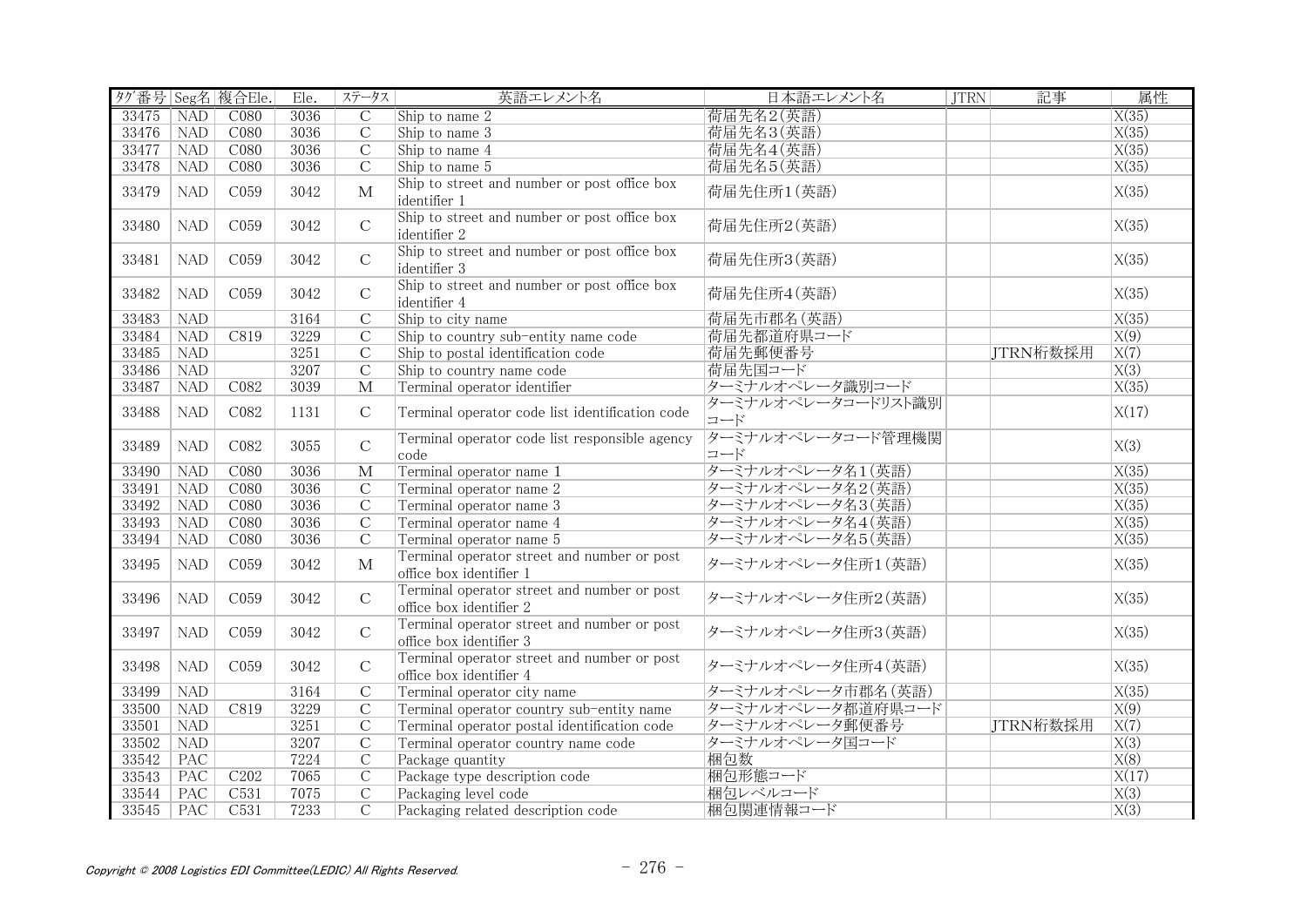| タグ番号 Seg名 複合Ele. |                  |                  | Ele. | ステータス              | 英語エレメント名                                                         | 日本語エレメント名                          | <b>JTRN</b> | 記事 | 属性                 |
|------------------|------------------|------------------|------|--------------------|------------------------------------------------------------------|------------------------------------|-------------|----|--------------------|
| 33546            | <b>PAC</b>       | C531             | 7073 | C                  | Packaging terms and conditions code                              | 包装条件コード                            |             |    | X(3)               |
| 33547            | PAC              | C202             | 7064 | $\overline{\rm C}$ | Type of packages                                                 | 梱包形態(英語)                           |             |    | X(35)              |
| 33551            | PCD              | C501             | 5482 | $\overline{\rm C}$ | Chage percentage                                                 | 料率                                 |             |    | 9(10)              |
| 33554            | PCI              | C210             | 7102 | $\mathbf M$        | Buyer's instructions shipping marks description 買手指示荷印(英語)       |                                    |             |    | X(35)              |
| 33555            | $\overline{PCI}$ | C210             | 7102 | $\overline{M}$     | Buyer's instructions shipping marks description 買手指示荷印1(英語)      |                                    |             |    | X(35)              |
| 33556            | PCI              | C210             | 7102 | $\overline{C}$     | Buyer's instructions shipping marks description   買手指示荷印2 (英語)   |                                    |             |    | X(35)              |
| 33557            | PCI              | C210             | 7102 | $\mathcal{C}$      | Buyer's instructions shipping marks description  買手指示荷印3(英語)     |                                    |             |    | X(35)              |
| 33558            | PCI              | C <sub>210</sub> | 7102 | $\mathcal{C}$      | Buyer's instructions shipping marks description 買手指示荷印4(英語)      |                                    |             |    | X(35)              |
| 33559            | PCI              | C210             | 7102 | $\mathcal{C}$      | Buyer's instructions shipping marks description 買手指示荷印5(英語)      |                                    |             |    | X(35)              |
| 33560            | PCI              | C210             | 7102 | $\mathcal{C}$      | Buyer's instructions shipping marks description   買手指示荷印6 (英語)   |                                    |             |    | X(35)              |
| 33561            | PCI              | C210             | 7102 | $\mathcal{C}$      | Buyer's instructions shipping marks description 買手指示荷印7(英語)      |                                    |             |    | X(35)              |
| 33562            | $\overline{PCI}$ | C210             | 7102 | $\mathcal{C}$      | Buyer's instructions shipping marks description   買手指示荷印8 (英語)   |                                    |             |    | $\overline{X(35)}$ |
| 33563            | $\overline{PCI}$ | C210             | 7102 | $\overline{C}$     | Buyer's instructions shipping marks description 買手指示荷印9(英語)      |                                    |             |    | $\overline{X(35)}$ |
| 33564            | PCI              | C210             | 7102 | $\mathcal{C}$      | Buyer's instructions shipping marks description<br>10            | 買手指示荷印10(英語)                       |             |    | X(35)              |
| 33568            | <b>PIA</b>       | C212             | 3055 | $\mathbf{M}$       | Additional identification code list responsible<br>agency code 1 | 商品追加識別コード管理機関コード                   |             |    | X(3)               |
| 33569            | <b>PIA</b>       | C212             | 3055 | $\mathcal{C}$      | Additional identification code list responsible<br>agency code 2 | 商品追加識別コード管理機関コード                   |             |    | X(3)               |
| 33570            | <b>PIA</b>       | C212             | 3055 | $\mathcal{C}$      | Additional identification code list responsible<br>agency code 3 | 商品追加識別コード管理機関コード<br>3              |             |    | X(3)               |
| 33571            | <b>PIA</b>       | C212             | 3055 | $\overline{C}$     | Additional identification code list responsible<br>agency code 4 | 商品追加識別コード管理機関コード<br>$\overline{4}$ |             |    | X(3)               |
| 33572            | <b>PIA</b>       | C212             | 3055 | $\mathcal{C}$      | Additional identification code list responsible<br>agency code 5 | 商品追加識別コード管理機関コード<br>5              |             |    | X(3)               |
| 33573            | <b>PIA</b>       | C212             | 7140 | $\mathcal{C}$      | Additional identification item identifier                        | 商品追加識別                             |             |    | X(35)              |
| 33574            | PIA              | C212             | 7140 | $\overline{M}$     | Additional identification item identifier 1                      | 商品追加識別1                            |             |    | X(35)              |
| 33575            | PIA              | C212             | 7140 | $\overline{C}$     | Additional identification item identifier 2                      | 商品追加識別2                            |             |    | X(35)              |
| 33576            | PIA              | C <sub>212</sub> | 7140 | $\overline{C}$     | Additional identification item identifier 3                      | 商品追加識別3                            |             |    | X(35)              |
| 33577            | PIA              | C <sub>212</sub> | 7140 | $\mathcal{C}$      | Additional identification item identifier 4                      | 商品追加識別4                            |             |    | X(35)              |
| 33578            | <b>PIA</b>       | C212             | 7140 | $\mathcal{C}$      | Additional identification item identifier 5                      | 商品追加識別5                            |             |    | X(35)              |
| 33579            | <b>PIA</b>       | C212             | 7143 | $\mathcal{C}$      | Additional identification item type identification<br>code       | 商品追加識別種類コード                        |             |    | X(3)               |
| 33580            | <b>PIA</b>       | C212             | 7143 | $\mathbf{M}$       | Additional identification item type identification<br>code 1     | 商品追加識別種類コード1                       |             |    | X(3)               |
| 33581            | <b>PIA</b>       | C212             | 7143 | $\mathcal{C}$      | Additional identification item type identification<br>code 2     | 商品追加識別種類コード2                       |             |    | X(3)               |
| 33582            | <b>PIA</b>       | C212             | 7143 | $\mathcal{C}$      | Additional identification item type identification<br>code 3     | 商品追加識別種類コード3                       |             |    | X(3)               |
| 33583            | <b>PIA</b>       | C212             | 7143 | $\overline{C}$     | Additional identification item type identification<br>code 4     | 商品追加識別種類コード4                       |             |    | X(3)               |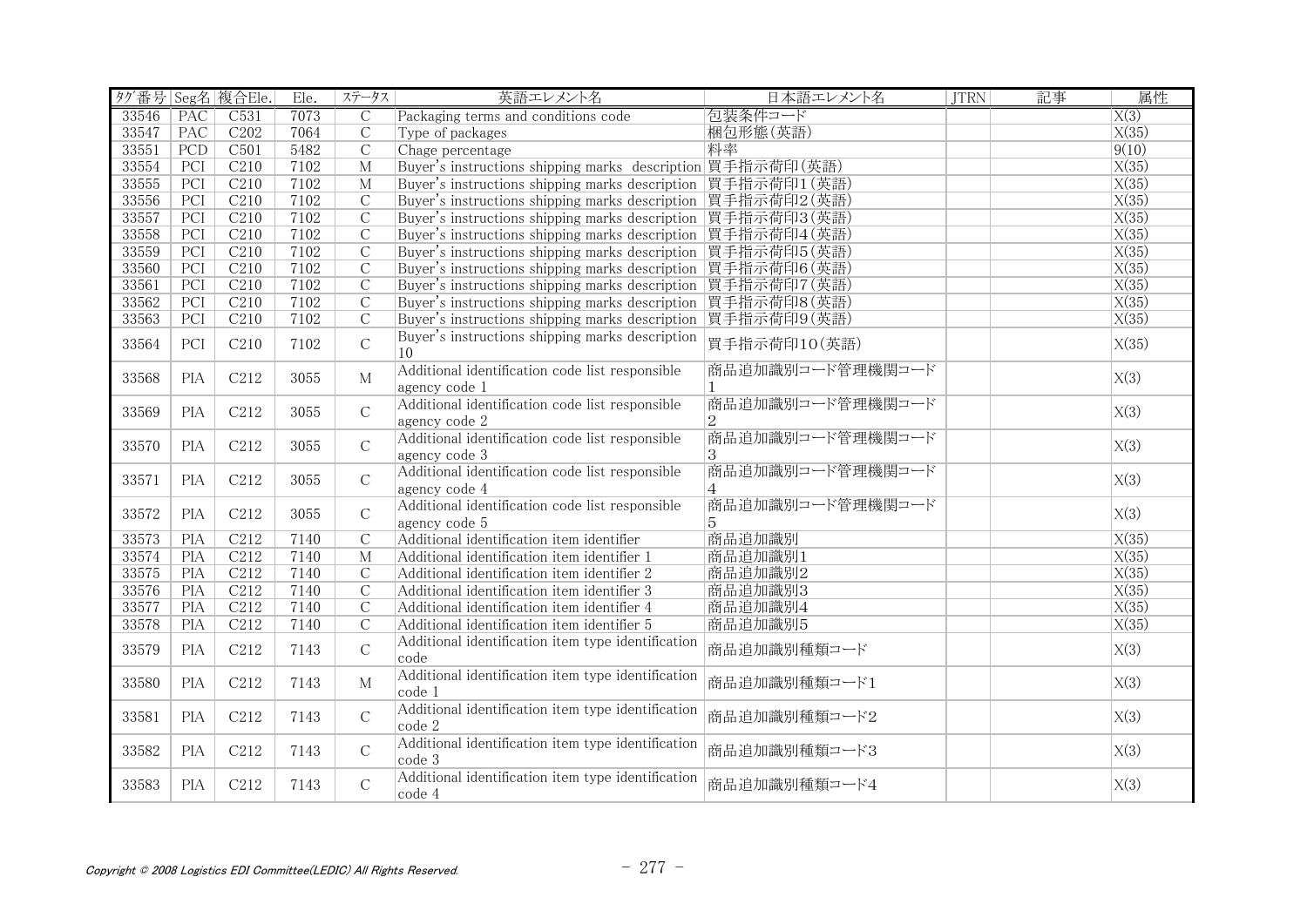| タグ番号 Seg名 複合Ele. |            |                  | Ele. | ステータス          | 英語エレメント名                                                                       | 日本語エレメント名       | <b>JTRN</b> | 記事 | 属性    |
|------------------|------------|------------------|------|----------------|--------------------------------------------------------------------------------|-----------------|-------------|----|-------|
| 33584            | <b>PIA</b> | C212             | 7143 | $\mathsf{C}$   | Additional identification item type identification<br>code 5                   | 商品追加識別種類コード5    |             |    | X(3)  |
| 33585            | <b>PIA</b> | C212             | 3055 | $\mathsf{C}$   | Product identification code list responsible<br>agency code                    | 製品識別コード管理機関コード  |             |    | X(3)  |
| 33586            | <b>PIA</b> | C212             | 3055 | M              | Product identification code list responsible<br>agency code 1                  | 製品識別コード管理機関コード1 |             |    | X(3)  |
| 33587            | <b>PIA</b> | C212             | 3055 | $\mathsf{C}$   | Product identification code list responsible<br>agency code 2                  | 製品識別コード管理機関コード2 |             |    | X(3)  |
| 33588            | <b>PIA</b> | C212             | 3055 | $\mathcal{C}$  | Product identification code list responsible<br>agency code 3                  | 製品識別コード管理機関コード3 |             |    | X(3)  |
| 33589            | <b>PIA</b> | C <sub>212</sub> | 3055 | $\mathsf{C}$   | Product identification code list responsible<br>agency code 4                  | 製品識別コード管理機関コード4 |             |    | X(3)  |
| 33590            | <b>PIA</b> | C212             | 3055 | $\mathcal{C}$  | Product identification code list responsible<br>agency code 5                  | 製品識別コード管理機関コード5 |             |    | X(3)  |
| 33591            | PIA        | C212             | 7140 | $\overline{C}$ | Product identification item identifier                                         | 製品識別            |             |    | X(35) |
| 33592            | PIA        | C212             | 7140 | $\overline{M}$ | Product identification item identifier 1                                       | 製品識別1           |             |    | X(35) |
| 33593            | <b>PIA</b> | C212             | 7140 | $\overline{C}$ | Product identification item identifier 2                                       | 製品識別2           |             |    | X(35) |
| 33594            | <b>PIA</b> | C212             | 7140 | $\overline{C}$ | Product identification item identifier 3                                       | 製品識別3           |             |    | X(35) |
| 33595            | <b>PIA</b> | C <sub>212</sub> | 7140 | $\mathcal{C}$  | Product identification item identifier 4                                       | 製品識別4           |             |    | X(35) |
| 33596            | PIA        | C212             | 7140 | $\overline{C}$ | Product identification item identifier 5                                       | 製品識別5           |             |    | X(35) |
| 33597            | <b>PIA</b> | C212             | 7143 | $\mathsf{C}$   | Product identification item type identification<br>code                        | 製品識別種類コード       |             |    | X(3)  |
| 33598            | <b>PIA</b> | C <sub>212</sub> | 7143 | $\mathbf M$    | Product identification item type identification<br>code 1                      | 製品識別種類コード1      |             |    | X(3)  |
| 33599            | <b>PIA</b> | C212             | 7143 | $\mathsf{C}$   | Product identification item type identification<br>$\vert \text{code 2} \vert$ | 製品識別種類コード2      |             |    | X(3)  |
| 33600            | <b>PIA</b> | C212             | 7143 | $\mathsf{C}$   | Product identification item type identification<br>code 3                      | 製品識別種類コード3      |             |    | X(3)  |
| 33601            | <b>PIA</b> | C212             | 7143 | $\mathsf{C}$   | Product identification iform type identification<br>code 4                     | 製品識別種類コード4      |             |    | X(3)  |
| 33602            | <b>PIA</b> | C212             | 7143 | $\mathsf{C}$   | Product identification item type identification<br>code 5                      | 製品識別種類コード5      |             |    | X(3)  |
| 33603            | <b>PIA</b> | C212             | 3055 | $\mathbf M$    | Substituted by code list responsible agency<br>code 1                          | 代替商品コード管理機関コード1 |             |    | X(3)  |
| 33604            | <b>PIA</b> | C212             | 3055 | $\mathbf C$    | Substituted by code list responsible agency<br>code 2                          | 代替商品コード管理機関コード2 |             |    | X(3)  |
| 33605            | <b>PIA</b> | C <sub>212</sub> | 3055 | $\mathsf C$    | Substituted by code list responsible agency<br>code 3                          | 代替商品コード管理機関コード3 |             |    | X(3)  |
| 33606            | <b>PIA</b> | C212             | 3055 | $\mathsf{C}$   | Substituted by code list responsible agency<br>code 4                          | 代替商品コード管理機関コード4 |             |    | X(3)  |
| 33607            | <b>PIA</b> | C212             | 3055 | $\mathsf{C}$   | Substituted by code list responsible agency<br>code 5                          | 代替商品コード管理機関コード5 |             |    | X(3)  |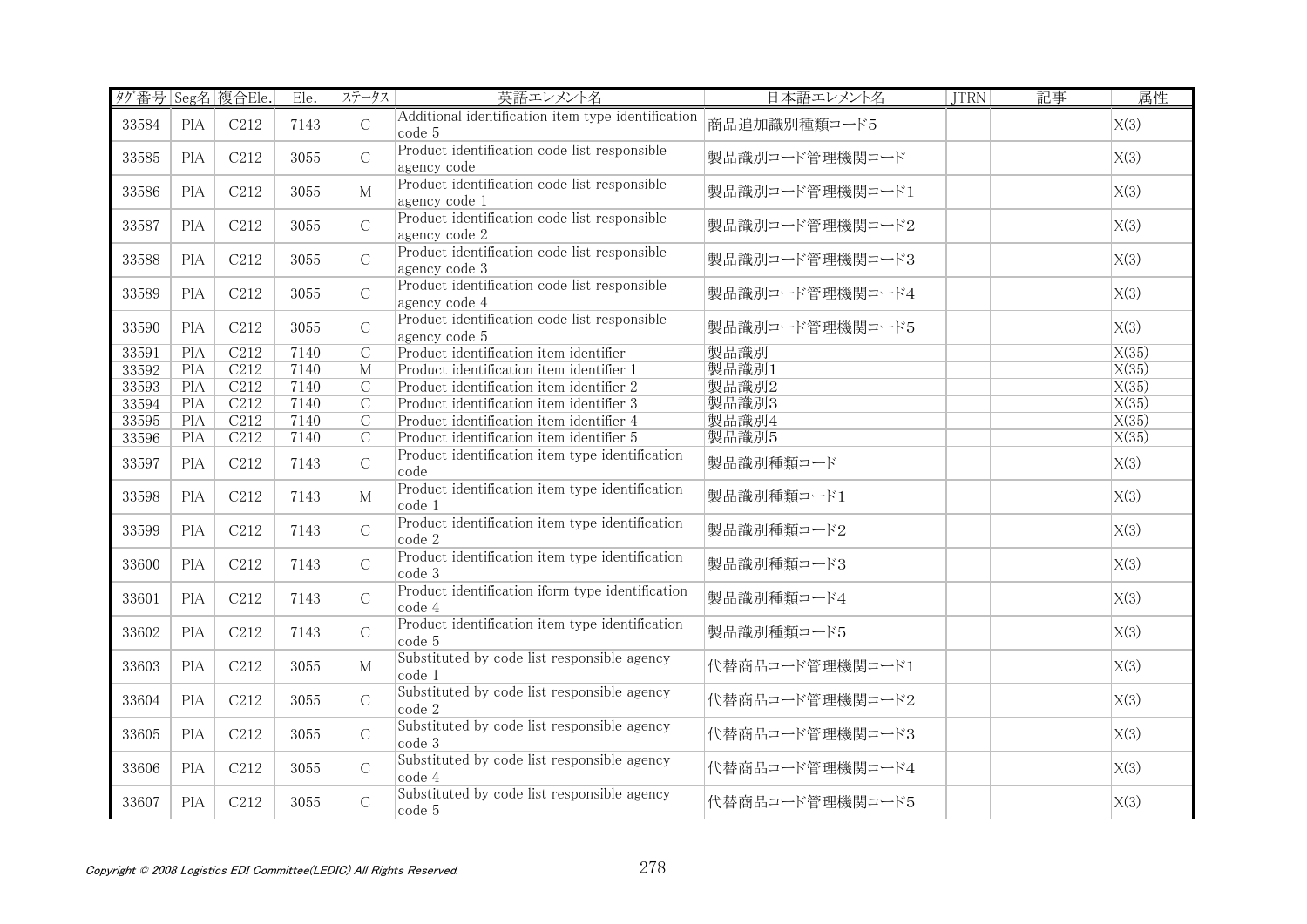| タグ番号 Seg名 複合Ele. |                  |                  | Ele. | ステータス          | 英語エレメント名                                                   | 日本語エレメント名      | <b>JTRN</b> | 記事 | 属性                 |
|------------------|------------------|------------------|------|----------------|------------------------------------------------------------|----------------|-------------|----|--------------------|
| 33608            | PIA              | C212             | 7140 | $\overline{M}$ | Substituted by item identifier 1                           | 代替商品コード1       |             |    | $\overline{X(35)}$ |
| 33609            | <b>PIA</b>       | C212             | 7140 | $\overline{C}$ | Substituted by item identifier 2                           | 代替商品コード2       |             |    | X(35)              |
| 33610            | <b>PIA</b>       | C212             | 7140 | $\overline{C}$ | Substituted by item identifier 3                           | 代替商品コード3       |             |    | X(35)              |
| 33611            | <b>PIA</b>       | C212             | 7140 | $\overline{C}$ | Substituted by item identifier 4                           | 代替商品コード4       |             |    | X(35)              |
| 33612            | PIA              | C212             | 7140 | $\overline{C}$ | Substituted by item identifier 5                           | 代替商品コード5       |             |    | X(35)              |
| 33613            | PIA              | C212             | 7143 | $\overline{M}$ | Substituted by item type identification code 1             | 代替商品番号識別コード1   |             |    | X(3)               |
| 33614            | PIA              | C <sub>212</sub> | 7143 | $\mathcal{C}$  | Substituted by item type identification code 2             | 代替商品番号識別コード2   |             |    | X(3)               |
| 33615            | PIA              | C212             | 7143 | $\overline{C}$ | Substituted by item type identification code 3             | 代替商品番号識別コード3   |             |    | X(3)               |
| 33616            | PIA              | C212             | 7143 | $\overline{C}$ | Substituted by item type identification code 4             | 代替商品番号識別コード4   |             |    | $\overline{X(3)}$  |
| 33617            | <b>PIA</b>       | C <sub>212</sub> | 7143 | $\mathcal{C}$  | Substituted by item type identification code 5             | 代替商品番号識別コード5   |             |    | $\overline{X(3)}$  |
|                  |                  |                  |      |                | Substituted for code list responsible agency               |                |             |    |                    |
| 33618            | <b>PIA</b>       | C212             | 3055 | $\mathbf M$    | code 1                                                     | 元商品コード管理機関コード1 |             |    | X(3)               |
|                  |                  |                  |      |                | Substituted for code list responsible agency               |                |             |    |                    |
| 33619            | <b>PIA</b>       | C212             | 3055 | $\mathcal{C}$  | code 2                                                     | 元商品コード管理機関コード2 |             |    | X(3)               |
|                  |                  |                  |      | $\mathcal{C}$  | Substituted for code list responsible agency               | 元商品コード管理機関コード3 |             |    |                    |
| 33620            | <b>PIA</b>       | C212             | 3055 |                | code 3                                                     |                |             |    | X(3)               |
|                  |                  |                  |      |                | Substituted for code list responsible agency               |                |             |    |                    |
| 33621            | <b>PIA</b>       | C212             | 3055 | $\mathcal{C}$  | code 4                                                     | 元商品コード管理機関コード4 |             |    | X(3)               |
|                  |                  |                  |      |                | Substituted for code list responsible agency               |                |             |    |                    |
| 33622            | <b>PIA</b>       | C212             | 3055 | $\mathcal{C}$  | code 5                                                     | 元商品コード管理機関コード5 |             |    | X(3)               |
| 33623            | PIA              | C212             | 7140 | M              | Substituted for item identifier 1                          | 元商品コード1        |             |    | $\overline{X(35)}$ |
| 33624            | PIA              | C212             | 7140 | $\overline{C}$ | Substituted for item identifier 2                          | 元商品コード2        |             |    | $\overline{X(35)}$ |
| 33625            | PIA              | C212             | 7140 | $\overline{C}$ | Substituted for item identifier 3                          | 元商品コード3        |             |    | X(35)              |
| 33626            | PIA              | C212             | 7140 | $\overline{C}$ | Substituted for item identifier 4                          | 元商品コード4        |             |    | X(35)              |
| 33627            | <b>PIA</b>       | C212             | 7140 | $\overline{C}$ | Substituted for item identifier 5                          | 元商品コード5        |             |    | X(35)              |
| 33628            | <b>PIA</b>       | C212             | 7143 | M              | Substituted for item type identification code 1            | 元商品番号識別コード1    |             |    | $\overline{X(3)}$  |
| 33629            | PIA              | C212             | 7143 | $\overline{C}$ | Substituted for item type identification code 2            | 元商品番号識別コード2    |             |    | X(3)               |
| 33630            | PIA              | C212             | 7143 | $\overline{C}$ | Substituted for item type identification code 3            | 元商品番号識別コード3    |             |    | X(3)               |
| 33631            | PIA              | C212             | 7143 | $\overline{C}$ | Substituted for item type identification code 4            | 元商品番号識別コード4    |             |    | $\overline{X(3)}$  |
| 33632            | PIA              | C212             | 7143 | $\overline{C}$ | Substituted for item type identification code 5            | 元商品番号識別コード5    |             |    | X(3)               |
| 33652            | PRI              | C509             | 5118 | $\overline{C}$ | Calculation price amount                                   | 輸送費単価          |             |    | 9(15)              |
| 33653            | PRI              | C <sub>509</sub> | 6411 | $\overline{C}$ | Calculation price measurement unit code                    | 輸送費単価単位コード     |             |    | $\overline{X(3)}$  |
| 33654            | PRI              | C <sub>509</sub> | 5387 | $\overline{C}$ | Calculation price specification code                       | 輸送費単価仕様コード     |             |    | X(3)               |
| 33655            | PRI              | C <sub>509</sub> | 5375 | $\overline{C}$ | Calculation price type code                                | 輸送費単価タイプコード    |             |    | $\overline{X(3)}$  |
| 33659            | $\overline{QTY}$ | C186             | 6411 | $\overline{C}$ | Chargeable distance measurement unit code                  | 料金計算距離単位コード    |             |    | X(3)               |
| 33660            | $\overline{QTY}$ | C186             | 6060 | $\overline{M}$ | Chargeable distance quantity                               | 料金計算距離         |             |    | X(35)              |
| 33661            | QTY              | C <sub>186</sub> | 6411 | $\mathcal{C}$  | Chargeable gross weight measurement unit code 料金計算総重量単位コード |                |             |    | $\overline{X(3)}$  |
| 33662            | QTY              | C186             | 6060 | M              | Chargeable gross weight quantity                           | 料金計算総重量        |             |    | $\overline{X(35)}$ |
| 33663            | QTY              | C <sub>186</sub> | 6411 | $\overline{C}$ | Chargeable length measurement unit code                    | 料金計算長さ単位コード    |             |    | $\overline{X(3)}$  |
| 33664            | QTY              | C186             | 6060 | $M_{\odot}$    | Chargeable length quantity                                 | 料金計算長さ         |             |    | X(35)              |
|                  |                  |                  |      |                | Chargeable number of axles measurement unit                |                |             |    |                    |
| 33665            | QTY              | C186             | 6411 | $\mathsf C$    | code                                                       | 料金計算車軸数単位コード   |             |    | X(3)               |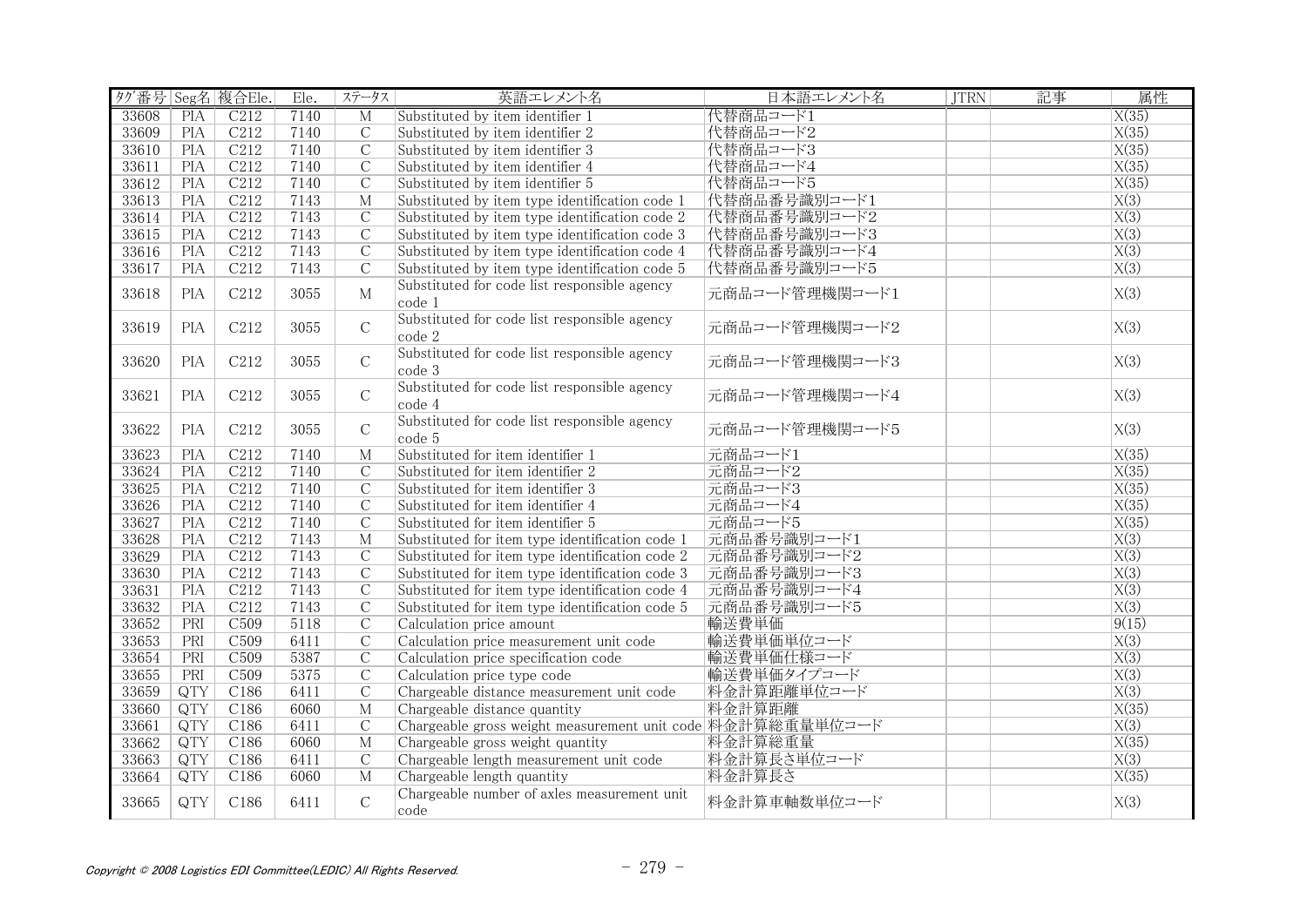| タグ番号 Seg名 複合Ele. |                  |                  | Ele. | ステータス          | 英語エレメント名                                                             | 日本語エレメント名               | <b>JTRN</b> | 記事 | 属性                 |
|------------------|------------------|------------------|------|----------------|----------------------------------------------------------------------|-------------------------|-------------|----|--------------------|
| 33666            | QTY              | C186             | 6060 | M              | Chargeable number of axles quantity                                  | 料金計算車軸数                 |             |    | X(35)              |
| 33667            | QTY              | C186             | 6411 | $\mathsf{C}$   | Chargeable number of containers measuement<br>unit code              | 料金計算コンテナ数単位コード          |             |    | X(3)               |
| 33668            | QTY              | C186             | 6060 | $M_{\odot}$    | Chargeable number of containers quantity                             | 料金計算コンテナ数               |             |    | X(35)              |
| 33669            | QTY              | C186             | 6411 | $\mathsf{C}$   | Chargeable number of packages measuement<br>unit code                | 料金計算梱包数単位コード            |             |    | X(3)               |
| 33670            | $\overline{QTY}$ | C186             | 6060 | $\overline{M}$ | Chargeable number of packages quantity                               | 料金計算梱包数                 |             |    | X(35)              |
| 33671            | $\overline{QTY}$ | C186             | 6060 | M              | Chargeable number of rail wagons quantity                            | 料金計算レールワゴン数             |             |    | X(35)              |
| 33672            | QTY              | C186             | 6411 | $\mathsf C$    | Chargeable number of units measurement unit<br>code                  | 料金計算ユニット数単位コード          |             |    | X(3)               |
| 33673            | QTY              | C186             | 6060 | $\overline{M}$ | Chargeable number of units quantity                                  | 料金計算ユニット数               |             |    | X(35)              |
| 33674            | $\overline{QTY}$ | C186             | 6060 | M              | Chargeable tare weight quantity                                      | 料金計算容器重量                |             |    | $\overline{X(35)}$ |
| 33675            | QTY              | C186             | 6411 | $\mathcal{C}$  | Chargeable volume measurement unit code                              | 料金計算容積単位コード             |             |    | $\overline{X(3)}$  |
| 33676            | QTY              | C186             | 6060 | M              | Chargeable volume quantity                                           | 料金計算容積                  |             |    | X(35)              |
| 33677            | QTY              | C <sub>186</sub> | 6411 | $\mathcal{C}$  | Chargeable weight measurement unit code                              | 料金計算重量単位コード             |             |    | $\overline{X(3)}$  |
| 33678            | QTY              | C186             | 6060 | M              | Chargeable weight quantity                                           | 料金計算重量                  |             |    | X(35)              |
| 33679            | QTY              | C186             | 6060 | $M_{\odot}$    | Despatch quantity                                                    | 発送商品数量                  |             |    | X(35)              |
| 33680            | QTY              | C186             | 6411 | $\mathcal{C}$  | Despatch quantity measurement unit code                              | 発送商品数量単位コード             |             |    | $\overline{X(3)}$  |
| 33681            | QTY              | C186             | 6060 | $\mathbf{M}$   | Discrete quantity                                                    | 商品数量(整数)                |             |    | X(35)              |
| 33682            | QTY              | C <sub>186</sub> | 6411 | $\overline{C}$ | Discrete quantity measuement unit code                               | 商品数量(整数)単位コード           |             |    | X(3)               |
| 33683            | $\overline{QTY}$ | C186             | 6060 | $\overline{M}$ | Invoiced quantity                                                    | インボイス毎商品数量              |             |    | X(35)              |
| 33684            | QTY              | C186             | 6411 | $\mathcal{C}$  | Invoiced quantity measuement unit code                               | インボイス毎商品数量単位コード         |             |    | $\overline{X(3)}$  |
| 33685            | QTY              | C186             | 6411 | $\overline{C}$ | Pieces delivered measuement unit code                                | 配達商品数量単位コード             |             |    | $\overline{X(3)}$  |
| 33686            | QTY              | C186             | 6060 | M              | Pieces delivered quantity                                            | 配達商品数量                  |             |    | X(35)              |
| 33687            | QTY              | C <sub>186</sub> | 6411 | $\overline{C}$ | Quantity per pack measurement unit code                              | 梱包当り商品数量単位コード           |             |    | $\overline{X(3)}$  |
| 33688            | QTY              | C186             | 6060 | $M_{\odot}$    | Quantity per pack quantity                                           | 梱包当り商品数量                |             |    | X(35)              |
| 33689            | $\overline{QTY}$ | C186             | 6060 | M              | Split quantity                                                       | 分割商品数量                  |             |    | $\overline{X(35)}$ |
| 33690            | $\overline{QTY}$ | C186             | 6411 | $\overline{C}$ | Split quantity measurement unit code                                 | 分割商品数量単位コード             |             |    | $\overline{X(3)}$  |
| 33694            | QVR              | C960             | 4295 | $\overline{C}$ | Despatch quantity Change reason description co 発送数量差異理由コード           |                         |             |    | $\overline{X(3)}$  |
| 33695            | <b>QVR</b>       | C960             | 1131 | $\mathsf{C}$   | Despatch quantity Change reason code list<br>identification code     | 発送数量差異理由コードリスト識別<br>コード |             |    | X(17)              |
| 33696            | <b>QVR</b>       | C960             | 3055 | $\mathsf{C}$   | Despatch quantity Change reason code list<br>responsible agency code | 発送数量差異理由コード管理機関<br>コード  |             |    | X(3)               |
| 33697            | QVR              | C <sub>960</sub> | 4294 | $\overline{C}$ | Despatch quantity Change reason description                          | 発送数量差異理由(英語)            |             |    | X(35)              |
| 33698            | QVR              | C <sub>960</sub> | 4295 | $\overline{C}$ | Ordered quantity Change reason description cod 注文数量差異理由コード           |                         |             |    | $\overline{X(3)}$  |
| 33699            | <b>QVR</b>       | C960             | 1131 | $\mathsf C$    | Ordered quantity Change reason code list<br>identification code      | 注文数量差異理由コードリスト識別<br>コード |             |    | X(17)              |
| 33700            | <b>QVR</b>       | C <sub>960</sub> | 3055 | $\mathcal{C}$  | Ordered quantity Change reason code list<br>responsible agency code  | 注文数量差異理由コード管理機関<br>コード  |             |    | X(3)               |
| 33701            | QVR              | C960             | 4294 | $\mathcal{C}$  | Ordered quantity Change reason description                           | 注文数量差異理由(英語)            |             |    | X(35)              |
| 33702            | <b>QVR</b>       | C <sub>960</sub> | 4295 | $\overline{C}$ | Committed quantity Change reason description (委託数量差異理由コード            |                         |             |    | X(3)               |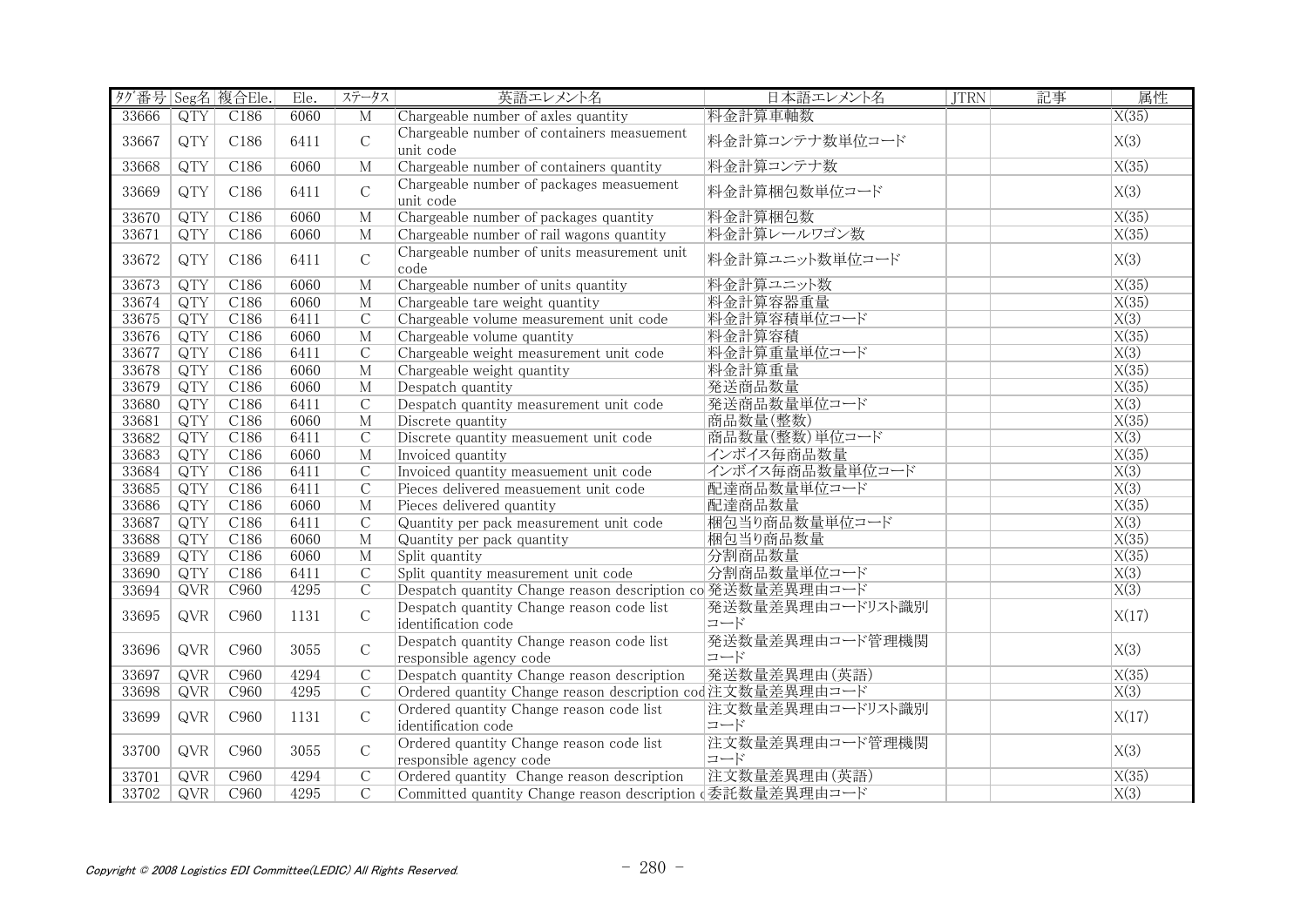| タグ番号 Seg名 複合Ele. |            |                  | Ele. | ステータス          | 英語エレメント名                                                                                   | 日本語エレメント名               | <b>JTRN</b> | 記事 | 属性                 |
|------------------|------------|------------------|------|----------------|--------------------------------------------------------------------------------------------|-------------------------|-------------|----|--------------------|
| 33703            | <b>QVR</b> | C <sub>960</sub> | 1131 | $\mathcal{C}$  | Committed quantity Change reason code list<br>identification code                          | 委託数量差異理由コードリスト識別<br>コード |             |    | X(17)              |
| 33704            | <b>QVR</b> | C960             | 3055 | $\mathcal{C}$  | Committed quantity Change reason code list<br>responsible agency code                      | 委託数量差異理由コード管理機関<br>コード  |             |    | X(3)               |
| 33705            | QVR        | C960             | 4294 | $\overline{C}$ | Committed quantity Change reason description 委託数量差異理由(英語)                                  |                         |             |    | $\overline{X(35)}$ |
| 33706            | QVR        | C <sub>960</sub> | 4295 | $\overline{C}$ | Short shipped quantity Change reason descriptio 短送数量差異理由コード                                |                         |             |    | $\overline{X(3)}$  |
|                  |            |                  |      |                | Short shipped quantity Change reason code list  短送数量差異理由コードリスト識別                           |                         |             |    |                    |
| 33707            | <b>QVR</b> | C960             | 1131 | $\mathcal{C}$  | identification code                                                                        | コード                     |             |    | X(17)              |
| 33708            | <b>QVR</b> | C960             | 3055 | $\mathcal{C}$  | Short shipped quantity Change reason code list  短送数量差異理由コード管理機関<br>responsible agency code | コード                     |             |    | X(3)               |
| 33709            | QVR        | C960             | 4294 | $\mathcal{C}$  | Short shipped quantity Change reason descripti 短送数量差異理由(英語)                                |                         |             |    | X(35)              |
| 33710            | QVR        | C <sub>960</sub> | 4295 | $\overline{C}$ | Over shipped quantity Change reason descriptio 過送数量差異理由コード                                 |                         |             |    | X(3)               |
|                  |            |                  |      |                | Over shipped quantity Change reason code list 過送数量差異理由コードリスト識別                             |                         |             |    |                    |
| 33711            | <b>QVR</b> | C960             | 1131 | $\mathsf C$    | identification code                                                                        | コード                     |             |    | X(17)              |
|                  |            |                  |      |                | Over shipped quantity Change reason code list 過送数量差異理由コード管理機関                              |                         |             |    |                    |
| 33712            | <b>QVR</b> | C960             | 3055 | $\mathcal{C}$  | responsible agency code                                                                    | コード                     |             |    | X(3)               |
| 33713            | QVR        | C <sub>960</sub> | 4294 | $\overline{C}$ | Over shipped quantity Change reason descriptid 過送数量差異理由(英語)                                |                         |             |    | X(35)              |
| 33714            | QVR        | C <sub>279</sub> | 6064 | $\mathbf{M}$   | Committed quantity variance value                                                          | 委託数量差異値                 |             |    | 9(15)              |
| 33715            | QVR        | C <sub>279</sub> | 6064 | $\overline{M}$ | Despatch quantity variance value                                                           | 発送数量差異値                 |             |    | 9(15)              |
| 33716            | QVR        |                  | 4221 | $\overline{C}$ | Discrepancy nature identification code                                                     | 数量差異種類識別コード             |             |    | $\overline{X(3)}$  |
| 33717            | QVR        | C <sub>279</sub> | 6064 | $\overline{M}$ | Ordered quantity variance value                                                            | 注文数量差異值                 |             |    | 9(15)              |
| 33718            | QVR        | C <sub>279</sub> | 6064 | $\overline{M}$ | Over shipped quantity variance value                                                       | 過送数量差異値                 |             |    | 9(15)              |
| 33719            | QVR        | C <sub>279</sub> | 6063 | $\overline{C}$ | Quantity type code qualifier                                                               | 数量差異数量タイプコード            |             |    | X(3)               |
| 33720            | QVR        | C279             | 6064 | $\overline{M}$ | Short shipped quantity variance value                                                      | 短送数量差異值                 |             |    | 9(15)              |
| 33724            | <b>RFF</b> | C <sub>506</sub> | 1154 | $\overline{C}$ | Agent's reference number                                                                   | 代理店参照番号                 |             |    | X(70)              |
| 33725            | <b>RFF</b> | C <sub>506</sub> | 1154 | $\mathcal{C}$  | Bill of lading number                                                                      | 船荷証券番号                  |             |    | X(70)              |
| 33726            | <b>RFF</b> | C <sub>506</sub> | 1154 | $\overline{C}$ | Booking reference number                                                                   | ブッキング番号                 |             |    | X(70)              |
| 33727            | RFF        | C <sub>506</sub> | 1156 | $\mathcal{C}$  | Booking reference number document line<br>identifier                                       | ブッキング番号ライン識別子           |             |    | X(6)               |
| 33728            | RFF        | C <sub>506</sub> | 1154 | $\overline{C}$ | Carrier account reference number                                                           | 船社アカウント参照番号             |             |    | X(70)              |
| 33729            | <b>RFF</b> | C <sub>506</sub> | 1154 | $\mathcal{C}$  | Carrier company /place registration reference<br>number                                    | 船社企業登録参照番号              |             |    | X(70)              |
| 33730            | <b>RFF</b> | C <sub>506</sub> | 1154 | $\overline{C}$ | Carrier trader account reference number                                                    | 船社トレーダアカウント参照番号         |             |    | X(70)              |
| 33731            | <b>RFF</b> | C <sub>506</sub> | 1154 | $\overline{C}$ | Carrier's agent account reference number                                                   | 船社代理店アカウント参照番号          |             |    | X(70)              |
| 33732            | <b>RFF</b> | C <sub>506</sub> | 1154 | $\mathcal{C}$  | Carrier's agent company /place registration<br>reference number                            | 船社代理店企業登録参照番号           |             |    | X(70)              |
| 33733            | RFF        | C506             | 1154 | $\overline{C}$ | Carrier's agent reference number                                                           | 船社代理店参照番号               |             |    | X(70)              |
| 33734            | <b>RFF</b> | C <sub>506</sub> | 1154 | $\overline{C}$ | Carrier's agent trader account reference                                                   | 船社代理店トレーダアカウント参照番       |             |    | $\overline{X(70)}$ |
| 33735            | <b>RFF</b> | C <sub>506</sub> | 1156 | $\overline{C}$ | Carrier's document line identifier                                                         | 船社番号ライン識別子              |             |    | X(6)               |
| 33736            | <b>RFF</b> | C <sub>506</sub> | 1154 | $\mathsf{C}$   | Carrier's reference number                                                                 | 船社参照番号                  |             |    | X(70)              |
| 33737            | <b>RFF</b> | C <sub>506</sub> | 1154 | $\mathcal{C}$  | Consignee account reference number                                                         | 荷受人アカウント参照番号            |             |    | X(70)              |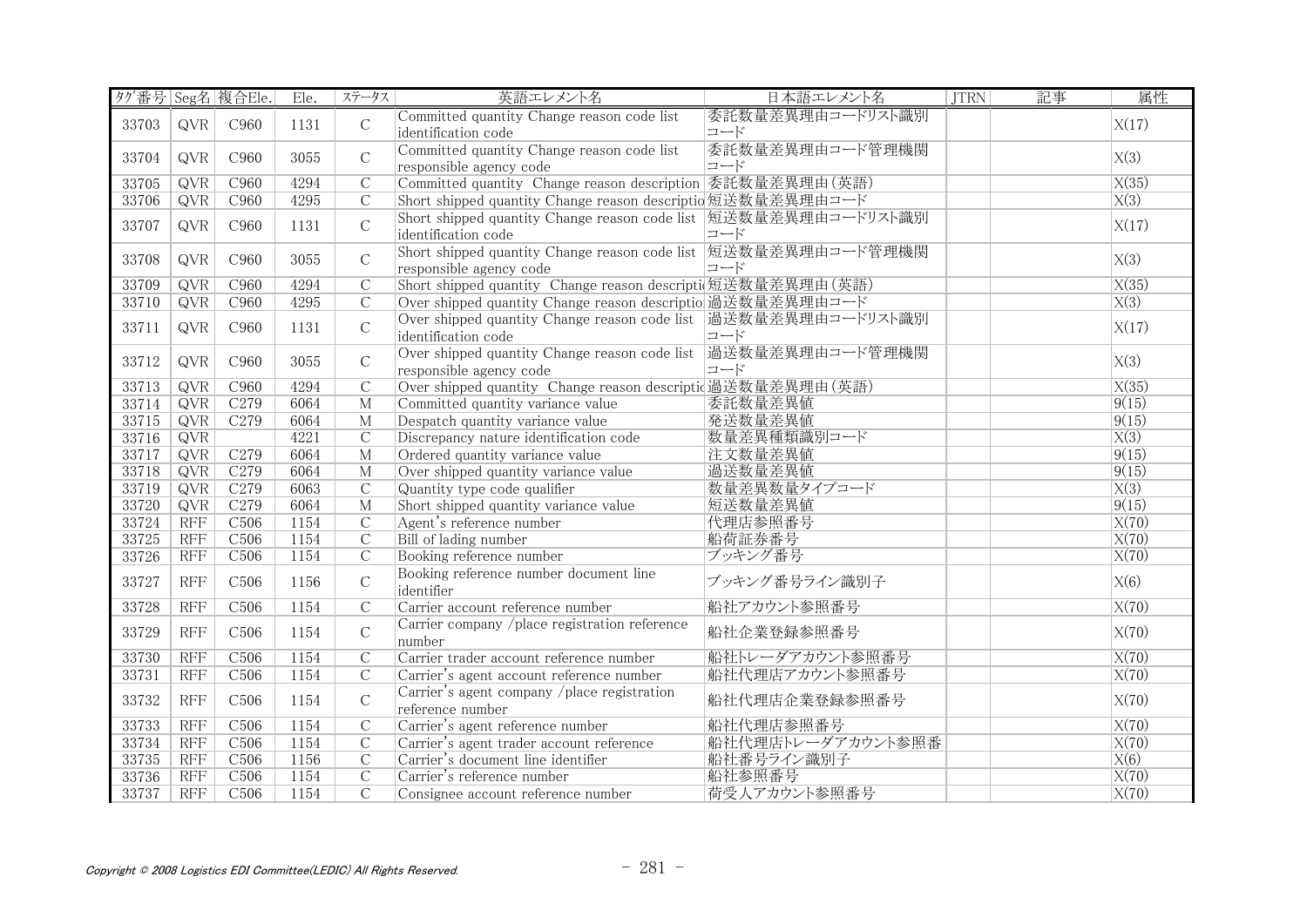| タグ番号 Seg名 複合Ele. |            |                  | Ele. | ステータス          | 英語エレメント名                                                              | 日本語エレメント名              | <b>JTRN</b> | 記事 | 属性                 |
|------------------|------------|------------------|------|----------------|-----------------------------------------------------------------------|------------------------|-------------|----|--------------------|
| 33738            | <b>RFF</b> | C <sub>506</sub> | 1154 | $\mathcal{C}$  | Consignee company /place registration<br>reference number             | 荷受人企業登録参照番号            |             |    | X(70)              |
| 33739            | <b>RFF</b> | C <sub>506</sub> | 1154 | $\overline{C}$ | Consignee government reference number                                 | 荷受人行政参照番号              |             |    | X(70)              |
| 33740            | <b>RFF</b> | C <sub>506</sub> | 1154 | $\mathcal{C}$  | Consignee trader account reference number                             | 荷受人トレーダアカウント参照番号       |             |    | X(70)              |
| 33741            | <b>RFF</b> | C506             | 1154 | $\overline{C}$ | Consignee's reference number                                          | 荷受人参照番号                |             |    | X(70)              |
| 33742            | <b>RFF</b> | C <sub>506</sub> | 1154 | $\overline{C}$ | Consignor account reference number                                    | 荷送人アカウント参照番号           |             |    | X(70)              |
| 33743            | <b>RFF</b> | C <sub>506</sub> | 1154 | $\mathsf{C}$   | Consignor company /place registration<br>reference number             | 荷送人企業登録参照番号            |             |    | X(70)              |
| 33744            | <b>RFF</b> | C <sub>506</sub> | 1154 | $\overline{C}$ | Consignor government reference number                                 | 荷送人行政参照番号              |             |    | X(70)              |
| 33745            | <b>RFF</b> | C <sub>506</sub> | 1154 | $\overline{C}$ | Consignor trader account reference number                             | 荷送人トレーダアカウント参照番号       |             |    | X(70)              |
| 33746            | <b>RFF</b> | C <sub>506</sub> | 1154 | $\overline{C}$ | Consignor VAT registration reference number                           | 荷送人VAT登録参照番号           |             |    | X(70)              |
| 33747            | <b>RFF</b> | C506             | 1154 | $\overline{C}$ | Container load planning reference number                              | コンテナ内積付参照番号            |             |    | X(70)              |
| 33748            | RFF        | C506             | 1154 | $\overline{C}$ | Container operators reference number                                  | コンテナオペレータ参照番号          |             |    | X(70)              |
| 33749            | <b>RFF</b> | C <sub>506</sub> | 1154 | $\overline{C}$ | Container reference release number                                    | コンテナ参照リリース番号           |             |    | X(70)              |
| 33750            | RFF        | C506             | 1154 | $\overline{C}$ | Customs broker account reference number                               | 通関業者アカウント参照番号          |             |    | X(70)              |
| 33751            | <b>RFF</b> | C <sub>506</sub> | 1154 | $\mathsf C$    | Customs broker company /place registration<br>reference number        | 通関業者企業登録参照番号           |             |    | X(70)              |
| 33752            | <b>RFF</b> | C <sub>506</sub> | 1154 | $\mathcal{C}$  | Customs broker trader account reference                               | 通関業者トレーダアカウント参照番号      |             |    | X(70)              |
| 33753            | <b>RFF</b> | C <sub>506</sub> | 1154 | $\overline{C}$ | Customs declaration reference number                                  | 税関申告参照番号               |             |    | X(70)              |
| 33754            | <b>RFF</b> | C506             | 1154 | $\overline{C}$ | Delivery number reference number                                      | 配達参照番号                 |             |    | X(70)              |
| 33755            | RFF        | C <sub>506</sub> | 1154 | $\overline{C}$ | Equipment sequence number                                             | 設備シーケンス番号              |             |    | X(70)              |
| 33756            | <b>RFF</b> | C506             | 1154 | $\overline{C}$ | Export licence number                                                 | 輸出許可番号                 |             |    | $\overline{X(70)}$ |
| 33757            | RFF        | C506             | 1156 | $\overline{C}$ | Exporter's document line identifier                                   | 輸出者番号ライン識別子            |             |    | X(6)               |
| 33758            | <b>RFF</b> | C506             | 1154 | $\overline{C}$ | Exporter's reference number                                           | 輸出者参照番号                |             |    | X(70)              |
| 33759            | <b>RFF</b> | C <sub>506</sub> | 1154 | $\mathsf{C}$   | Freight Forwarder trader account reference<br>number                  | フォワーダトレーダアカウント参照番<br>号 |             |    | X(70)              |
| 33760            | <b>RFF</b> | C <sub>506</sub> | 1154 | $\overline{C}$ | Freight forwarder's reference number                                  | フォワーダ参照番号              |             |    | X(70)              |
| 33761            | <b>RFF</b> | C506             | 1154 | $\overline{C}$ | Goods declaration reference number                                    | 商品申告参照番号               |             |    | X(70)              |
| 33762            | <b>RFF</b> | C <sub>506</sub> | 1156 | $\mathcal{C}$  | Goods declaration reference number document<br>line identifier        | 商品申告参照番号ライン識別子         |             |    | X(6)               |
| 33763            | <b>RFF</b> | C506             | 1154 | $\overline{C}$ | Harmonised system reference number                                    | $HST-F$                |             |    | X(70)              |
| 33764            | <b>RFF</b> | C <sub>506</sub> | 1154 | $\mathcal{C}$  | Immediate transportation no. For in bond<br>movement reference number | 輸送契約参照番号               |             |    | X(70)              |
| 33765            | <b>RFF</b> | C <sub>506</sub> | 1154 | $\overline{C}$ | Import clealance instruction reference number                         | 輸入通関手続指示番号             |             |    | X(70)              |
| 33766            | <b>RFF</b> | C506             | 1154 | $\overline{C}$ | Import licence number                                                 | 輸入許可番号                 |             |    | X(70)              |
| 33767            | RFF        | C506             | 1154 | $\overline{C}$ | Importer Reference number                                             | 輸入者参照番号                |             |    | X(70)              |
| 33768            | <b>RFF</b> | C <sub>506</sub> | 1156 | $\mathsf{C}$   | Importer Reference number document line<br>identifier                 | 輸入者参照番号ライン識別子          |             |    | X(6)               |
| 33769            | <b>RFF</b> | C506             | 1154 | $\overline{C}$ | Inland transport order number                                         | 内陸輸送オーダー番号             |             |    | X(70)              |
| 33770            | <b>RFF</b> | C <sub>506</sub> | 1154 | $\mathcal{C}$  | Invoice number                                                        | インボイス番号                |             |    | X(70)              |
| 33771            | <b>RFF</b> | C <sub>506</sub> | 1156 | $\mathcal{C}$  | Invoice number document line identifier                               | インボイス番号ライン識別子          |             |    | X(6)               |
| 33772            | RFF        | C506             | 1154 | $\overline{C}$ | Letter of credit number                                               | 信用状番号                  |             |    | $\overline{X(70)}$ |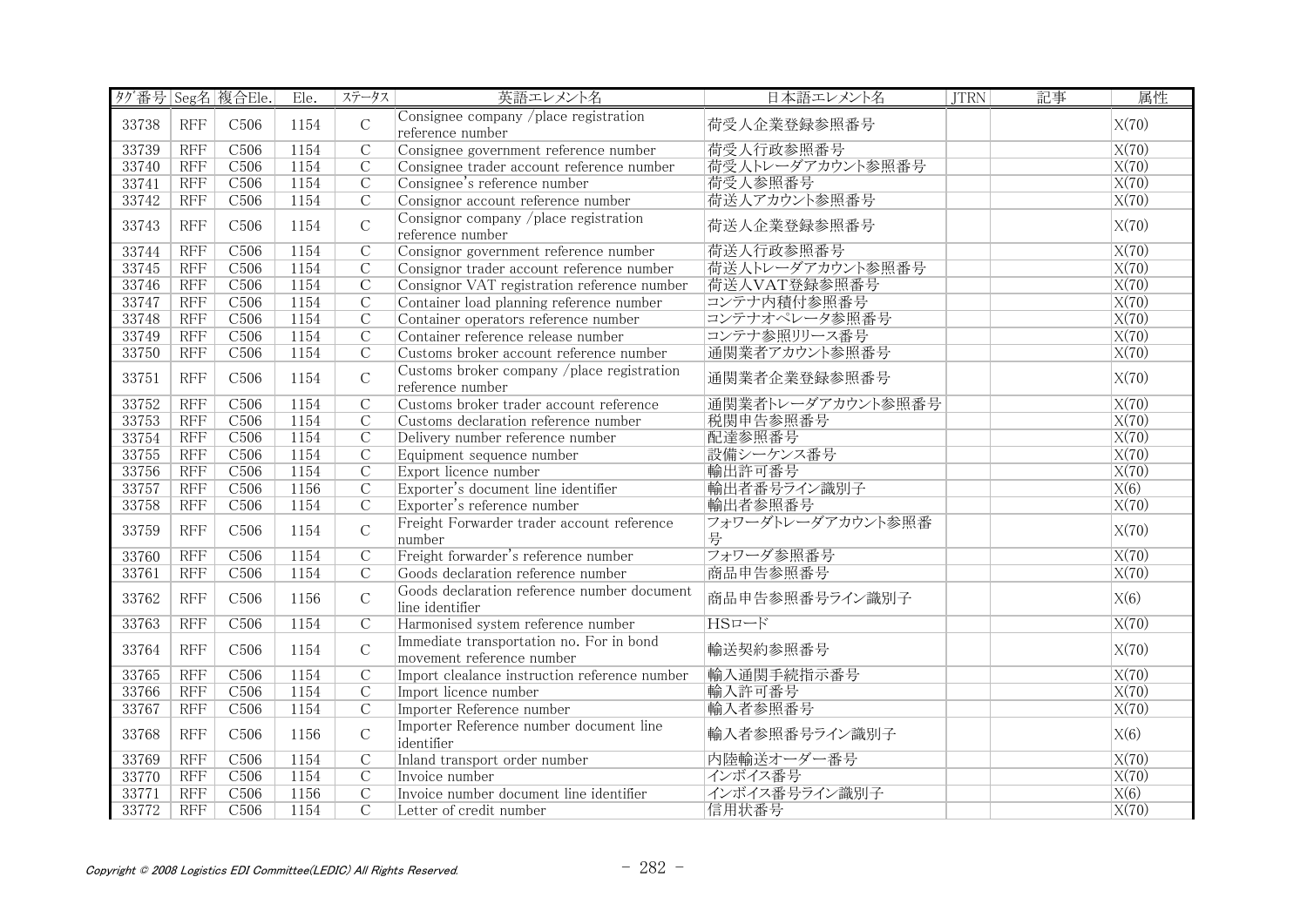| タグ番号 Seg名 複合Ele. |            |                  | Ele. | ステータス          | 英語エレメント名                                                                 | 日本語エレメント名         | <b>JTRN</b> | 記事 | 属性    |
|------------------|------------|------------------|------|----------------|--------------------------------------------------------------------------|-------------------|-------------|----|-------|
| 33773            | <b>RFF</b> | C <sub>506</sub> | 1156 | $\overline{C}$ | Letter of credit number document line identifier 信用状番号ライン識別子             |                   |             |    | X(6)  |
| 33774            | <b>RFF</b> | C <sub>506</sub> | 1154 | $\mathcal{C}$  | Message recipient account reference number                               | 受信者アカウント参照番号      |             |    | X(70) |
| 33775            | RFF        | C <sub>506</sub> | 1154 | $\mathsf{C}$   | Message recipient company /place registration<br>reference number        | 受信者企業登録参照番号       |             |    | X(70) |
| 33776            | <b>RFF</b> | C506             | 1154 | $\overline{C}$ | Message recipient goverment reference number 受信者行政参照番号                   |                   |             |    | X(70) |
| 33777            | <b>RFF</b> | C506             | 1154 | $\overline{C}$ | Message recipient number                                                 | 受信者番号             |             |    | X(70) |
| 33778            | <b>RFF</b> | C <sub>506</sub> | 1154 | $\mathsf{C}$   | Message recipient trader account reference<br>number                     | 受信者トレーダアカウント参照番号  |             |    | X(70) |
| 33779            | <b>RFF</b> | C <sub>506</sub> | 1154 | $\mathbf C$    | Message recipient VAT registration reference<br>number                   | 受信者VAT登録参照番号      |             |    | X(70) |
| 33780            | <b>RFF</b> | C <sub>506</sub> | 1154 | $\mathcal{C}$  | Message sender refernce number                                           | 送信者番号             |             |    | X(70) |
| 33781            | RFF        | C506             | 1154 | $\overline{C}$ | Notify party account reference number                                    | 連絡者アカウント通知参照番号    |             |    | X(70) |
| 33782            | <b>RFF</b> | C <sub>506</sub> | 1154 | $\mathsf C$    | Notify party company /place registration<br>reference number             | 連絡者企業登録参照番号       |             |    | X(70) |
| 33783            | <b>RFF</b> | C506             | 1154 | $\overline{C}$ | Notify party goverment reference number                                  | 連絡者行政参照番号         |             |    | X(70) |
| 33784            | <b>RFF</b> | C <sub>506</sub> | 1154 | $\overline{C}$ | Notify party trader account reference number                             | 連絡者トレーダアカウント通知参照番 |             |    | X(70) |
| 33785            | <b>RFF</b> | C <sub>506</sub> | 1154 | $\overline{C}$ | Notify party VAT registration reference number 連絡者VAT登録参照番号              |                   |             |    | X(70) |
| 33786            | <b>RFF</b> | C <sub>506</sub> | 1154 | $\overline{C}$ | Order number(purchase)                                                   | 発注番号              |             |    | X(70) |
| 33787            | <b>RFF</b> | C <sub>506</sub> | 1156 | $\overline{C}$ | Order number(purchase) document line                                     | 発注番号ライン識別子        |             |    | X(6)  |
| 33788            | <b>RFF</b> | C <sub>506</sub> | 1154 | $\overline{C}$ | Quarantine/treatmrnt status reference number                             | 検疫状態参照番号          |             |    | X(70) |
| 33789            | <b>RFF</b> | C <sub>506</sub> | 1156 | $\mathcal{C}$  | Quarantine/treatmrnt status reference number<br>document line identifier | 検疫状態参照番号ライン識別子    |             |    | X(6)  |
| 33790            | <b>RFF</b> | C506             | 1154 | $\overline{C}$ | Reference number to previous message                                     | 前メッセージ参照番号        |             |    | X(70) |
| 33791            | RFF        | C <sub>506</sub> | 1154 | $\overline{C}$ | Release reference number                                                 | リリース参照番号          |             |    | X(70) |
| 33792            | <b>RFF</b> | C <sub>506</sub> | 1154 | $\overline{C}$ | Request number reference number                                          | 依頼参照番号            |             |    | X(70) |
| 33793            | <b>RFF</b> | C <sub>506</sub> | 1154 | $\mathcal{C}$  | Ship from account reference number                                       | 出荷元アカウント参照番号      |             |    | X(70) |
| 33794            | <b>RFF</b> | C506             | 1154 | $\overline{C}$ | Ship from trader account reference number                                | 出荷元トレーダアカウント参照番号  |             |    | X(70) |
| 33795            | RFF        | C506             | 1154 | $\overline{C}$ | Ship to account reference number                                         | 荷届先アカウント参照番号      |             |    | X(70) |
| 33796            | <b>RFF</b> | C506             | 1154 | $\overline{C}$ | Ship to trader account reference number                                  | 荷届先トレーダアカウント参照番号  |             |    | X(70) |
| 33797            | RFF        | C506             | 1154 | $\overline{C}$ | Shipping note reference number                                           | 出荷指示番号(S/I番号)     |             |    | X(70) |
| 33798            | <b>RFF</b> | C <sub>506</sub> | 1154 | $\mathsf C$    | Transport equipment release order reference<br>number                    | D/Oレス番号           |             |    | X(70) |
| 33799            | <b>RFF</b> | C <sub>506</sub> | 1154 | $\overline{C}$ | Vehicle license reference number                                         | 車両番号              |             |    | X(70) |
| 33800            | <b>RFF</b> | C <sub>506</sub> | 1154 | $\mathcal{C}$  | Waybill number                                                           | 海上運送状番号           |             |    | X(70) |
| 33801            | <b>RFF</b> | C506             | 1156 | $\overline{C}$ | Waybill number document line identifier                                  | 海上運送状番号ライン識別子     |             |    | X(6)  |
| 33809            | RNG        | C280             | 6411 | $\overline{C}$ | Container temperature range measurement unit コンテナ温度範囲単位コード               |                   |             |    | X(3)  |
| 33810            | <b>RNG</b> | C280             | 6162 | $\overline{C}$ | Container temperature Range minimum value                                | コンテナ温度範囲最低温度      |             |    | 9(18) |
| 33811            | RNG        | C280             | 6152 | $\overline{C}$ | Container temperature Range maximum value                                | コンテナ温度範囲最高温度      |             |    | 9(18) |
| 33812            | RNG        | C280             | 6411 | $\overline{C}$ | Goods temperature range measurement unit cod 商品温度範囲単位コード                 |                   |             |    | X(3)  |
| 33813            | RNG        | C <sub>280</sub> | 6162 | $\overline{C}$ | Goods temperature Range minimum value                                    | 商品温度範囲最低温度        |             |    | 9(18) |
| 33814            | RNG        | C <sub>280</sub> | 6152 | $\mathcal{C}$  | Goods temperature Range maximum value                                    | 商品温度範囲最高温度        |             |    | 9(18) |
| 33817            | <b>SEL</b> |                  | 4517 | $\mathcal{C}$  | Carrier agency condition code                                            | 船社封印状態コード         |             |    | X(3)  |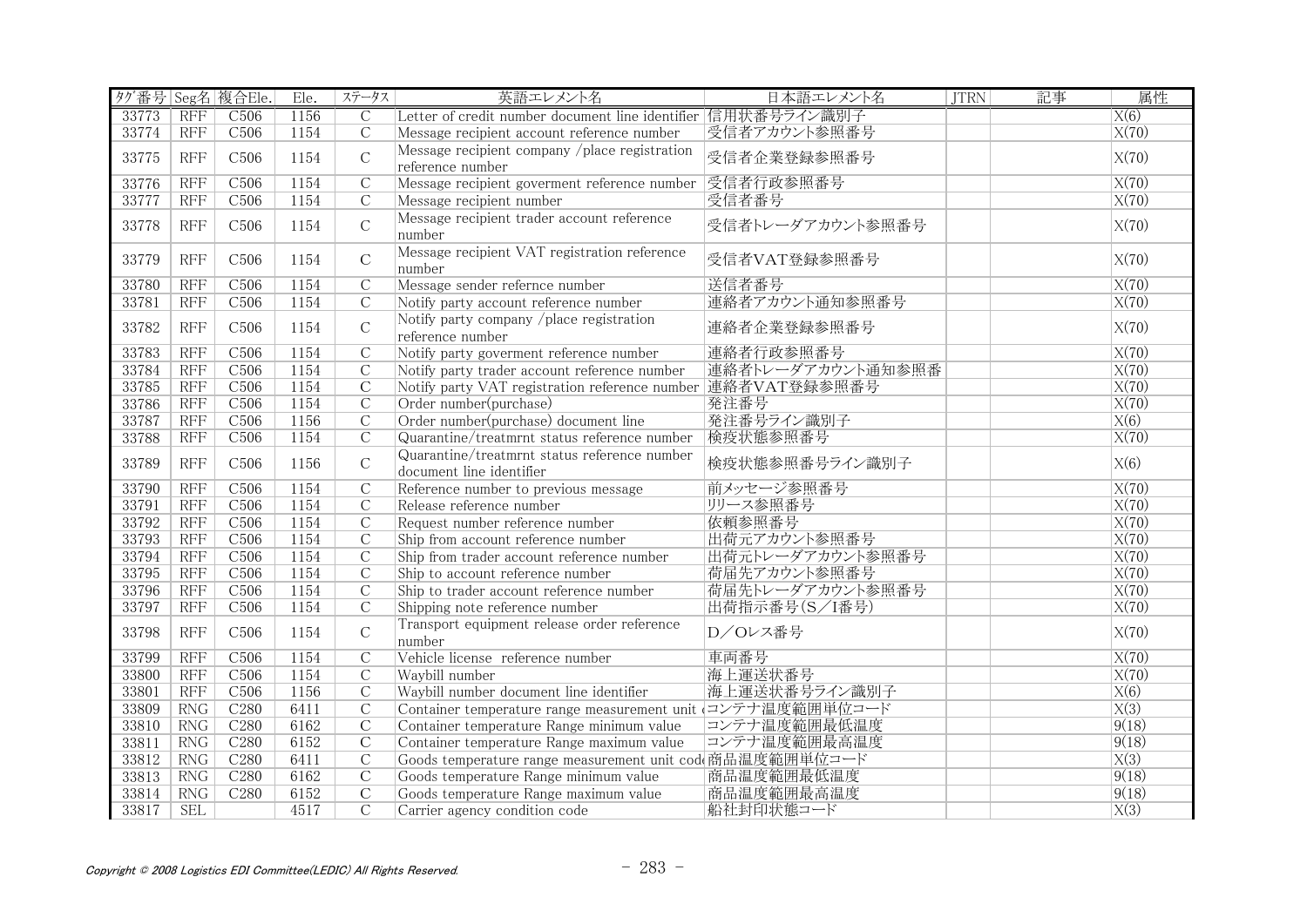| タグ番号 Seg名 複合Ele. |            |                  | Ele. | ステータス          | 英語エレメント名                                                                         | 日本語エレメント名                    | <b>JTRN</b> | 記事 | 属性                 |
|------------------|------------|------------------|------|----------------|----------------------------------------------------------------------------------|------------------------------|-------------|----|--------------------|
| 33818            | <b>SEL</b> |                  | 9308 | $\overline{C}$ | Carrier agency Seal identifier                                                   | 船社封印番号                       |             |    | X(10)              |
| 33819            | <b>SEL</b> | C215             | 9302 | $\overline{C}$ | Carrier agency Sealing party name                                                | 船社封印者名(英語)                   |             |    | X(35)              |
| 33820            | <b>SEL</b> | C <sub>215</sub> | 9302 | $\mathcal{C}$  | Consolidator Sealing party name                                                  | 混載業者封印者名(英語)                 |             |    | X(10)              |
| 33821            | <b>SEL</b> | C215             | 9302 | $\overline{C}$ | Container carrier Sealing party name                                             | コンテナ船社封印者名(英語)               |             |    | X(35)              |
| 33822            | <b>SEL</b> | C215             | 9302 | $\overline{C}$ | Container customs sealing party name                                             | コンテナ通関業者封印者名(英語)             |             |    | X(35)              |
| 33823            | <b>SEL</b> | C215             | 9302 | $\overline{C}$ | Container quarantine agency Sealing party name コンテナ検疫機関封印者名 (英語)                 |                              |             |    | X(35)              |
| 33824            | <b>SEL</b> |                  | 4517 | $\overline{C}$ | Container seal condition code                                                    | コンテナ封印状態コード                  |             |    | $\overline{X(3)}$  |
| 33825            | <b>SEL</b> |                  | 9308 | $\overline{C}$ | Container Seal identifier                                                        | コンテナ封印番号                     |             |    | X(10)              |
| 33826            | <b>SEL</b> | C215             | 9303 | $\overline{C}$ | Container sealing party name code                                                | コンテナ封印者コード                   |             |    | $\overline{X(3)}$  |
| 33827            | <b>SEL</b> | C215             | 9302 | $\overline{C}$ | Container sealing party name                                                     | コンテナ封印者名 (英語)                |             |    | X(35)              |
| 33828            | <b>SEL</b> | C <sub>215</sub> | 9302 | $\mathcal{C}$  | Container shipper sealing party name                                             | コンテナ荷主封印者名 (英語)              |             |    | X(35)              |
| 33829            | <b>SEL</b> | C215             | 9302 | $\mathcal{C}$  | Container terminal operator sealing party name                                   | コンテナターミナルオペレータ封印実<br>施者名(英語) |             |    | X(35)              |
| 33830            | <b>SEL</b> | C215             | 9303 | $\overline{C}$ | Container unknown Sealing party name code                                        | コンテナ封印実施者識別コード               |             |    | X(3)               |
| 33831            | <b>SEL</b> | C215             | 9302 | $\mathcal{C}$  | Container unknown Sealing party name                                             | コンテナ封印実施者名(英語)               |             |    | X(35)              |
| 33832            | <b>SEL</b> |                  | 4517 | $\overline{C}$ | Customs agency condition code                                                    | 税関封印状態コード                    |             |    | $\overline{X(3)}$  |
| 33833            | <b>SEL</b> |                  | 9308 | $\overline{C}$ | Customs agency Seal identifier                                                   | 税関封印番号                       |             |    | X(10)              |
| 33834            | <b>SEL</b> | C215             | 9302 | $\mathcal{C}$  |                                                                                  | 税関封印者名 (英語)                  |             |    | X(35)              |
| 33835            | <b>SEL</b> |                  | 4517 | $\mathcal{C}$  | Customs agency Sealing party name<br>Quarantine agency condition code            | 検疫機関封印状態コード                  |             |    | $\overline{X(3)}$  |
| 33836            | <b>SEL</b> |                  | 9308 | $\overline{C}$ | Quarantine agency Seal identifier                                                | 検疫機関封印番号                     |             |    | X(10)              |
| 33837            | <b>SEL</b> | C215             | 9302 | $\overline{C}$ |                                                                                  | 検疫機関封印者名 (英語)                |             |    | $\overline{X(35)}$ |
| 33838            | <b>SEL</b> |                  | 4517 | $\overline{C}$ | Quarantine agency Sealing party name<br>Shipper agency condition code            | 荷主封印状態コード                    |             |    | X(3)               |
| 33839            | <b>SEL</b> |                  | 9308 | $\overline{C}$ | Shipper agency Seal identifier                                                   | 荷主封印番号                       |             |    | X(10)              |
| 33840            | <b>SEL</b> | C215             | 9302 | $\mathcal{C}$  | Shipper sealing party name                                                       | 荷主封印者名 (英語)                  |             |    | X(35)              |
| 33841            | <b>SEL</b> |                  | 4517 | $\overline{C}$ | Terminal operator agency condition code                                          | ターミナルオペレータ封印状態コード            |             |    | $\overline{X(3)}$  |
| 33842            | <b>SEL</b> |                  | 9308 | $\mathcal{C}$  |                                                                                  | ターミナルオペレータ封印番号               |             |    | X(10)              |
| 33843            | <b>SEL</b> | C215             | 9302 | $\overline{C}$ | Terminal operator agency Seal identifier<br>Terminal operator sealing party name | ターミナルオペレータ封印者名(英             |             |    | X(35)              |
| 33844            | <b>SEL</b> |                  | 4517 | $\overline{C}$ | Unknown Seal condition code                                                      | 封印者不明封印状態コード                 |             |    | $\overline{X(3)}$  |
| 33845            | <b>SEL</b> |                  | 9308 | $\overline{C}$ | Unknown Seal identifier                                                          | 封印者不明封印番号                    |             |    | X(10)              |
| 33846            | <b>SEL</b> | C215             | 9302 | $\overline{C}$ | Unknown Sealing party name                                                       | 封印者不明封印実施者名(英語)              |             |    | $\overline{X(35)}$ |
| 33850            | SGP        | C237             | 8260 | $\overline{C}$ | Container equipment identifier/refernce                                          | 参照コンテナ番号                     |             |    | X(17)              |
| 33851            | SGP        |                  | 7224 | $\overline{C}$ | Container package quantity/refernce                                              | 参照コンテナ梱包数量                   |             |    | 9(8)               |
| 33852            | SGP        | C <sub>237</sub> | 8260 | $\overline{C}$ | Dangerous goods container equipment identifier/危険品コンテナ番号                         |                              |             |    | X(17)              |
| 33853            | SGP        |                  | 7224 | $\overline{C}$ | Dangerous goods container package quantity                                       | 危険品コンテナ梱包数量                  |             |    | 9(8)               |
| 33857            | STS        | C601             | 9015 | M              | Status category code                                                             | ステータス区分コード                   |             |    | X(3)               |
| 33858            | <b>STS</b> | C555             | 4404 | $\overline{C}$ | Status description                                                               | ステータス記述(英語)                  |             |    | X(35)              |
| 33859            | <b>STS</b> | C <sub>555</sub> | 4405 | M              | Status description code                                                          | ステータス記述コード                   |             |    | X(3)               |
| 33860            | <b>STS</b> | C556             | 9012 | $\overline{C}$ | Status reason description                                                        | ステータス理由記述(英語)                |             |    | X(256)             |
| 33861            | <b>STS</b> | C556             | 9013 | $\overline{M}$ | Status reason description code                                                   | ステータス理由記述コード                 |             |    | X(3)               |
| 33865            | <b>TCC</b> | C <sub>528</sub> | 7357 | $\mathcal{C}$  | Commodity identification code                                                    | 商品識別コード                      |             |    | X(18)              |
| 33866            | <b>TCC</b> | C200             | 8022 | $\mathcal{C}$  | Freight and charges                                                              | 輸送費名(英語)                     |             |    | X(26)              |
| 33867            | <b>TCC</b> | C200             | 8023 | $\overline{C}$ | Freight and charges description identifier                                       | 輸送費コード                       |             |    | $\overline{X(17)}$ |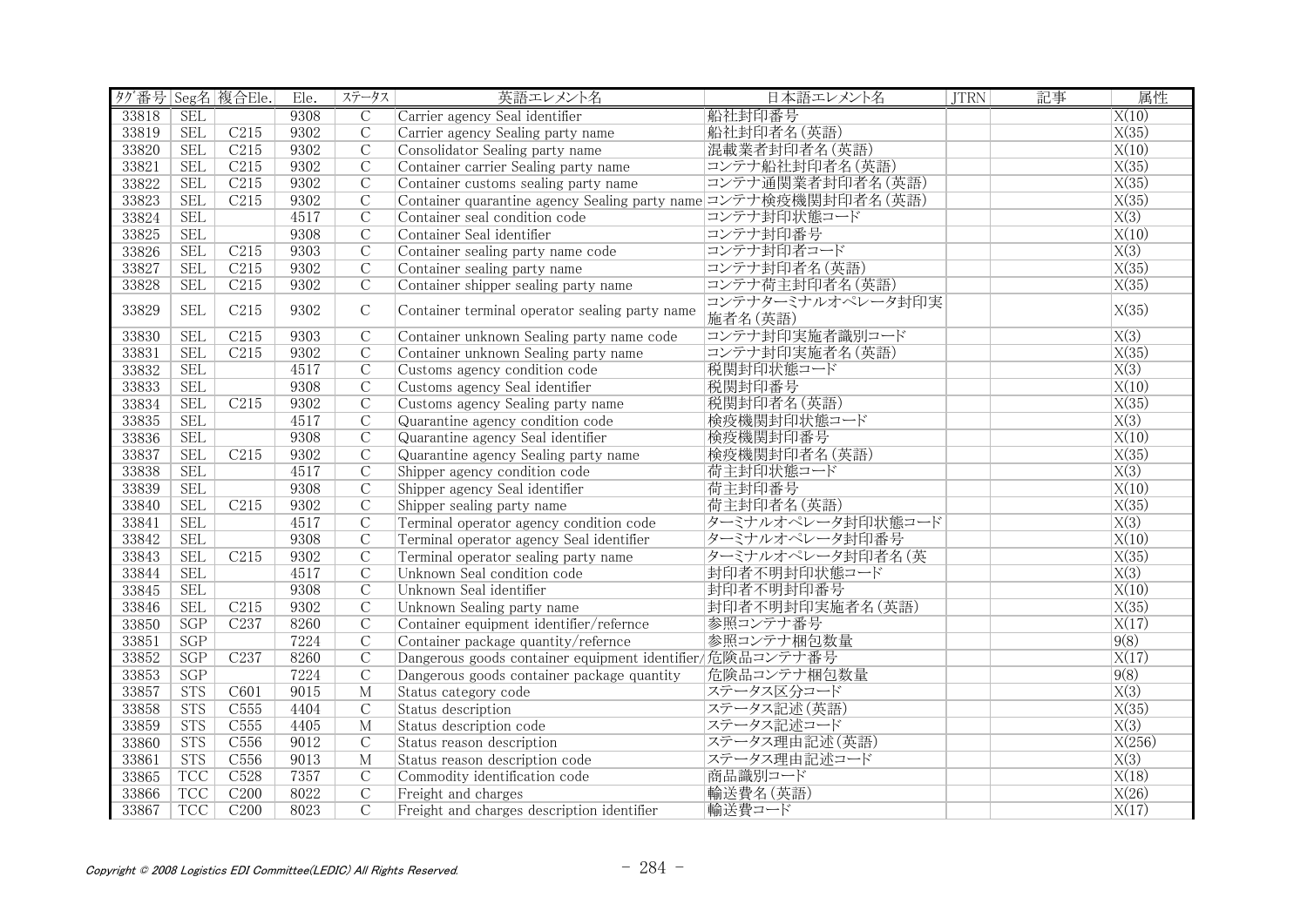| タグ番号 Seg名 複合Ele. |            |                  | Ele. | ステータス          | 英語エレメント名                                                             | 日本語エレメント名         | <b>JTRN</b> | 記事 | 属性                |
|------------------|------------|------------------|------|----------------|----------------------------------------------------------------------|-------------------|-------------|----|-------------------|
| 33868            | <b>TCC</b> | C200             | 4237 | $\overline{C}$ | Payment arrangement code                                             | 元払先払区分コード         |             |    | $\overline{X(3)}$ |
| 33872            | TDT        | CO40             | 3127 | $\overline{C}$ | Inland transport carrier identifier                                  | 内陸輸送者コード          |             |    | X(17)             |
| 33873            | TDT        | CO40             | 3128 | $\overline{C}$ | Inland transport carrier name                                        | 内陸輸送者名(英語)        |             |    | X(35)             |
| 33874            | <b>TDT</b> | C <sub>228</sub> | 8178 | $\overline{C}$ | Inland transport means description Carrier                           | 内陸輸送車種名 (英語)      |             |    | X(17)             |
| 33875            | <b>TDT</b> | C228             | 8179 | $\overline{C}$ | Inland transport means description code                              | 内陸輸送車種コード         |             |    | X(8)              |
| 33876            | <b>TDT</b> | C <sub>222</sub> | 8212 | $\overline{C}$ | Inland transport means identification name                           | 内陸輸送車両番号          |             |    | X(35)             |
| 33877            | TDT        | C222             | 8213 | $\mathcal{C}$  | Inland transport means identification name<br>identifier             | 内陸輸送輸送手段コード       |             |    | X(9)              |
| 33878            | <b>TDT</b> | C <sub>220</sub> | 8067 | $\overline{C}$ | Inland transport mode name code                                      | 内陸輸送モードコード        |             |    | $\overline{X(3)}$ |
| 33879            | <b>TDT</b> | C <sub>040</sub> | 1131 | $\mathcal{C}$  | Main-carriage transport carrier code list<br>identification code     | 本船船社コードリスト識別コード   |             |    | X(17)             |
| 33880            | <b>TDT</b> | C <sub>040</sub> | 3055 | $\mathcal{C}$  | Main-carriage transport carrier code list<br>responsible agency code | 本船船社コードリスト管理機関コード |             |    | X(3)              |
| 33881            | TDT        | CO <sub>40</sub> | 3127 | $\overline{C}$ | Main-carriage transport carrier identifier                           | 本船船社コード           |             |    | X(17)             |
| 33882            | <b>TDT</b> | CO40             | 3128 | $\overline{C}$ | Main-carriage transport carrier name                                 | 本船船社名(英語)         |             |    | X(35)             |
| 33883            | TDT        | C <sub>228</sub> | 8178 | $\overline{C}$ | Main-carriage transport means description                            | 本船船種名(英語)         |             |    | X(17)             |
| 33884            | <b>TDT</b> | C <sub>228</sub> | 8179 | $\mathcal{C}$  | Main-carriage transport means description code 本船船種コード               |                   |             |    | $\overline{X(3)}$ |
| 33885            | TDT        | C222             | 8212 | $\mathsf C$    | Main-carriage transport means identification<br>name                 | 本船船名(英語)          |             |    | X(35)             |
| 33886            | <b>TDT</b> | C222             | 8213 | $\mathsf C$    | Main-carriage transport means identification<br>name identifier      | 本船船名コード           |             |    | X(9)              |
| 33887            | TDT        | C <sub>222</sub> | 8453 | $\overline{C}$ | Main-carriage transport means nationality code  本船国籍コード              |                   |             |    | $\overline{X(3)}$ |
| 33888            | <b>TDT</b> |                  | 8028 | $\mathcal{C}$  | Main-carriage transport means of trnsport<br>journey identifier      | 本船航海番号            |             |    | X(17)             |
| 33889            | TDT        | C220             | 8066 | $\overline{C}$ | Main-carriage transport mode name                                    | 主輸送モード名 (英語)      |             |    | X(17)             |
| 33890            | TDT        | C <sub>220</sub> | 8067 | $\overline{C}$ | Main-carriage transport mode name code                               | 主輸送モードコード         |             |    | X(3)              |
| 33891            | TDT        | CO40             | 3127 | $\overline{C}$ | On-carriage transport carrier identifier                             | 中継輸送者コード          |             |    | X(17)             |
| 33892            | <b>TDT</b> | CO40             | 3128 | $\overline{C}$ | On-carriage transport carrier name                                   | 中継輸送者名 (英語)       |             |    | X(35)             |
| 33893            | <b>TDT</b> | C <sub>040</sub> | 1131 | $\mathcal{C}$  | On-carriage transport code list identification<br>code               | 中継輸送者コードリスト識別コード  |             |    | X(17)             |
| 33894            | <b>TDT</b> | C <sub>040</sub> | 3055 | $\mathcal{C}$  | On-carriage transport code list responsible<br>agency code           | 中継輸送者コード管理機関コード   |             |    | X(3)              |
| 33895            | <b>TDT</b> | C <sub>228</sub> | 8178 | $\overline{C}$ | On-carriage transport means description                              | 中継輸送船種名 (英語)      |             |    | X(17)             |
| 33896            | TDT        | C <sub>228</sub> | 8179 | $\overline{C}$ | On-carriage transport means description code                         | 中継輸送船種コード         |             |    | $\overline{X(3)}$ |
| 33897            | <b>TDT</b> | C <sub>222</sub> | 8212 | $\overline{C}$ | On-carriage transport means identification                           | 中継輸送本船名(英語)       |             |    | X(35)             |
| 33898            | TDT        | C222             | 8213 | $\mathsf C$    | On-carriage transport means identification<br>name code              | 中継輸送本船コード         |             |    | X(9)              |
| 33899            | <b>TDT</b> | C <sub>040</sub> | 8213 | $\mathcal{C}$  | On-carriage transport means identification<br>name identifier        | 中継輸送輸送手段識別コード     |             |    | X(9)              |
| 33900            | TDT        | C <sub>222</sub> | 8453 | $\overline{C}$ | On-carriage transport means nationality code                         | 中継輸送本船国籍コード       |             |    | $\overline{X(3)}$ |
| 33901            | <b>TDT</b> |                  | 8028 | $\mathcal{C}$  | On-carriage transport means of trnsport<br>journey identifier        | 中継輸送航海番号          |             |    | X(17)             |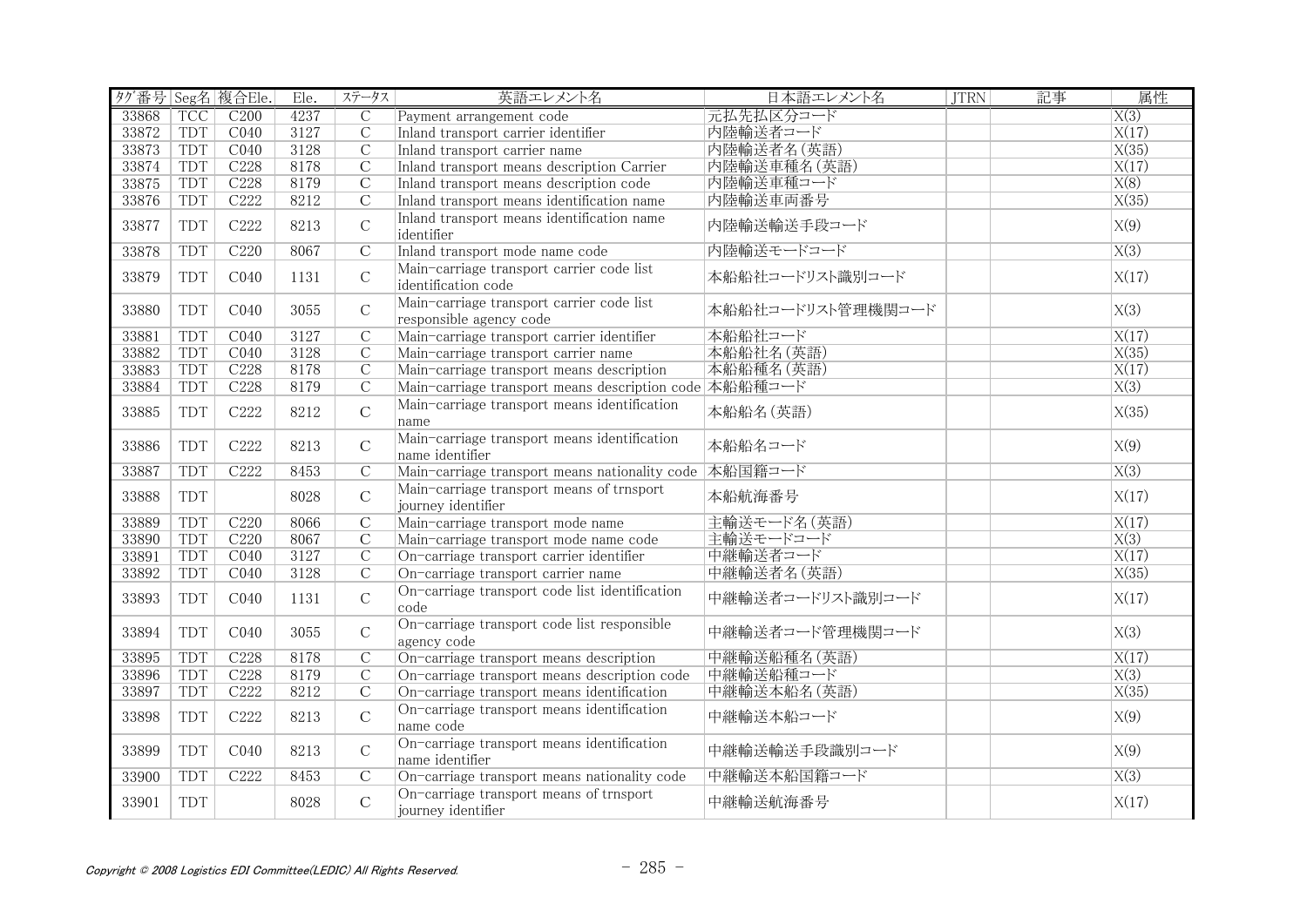| タグ番号 Seg名 複合Ele. |            |                  | Ele. | ステータス                   | 英語エレメント名                                                                               | 日本語エレメント名       | <b>JTRN</b> | 記事                               | 属性                |
|------------------|------------|------------------|------|-------------------------|----------------------------------------------------------------------------------------|-----------------|-------------|----------------------------------|-------------------|
| 33902            | <b>TDT</b> | C220             | 8067 | $\overline{C}$          | On-carriage transport mode name code                                                   | 中継輸送輸送モードコード    |             |                                  | $\overline{X(3)}$ |
| 33903            | <b>TDT</b> | CO40             | 3127 | $\overline{C}$          | Pre-carriage transport carrier identifier                                              | 前輸送輸送者コード       |             |                                  | X(17)             |
| 33904            | <b>TDT</b> | CO40             | 3128 | $\mathcal{C}$           | Pre-carriage transport carrier name                                                    | 前輸送輸送者名 (英語)    |             |                                  | X(35)             |
| 33905            | <b>TDT</b> | C <sub>040</sub> | 1131 | $\mathcal{C}$           | Pre-carriage transport code list identification<br>code                                | 前輸送者コードリスト識別コード |             |                                  | X(17)             |
| 33906            | TDT        | C <sub>040</sub> | 3055 | $\mathcal{C}$           | Pre-carriage transport code list responsible<br>agency code                            | 前輸送者コード管理機関コード  |             |                                  | X(3)              |
| 33907            | <b>TDT</b> | C228             | 8178 | $\mathcal{C}$           | Pre-carriage transport means description                                               | 前輸送船種名(英語)      |             |                                  | X(17)             |
| 33908            | <b>TDT</b> | C228             | 8179 | $\overline{C}$          | Pre-carriage transport means description code                                          | 前輸送船種コード        |             |                                  | X(8)              |
| 33909            | <b>TDT</b> | C <sub>222</sub> | 8212 | $\overline{C}$          | Pre-carriage transport means identification                                            | 前輸送本船名(英語)      |             |                                  | X(35)             |
| 33910            | <b>TDT</b> | C222             | 8213 | $\mathcal{C}$           | Pre-carriage transport means identification<br>name identifier                         | 前輸送輸送手段識別コード    |             |                                  | X(9)              |
| 33911            | <b>TDT</b> | C222             | 8213 | $\mathbf C$             | Pre-carriage transport means identification<br>name code                               | 前輸送本船コード        |             |                                  | X(9)              |
| 33912            | TDT        | C <sub>222</sub> | 8453 | $\overline{C}$          | Pre-carriage transport means nationality code                                          | 前輸送本船国籍コード      |             |                                  | X(3)              |
| 33913            | <b>TDT</b> |                  | 8028 | $\mathcal{C}$           | Pre-carriage transport means of trnsport<br>journey identifier                         | 前輸送航海番号         |             |                                  | X(17)             |
| 33914            | TDT        | C <sub>220</sub> | 8067 | $\overline{C}$          | Pre-carriage transport mode name code                                                  | 前輸送輸送モードコード     |             |                                  | $\overline{X(3)}$ |
| 33924            | TMD        |                  | 8341 | $\mathcal{C}$           | Container haulage arrangements code                                                    | コンテナ運送手配者コード    |             |                                  | X(3)              |
| 33925            | <b>TMD</b> | C <sub>219</sub> | 8335 | $\overline{C}$          | Container movement type description code                                               | コンテナ移動形態コード     |             |                                  | $\overline{X(3)}$ |
| 33928            | <b>TMP</b> |                  | 6245 | $\overline{M}$          | Container temperature type code                                                        | コンテナ温度タイプコード    |             |                                  | $\overline{X(3)}$ |
| 33929            | <b>TMP</b> | C <sub>239</sub> | 6411 | $\overline{C}$          | Container temperature measurement unit code                                            | コンテナ温度単位コード     |             |                                  | $\overline{X(3)}$ |
| 33930            | <b>TMP</b> | C239             | 6246 | $\overline{C}$          | Container temperature value                                                            | コンテナ温度          |             |                                  | 9(15)             |
| 33931            | <b>TMP</b> |                  | 6245 | $\overline{M}$          | Goods temperature type code                                                            | 商品温度タイプコード      |             |                                  | X(3)              |
| 33932            | <b>TMP</b> | C <sub>239</sub> | 6411 | $\overline{C}$          | Goods measurement unit code                                                            | 商品温度単位コード       |             |                                  | $\overline{X(3)}$ |
| 33933            | <b>TMP</b> | C <sub>239</sub> | 6246 | $\mathcal{C}$           | Goods temperature value                                                                | 商品温度            |             |                                  | 9(15)             |
| 33937            | <b>TOD</b> |                  | 4055 | $\overline{C}$          | Delivery or trnsport terms function code                                               | 受渡条件機能コード       |             |                                  | $\overline{X(3)}$ |
| 33938            | <b>TOD</b> | C100             | 1131 | $\mathcal{C}$           | Transport condition / Delivery or transport<br>terms / Code list identification code   | 受渡条件コードリスト識別コード |             |                                  | X(17)             |
| 33939            | <b>TOD</b> | C100             | 4053 | $\mathcal{C}$           | Transport condition /Delivery or transport<br>terms description code                   | 受渡条件コード         |             |                                  | X(3)              |
| 33940            | <b>TOD</b> | C100             | 3055 | $\mathcal{C}$           | Transport condition Delivery or transport terms<br>/ Code list responsible agency code | 受渡条件コード管理機関コード  |             |                                  | X(3)              |
| 33944            | <b>TSR</b> | C <sub>536</sub> | 3055 | $\mathcal{C}$           | Contact and carriage Code list responsible<br>agency code                              | 輸送契約コード管理機関コード  |             |                                  | X(3)              |
| 33945            | <b>TSR</b> | C <sub>536</sub> | 4065 | $\overline{\mathbf{M}}$ | Contact and carriage condition code                                                    | 輸送契約条件コード       |             |                                  | $\overline{X(3)}$ |
| 33946            | <b>TSR</b> | C233             | 7273 | $\mathbf M$             | Service requirement code                                                               | サービス要件コード       |             |                                  | $\overline{X(3)}$ |
| 33947            | <b>TSR</b> | C <sub>537</sub> | 4219 | $\mathbf{M}$            | Transport service priority code                                                        | 輸送サービス優先コード     |             |                                  | $\overline{X(3)}$ |
| 33951            | <b>UNH</b> |                  | 0062 | M                       | Message refernce number                                                                | メッセージ参照番号       |             |                                  | X(14)             |
| 33952            | <b>UNH</b> | S009             | 0065 | M                       | Message type identifier                                                                | メッセージ・タイプID     |             |                                  | X(6)              |
| 33953            | <b>UNH</b> | S009             | 0052 | $\mathbf{M}$            | Messeg type version number                                                             | メッセージ・バージョン番号   |             | $^{\prime\prime}$ D <sup>"</sup> | $\overline{X(3)}$ |
| 33954            | <b>UNH</b> | S <sub>009</sub> | 0054 | $\overline{\mathbf{M}}$ | Messege type release number                                                            | メッセージ・リリース番号    |             | "00B"                            | $\overline{X(3)}$ |